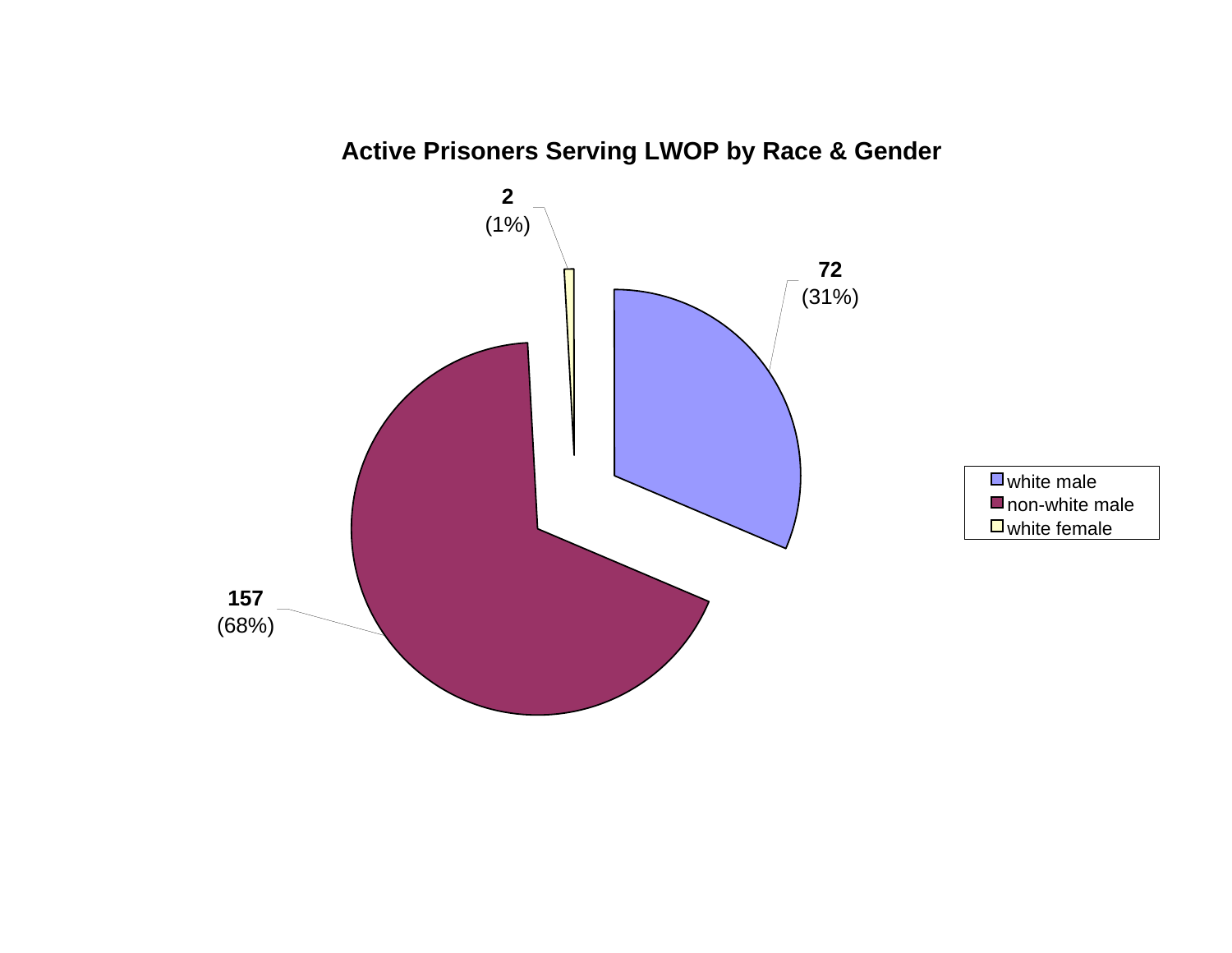

# **Prior Incarcerations for Inmates Serving Life Without Parole**

**Priors**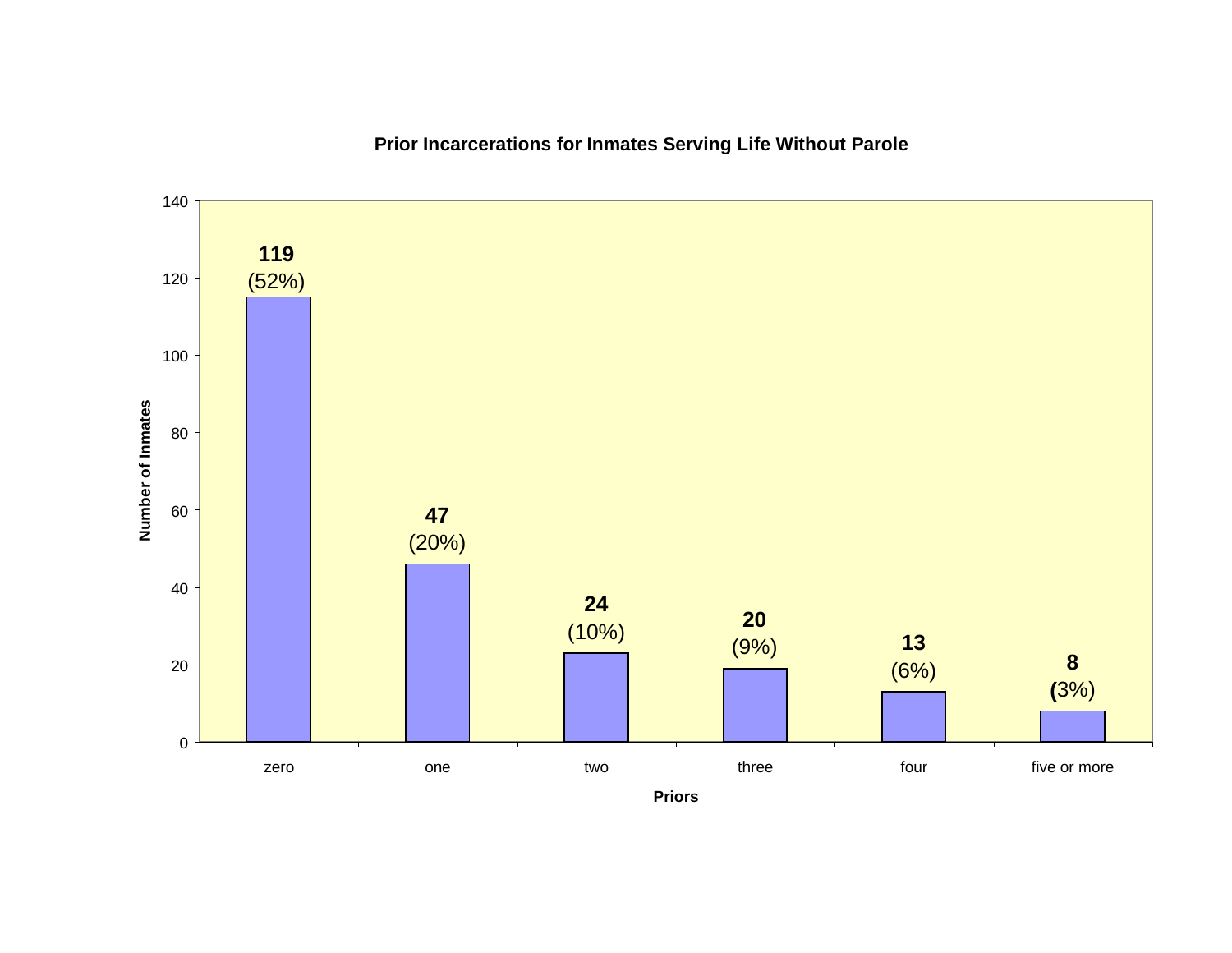# **Active Inmates Serving LWOP by Crime Type**

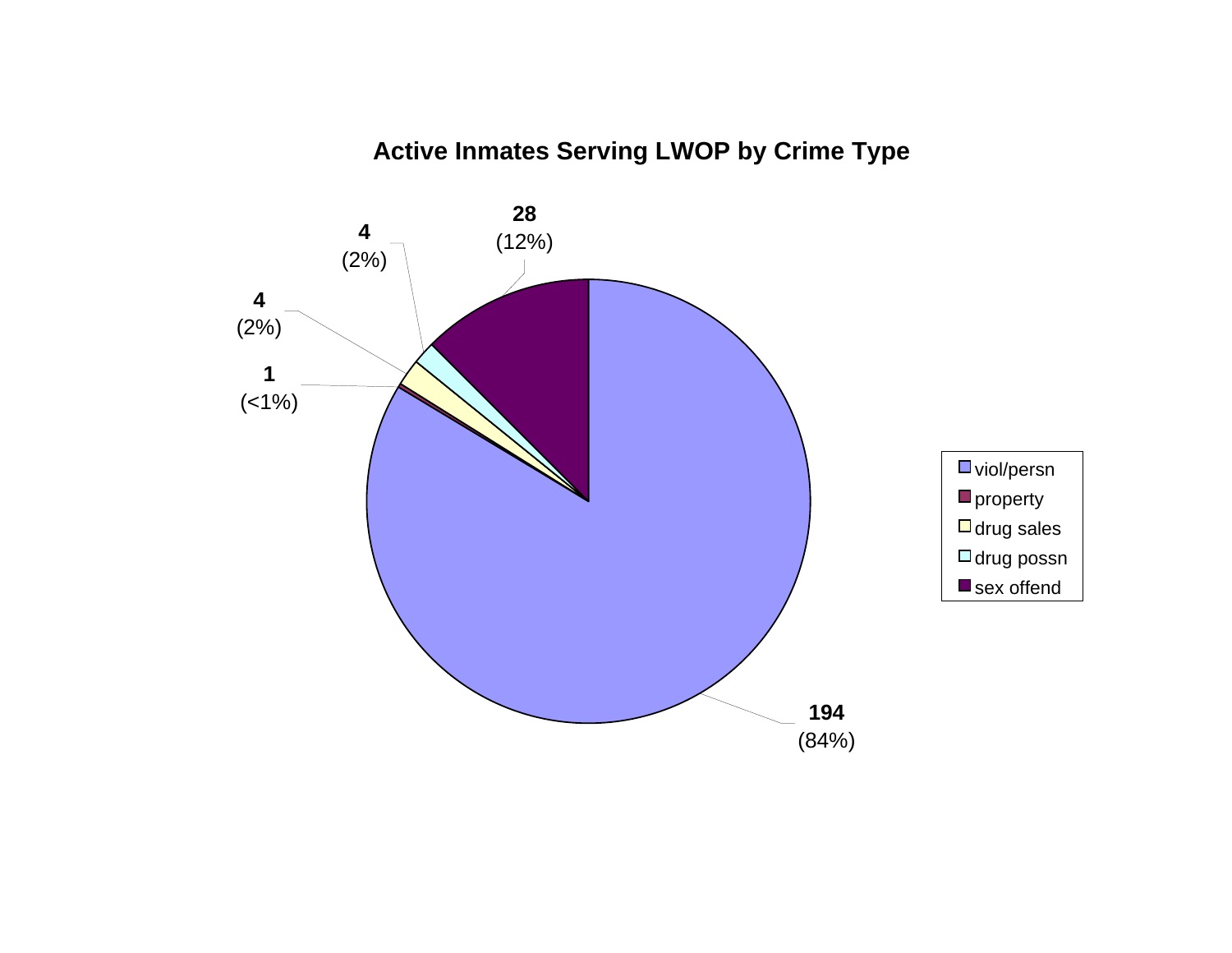Georgia Department of Corrections Page 1 Run 03/20/01 Office of Planning and Analysis

#### Inmate statistical profile

TABLE OF CONTENTS FOR ACTIVE PRISONERS EXCLUDING JAIL

 TITLE PAGE ----- ---- RACE AND SEX............................ 2 Culture Fair IQ Scores.................. 3 Self-Rpt Socioeconomic Class............ 4 Self-Rpt Environment To Age 16.......... 5 Self-Rpt Education Level................ 6 Functional Reading Level (WRAT Scores).. 7 Functional Math Level (WRAT Scores)..... 8 Functional Spelling Level (WRAT Scores). 9 Self-Rpt Guardian Status To Age 16......10 Self-Rpt Employment Status Before Prison11 Self-Rpt Marital Status At Admission....12 Self-Rpt Number Of Children At Admission13 Self-Rpt Religious Affiliation..........14 Self-Rpt Family Behavior Patterns \*.....15 Inmate Diagnostic Behavior Problem \*....16 Physical Profile (General Condition)....17 Security Status...........................18 Number Of Sentences.....................19 Number Of Disciplinaries................20 Number Of Escapes........................21 Number Of Prior Georgia Incarcerations \*22 Number Of Transfers.....................23 County Of Conviction....................24 Circuit Of Conviction...................29 Home County................................31 Prison Sentence In Years................36 Probation To Follow Prison..............37Admission Type.............................38 Release Type...............................39 Inst By Group..............................40 Institution.............................41 Misdemeanors And Felonies...............42 Crimes By Group.........................43 Most Serious Offense....................44 Most Serious Crime Type.................45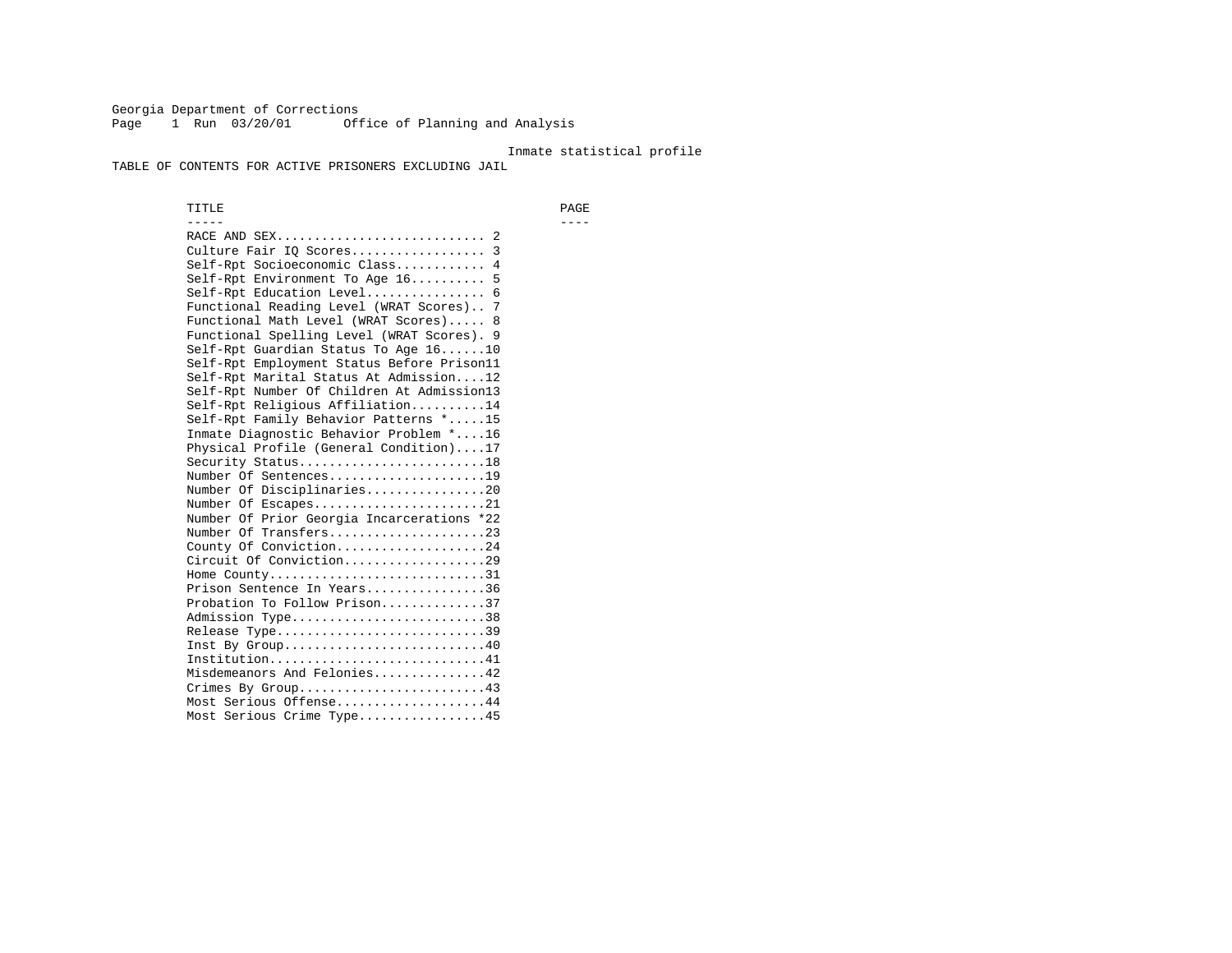Georgia Department of Corrections Page 2 Run 03/20/01 Office of Planning and Analysis

#### Inmate statistical profile

Sample: ACTIVE PRISONERS EXCLUDING JAIL **Requestor:** Statistics Active inmates 03/20/2001

RACE AND SEX by current age & sex

|                                                    |                                              |                                                    | M E N                                   |                                                                |                                      |                                                          |                                                          | <b>WOMEN</b>                              |                                                                     |                                             |                                                        |
|----------------------------------------------------|----------------------------------------------|----------------------------------------------------|-----------------------------------------|----------------------------------------------------------------|--------------------------------------|----------------------------------------------------------|----------------------------------------------------------|-------------------------------------------|---------------------------------------------------------------------|---------------------------------------------|--------------------------------------------------------|
| RACE AND SEX                                       | Age<br>$ 00 - 21 $                           | Age<br>$ 22-39 $                                   | Age<br>$ 40-54 $                        | Age<br>$8 55-99$                                               | Men<br>% Total                       | Age<br>$8   00 - 21$                                     | Age<br>$ 22-39 $                                         | Age<br>$ 40-54 $                          | Age<br>$8 55-99$                                                    | Women<br>% Total                            | Grand<br>% Total %                                     |
| WHITE MALE                                         | 33                                           | 37<br>28                                           | 27<br>33                                | 50                                                             | 72<br>31                             | $\mathbf 0$<br>0                                         | $\Omega$<br>0                                            | 0                                         | 0                                                                   | 0<br>0                                      | 72<br>-31                                              |
| NON WHITE MALE<br>WHITE FEMALE<br>NON WHITE FEMALE | 67<br>2<br>$\mathbf 0$<br>$\Omega$<br>0<br>0 | 72<br>94<br>0<br>0<br>$\mathsf{O}$<br>$\mathsf{O}$ | 54<br>67<br>0<br>0<br>$\mathbf{0}$<br>0 | 7<br>50 <br>$\mathbf 0$<br>$\overline{0}$<br>$\mathbf 0$<br> 0 | 157<br>69<br>$\Omega$<br>0<br>0<br>0 | $\mathbf 0$<br>0<br>$\mathbf 0$<br>0<br>0<br>$\mathbf 0$ | $\mathbf 0$<br>$\mathbf 0$<br>2 100<br>$\mathbf{0}$<br>0 | $\mathbf 0$<br>$\mathbf 0$<br>0<br>0<br>0 | $\mathbf 0$<br>$\overline{0}$<br>0<br>$\mathbf 0$<br>$\overline{0}$ | $\Omega$<br>0<br>2 100<br>$\mathbf{0}$<br>0 | 157<br>68<br>$\mathbf{2}$<br>-1<br>$\overline{0}$<br>0 |
| Total reported                                     | 3 100                                        | 131 100                                            | 81 100                                  | 14 100                                                         | 229 100                              | $\mathbf 0$<br>0                                         | 2 100                                                    | $\mathbf{0}$<br>$\Omega$                  | $\Omega$<br>0 <sup>1</sup>                                          | 2 100                                       | 231 100                                                |
| Percent reported                                   | 100.0                                        | 100.0                                              | 100.0                                   | 100.0                                                          | 100.0                                | $\cdot$ 0                                                | 100.0                                                    | $\cdot$ 0                                 | .0 <sup>1</sup>                                                     | 100.0                                       | 100.0                                                  |
| NOT REPORTED                                       | 0                                            | 0                                                  | $\mathbf 0$                             | $\mathbf 0$                                                    | 0                                    | $\mathbf 0$                                              | $\Omega$                                                 | 0                                         | $\Omega$                                                            | $\Omega$                                    | $\mathbf 0$                                            |
| Total                                              | 3                                            | 131                                                | 81                                      | 14                                                             | 229                                  | $\Omega$                                                 | 2                                                        | 0                                         | $\Omega$                                                            | 2                                           | 231                                                    |
|                                                    |                                              |                                                    |                                         |                                                                |                                      |                                                          |                                                          |                                           |                                                                     |                                             |                                                        |
| AVERAGE AGE                                        | 20.00                                        | 30.23                                              | 45.33                                   | 60.43                                                          | 37.28                                | .00                                                      | 30.50                                                    | .00                                       | .00                                                                 | 30.50                                       | 37.23                                                  |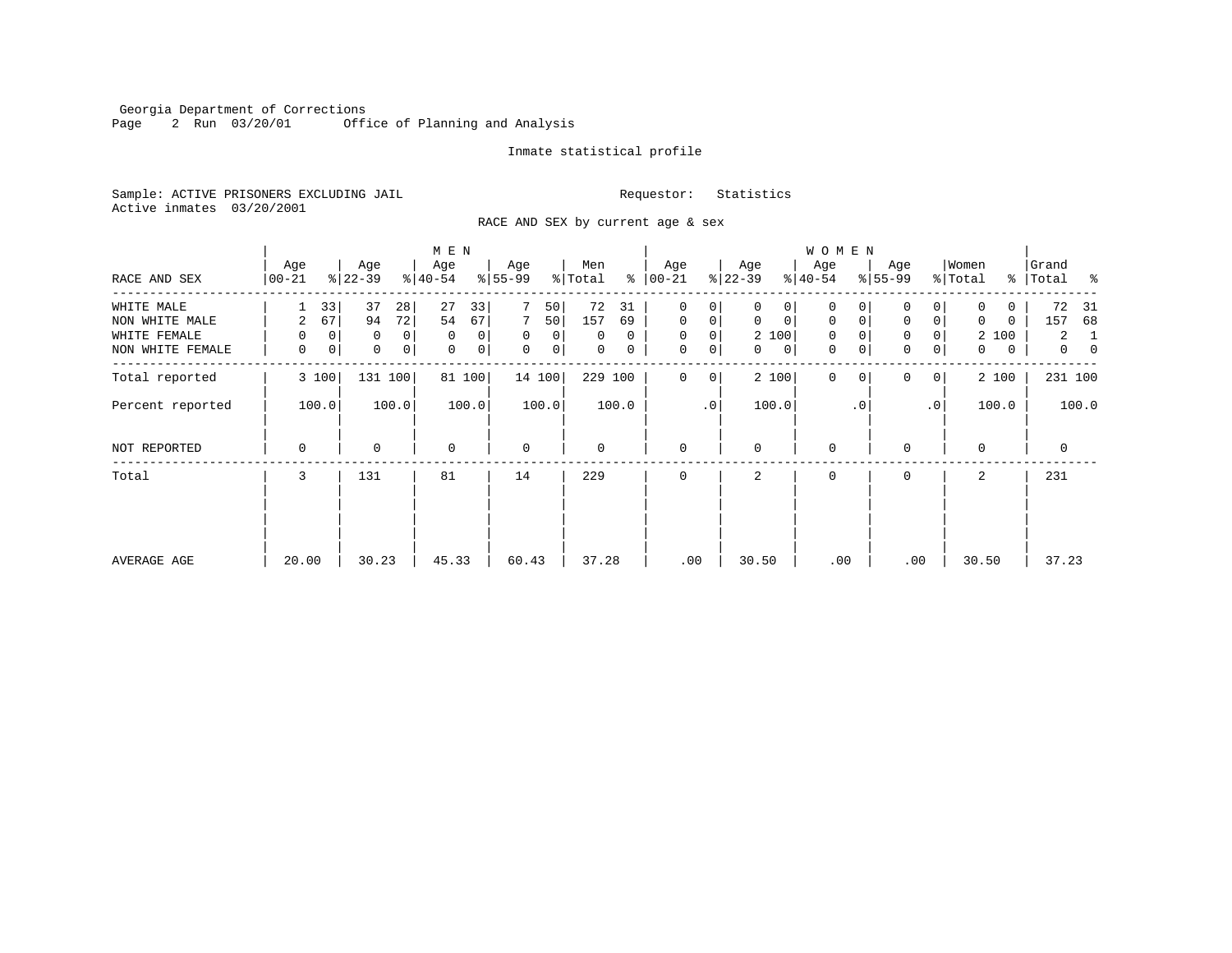# Georgia Department of Corrections Page 3 Run 03/20/01 Office of Planning and Analysis

#### Inmate statistical profile

Sample: ACTIVE PRISONERS EXCLUDING JAIL **Requestor:** Statistics Active inmates 03/20/2001

Culture Fair IQ Scores by current age & sex

| IQ Score                  | Age<br>$00 - 21$ | Age<br>$ 22-39 $                 | M E N<br>Age<br>$\frac{1}{6}$   40-54 | Age<br>$8 55-99$        | Men<br>နွ<br>% Total | Age<br>$ 00-21 $            | Age<br>$ 22-39 $          | W O M E N<br>Age<br>$8 40-54$ | Age<br>$ 55-99 $                          | Women<br>% Total       | Grand<br>% Total % |
|---------------------------|------------------|----------------------------------|---------------------------------------|-------------------------|----------------------|-----------------------------|---------------------------|-------------------------------|-------------------------------------------|------------------------|--------------------|
| LESS THAN 70<br>70 AND UP | 0<br>0<br>2 100  | 5<br>4 <sup>1</sup><br>116<br>96 | 9<br>13<br>62<br>87                   | $\Omega$<br>0<br>12 100 | 14<br>192<br>93      | 0<br>0<br>$\mathbf 0$<br> 0 | $\mathbf 0$<br>0<br>2 100 | $\mathbf 0$<br>0<br>0<br>0    | $\overline{0}$<br>0<br> 0 <br>$\mathbf 0$ | $\Omega$<br>0<br>2 100 | 14 7<br>194 93     |
| Total reported            | 2 100            | 121 100                          | 71 100                                | 12 100                  | 206 100              | 0<br>0                      | 2 100                     | $\mathbf 0$<br>$\mathbf 0$    | 0<br>$\overline{0}$                       | 2 100                  | 208 100            |
| Percent reported          | 66.7             | 92.4                             | 87.7                                  | 85.7                    | 90.0                 | .0 <sup>1</sup>             | 100.0                     | . 0                           | .0 <sup>1</sup>                           | 100.0                  | 90.0               |
| NOT REPORTED              | 1                | 10                               | 10                                    | 2                       | 23                   | $\mathbf 0$                 | $\mathbf 0$               | $\mathbf 0$                   | 0                                         | $\mathbf 0$            | 23                 |
| Total                     | 3                | 131                              | 81                                    | 14                      | 229                  | $\mathbf 0$                 | 2                         | 0                             | 0                                         | 2                      | 231                |
| AVERAGE IQ                | 108.00           | 99.97                            | 94.96                                 | 94.50                   | 98.00                | .00                         | 107.00                    | .00                           | .00                                       | 107.00                 | 98.09              |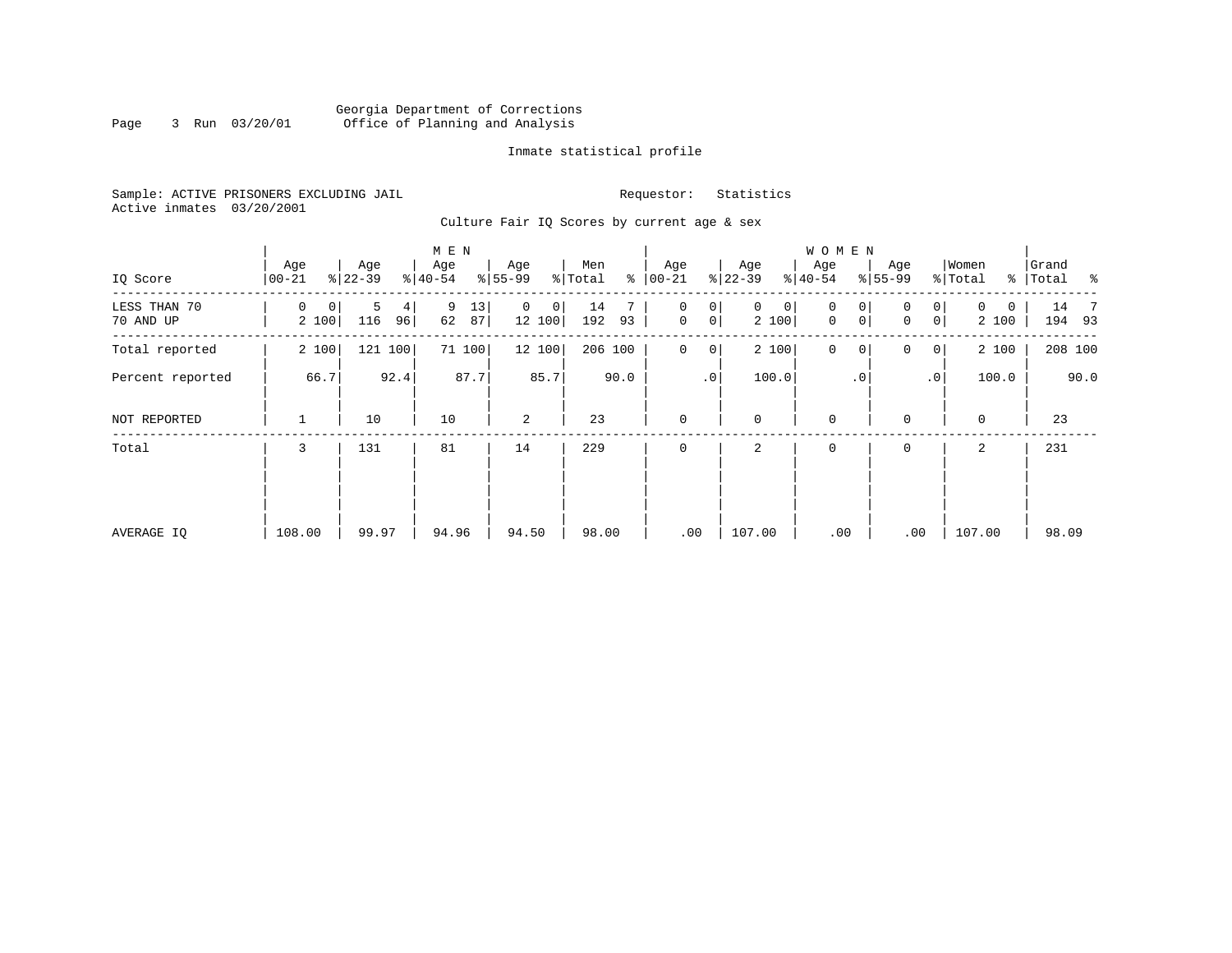# Georgia Department of Corrections<br>4 Run 03/20/01 Office of Planning and Analysis Page 4 Run 03/20/01 Office of Planning and Analysis

#### Inmate statistical profile

Sample: ACTIVE PRISONERS EXCLUDING JAIL **Requestor:** Statistics Active inmates 03/20/2001

Self-Rpt Socioeconomic Class by current age & sex

|                     |                 |             |                  |                | M E N            |        |                    |             |                |                |                  |                 |                  |             | <b>WOMEN</b>     |             |                    |                |                  |       |                    |         |
|---------------------|-----------------|-------------|------------------|----------------|------------------|--------|--------------------|-------------|----------------|----------------|------------------|-----------------|------------------|-------------|------------------|-------------|--------------------|----------------|------------------|-------|--------------------|---------|
| Socioeconomic Class | Age<br>$ 00-21$ |             | Age<br>$8 22-39$ |                | Age<br>$8 40-54$ |        | Age<br>$8155 - 99$ |             | Men<br>% Total | နွ             | Age<br>$00 - 21$ |                 | Age<br>$ 22-39 $ |             | Age<br>$8 40-54$ |             | Age<br>$8155 - 99$ |                | Women<br>% Total |       | Grand<br>%   Total | ႜ       |
| WELFARE             | 0               | 0           | 5                | 4              |                  | 4      | 0                  | 0           | 8              | 4              |                  | 0               | 0                | 0           | $\mathbf 0$      | 0           | 0                  | 0              |                  | 0     | 8                  |         |
| OCC EMPLOY          | $\Omega$        | $\mathbf 0$ | 6                | 5 <sup>1</sup> | 3                | 4      | 0                  | $\mathbf 0$ | 9              | 4              | 0                | $\mathbf 0$     | $\mathbf{0}$     | $\mathbf 0$ | $\mathbf 0$      | $\mathbf 0$ | $\Omega$           | $\Omega$       | 0                | 0     | 9                  |         |
| MINIMUM STD         |                 | 3 100       | 72               | 58             | 39               | 49     | 9                  | 69          | 123            | 56             |                  | 0               | $\Omega$         | 0           | $\mathbf 0$      | $\Omega$    | 0                  |                | $\Omega$         | 0     | 123                | - 56    |
| MIDDLE              | 0               | 0           | 39               | 31             | 32               | 41     | 4                  | 31          | 75             | 34             | $\mathbf 0$      | 0               |                  | 50          | $\mathbf 0$      | $\mathbf 0$ | 0                  |                |                  | 50    | 76                 | 34      |
| OTHER               | 0               | 0           | $\overline{a}$   | 2 <sub>1</sub> | 2                | 3      | 0                  | $\mathbf 0$ | 4              | $\overline{2}$ | 0                | 0               |                  | 50          | $\mathbf 0$      | $\mathbf 0$ | $\mathbf 0$        | $\mathbf 0$    |                  | 50    |                    | 2<br>5  |
| Total reported      |                 | 3 100       | 124 100          |                |                  | 79 100 |                    | 13 100      | 219            | 100            | $\mathbf{0}$     | 0               |                  | 2 100       | $\mathbf{0}$     | 0           | 0                  | $\overline{0}$ |                  | 2 100 |                    | 221 100 |
| Percent reported    |                 | 100.0       |                  | 94.7           |                  | 97.5   |                    | 92.9        |                | 95.6           |                  | .0 <sup>1</sup> |                  | 100.0       |                  | $\cdot$ 0   |                    | .0             |                  | 100.0 |                    | 95.7    |
| NOT RPTD            | 0               |             | 7                |                | 2                |        |                    |             | 10             |                | $\Omega$         |                 | 0                |             | $\mathbf 0$      |             | $\Omega$           |                | $\Omega$         |       | 10                 |         |
| Total               | 3               |             | 131              |                | 81               |        | 14                 |             | 229            |                | $\mathbf 0$      |                 | 2                |             | 0                |             | 0                  |                | 2                |       | 231                |         |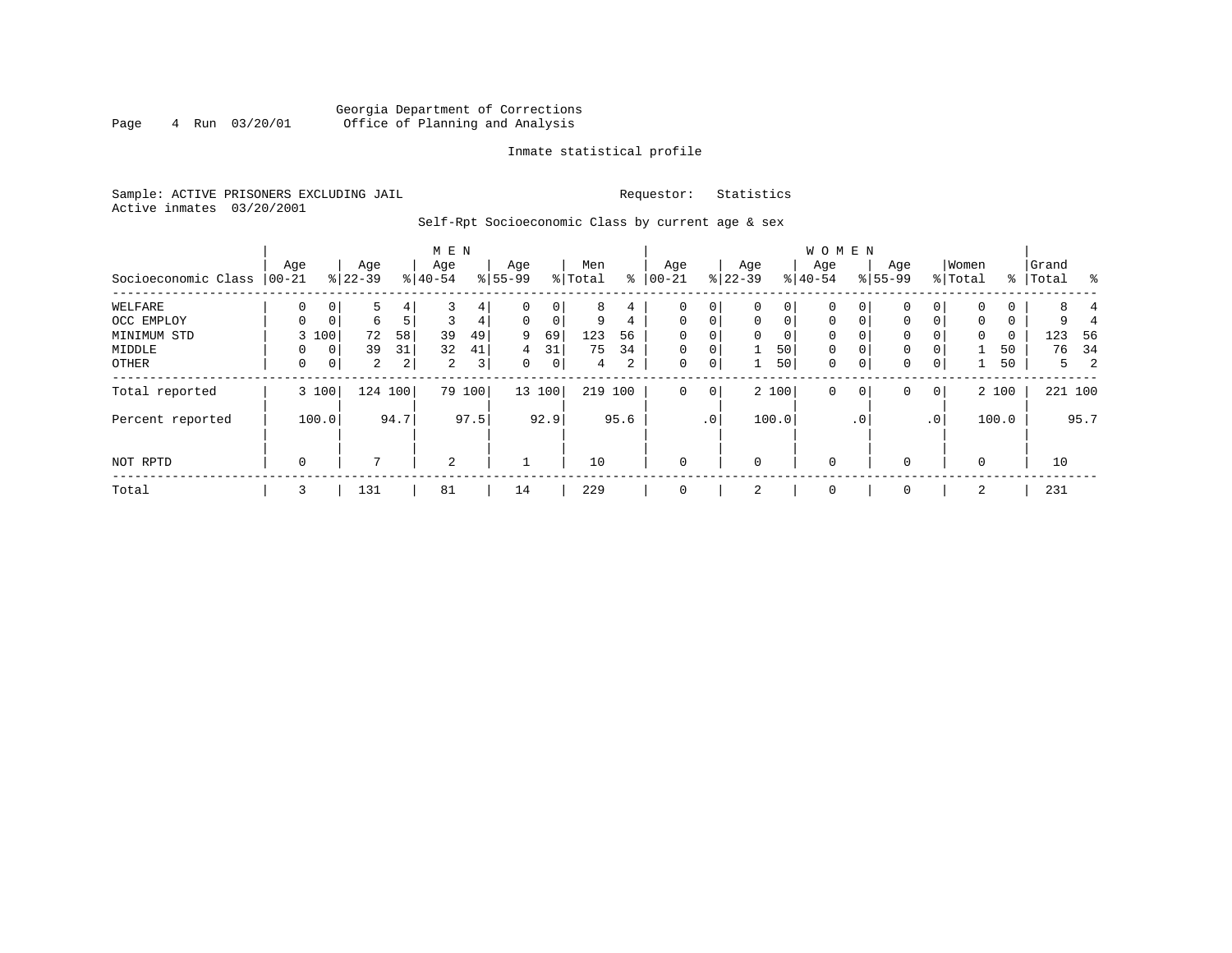# Georgia Department of Corrections<br>Page 5 Run 03/20/01 Office of Planning and Analysis Office of Planning and Analysis

#### Inmate statistical profile

Sample: ACTIVE PRISONERS EXCLUDING JAIL **Requestor:** Statistics Active inmates 03/20/2001

Self-Rpt Environment To Age 16 by current age & sex

|  | -- |  |
|--|----|--|
|  |    |  |
|  |    |  |
|  |    |  |
|  |    |  |
|  |    |  |
|  |    |  |

|                  |                  |                          |                  |                | M E N            |                |                  |                |                |              |                  |             |                 |          | WOMEN            |           |                    |                 |                  |       |                |                |
|------------------|------------------|--------------------------|------------------|----------------|------------------|----------------|------------------|----------------|----------------|--------------|------------------|-------------|-----------------|----------|------------------|-----------|--------------------|-----------------|------------------|-------|----------------|----------------|
| Environment      | Age<br>$ 00-21 $ |                          | Age<br>$8 22-39$ |                | Age<br>$8 40-54$ |                | Age<br>$8 55-99$ |                | Men<br>% Total | ႜ            | Age<br>$00 - 21$ |             | Age<br>$ 22-39$ |          | Age<br>$ 40-54 $ |           | Age<br>$8155 - 99$ |                 | Women<br>% Total | ွေ    | Grand<br>Total | ႜ              |
|                  |                  |                          |                  |                |                  |                |                  |                |                |              |                  |             |                 |          |                  |           |                    |                 |                  |       |                |                |
| RURAL/FARM       |                  | $\Omega$<br>0            |                  | $\overline{0}$ |                  | 4              | 2                | 14             | 5              | 2            | 0                | 0           | $\Omega$        | 0        | $\Omega$         |           |                    | 0               | $\Omega$         | 0     | 5              |                |
| RURAL/NFARM      |                  | $\Omega$<br>$\mathbf{0}$ | 10               | 8              | 5.               | 6              |                  | 7              | 16             |              | $\Omega$         | $\Omega$    |                 | 50       | $\Omega$         | $\Omega$  | $\Omega$           | $\Omega$        |                  | 50    | 17             | 8              |
| S.M.S.A          |                  | $\Omega$<br>0            | 55               | 45             | 25               | 32             | 6                | 43             | 86             | 39           | $\Omega$         | $\Omega$    | $\Omega$        | $\Omega$ | $\Omega$         |           | $\Omega$           | $\Omega$        | $\Omega$         | 0     | 86             | 39             |
| URBAN            |                  | 0<br>$\mathbf 0$         | 21               | 17             | 13               | 16             | 0                | 0              | 34             | 16           | $\Omega$         | $\Omega$    | $\Omega$        | $\Omega$ | $\Omega$         |           | $\Omega$           | 0 I             | 0                | 0     | 34             | 15             |
| SMALL TOWN       |                  | 3 100                    | 36               | 29             | 33               | 42             | 5                | 36             | 77             | 35           | 0                | $\mathbf 0$ |                 | 50       | $\mathbf 0$      | $\Omega$  | 0                  | $\overline{0}$  |                  | 50    | 78             | 35             |
| OTHER            |                  | 0<br>0                   |                  |                | 0                | $\overline{0}$ | 0                | 0 <sub>1</sub> |                | $\mathbf{0}$ | 0                | 0           | 0               | 0        | $\mathbf 0$      | 0         | 0                  | 0               | 0                | 0     |                | $\overline{0}$ |
| Total reported   |                  | 3 100                    | 123              | 100            | 79               | 100            |                  | 14 100         | 219            | 100          | $\mathbf 0$      | $\mathbf 0$ |                 | 2 100    | $\mathbf 0$      | 0         | 0                  | 0 <sup>1</sup>  |                  | 2 100 |                | 221 100        |
| Percent reported |                  | 100.0                    |                  | 93.9           |                  | 97.5           |                  | 100.0          |                | 95.6         |                  | $\cdot$ 0   |                 | 100.0    |                  | $\cdot$ 0 |                    | .0 <sup>1</sup> |                  | 100.0 |                | 95.7           |
| NOT RPTD         |                  | 0                        | 8                |                | 2                |                | $\mathbf 0$      |                | 10             |              | $\mathbf 0$      |             | $\Omega$        |          | $\mathbf 0$      |           | $\Omega$           |                 | $\mathbf 0$      |       | 10             |                |
|                  |                  |                          |                  |                |                  |                |                  |                |                |              |                  |             |                 |          |                  |           |                    |                 |                  |       |                |                |
| Total            |                  | 3                        | 131              |                | 81               |                | 14               |                | 229            |              | 0                |             | 2               |          | 0                |           | $\mathbf 0$        |                 | 2                |       | 231            |                |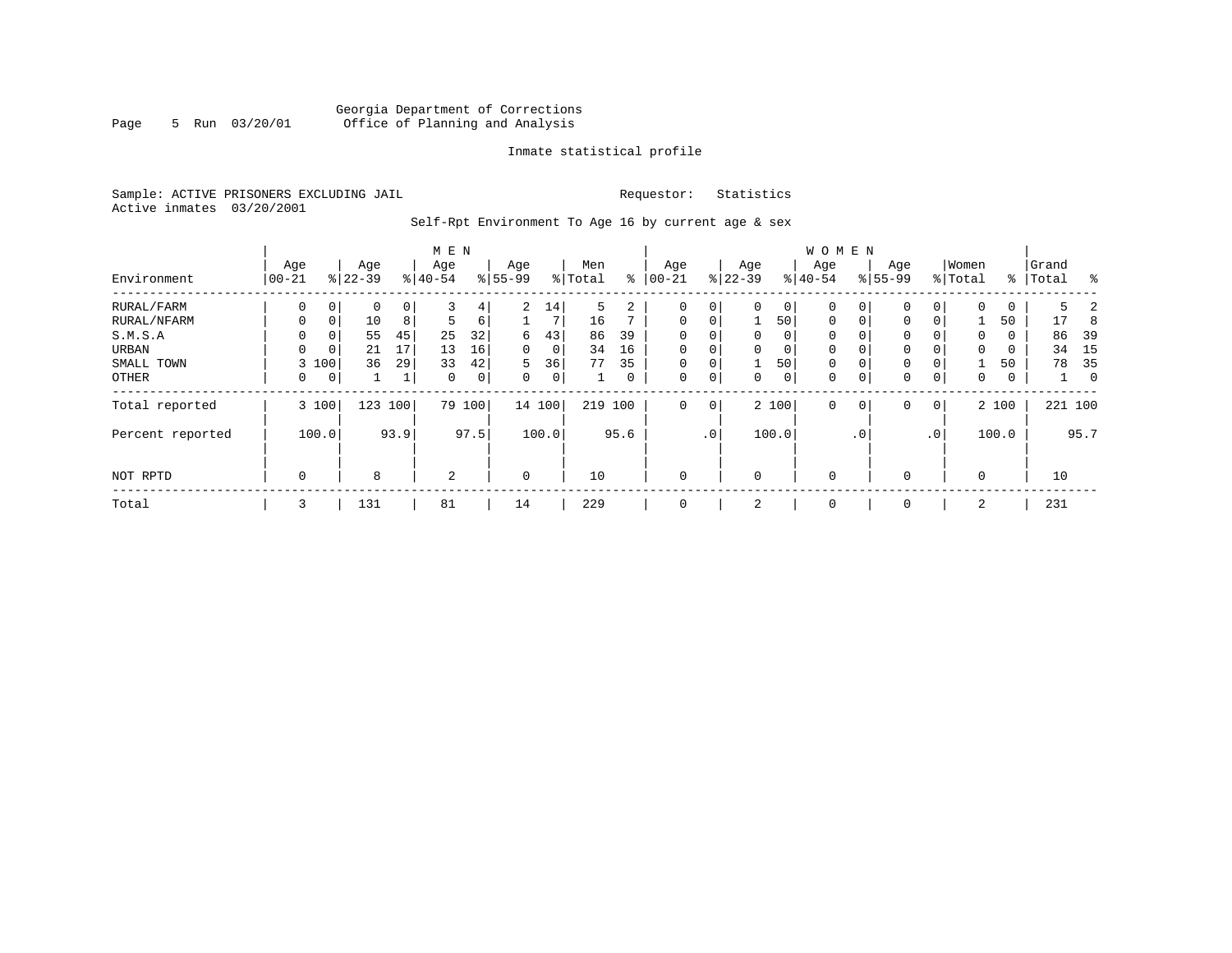#### Georgia Department of Corrections Page 6 Run 03/20/01 Office of Planning and Analysis

#### Inmate statistical profile

Sample: ACTIVE PRISONERS EXCLUDING JAIL **Requestor:** Statistics Active inmates 03/20/2001

Self-Rpt Education Level by current age & sex

|                     |                  |       |                  |      | M E N            |        |          |        |         |      |             |    |                |          | W O M E N   |          |           |           |              |       |           |         |
|---------------------|------------------|-------|------------------|------|------------------|--------|----------|--------|---------|------|-------------|----|----------------|----------|-------------|----------|-----------|-----------|--------------|-------|-----------|---------|
| Education Level     | Age<br>$00 - 21$ |       | Age<br>$ 22-39 $ |      | Age<br>$ 40-54 $ |        | Age      |        | Men     | ⊱    | Age         |    | Age            |          | Age         |          | Age       |           | Women        |       | Grand     |         |
|                     |                  |       |                  |      |                  |        | $ 55-99$ |        | % Total |      | $ 00-21$    |    | $ 22-39 $      |          | $ 40-54 $   |          | $ 55-99 $ |           | % Total      |       | % Total % |         |
| LESS THAN GRADE 7   |                  | 0     | 2                | 2    | 3                | 4      | 2        | 14     |         | 3    | $\Omega$    | 0  | 0              | 0        | $\mathbf 0$ | O        | 0         |           |              |       |           |         |
| GRADE 7             |                  | 33    | 3                | 2    | 6                | 8      |          | 7      | 11      | 5    | $\Omega$    | 0  | 0              | 0        | 0           | 0        | $\Omega$  |           |              | 0     | 11        | -5      |
| GRADE 8             | 2                | 67    | 17               | 13   |                  |        | 5        | 36     | 28      | 13   | $\Omega$    |    | $\Omega$       | $\Omega$ | $\Omega$    |          | $\Omega$  |           |              | 0     | 28        | 12      |
| GRADE 9             |                  | 0     | 19               | 15   | 12               | 15     |          |        | 32      | 14   | 0           |    | $\Omega$       | 0        | 0           | n        | 0         |           | 0            | 0     | 32        | 14      |
| GRADE 10            |                  | 0     | 36               | 28   | 11               | 14     |          | 7      | 48      | 22   | $\Omega$    | 0  | $\Omega$       | $\Omega$ | 0           | O        | 0         |           | $\Omega$     |       | 48        | 21      |
| GRADE 11            | $\Omega$         | 0     | 17               | 13   | 7                | 9      |          | 7      | 25      | 11   | $\Omega$    |    |                | 2 100    | 0           |          | 0         |           | 2            | 100   | 27        | 12      |
| GRADE 12            | 0                | 0     | 19               | 15   | 8                | 10     |          | 7      | 28      | 13   | $\Omega$    | 0  | $\Omega$       | 0        | 0           | $\Omega$ | 0         |           | 0            | 0     | 28        | 12      |
| MORE THAN GRADE 12  | 0                | 0     | 14               | 11   | 28               | 35     | 2        | 14     | 44      | 20   | 0           | 0  | $\Omega$       | 0        | 0           | 0        | 0         | 0         | $\Omega$     | 0     | 44        | -20     |
| Total reported      |                  | 3 100 | 127 100          |      |                  | 79 100 |          | 14 100 | 223 100 |      | $\Omega$    | 0  |                | 2 100    | $\mathbf 0$ | $\Omega$ | 0         | 0         |              | 2 100 |           | 225 100 |
| Percent reported    |                  | 100.0 |                  | 96.9 |                  | 97.5   |          | 100.0  |         | 97.4 |             | .0 | 100.0          |          |             | . 0      |           | $\cdot$ 0 |              | 100.0 |           | 97.4    |
| NOT REPORTED        | $\Omega$         |       | 4                |      | 2                |        | 0        |        | 6       |      | $\mathbf 0$ |    | 0              |          | 0           |          | $\Omega$  |           | $\Omega$     |       |           | 6       |
| Total               | 3                |       | 131              |      | 81               |        | 14       |        | 229     |      | $\Omega$    |    | $\overline{a}$ |          | $\Omega$    |          | $\Omega$  |           | $\mathbf{2}$ |       | 231       |         |
|                     |                  |       |                  |      |                  |        |          |        |         |      |             |    |                |          |             |          |           |           |              |       |           |         |
|                     |                  |       |                  |      |                  |        |          |        |         |      |             |    |                |          |             |          |           |           |              |       |           |         |
| AVG EDUCATION LEVEL | 7.67             |       | 11.35            |      | 12.67            |        | 10.43    |        | 11.71   |      | .00         |    | 11.00          |          | .00         |          | .00       |           | 11.00        |       |           | 11.70   |

\* NOTE: THE FIELD LABLED "LESS THAN GRADE 7" WAS CORRECTED IN MARCH 1989: MISSING DATA FOR INMATES STILL IN DIAGNOSTICS NOW HAS BEEN REMOVED FROM THIS FIELD AND IDENTIFIED AS "NOT REPORTED" INFORMATION.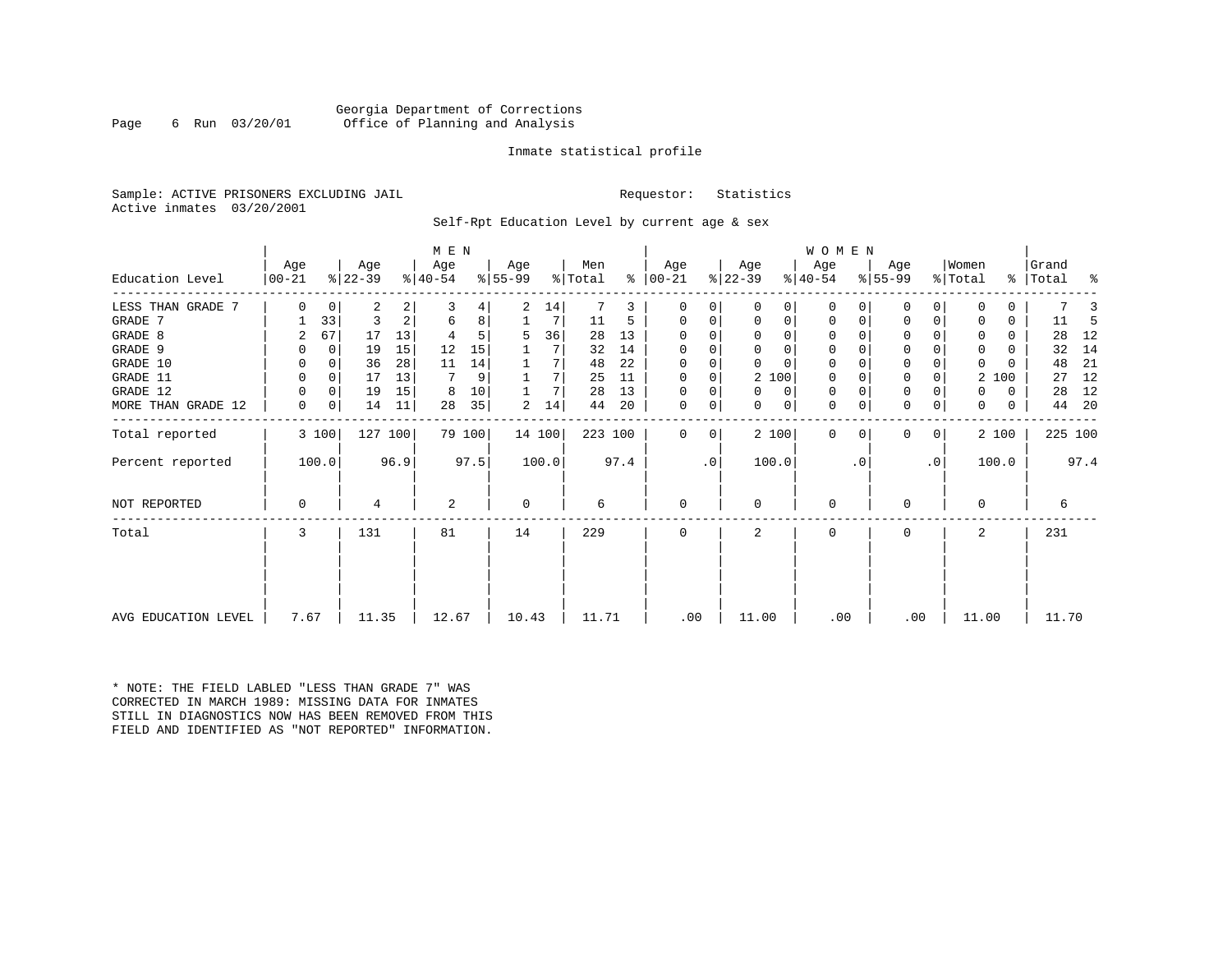# Georgia Department of Corrections Page 7 Run 03/20/01 Office of Planning and Analysis

#### Inmate statistical profile

Sample: ACTIVE PRISONERS EXCLUDING JAIL **Requestor:** Statistics Active inmates 03/20/2001

Functional Reading Level (WRAT Scores) by current age & sex

|                    |                   |       |                  |         | M E N            |        |                  |          |                |      |                      |           |                  |                | <b>WOMEN</b>     |           |                  |           |                  |       |                |         |
|--------------------|-------------------|-------|------------------|---------|------------------|--------|------------------|----------|----------------|------|----------------------|-----------|------------------|----------------|------------------|-----------|------------------|-----------|------------------|-------|----------------|---------|
| WRAT Reading Score | Age<br>$ 00 - 21$ |       | Age<br>$ 22-39 $ |         | Age<br>$ 40-54 $ |        | Age<br>$8 55-99$ |          | Men<br>% Total |      | Age<br>$8   00 - 21$ |           | Age<br>$ 22-39 $ |                | Age<br>$ 40-54 $ |           | Age<br>$ 55-99 $ |           | Women<br>% Total | ွေ    | Grand<br>Total | န္      |
| LESS THAN GRADE 6  | $\Omega$          | 0     | 40               | 33      | 29               | 40     | 6                | 50       | 75             | 36   | $\Omega$             | 0         |                  | 50             | $\Omega$         |           | 0                | 0         |                  | 50    | 76             | 36      |
| 6TH THRU 8TH GRADE |                   | 50    | 28               | 23      | 12               | 17     | 3                | 25       | 44             | 21   | $\mathbf 0$          | 0         | $\Omega$         | $\overline{0}$ | 0                |           | 0                | 0         |                  | 0     | 44             | 21      |
| GRADE 9            |                   | 0     | 14               | 11      |                  | 10     |                  | 0        | 21             | 10   | 0                    |           |                  |                |                  |           | 0                |           |                  | 0     | 21             | 10      |
| GRADE 10           |                   | 50    | 3                |         | 3                | 4      | 0                | 0        |                | 3    | $\mathbf 0$          | 0         |                  | $\Omega$       | 0                |           | $\mathbf 0$      |           | 0                | 0     | 7              |         |
| GRADE 11           | 0                 | 0     | 6                |         |                  | 6      | $\Omega$         | $\Omega$ | 10             |      |                      |           |                  |                |                  |           | $\mathbf 0$      |           |                  | 0     | 10             |         |
| GRADE 12           | $\Omega$          | 0     | 21               | 17      | 12               | 17     | 2                | 17       | 35             | 17   | $\Omega$             | 0         |                  |                | 0                |           | $\mathbf 0$      |           | 0                | 0     | 35             | 17      |
| MORE THAN GRADE 12 | 0                 | 0     | 10               | 8       | 5                | 7      |                  | 8        | 16             | 8    | $\mathbf 0$          | 0         |                  | 50             | $\mathbf 0$      | 0         | $\mathbf 0$      | 0         |                  | 50    | 17             | 8       |
| Total reported     |                   | 2 100 |                  | 122 100 |                  | 72 100 |                  | 12 100   | 208 100        |      | $\Omega$             | 0         |                  | 2 100          | $\mathbf 0$      | $\Omega$  | $\mathbf 0$      | 0         |                  | 2 100 |                | 210 100 |
| Percent reported   |                   | 66.7  |                  | 93.1    |                  | 88.9   |                  | 85.7     |                | 90.8 |                      | $\cdot$ 0 |                  | 100.0          |                  | $\cdot$ 0 |                  | $\cdot$ 0 |                  | 100.0 |                | 90.9    |
| NOT REPORTED       |                   |       | 9                |         | 9                |        | 2                |          | 21             |      | $\mathbf 0$          |           | $\Omega$         |                | 0                |           | 0                |           | $\Omega$         |       | 21             |         |
| Total              | 3                 |       | 131              |         | 81               |        | 14               |          | 229            |      | $\mathbf 0$          |           | 2                |                | 0                |           | 0                |           | 2                |       | 231            |         |
|                    |                   |       |                  |         |                  |        |                  |          |                |      |                      |           |                  |                |                  |           |                  |           |                  |       |                |         |
| AVG READING SCORE  | 8.85              |       | 8.02             |         | 7.50             |        | 6.63             |          | 7.77           |      | .00                  |           | 9.10             |                | .00              |           |                  | .00       | 9.10             |       | 7.78           |         |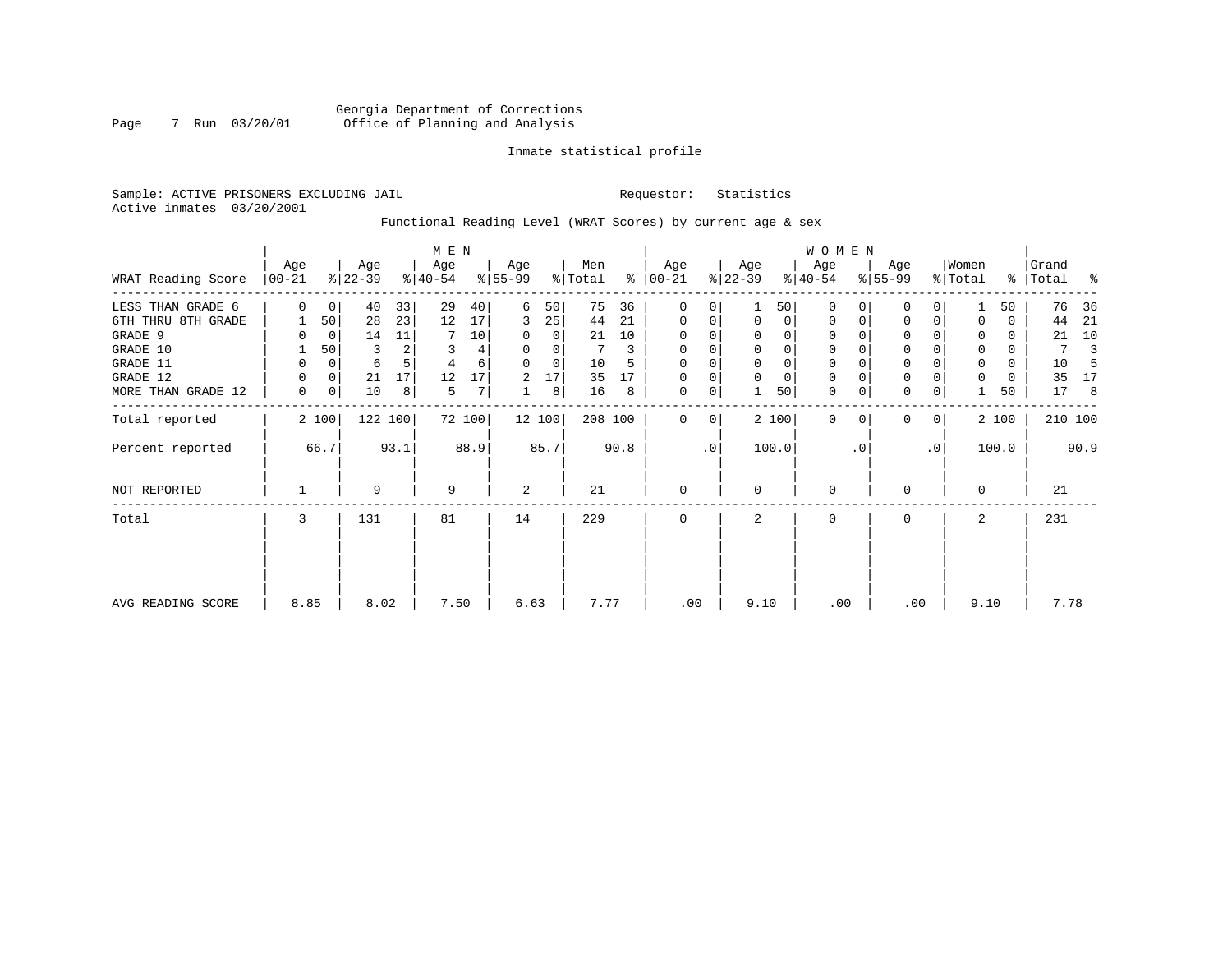# Georgia Department of Corrections Page 8 Run 03/20/01 Office of Planning and Analysis

#### Inmate statistical profile

Sample: ACTIVE PRISONERS EXCLUDING JAIL **Requestor:** Statistics Active inmates 03/20/2001

Functional Math Level (WRAT Scores) by current age & sex

|                    |                 |          |                  |              | M E N            |        |                  |        |                |      |                 |             |                  |       | W O M E N        |          |                  |           |                  |       |                    |      |
|--------------------|-----------------|----------|------------------|--------------|------------------|--------|------------------|--------|----------------|------|-----------------|-------------|------------------|-------|------------------|----------|------------------|-----------|------------------|-------|--------------------|------|
| WRAT Math Score    | Age<br>$ 00-21$ |          | Age<br>$ 22-39 $ |              | Age<br>$ 40-54 $ |        | Age<br>$ 55-99 $ |        | Men<br>% Total | ⊱    | Age<br>$ 00-21$ |             | Age<br>$ 22-39 $ |       | Age<br>$ 40-54 $ |          | Age<br>$8 55-99$ |           | Women<br>% Total |       | Grand<br>% Total % |      |
| LESS THAN GRADE 6  |                 | 50       | 43               | 35           | 36               | 50     |                  | 58     | 87             | 42   | 0               | $\Omega$    | $\Omega$         | 0     | $\mathbf 0$      | $\Omega$ | 0                | $\Omega$  | O                | 0     | 87                 | 41   |
| 6TH THRU 8TH GRADE |                 | 50       | 52               | 43           | 21               | 29     | 3                | 25     | 77             | 37   | 0               | 0           | $\mathbf 0$      | 0     | $\mathbf 0$      | 0        | 0                | 0         |                  | 0     | 77                 | 37   |
| GRADE 9            |                 |          | 13               | 11           | 6                | 8      | 0                | 0      | 19             | 9    | 0               |             |                  | 50    | 0                |          | $\Omega$         |           |                  | 50    | 20                 | 10   |
| GRADE 10           | 0               |          | 9                | 7            |                  | 6      |                  | 8      | 14             |      | 0               |             | 0                | 0     | 0                |          | 0                |           | 0                | 0     | 14                 | -7   |
| GRADE 11           | 0               |          | $\overline{2}$   |              |                  | 1      | 0                | 0      | 3              |      | 0               |             |                  | 0     | 0                |          | $\mathbf 0$      |           |                  | 0     | 3                  | 1    |
| GRADE 12           | $\Omega$        | $\Omega$ | $\overline{2}$   |              | 3                |        | 0                | 0      | 5              | 2    | 0               | 0           | 0                | 0     | 0                | $\Omega$ | 0                |           | $\Omega$         | 0     | 5                  | 2    |
| MORE THAN GRADE 12 | 0               | 0        |                  | $\mathbf{1}$ |                  |        |                  | 8      | 3              |      | 0               | 0           |                  | 50    | $\mathbf 0$      | 0        | $\mathbf 0$      | 0         |                  | 50    | 4                  | 2    |
| Total reported     |                 | 2 100    | 122 100          |              |                  | 72 100 |                  | 12 100 | 208 100        |      | $\mathbf{0}$    | $\mathbf 0$ |                  | 2 100 | $\mathbf 0$      | $\Omega$ | $\Omega$         | 0         |                  | 2 100 | 210 100            |      |
| Percent reported   |                 | 66.7     |                  | 93.1         |                  | 88.9   |                  | 85.7   |                | 90.8 |                 | $\cdot$ 0   |                  | 100.0 |                  | . 0      |                  | $\cdot$ 0 |                  | 100.0 |                    | 90.9 |
| NOT REPORTED       |                 |          | 9                |              | 9                |        | 2                |        | 21             |      | $\mathbf 0$     |             | $\Omega$         |       | 0                |          | 0                |           | $\Omega$         |       | 21                 |      |
| Total              | 3               |          | 131              |              | 81               |        | 14               |        | 229            |      | $\mathbf 0$     |             | 2                |       | 0                |          | 0                |           | 2                |       | 231                |      |
|                    |                 |          |                  |              |                  |        |                  |        |                |      |                 |             |                  |       |                  |          |                  |           |                  |       |                    |      |
| AVG MATH SCORE     | 6.40            |          | 6.93             |              | 6.39             |        | 5.73             |        | 6.67           |      | .00             |             | 11.40            |       | .00              |          |                  | .00       | 11.40            |       | 6.71               |      |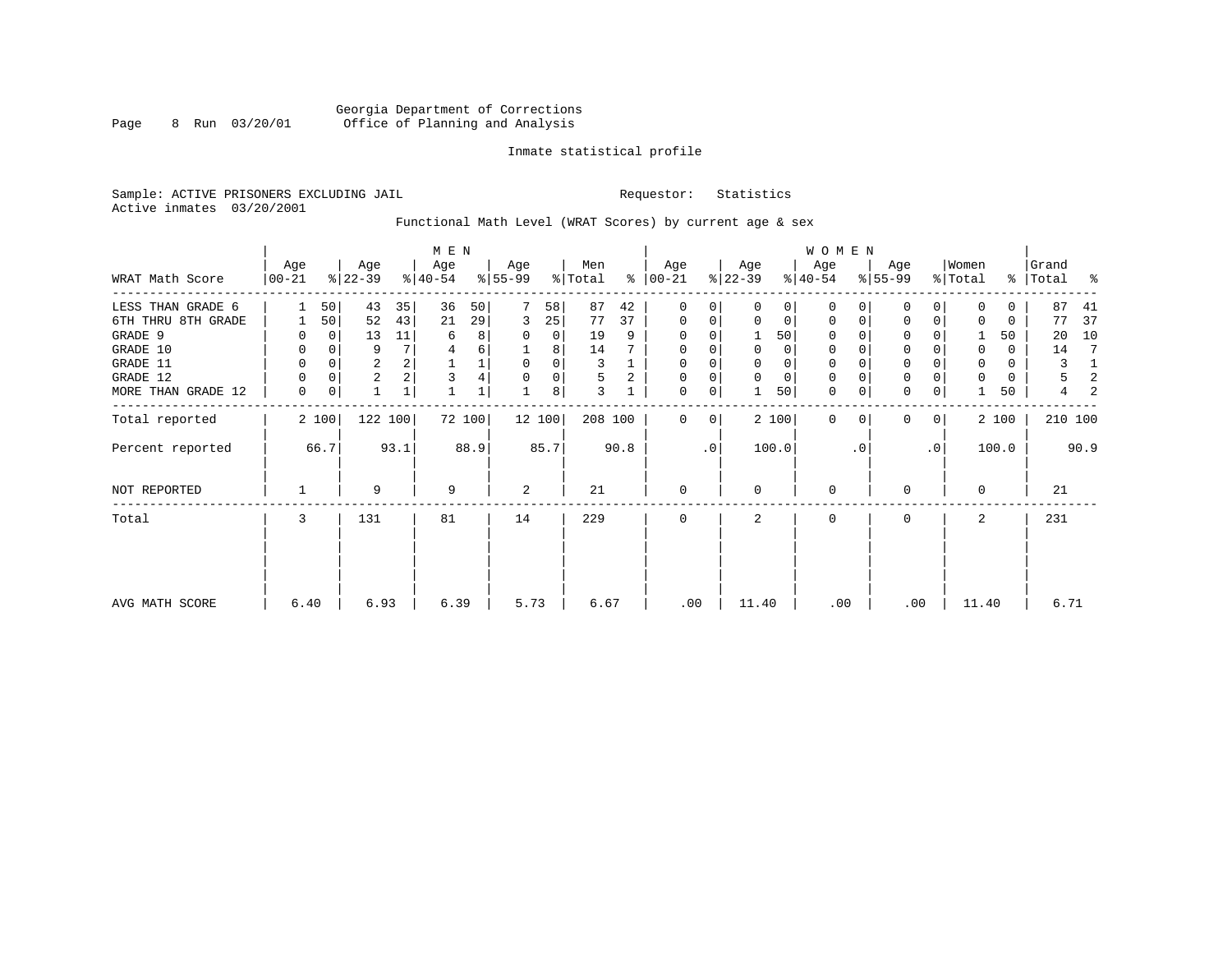# Georgia Department of Corrections Page 9 Run 03/20/01 Office of Planning and Analysis

#### Inmate statistical profile

Sample: ACTIVE PRISONERS EXCLUDING JAIL **Requestor:** Statistics Active inmates 03/20/2001

# Functional Spelling Level (WRAT Scores) by current age & sex

|                               |      |             |                  |      | M E N            |        |                  |          |                |      |                      |           |                  |             | W O M E N        |           |                 |                |                  |          |                    |      |
|-------------------------------|------|-------------|------------------|------|------------------|--------|------------------|----------|----------------|------|----------------------|-----------|------------------|-------------|------------------|-----------|-----------------|----------------|------------------|----------|--------------------|------|
| WRAT Spelling Score $ 00-21 $ | Age  |             | Age<br>$8 22-39$ |      | Age<br>$ 40-54 $ |        | Age<br>$8 55-99$ |          | Men<br>% Total |      | Age<br>$8   00 - 21$ |           | Age<br>$ 22-39 $ |             | Age<br>$ 40-54 $ |           | Age<br>$ 55-99$ |                | Women<br>% Total |          | Grand<br>%   Total | ႜ    |
| LESS THAN GRADE 6             |      | 50          | 46               | 38   | 38               | 53     | 6                | 50       | 91             | 44   | $\Omega$             | 0         |                  | $\Omega$    | $\Omega$         | 0         | $\Omega$        | 0              | $\Omega$         | $\Omega$ | 91                 | 43   |
| 6TH THRU 8TH GRADE            | 0    | 0           | 38               | 31   | 17               | 24     | 3                | 25       | 58             | 28   | $\mathbf 0$          | 0         |                  | 50          | 0                | 0         | $\mathbf 0$     | 0              |                  | 50       | 59                 | 28   |
| GRADE 9                       |      | 50          | 12               | 10   | 4                | 6      | 2                | 17       | 19             | 9    | $\Omega$             | 0         | $\Omega$         | $\Omega$    | 0                |           |                 |                | $\Omega$         | $\Omega$ | 19                 | 9    |
| GRADE 10                      | 0    | $\mathbf 0$ |                  | 6    | $\sqrt{2}$       | 3      | $\mathbf 0$      | $\Omega$ | 9              | 4    | 0                    | 0         |                  | $\Omega$    | $\mathbf 0$      |           | $\mathbf 0$     |                | 0                | $\Omega$ | 9                  | 4    |
| GRADE 11                      | 0    | $\mathbf 0$ | 5                |      | 3                | 4      | $\mathbf 0$      | 0        | 8              |      | $\Omega$             | 0         |                  | $\Omega$    | 0                |           | $\Omega$        |                | 0                | 0        | 8                  |      |
| GRADE 12                      | 0    | $\mathbf 0$ | 11               |      | 5                | 7      |                  | 8        | 17             | 8    | $\mathbf 0$          | 0         | $\Omega$         | $\mathbf 0$ | $\mathbf 0$      |           | $\mathbf 0$     |                | 0                | 0        | 17                 |      |
| MORE THAN GRADE 12            | 0    | 0           | 3                | 2    | 3                | 4      | $\Omega$         | 0        | 6              | 3    | $\mathbf 0$          | 0         |                  | 50          | $\mathbf 0$      | 0         | $\mathbf 0$     | 0              |                  | 50       | 7                  |      |
| Total reported                |      | 2 100       | 122 100          |      |                  | 72 100 |                  | 12 100   | 208 100        |      | $\Omega$             | $\Omega$  |                  | 2 100       | $\Omega$         | 0         | $\Omega$        | $\overline{0}$ |                  | 2 100    | 210 100            |      |
| Percent reported              |      | 66.7        |                  | 93.1 |                  | 88.9   |                  | 85.7     |                | 90.8 |                      | $\cdot$ 0 |                  | 100.0       |                  | $\cdot$ 0 |                 | $\cdot$ 0      |                  | 100.0    |                    | 90.9 |
| NOT REPORTED                  |      |             | 9                |      | 9                |        | 2                |          | 21             |      | $\mathbf 0$          |           | $\Omega$         |             | $\mathbf 0$      |           | $\Omega$        |                | 0                |          | 21                 |      |
| Total                         | 3    |             | 131              |      | 81               |        | 14               |          | 229            |      | $\mathbf 0$          |           | 2                |             | $\mathbf 0$      |           | $\mathbf 0$     |                | 2                |          | 231                |      |
|                               |      |             |                  |      |                  |        |                  |          |                |      |                      |           |                  |             |                  |           |                 |                |                  |          |                    |      |
|                               |      |             |                  |      |                  |        |                  |          |                |      |                      |           |                  |             |                  |           |                 |                |                  |          |                    |      |
| AVG SPELLING SCORE            | 6.95 |             | 7.18             |      | 6.13             |        | 5.92             |          | 6.74           |      | .00                  |           | 9.70             |             | .00              |           | .00             |                | 9.70             |          | 6.77               |      |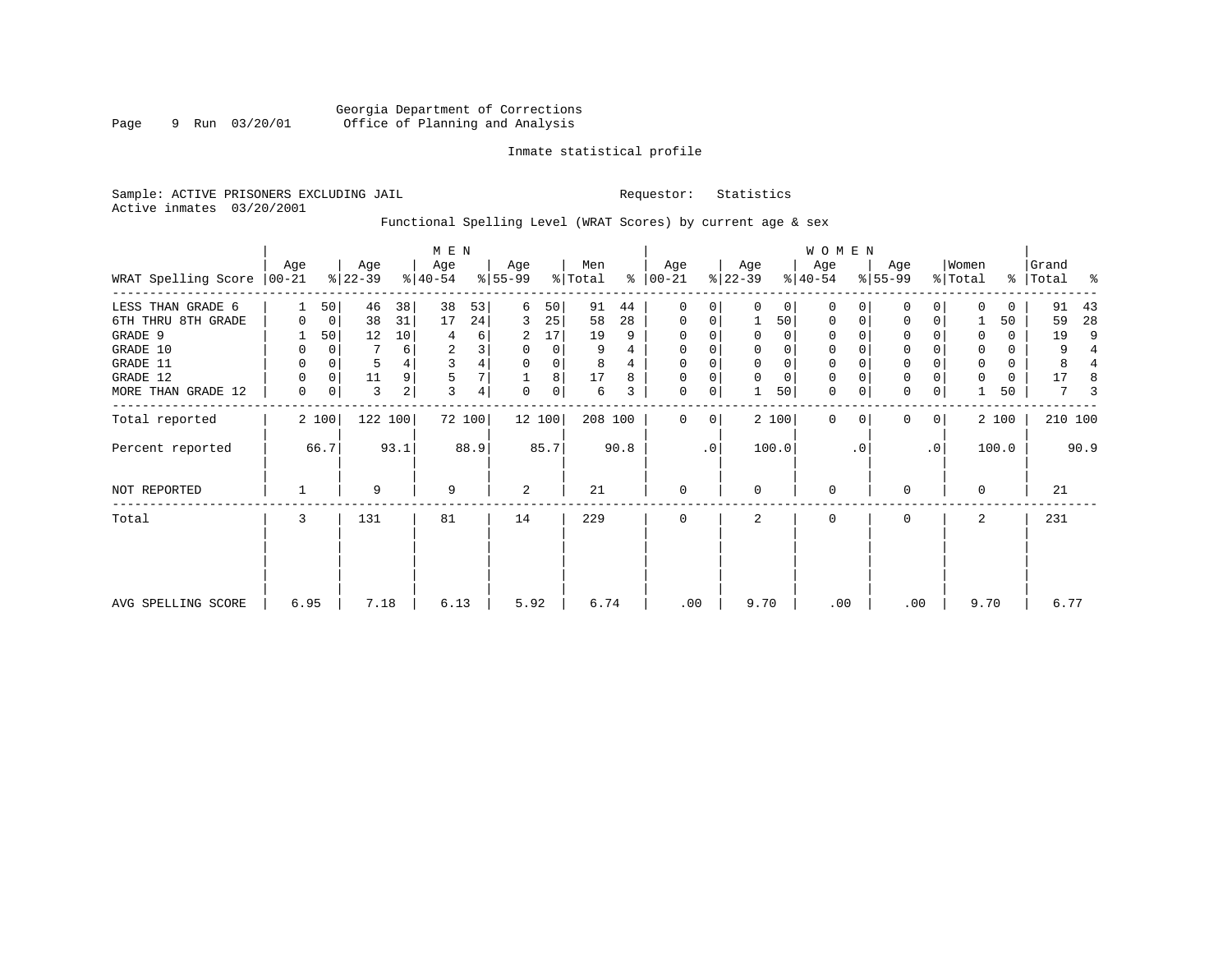### Georgia Department of Corrections Page 10 Run 03/20/01 Office of Planning and Analysis

#### Inmate statistical profile

Sample: ACTIVE PRISONERS EXCLUDING JAIL **Requestor:** Statistics Active inmates 03/20/2001

Self-Rpt Guardian Status To Age 16 by current age & sex

|                  |                  |             |                  |      | M E N            |        |                 |          |                |      |                  |                 |                  |          | WOMEN            |          |                  |    |                  |       |                    |         |
|------------------|------------------|-------------|------------------|------|------------------|--------|-----------------|----------|----------------|------|------------------|-----------------|------------------|----------|------------------|----------|------------------|----|------------------|-------|--------------------|---------|
| Guardian Status  | Age<br>$00 - 21$ |             | Age<br>$ 22-39 $ |      | Age<br>$ 40-54 $ |        | Age<br>$ 55-99$ |          | Men<br>% Total | ႜ    | Age<br>$ 00-21 $ |                 | Age<br>$ 22-39 $ |          | Age<br>$ 40-54 $ |          | Age<br>$8 55-99$ |    | Women<br>% Total |       | Grand<br>%   Total | ႜ       |
| ORPHANAGE        |                  |             | 0                | 0    | n                | 0      |                 | 0        | 0              | 0    | 0                | 0               |                  | 0        | $\Omega$         |          | O                |    |                  |       |                    |         |
| FATHER ONLY      | 0                | 0           | 6                |      |                  |        |                 | $\Omega$ |                | 3    | $\Omega$         | 0               | $\Omega$         | $\Omega$ | $\Omega$         |          | $\Omega$         |    |                  |       |                    |         |
| FTR MTR HD       |                  | 67          | 9                |      |                  | 5      |                 |          | 16             |      |                  |                 |                  |          | O                |          | <sup>0</sup>     |    |                  |       | 16                 |         |
| MOTHER ONLY      |                  | $\mathbf 0$ | 45               | 36   | 30               | 38     | 4               | 29       | 79             | 35   |                  |                 |                  |          | O                |          | 0                |    |                  |       | 79                 | 35      |
| MTR FTR HD       |                  | 33          | 38               | 30   | 30               | 38     |                 | 50       | 76             | 34   | $\Omega$         |                 |                  | 2 100    | $\Omega$         |          | <sup>0</sup>     |    |                  | 2 100 | 78                 | 35      |
| OTH FEMALE       |                  | C           |                  |      |                  | 6      |                 | $\Omega$ | 10             |      |                  |                 | ∩                | 0        | 0                |          | 0                |    |                  | 0     | 10                 |         |
| OTH MALE         |                  |             | 0                |      |                  | 0      |                 |          | 0              |      | 0                |                 |                  |          | 0                |          |                  |    |                  |       | O                  |         |
| STEP-PARNTS      | 0                | C           | 3                |      | 2                | 3      |                 |          | 5              | 2    | $\Omega$         |                 |                  | $\Omega$ | 0                |          | 0                |    |                  | 0     |                    |         |
| FOSTER HOME      |                  | C           | 6                |      | $\Omega$         | 0      |                 |          |                | 3    | $\Omega$         |                 |                  |          | 0                |          | $\Omega$         |    |                  |       |                    |         |
| GRAND PRNTS      | 0                | C           | 8                | 6    | 5                | 6      |                 |          | 14             | 6    | $\Omega$         | 0               | $\Omega$         | $\Omega$ | 0                |          | 0                |    |                  |       | 14                 |         |
| OTHER            | 0                | C           | 6                | 5    | 3                | 4      | U               | $\Omega$ | 9              |      | $\mathbf 0$      | 0               |                  | $\Omega$ | 0                |          | $\Omega$         |    |                  |       | 9                  |         |
| Total reported   |                  | 3 100       | 126 100          |      |                  | 80 100 |                 | 14 100   | 223 100        |      | $\Omega$         | 0               |                  | 2 100    | 0                | $\Omega$ | $\Omega$         | 0  |                  | 2 100 |                    | 225 100 |
| Percent reported |                  | 100.0       |                  | 96.2 |                  | 98.8   |                 | 100.0    |                | 97.4 |                  | .0 <sup>′</sup> |                  | 100.0    |                  | . 0      |                  | .0 |                  | 100.0 |                    | 97.4    |
| NOT RPTD         | 0                |             | 5                |      |                  |        | $\Omega$        |          | 6              |      | $\mathbf 0$      |                 | $\Omega$         |          | 0                |          | $\Omega$         |    | O                |       | 6                  |         |
| Total            | 3                |             | 131              |      | 81               |        | 14              |          | 229            |      | $\Omega$         |                 |                  |          | 0                |          | $\Omega$         |    | 2                |       | 231                |         |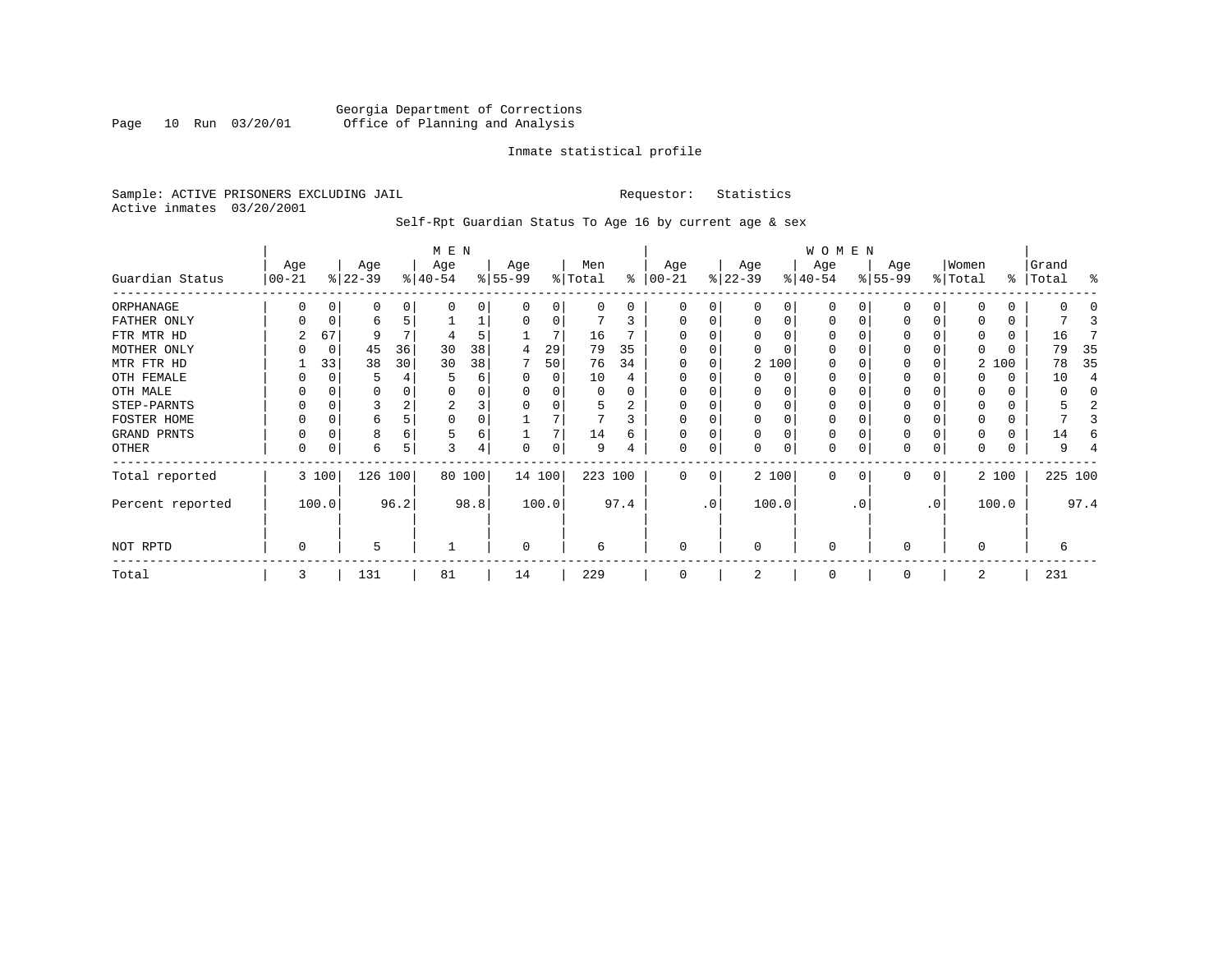#### Georgia Department of Corrections Office of Planning and Analysis

#### Inmate statistical profile

Sample: ACTIVE PRISONERS EXCLUDING JAIL **Requestor:** Statistics Active inmates 03/20/2001

#### Self-Rpt Employment Status Before Prison by current age & sex

|                  |                  |          |                  |      | M E N            |        |                 |        |                |          |                 |                 |                  |          | <b>WOMEN</b>     |             |                    |              |                  |       |                    |      |
|------------------|------------------|----------|------------------|------|------------------|--------|-----------------|--------|----------------|----------|-----------------|-----------------|------------------|----------|------------------|-------------|--------------------|--------------|------------------|-------|--------------------|------|
| Employment       | Age<br>$00 - 21$ |          | Age<br>$ 22-39 $ |      | Age<br>$ 40-54 $ |        | Age<br>$ 55-99$ |        | Men<br>% Total | ⊱        | Age<br>$ 00-21$ |                 | Age<br>$ 22-39 $ |          | Age<br>$ 40-54 $ |             | Age<br>$8155 - 99$ |              | Women<br>% Total |       | Grand<br>%   Total | ႜ    |
| FULL TIME        | 0                | 0        | 65               | 53   | 47               | 65     | 7               | 54     | 119            | 57       | 0               | 0               |                  | 2 100    | $\mathbf 0$      | $\Omega$    | 0                  | 0            |                  | 2 100 | 121                | 57   |
| PART TIME        | 0                | 0        |                  | 6    |                  |        | 0               | 0      | 8              | 4        | 0               | 0               | $\mathbf{0}$     | 0        | $\mathbf 0$      | $\Omega$    | 0                  |              | $\Omega$         | 0     | 8                  | 4    |
| UNEMPL < 6M      | 0                | 0        | 14               | 11   | 8                | 11     | 0               | 0      | 22             | 11       |                 |                 | 0                | 0        | 0                |             | $\Omega$           |              |                  | 0     | 22                 | 10   |
| UNEMPL > 6M      |                  | $\Omega$ | 29               | 24   | 11               | 15     | 2               | 15     | 42             | 20       | $\Omega$        |                 | $\Omega$         | $\Omega$ | $\Omega$         |             | $\Omega$           |              |                  | 0     | 42                 | 20   |
| NEVER WORKD      | $\overline{2}$   | 100      | 6                | 5.   |                  |        |                 | 8      | 10             | 5        |                 |                 | 0                |          | $\mathbf 0$      |             | $\Omega$           |              |                  | 0     | 10                 | Е    |
| <b>STUDENT</b>   |                  | 0        | 0                |      | 0                |        | $\Omega$        | 0      | 0              | $\Omega$ | $\Omega$        |                 | 0                | $\Omega$ | 0                | $\Omega$    | 0                  |              | <sup>0</sup>     | 0     | 0                  |      |
| INCAPABLE        | O                | 0        |                  |      | 4                | б      | 3               | 23     | 8              | 4        |                 |                 | 0                | $\Omega$ | $\mathbf 0$      |             | $\Omega$           |              |                  |       | 8                  |      |
| OTHER            | 0                | 0        | 0                | 0    | 0                | 0      | 0               | 0      | 0              | 0        | 0               | 0               | 0                | 0        | 0                | $\Omega$    | 0                  | 0            | $\Omega$         | 0     | 0                  |      |
| Total reported   |                  | 2 100    | 122 100          |      |                  | 72 100 |                 | 13 100 | 209            | 100      | 0               | 0               |                  | 2 100    | $\mathbf 0$      | $\mathbf 0$ | 0                  | $\mathbf{0}$ |                  | 2 100 | 211 100            |      |
| Percent reported |                  | 66.7     |                  | 93.1 |                  | 88.9   |                 | 92.9   |                | 91.3     |                 | .0 <sup>1</sup> |                  | 100.0    |                  | . 0         |                    | .0           |                  | 100.0 |                    | 91.3 |
| NOT RPTD         |                  |          | 9                |      | 9                |        |                 |        | 20             |          |                 |                 | $\Omega$         |          | $\mathbf 0$      |             | $\Omega$           |              | $\Omega$         |       | 20                 |      |
| Total            | 3                |          | 131              |      | 81               |        | 14              |        | 229            |          | $\Omega$        |                 | 2                |          | $\mathbf 0$      |             | $\Omega$           |              | 2                |       | 231                |      |

\* NOTE: THE FIELD LABELD "OTHER" WAS CORRECTED IN APRIL 1989; INMATES CODED "PRE-OTIS NOT REPORTED" NOW HAVE BEEN REMOVED FROM THIS FIELD AND IDENTIFIED AS "NOT REPORTED".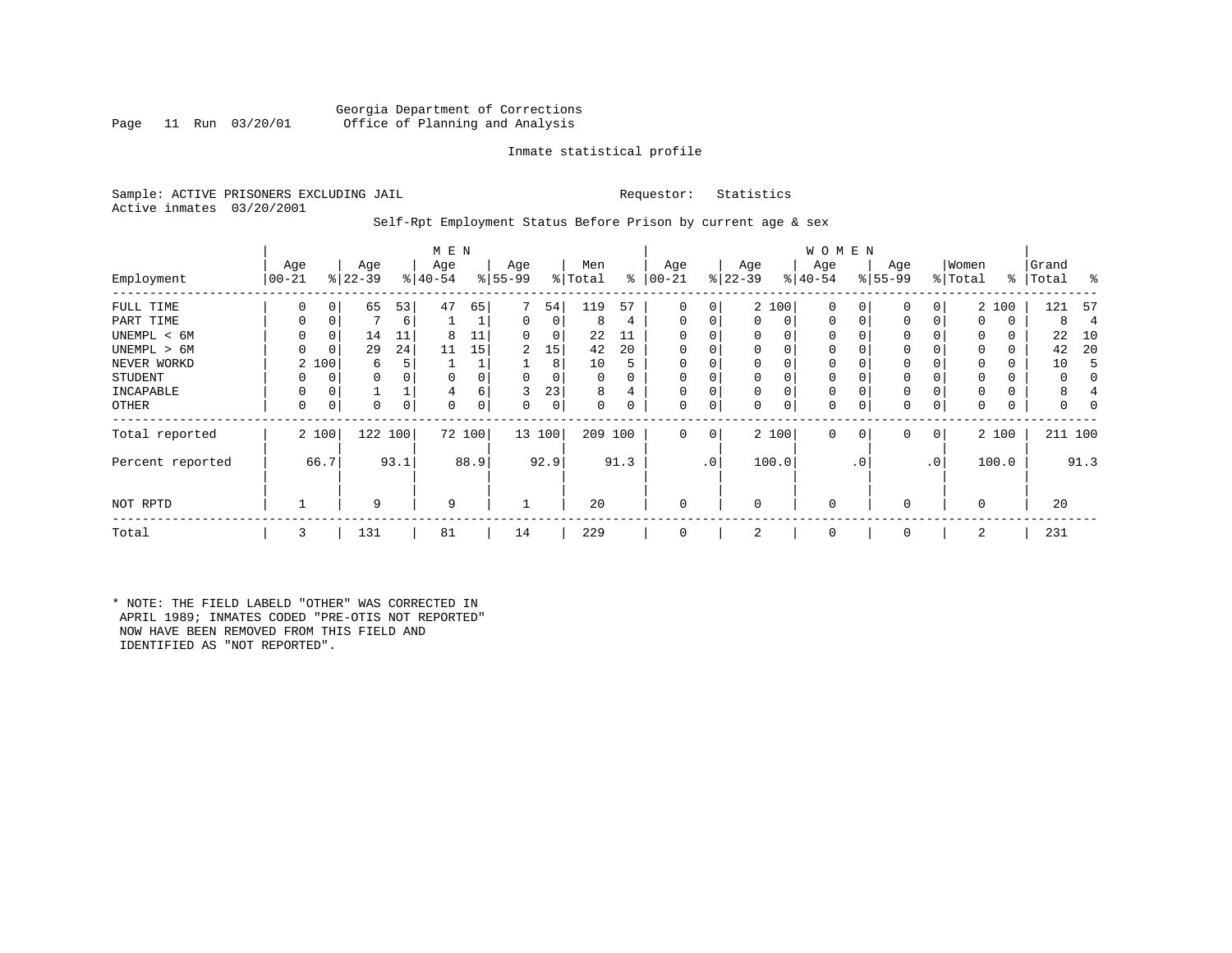### Georgia Department of Corrections Page 12 Run 03/20/01 Office of Planning and Analysis

#### Inmate statistical profile

Sample: ACTIVE PRISONERS EXCLUDING JAIL **Requestor:** Statistics Active inmates 03/20/2001

# Self-Rpt Marital Status At Admission by current age & sex

|                  |             |       |               |                | M E N                 |      |                |       |         |      |             |                 |             |       | <b>WOMEN</b> |             |           |              |          |       |           |                  |
|------------------|-------------|-------|---------------|----------------|-----------------------|------|----------------|-------|---------|------|-------------|-----------------|-------------|-------|--------------|-------------|-----------|--------------|----------|-------|-----------|------------------|
|                  | Age         |       | Age           |                | Age                   |      | Age            |       | Men     |      | Age         |                 | Age         |       | Age          |             | Age       |              | Women    |       | Grand     |                  |
| Marital Status   | $00 - 21$   |       | $ 22-39 $     |                | $\frac{1}{6}$   40-54 |      | $8 55-99$      |       | % Total | ⊱    | $ 00 - 21$  |                 | $ 22-39 $   |       | $ 40-54$     |             | $8 55-99$ |              | % Total  |       | %   Total | $\sim$ $\approx$ |
| SINGLE           | 3           | 100   | 89            | 71             | 31                    | 39   |                | 7     | 124     | 56   | 0           | 0               | 1           | 50    | $\mathbf 0$  | 0           | $\Omega$  | 0            |          | 50    | 125       | -56              |
| MARRIED          | 0           | 0     | 11            | 9              | 14                    | 18   | 6              | 43    | 31      | 14   | $\mathbf 0$ | 0               | 0           | 0     | $\mathbf 0$  | $\mathbf 0$ | 0         | 0            | 0        | 0     | 31        | 14               |
| SEPARATED        | $\Omega$    | 0     | 2             | $\overline{2}$ | 4                     | 5    | $\overline{2}$ | 14    | 8       | 4    | $\Omega$    | 0               | 0           | 0     | 0            | 0           | $\Omega$  |              | $\Omega$ | 0     | 8         | $\overline{4}$   |
| DIVORCED         | 0           | 0     | $\mathcal{L}$ | $6 \mid$       | 17                    | 21   | $\overline{2}$ | 14    | 26      | 12   | 0           | 0               | 0           | 0     | 0            | 0           | 0         |              | $\Omega$ | 0     | 26        | 12               |
| WIDOWED          | $\Omega$    | 0     | 2             | 2              |                       | 9    |                |       | 10      | 4    | 0           | 0               |             | 50    | $\mathbf 0$  | $\Omega$    | 0         |              |          | 50    | 11        | -5               |
| COMMON LAW       | 0           | 0     | 15            | 12             | ∍                     | 9    | 2              | 14    | 24      | 11   | $\Omega$    | 0               | $\mathbf 0$ | 0     | $\mathbf 0$  | $\Omega$    | $\Omega$  |              | $\Omega$ | 0     | 24        | 11               |
| OTHER            | 0           | 0     | 0             | 0              | $\Omega$              | 0    | 0              | 0     | 0       | 0    | 0           | 0               | 0           | 0     | 0            | $\mathbf 0$ | 0         | 0            | 0        | 0     | 0         | $\overline{0}$   |
| Total reported   |             | 3 100 | 126           | 100            | 80                    | 100  | 14 100         |       | 223 100 |      | 0           | 0               |             | 2 100 | $\mathbf 0$  | $\mathbf 0$ | 0         | $\mathbf{0}$ |          | 2 100 | 225 100   |                  |
| Percent reported |             | 100.0 |               | 96.2           |                       | 98.8 |                | 100.0 |         | 97.4 |             | .0 <sup>1</sup> |             | 100.0 |              | $\cdot$ 0   |           | $\cdot$ 0    |          | 100.0 |           | 97.4             |
| NOT RPTD         | $\mathbf 0$ |       | 5             |                |                       |      | $\mathbf 0$    |       | 6       |      | $\mathbf 0$ |                 | $\mathbf 0$ |       | $\mathbf 0$  |             | $\Omega$  |              | $\Omega$ |       | 6         |                  |
| Total            | 3           |       | 131           |                | 81                    |      | 14             |       | 229     |      | $\mathbf 0$ |                 | 2           |       | 0            |             | 0         |              | 2        |       | 231       |                  |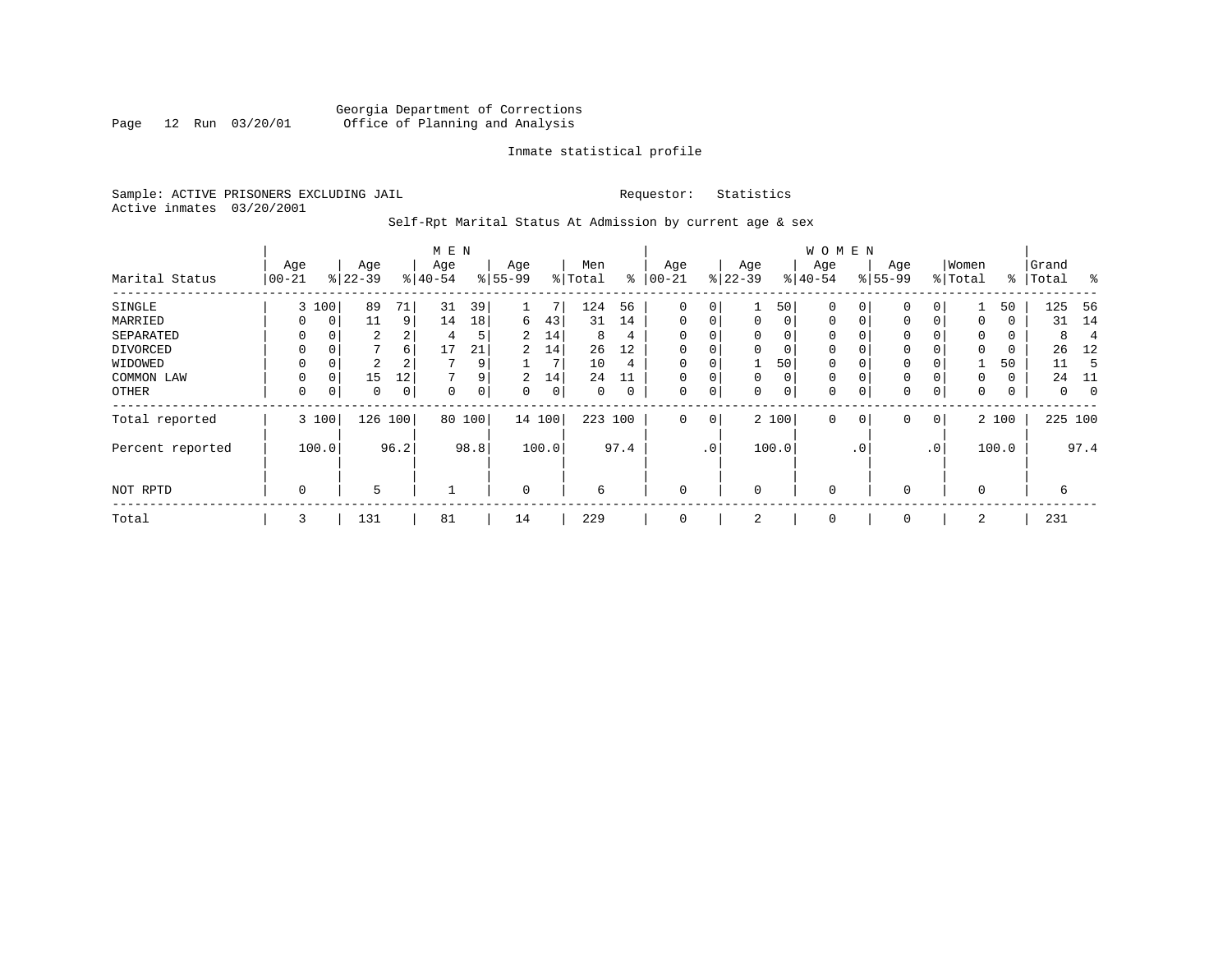Georgia Department of Corrections Office of Planning and Analysis

#### Inmate statistical profile

Sample: ACTIVE PRISONERS EXCLUDING JAIL **Requestor:** Statistics Active inmates 03/20/2001

# Self-Rpt Number Of Children At Admission by current age & sex

|                      |          |             |           |        | M E N     |                |           |             |         |      |               |           |             |             | <b>WOMEN</b> |           |             |           |          |          |         |                |
|----------------------|----------|-------------|-----------|--------|-----------|----------------|-----------|-------------|---------|------|---------------|-----------|-------------|-------------|--------------|-----------|-------------|-----------|----------|----------|---------|----------------|
|                      | Age      |             | Age       |        | Age       |                | Age       |             | Men     |      | Age           |           | Age         |             | Age          |           | Age         |           | Women    |          | Grand   |                |
| Number Of Children   | $ 00-21$ |             | $ 22-39 $ |        | $ 40-54 $ |                | $8 55-99$ |             | % Total |      | $8   00 - 21$ |           | $ 22-39 $   |             | $ 40-54 $    |           | $ 55-99 $   |           | % Total  | ႜၟ       | Total   | ႜ              |
| NO CHILDREN          | 0        | 0           |           | 1      | $\Omega$  | 0              | 0         | $\mathbf 0$ |         |      | 0             | 0         | 0           | $\mathbf 0$ | $\mathbf 0$  |           | 0           | 0         | $\Omega$ | 0        |         |                |
| ONE CHILD            | 0        | $\mathbf 0$ | 35        | 45     | 20        | 35             | 6         | 50          | 61      | 41   | $\mathbf 0$   | 0         | $\Omega$    | $\mathbf 0$ | $\mathbf 0$  | $\Omega$  | $\mathbf 0$ | 0         | $\Omega$ | $\Omega$ | 61      | 41             |
| TWO CHILDREN         |          | 100         | 23        | 29     | 19        | 33             | $\Omega$  | 0           | 43      | 29   | 0             | $\Omega$  |             | 1 100       | $\Omega$     |           | 0           | 0         |          | 1 100    | 44      | 30             |
| THREE CHILDREN       |          | 0           | 11        | 14     | 12        | 21             |           | 8           | 24      | 16   | 0             | 0         | 0           | 0           | 0            |           | $\mathbf 0$ | O         |          | $\Omega$ | 24      | 16             |
| FOUR CHILDREN        |          | 0           | 6         | 8      |           | 5              | 2         | 17          | 11      |      | 0             | 0         | 0           | 0           | 0            |           | $\mathbf 0$ |           | 0        | 0        | 11      | 7              |
| FIVE<br>CHILDREN     | 0        | 0           |           |        | 2         | 4              | 0         | 0           | 3       | 2    | 0             | 0         | $\mathbf 0$ | $\mathbf 0$ | $\mathbf 0$  |           | $\mathbf 0$ | 0         | 0        | 0        | 3       | $\mathfrak{D}$ |
| MORE THAN 5 CHILDREN | 0        | 0           |           |        | 1         | $\overline{a}$ | 3         | 25          | 5       | 3    | 0             | 0         | $\mathbf 0$ | $\mathbf 0$ | $\mathbf 0$  | 0         | $\mathbf 0$ | 0         | 0        | 0        | 5       |                |
| Total reported       |          | 1 100       |           | 78 100 |           | 57 100         |           | 12 100      | 148 100 |      | $\Omega$      | 0         |             | 1 100       | $\Omega$     | $\Omega$  | $\mathbf 0$ | 0         |          | 1 100    | 149 100 |                |
| Percent reported     |          | 33.3        |           | 59.5   |           | 70.4           |           | 85.7        |         | 64.6 |               | $\cdot$ 0 |             | 50.0        |              | $\cdot$ 0 |             | $\cdot$ 0 |          | 50.0     |         | 64.5           |
| NOT REPORTED         | 2        |             | 53        |        | 24        |                | 2         |             | 81      |      | $\mathbf 0$   |           |             |             | 0            |           | $\mathbf 0$ |           |          |          | 82      |                |
| Total                | 3        |             | 131       |        | 81        |                | 14        |             | 229     |      | 0             |           | 2           |             | $\mathbf 0$  |           | $\mathbf 0$ |           | 2        |          | 231     |                |
|                      |          |             |           |        |           |                |           |             |         |      |               |           |             |             |              |           |             |           |          |          |         |                |
|                      |          |             |           |        |           |                |           |             |         |      |               |           |             |             |              |           |             |           |          |          |         |                |
| AVG NUM CHILDREN     | 2.00     |             | 1.91      |        | 2.23      |                | 3.83      |             | 2.19    |      | .00           |           | 2.00        |             | .00          |           | .00         |           | 2.00     |          | 2.19    |                |

\* NOTE: THE FIELD LABLED "NO CHILDREN" WAS CORRECTED IN MARCH 1989: MISSING DATA FOR INMATES STILL IN DIAGNOSTICS NOW HAS BEEN REMOVED FROM THIS FIELD AND IDENTIFIED AS "NOT REPORTED" INFORMATION.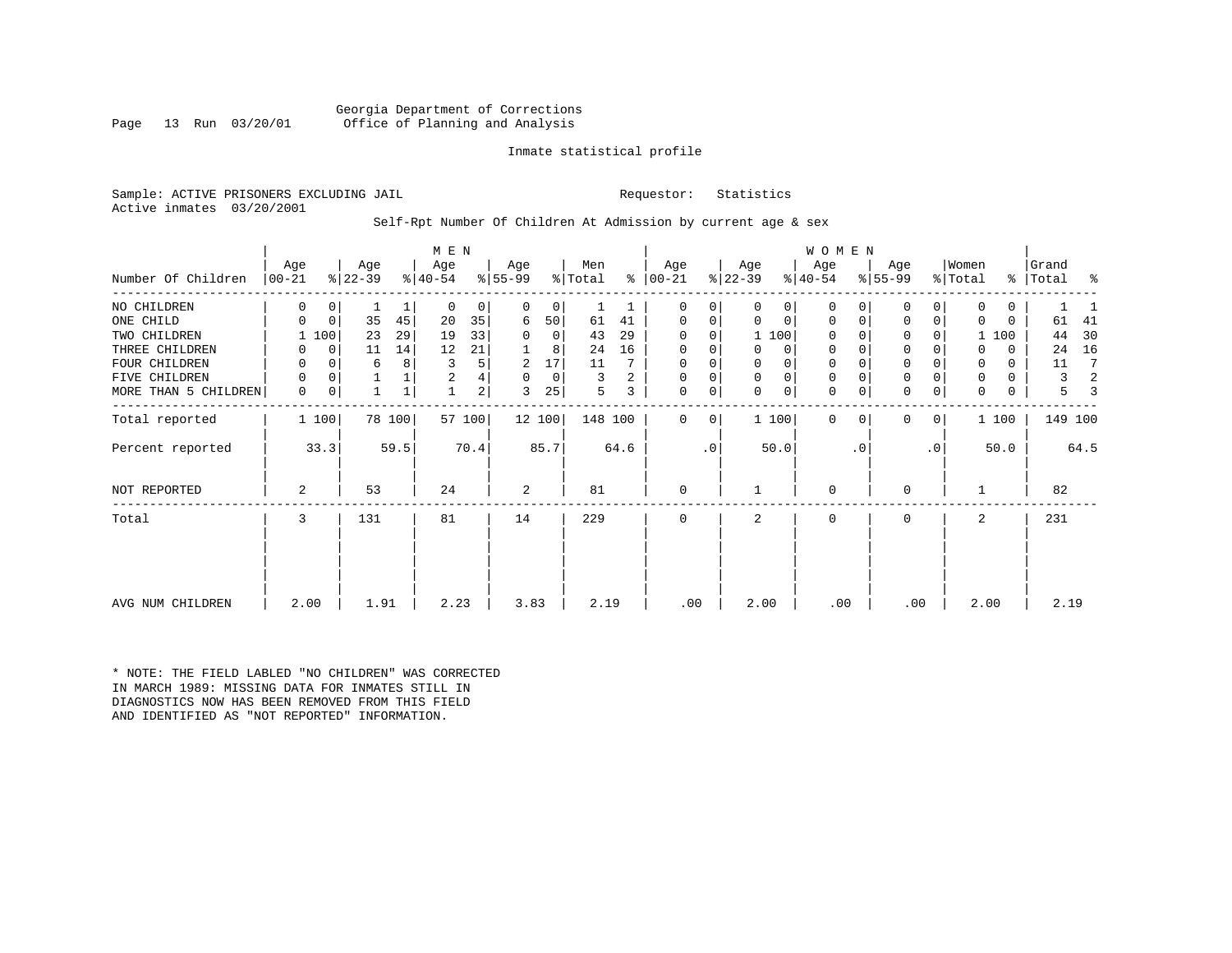# Georgia Department of Corrections<br>Page 14 Run 03/20/01 Office of Planning and Analysis Page 14 Run 03/20/01 Office of Planning and Analysis

#### Inmate statistical profile

Sample: ACTIVE PRISONERS EXCLUDING JAIL **Requestor:** Statistics Active inmates 03/20/2001

# Self-Rpt Religious Affiliation by current age & sex

|                  |                  |          |                  |             | M E N           |          |                  |          |                |              |                 |              |                 |       | <b>WOMEN</b>    |           |                  |             |                  |          |                    |                |
|------------------|------------------|----------|------------------|-------------|-----------------|----------|------------------|----------|----------------|--------------|-----------------|--------------|-----------------|-------|-----------------|-----------|------------------|-------------|------------------|----------|--------------------|----------------|
| Religion         | Age<br>$00 - 21$ |          | Age<br>$8 22-39$ |             | Age<br>$ 40-54$ |          | Age<br>$8 55-99$ |          | Men<br>% Total | ွေ           | Age<br>$ 00-21$ |              | Age<br>$ 22-39$ |       | Age<br>$ 40-54$ |           | Age<br>$8 55-99$ |             | Women<br>% Total |          | Grand<br>%   Total | ႜ              |
| <b>ISLAM</b>     | 0                | $\Omega$ | 9                | 7           | .5              | 6        |                  | 7        | 15             |              | 0               | 0            | 0               | 0     | $\mathbf 0$     | 0         | 0                | 0           | $\Omega$         | $\Omega$ | 15                 | 7              |
| CATHOLIC         | 0                | 0        | $\overline{2}$   | 2           | $\overline{c}$  | 3        | $\Omega$         | 0        | 4              | 2            | $\Omega$        | $\Omega$     | $\mathbf 0$     | 0     | $\Omega$        | 0         | 0                | 0           | $\Omega$         | $\Omega$ | 4                  | $\overline{2}$ |
| <b>BAPTIST</b>   | $\Omega$         | 0        | 49               | 40          | 46              | 58       | 7                | 50       | 102            | 46           | U               | $\Omega$     | 1               | 50    | 0               | 0         | 0                | $\mathbf 0$ | 1                | 50       | 103                | 46             |
| METHODIST        |                  | 0        |                  | 1           | 1               |          |                  | 7        | 3              | 1            | U               | <sup>0</sup> | 0               | 0     | $\Omega$        | 0         | 0                | $\Omega$    | $\Omega$         | $\Omega$ | 3                  | 1              |
| EPISCOPLN        |                  | 0        | $\Omega$         | $\mathbf 0$ | $\Omega$        | 0        | O                | 0        | O              | $\Omega$     | 0               | O            | 0               | 0     | $\Omega$        | 0         | 0                | 0           | $\Omega$         | $\Omega$ | U                  | $\mathbf 0$    |
| PRESBYTRN        |                  | $\Omega$ | 0                | $\Omega$    | $\Omega$        | $\Omega$ | O                | $\Omega$ | $\Omega$       | O            | U               | $\Omega$     | $\Omega$        | 0     | $\Omega$        | $\Omega$  | 0                | $\Omega$    | $\Omega$         | $\Omega$ | O                  | $\Omega$       |
| CHC OF GOD       |                  | $\Omega$ |                  |             | $\Omega$        | $\Omega$ | 0                | $\Omega$ |                | $\Omega$     | $\Omega$        | $\Omega$     | $\Omega$        | 0     | $\Omega$        | $\Omega$  | 0                | $\Omega$    | $\Omega$         | $\Omega$ |                    | $\Omega$       |
| HOLINESS         |                  | $\Omega$ | 3                | 2           |                 |          | 2                | 14       | 6              | ζ            | $\Omega$        | U            | $\mathbf{1}$    | 50    | $\Omega$        | 0         | 0                | $\Omega$    |                  | 50       |                    | 3              |
| <b>JEWISH</b>    |                  | $\Omega$ |                  | 1           | $\Omega$        | $\Omega$ | O                | 0        |                | O            | 0               | O            | 0               | 0     | $\Omega$        | 0         | 0                | $\Omega$    | $\Omega$         | $\Omega$ |                    | $\mathbf 0$    |
| ANGLICAN         |                  | 0        | 0                | 0           | $\Omega$        | 0        | U                | 0        | 0              | O            | 0               | U            | 0               | 0     | $\Omega$        | 0         | 0                | 0           | $\Omega$         | 0        |                    | $\mathbf 0$    |
| GRK ORTHDX       |                  | 0        | O                | $\Omega$    | $\Omega$        | $\Omega$ | U                | 0        | 0              | $\Omega$     | $\Omega$        | <sup>0</sup> | $\Omega$        | 0     | $\Omega$        | 0         | 0                | 0           | $\Omega$         | 0        |                    | 0              |
| HINDU            |                  | $\Omega$ | 0                | $\Omega$    | ∩               | $\Omega$ |                  | $\Omega$ | $\Omega$       | $\Omega$     | $\Omega$        |              | $\Omega$        | 0     | $\Omega$        | $\Omega$  | 0                | $\Omega$    | $\Omega$         | $\Omega$ |                    | $\Omega$       |
| <b>BUDDHIST</b>  |                  | $\Omega$ | 0                | $\Omega$    | $\Omega$        | $\Omega$ |                  | 0        | 0              | $\Omega$     | 0               | O            | $\Omega$        | 0     | $\Omega$        | $\Omega$  | 0                | $\Omega$    | $\Omega$         | $\Omega$ |                    | $\Omega$       |
| TAOIST           |                  | $\Omega$ | 0                | $\Omega$    |                 | $\Omega$ |                  | $\Omega$ |                | O            | U               | O            | 0               | 0     | $\Omega$        | 0         | 0                | $\Omega$    | $\Omega$         | 0        |                    | $\Omega$       |
| SHINTOIST        |                  | $\Omega$ | 0                | $\Omega$    | $\Omega$        | $\Omega$ | O                | $\Omega$ | 0              | O            | U               | $\Omega$     | $\Omega$        | 0     | $\Omega$        | $\Omega$  | 0                | $\Omega$    | $\Omega$         | $\Omega$ |                    | $\Omega$       |
| SEVEN D AD       |                  | $\Omega$ | 0                | $\Omega$    | 2               |          | O                | $\Omega$ | 2              |              | U               |              | $\mathbf 0$     | O     | $\Omega$        | $\Omega$  | 0                | $\Omega$    | $\Omega$         | $\Omega$ |                    |                |
| JEHOVAH WT       |                  | $\Omega$ | 2                | 2           |                 |          | O                | $\Omega$ | 3              | 1            | $\Omega$        | $\Omega$     | $\Omega$        | 0     | $\Omega$        | $\Omega$  | 0                | 0           | $\Omega$         | $\Omega$ |                    | $\mathbf{1}$   |
| LATR DAY S       |                  | $\Omega$ | $\Omega$         | $\Omega$    | $\Omega$        | O        | U                | 0        | 0              | O            | 0               |              | 0               | 0     | $\Omega$        | 0         | 0                | 0           | $\Omega$         | $\Omega$ |                    | $\Omega$       |
| QUAKER           |                  | 0        | 0                | $\Omega$    | ∩               | $\Omega$ | U                | 0        | 0              | <sup>0</sup> | $\Omega$        | <sup>0</sup> | 0               | 0     | 0               | 0         | 0                | 0           | $\Omega$         | 0        | ∩                  | 0              |
| OTHER PROD       |                  | 0        | 12               | 10          | 7               | 9        | U                | 0        | 19             | 9            | $\Omega$        | $\Omega$     | 0               | 0     | $\Omega$        | $\Omega$  | 0                | $\Omega$    | $\Omega$         | $\Omega$ | 19                 | 9              |
| <b>NONE</b>      | 2                | 67       | 30               | 24          | 12              | 15       | 3                | 21       | 47             | 21           | $\Omega$        | $\Omega$     | $\Omega$        | 0     | $\Omega$        | 0         | 0                | $\Omega$    | $\Omega$         | $\Omega$ | 47                 | 21             |
| <b>OTHER</b>     |                  | 33       | 13               | 11          | 3               | 4        | 0                | 0        | 17             | 8            | 0               | 0            | $\Omega$        | 0     | $\Omega$        | 0         | 0                | 0           | $\Omega$         | $\Omega$ | 17                 | 8              |
| Total reported   |                  | 3 100    | 123 100          |             |                 | 80 100   | 14 100           |          | 220 100        |              | 0               | 0            |                 | 2 100 | 0               | 0         | 0                | 0           |                  | 2 100    | 222 100            |                |
| Percent reported | 100.0            |          |                  | 93.9        |                 | 98.8     |                  | 100.0    |                | 96.1         |                 | $\cdot$ 0    |                 | 100.0 |                 | $\cdot$ 0 |                  | . 0         |                  | 100.0    |                    | 96.1           |
| NOT RPTD         | $\Omega$         |          | 8                |             | -1              |          | $\Omega$         |          | 9              |              | $\Omega$        |              | $\Omega$        |       | $\Omega$        |           | O                |             | $\mathbf 0$      |          | 9                  |                |
| Total            | 3                |          | 131              |             | 81              |          | 14               |          | 229            |              | $\Omega$        |              | 2               |       | 0               |           | 0                |             | 2                |          | 231                |                |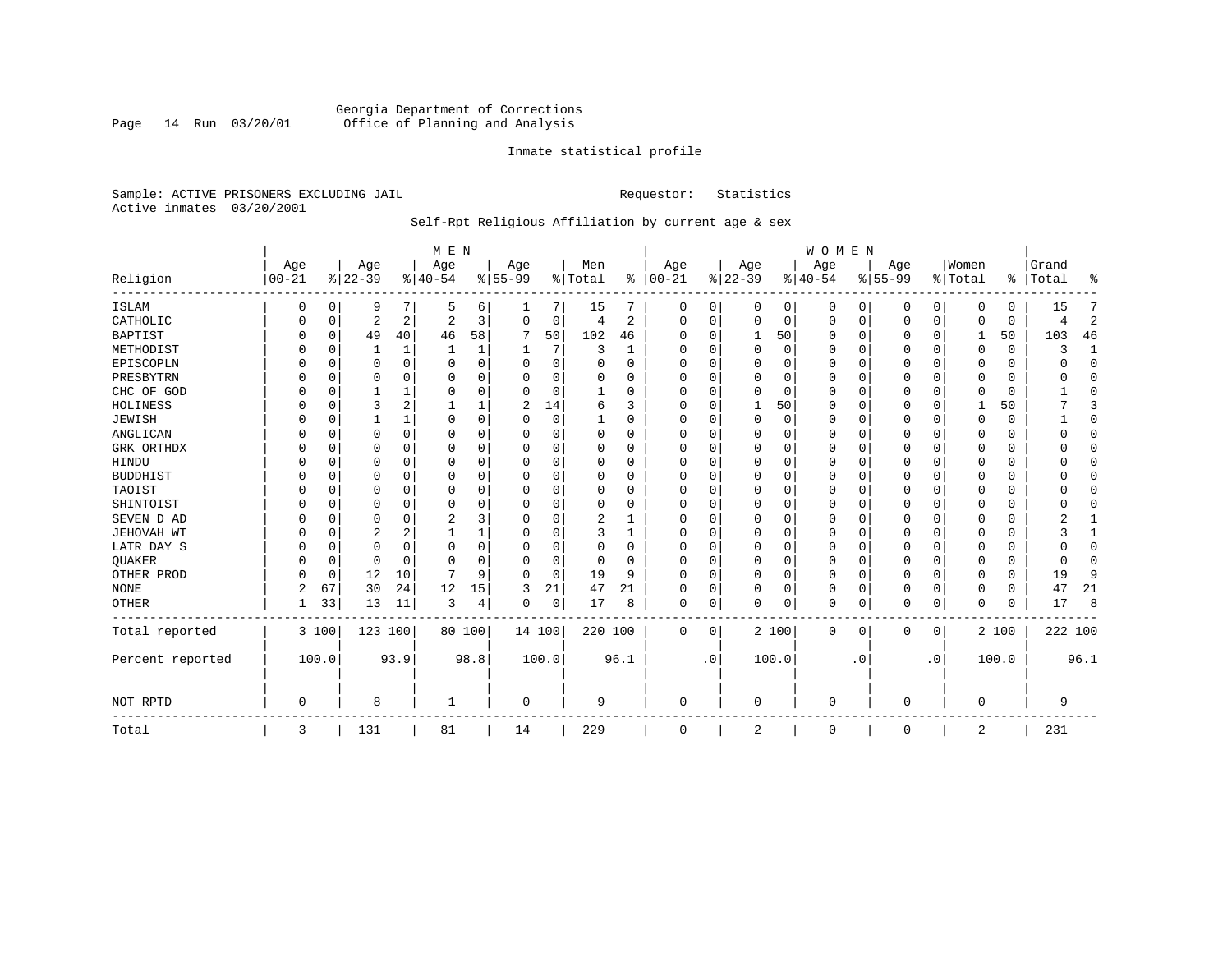#### Georgia Department of Corrections Office of Planning and Analysis

#### Inmate statistical profile

Sample: ACTIVE PRISONERS EXCLUDING JAIL **Requestor:** Statistics Active inmates 03/20/2001

#### Self-Rpt Family Behavior Patterns \* by current age & sex

|                  |          |       |           |          | M E N     |      |          |        |         |      |              |           |           |       | W O M E N   |          |           |           |             |       |           |      |
|------------------|----------|-------|-----------|----------|-----------|------|----------|--------|---------|------|--------------|-----------|-----------|-------|-------------|----------|-----------|-----------|-------------|-------|-----------|------|
|                  | Age      |       | Age       |          | Age       |      | Age      |        | Men     |      | Age          |           | Age       |       | Age         |          | Age       |           | Women       |       | Grand     |      |
| Family Behavior  | $ 00-21$ |       | $ 22-39 $ |          | $8 40-54$ |      | $ 55-99$ |        | % Total | ៖    | $00 - 21$    |           | $ 22-39 $ |       | $ 40-54 $   |          | $ 55-99 $ |           | % Total     |       | %   Total | ႜ    |
| CRIMINLTY        |          | 11    | 41        | 21       | 25        | 22   | 2        | 15     | 69      | 21   | $\Omega$     |           |           | 17    | 0           | 0        | 0         | 0         |             | 17    | 70        | 21   |
| ALCOHOLISM       | 3        | 33    | 24        | 12       | 20        | 18   |          | 8      | 48      | 14   | 0            | 0         |           | 17    | 0           | 0        | 0         | 0         |             | 17    | 49        | 14   |
| DRUG ABUSE       |          | 33    | 18        | 9        | 10        |      |          | 8      | 32      | 10   | O            |           |           | 17    |             |          | O         |           |             | 17    | 33        | 10   |
| DOMINERING       |          | 0     |           |          |           |      |          |        |         | 0    |              |           |           | 17    |             |          |           |           |             | 17    | 2         |      |
| MIGRANT          | 0        | 0     | 2         |          |           |      |          |        |         |      |              |           |           | 0     |             |          |           |           |             | 0     |           |      |
| INFL BTGS        |          | 0     | 11        | 6        |           |      | 2        | 15     | 17      |      |              |           |           |       |             |          | 0         |           |             | 0     |           |      |
| PERMISSIVE       | 0        | 0     | 0         | $\Omega$ | $\Omega$  |      | 0        | 0      | 0       |      | $\Omega$     |           |           | 17    |             |          | 0         |           |             | 17    |           |      |
| FATH ABSNT       |          | 11    | 70        | 36       | 40        | 35   | 5        | 38     | 116     | 35   | <sup>0</sup> |           | $\Omega$  | 0     |             | $\Omega$ | 0         |           |             | 0     | 116       | 34   |
| MOTH ABSNT       |          | 11    | 26        | 13       | 12        | 11   | 2        | 15     | 41      | 12   | $\Omega$     |           | $\Omega$  | 0     | $\Omega$    | $\Omega$ | 0         |           | $\Omega$    | 0     | 41        | 12   |
| NONE             | 0        | 0     | 4         | 2        | 2         | 2    | 0        | 0      | 6       | 2    | $\Omega$     |           |           | 17    | 0           |          | 0         |           |             | 17    |           | 2    |
| Total reported   |          | 9 100 | 197 100   |          | 114 100   |      |          | 13 100 | 333 100 |      | $\Omega$     | 0         |           | 6 100 | $\mathbf 0$ | 0        | 0         | 0         |             | 6 100 | 339 100   |      |
| Percent reported |          | 100.0 |           | 73.3     |           | 75.3 |          | 57.1   |         | 73.4 |              | $\cdot$ 0 |           | 100.0 |             | . 0      |           | $\cdot$ 0 |             | 100.0 |           | 73.6 |
| OTHER            | 0        |       | 35        |          | 20        |      | 6        |        | 61      |      | $\Omega$     |           | $\Omega$  |       | $\Omega$    |          | $\Omega$  |           | $\mathbf 0$ |       | 61        |      |
| Total            | 3        |       | 131       |          | 81        |      | 14       |        | 229     |      | $\Omega$     |           | 2         |       | 0           |          | 0         |           | 2           |       | 231       |      |

\* NOTE: SINCE THERE CAN BE UP TO FIVE BEHAVIOR CODES PER INMATE, THE NUMBER OF CASES REPORTED IN THE DETAIL LINES AND THE TOTAL REPORTED LINE MAY EXCEED THE TOTAL NUMBER OF CASES. IN SHORT, THIS TABLE COUNTS THE NUMBER OF BEHAVIOR PROBLEMS, NOT INMATES.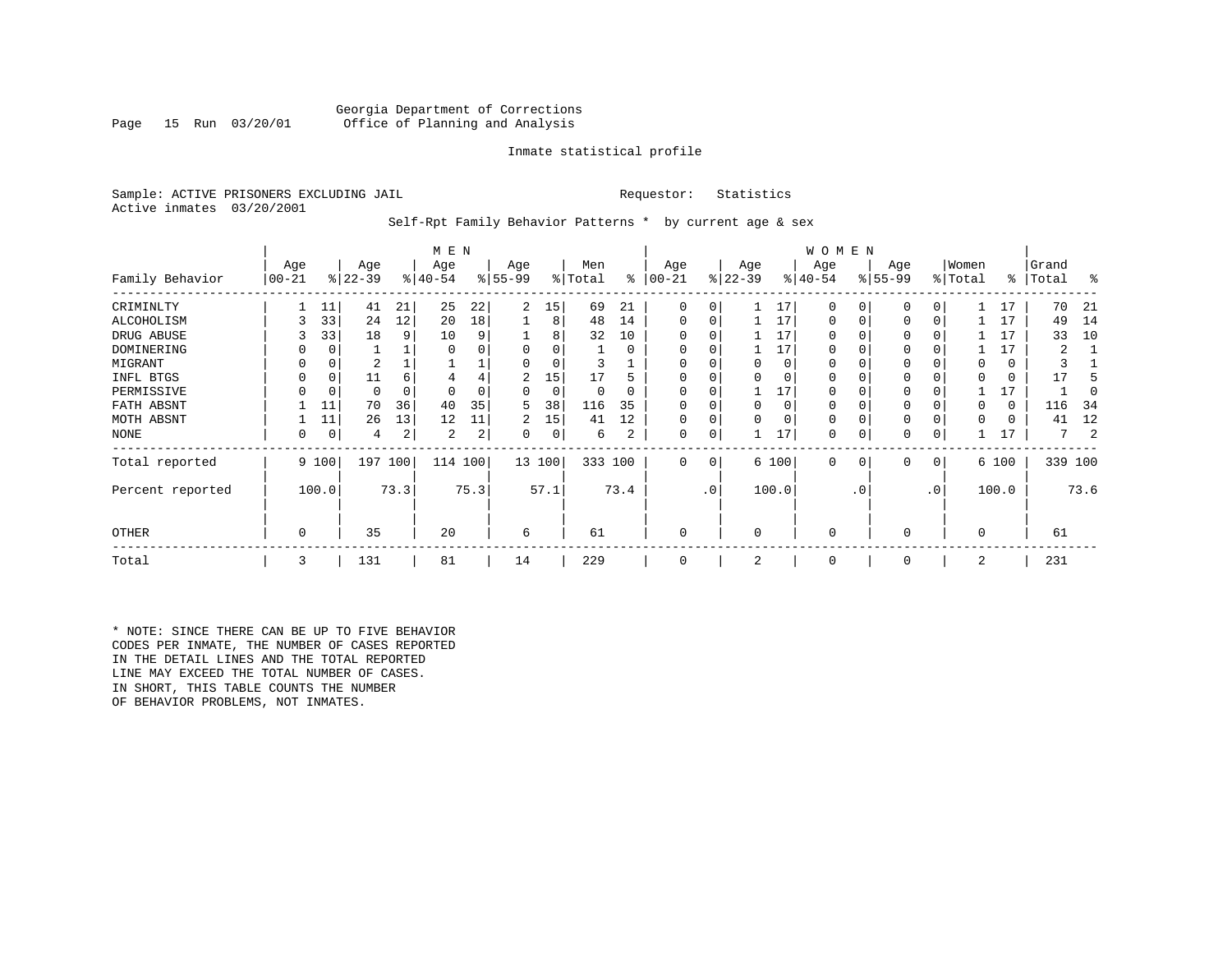#### Georgia Department of Corrections Office of Planning and Analysis

#### Inmate statistical profile

Sample: ACTIVE PRISONERS EXCLUDING JAIL **Requestor:** Statistics Active inmates 03/20/2001

# Inmate Diagnostic Behavior Problem \* by current age & sex

|                    |                   |          |                  |                | M E N           |       |                  |          |                |                |                   |           |                  |       | WOMEN            |           |                  |           |                  |          |                 |              |
|--------------------|-------------------|----------|------------------|----------------|-----------------|-------|------------------|----------|----------------|----------------|-------------------|-----------|------------------|-------|------------------|-----------|------------------|-----------|------------------|----------|-----------------|--------------|
| Diagnostic Problem | Age<br>$ 00 - 21$ |          | Age<br>$ 22-39 $ |                | Age<br>$ 40-54$ |       | Age<br>$8 55-99$ |          | Men<br>% Total | ႜ              | Age<br>$ 00 - 21$ |           | Age<br>$ 22-39 $ |       | Age<br>$ 40-54 $ |           | Age<br>$ 55-99 $ |           | Women<br>% Total | ⊱        | Grand<br> Total | ፠            |
| <b>ALCOHOLIC</b>   | 0                 | 0        |                  | 2              | 5               | 3     | 3                | 11       | 15             | 3              | 0                 | 0         |                  | 25    | 0                | 0         | 0                | 0         |                  | 25       | 16              | 3            |
| <b>ALCOH ABSE</b>  |                   | 9        | 27               | 9              | 17              | 10    |                  | 4        | 46             | 9              | 0                 | 0         | 0                | 0     | $\Omega$         | 0         | 0                | 0         | 0                | $\Omega$ | 46              | 9            |
| DRUG EXP           |                   | 9        | 44               | 15             | 28              | 16    | 4                | 15       | 77             | 15             |                   |           | $\Omega$         | 0     | $\Omega$         | 0         | 0                | $\Omega$  | $\Omega$         | $\Omega$ | 77              | 15           |
| DRUG ABSE          |                   | 27       | 54               | 18             | 23              | 13    |                  | 7        | 82             | 16             | U                 |           |                  | 25    | $\Omega$         | 0         | 0                | $\Omega$  |                  | 25       | 83              | 16           |
| NARC ADDCT         |                   | 0        | $\overline{2}$   |                | 2               |       |                  | $\Omega$ | 4              |                | U                 |           | $\Omega$         | O     | $\Omega$         | 0         |                  | $\Omega$  | $\Omega$         | $\Omega$ | 4               | $\mathbf{1}$ |
| EPILEPTIC          |                   | $\Omega$ |                  | $\Omega$       |                 |       |                  | $\Omega$ | 2              | U              | U                 |           | $\Omega$         | O     | $\Omega$         | $\Omega$  | U                | $\Omega$  | $\Omega$         | $\Omega$ |                 | 0            |
| MANIPULTVE         |                   | 9        | 19               | 6              |                 |       | 3                | 11       | 30             | 6              |                   |           | $\Omega$         | O     | $\Omega$         | O         |                  | $\Omega$  | $\Omega$         | 0        | 30              | 6            |
| <b>ASSAULTIVE</b>  | 3                 | 27       | 95               | 32             | 64              | 37    | 10               | 37       | 172            | 34             | ∩                 |           | $\overline{2}$   | 50    | $\Omega$         | O         | U                | U         | 2                | 50       | 174             | 34           |
| ESCPE TEND         |                   | 9        | 14               | 5              | 13              | 8     | 2                | 7        | 30             | 6              |                   |           | $\Omega$         | O     | O                | $\Omega$  |                  | O         | $\Omega$         | $\Omega$ | 30              | 6            |
| SUICIDAL           |                   | 9        | 14               |                |                 | ∠     |                  | 0        | 19             |                | ∩                 |           | n                | O     | O                | $\Omega$  |                  | O         | ∩                | $\Omega$ | 19              | 4            |
| WITHDRAWN          |                   | $\Omega$ |                  |                |                 |       |                  | U        |                |                |                   |           | $\Omega$         | U     | 0                | O         |                  | O         | O                | O        |                 | $\Omega$     |
| PR RLTY CT         |                   | $\Omega$ | 3                |                |                 |       |                  | U        | 5              |                | U                 |           | $\Omega$         | 0     | $\Omega$         | 0         |                  | $\Omega$  | $\Omega$         | $\Omega$ |                 |              |
| HOMOSEXUAL         |                   | $\Omega$ | 0                | $\Omega$       |                 |       |                  |          |                | O              | U                 |           | $\Omega$         | O     | $\Omega$         | $\Omega$  |                  | $\Omega$  |                  | U        |                 | $\Omega$     |
| <b>NONE</b>        |                   | $\Omega$ | 2                |                |                 |       |                  |          |                |                | ∩                 |           | $\Omega$         | 0     | $\Omega$         | 0         |                  | $\Omega$  |                  | $\Omega$ |                 |              |
| <b>OTHER</b>       |                   | $\Omega$ | 6                | $\overline{a}$ | $\overline{2}$  |       |                  | 0        | 8              | $\overline{2}$ | U                 |           | $\Omega$         | 0     | $\Omega$         | $\Omega$  | 0                | $\Omega$  | $\Omega$         | $\Omega$ |                 | 2            |
| NOT RPTD           | $\Omega$          | 0        | б                | 2              | $\overline{2}$  |       |                  | 4        | 9              | 2              | $\Omega$          | 0         | $\Omega$         | 0     | $\Omega$         | 0         | U                | 0         | $\Omega$         | $\Omega$ | 9               | 2            |
| Total reported     | 11 100            |          | 296 100          |                | 171             | 100   |                  | 27 100   | 505 100        |                | $\Omega$          | $\Omega$  |                  | 4 100 | $\Omega$         | 0         | 0                | 0         |                  | 4 100    | 509 100         |              |
| Percent reported   |                   | 100.0    |                  | 99.2           |                 | 100.0 |                  | 100.0    |                | 99.6           |                   | $\cdot$ 0 |                  | 100.0 |                  | $\cdot$ 0 |                  | $\cdot$ 0 |                  | 100.0    |                 | 99.6         |
| <b>UNKNOWN</b>     | 0                 |          |                  |                | $\Omega$        |       | 0                |          |                |                | U                 |           | $\mathbf 0$      |       | 0                |           | 0                |           | 0                |          |                 |              |
| Total              | 3                 |          | 131              |                | 81              |       | 14               |          | 229            |                | 0                 |           | 2                |       | 0                |           | 0                |           | 2                |          | 231             |              |

\* NOTE: SINCE THERE CAN BE UP TO FIVE BEHAVIOR CODES PER INMATE, THE NUMBER OF CASES REPORTED IN THE DETAIL LINES AND THE TOTAL REPORTED LINE MAY EXCEED THE TOTAL NUMBER OF CASES.IN SHORT, THIS TABLE COUNTS THE NUMBER OF BEHAVIOR PROBLEMS, NOT INMATES.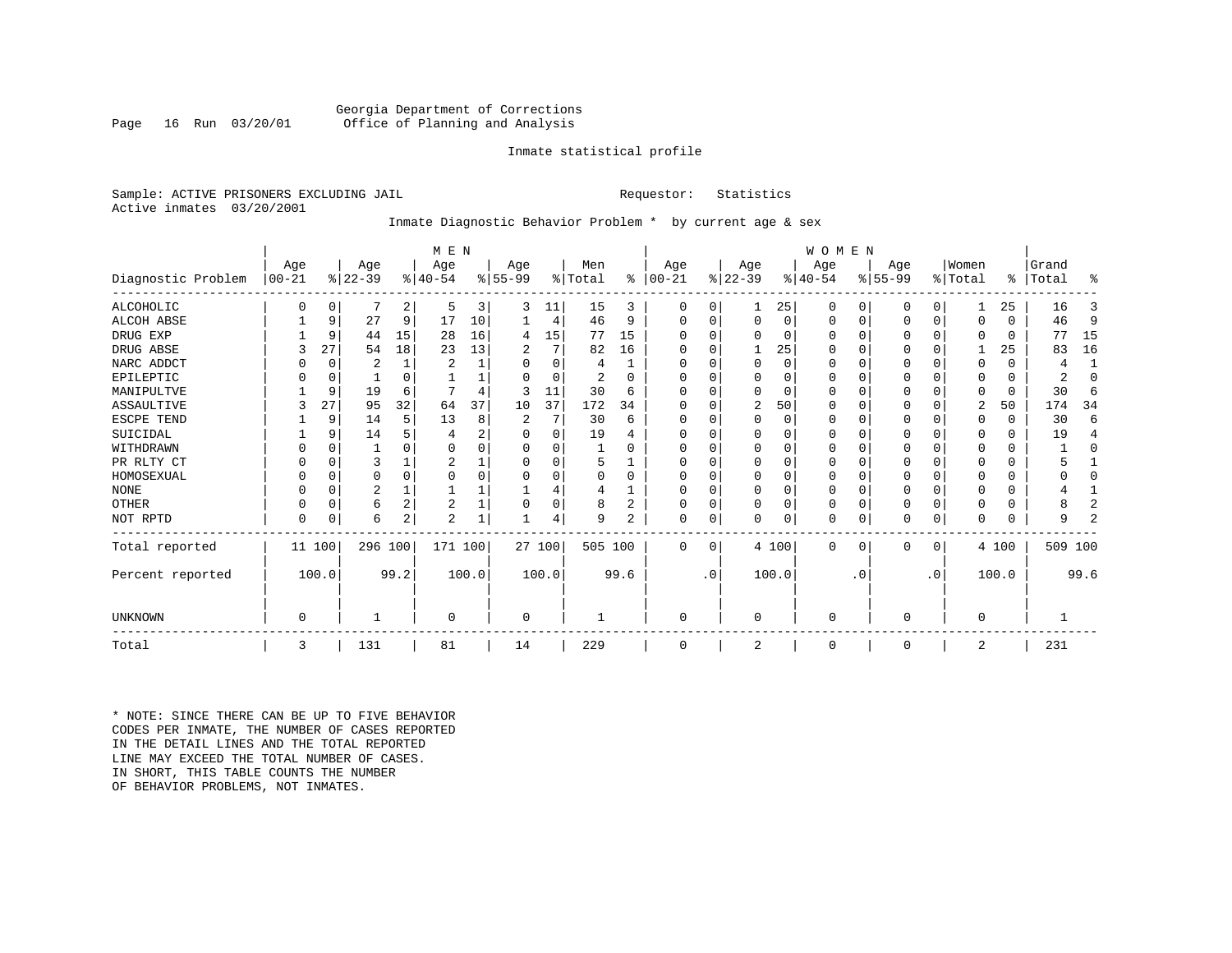### Georgia Department of Corrections Page 17 Run 03/20/01 Office of Planning and Analysis

#### Inmate statistical profile

Sample: ACTIVE PRISONERS EXCLUDING JAIL **Requestor:** Statistics Active inmates 03/20/2001

# Physical Profile (General Condition) by current age & sex

|                                                                                  |                                  |                                 |                     |                                               | M E N                      |                     |                    |                              |                             |                               |                                |                         |                                          |                                | <b>WOMEN</b>                                |                                   |                            |                                       |                                         |                      |                      |                                       |
|----------------------------------------------------------------------------------|----------------------------------|---------------------------------|---------------------|-----------------------------------------------|----------------------------|---------------------|--------------------|------------------------------|-----------------------------|-------------------------------|--------------------------------|-------------------------|------------------------------------------|--------------------------------|---------------------------------------------|-----------------------------------|----------------------------|---------------------------------------|-----------------------------------------|----------------------|----------------------|---------------------------------------|
| Physical Profile                                                                 | Age<br>$ 00-21$                  |                                 | Age<br>$8 22-39$    |                                               | Age<br>$8 40-54$           |                     | Age<br>$8155 - 99$ |                              | Men<br>% Total              | ⊱                             | Age<br>$ 00-21$                |                         | Age<br>$ 22-39 $                         |                                | Aqe<br>$8 40-54$                            |                                   | Age<br>$8155 - 99$         |                                       | Women<br>% Total                        |                      | Grand<br>%   Total   | $\frac{8}{6}$                         |
| NO LIMITATION<br>DEFECT NO MAJOR LIMT<br>DEFECT MAJOR LIMIT<br>VERY MAJOR DEFECT | $\Omega$<br>$\Omega$<br>$\Omega$ | 3 100<br>$\mathbf{0}$<br>0<br>0 | 92<br>17<br>17<br>0 | 73 <sub>1</sub><br>13<br>13<br>0 <sup>1</sup> | 43<br>15<br>23<br>$\Omega$ | 53<br>19<br>28<br>0 | 6<br>$\Omega$      | 43<br>7<br>50<br>$\mathbf 0$ | 144<br>33<br>47<br>$\Omega$ | 64<br>15<br>21<br>$\mathbf 0$ | $\Omega$<br>$\Omega$<br>0<br>0 | 0<br>$\Omega$<br>0<br>0 | $\mathbf{0}$<br>$\mathbf{0}$<br>$\Omega$ | 2 100<br>$\mathbf 0$<br>0<br>0 | $\mathbf 0$<br>$\mathbf 0$<br>0<br>$\Omega$ | 0<br>0<br>$\Omega$<br>$\mathbf 0$ | 0<br>0<br>0<br>$\mathbf 0$ | $\Omega$<br>$\Omega$<br>$\Omega$<br>0 | $\mathbf{0}$<br>$\Omega$<br>$\mathbf 0$ | 2 100<br>0<br>0<br>0 | 33<br>47<br>$\Omega$ | 146 65<br>15<br>-21<br>$\overline{0}$ |
| Total reported                                                                   |                                  | 3 100                           | 126 100             |                                               | 81                         | 100                 |                    | 14 100                       | 224 100                     |                               | 0                              | 0                       |                                          | 2 100                          | $\mathbf 0$                                 | $\mathbf 0$                       | 0                          | $\overline{0}$                        |                                         | 2 100                | 226 100              |                                       |
| Percent reported                                                                 |                                  | 100.0                           |                     | 96.2                                          |                            | 100.0               |                    | 100.0                        |                             | 97.8                          |                                | .0 <sup>1</sup>         |                                          | 100.0                          |                                             | . 0                               |                            | .0 <sup>1</sup>                       |                                         | 100.0                |                      | 97.8                                  |
| NOT REPORTED                                                                     | $\mathbf 0$                      |                                 | 5                   |                                               | 0                          |                     | 0                  |                              | 5                           |                               | $\mathbf 0$                    |                         | 0                                        |                                | $\mathbf 0$                                 |                                   | $\Omega$                   |                                       | 0                                       |                      | 5                    |                                       |
| Total                                                                            | 3                                |                                 | 131                 |                                               | 81                         |                     | 14                 |                              | 229                         |                               | 0                              |                         | 2                                        |                                | 0                                           |                                   | $\Omega$                   |                                       | 2                                       |                      | 231                  |                                       |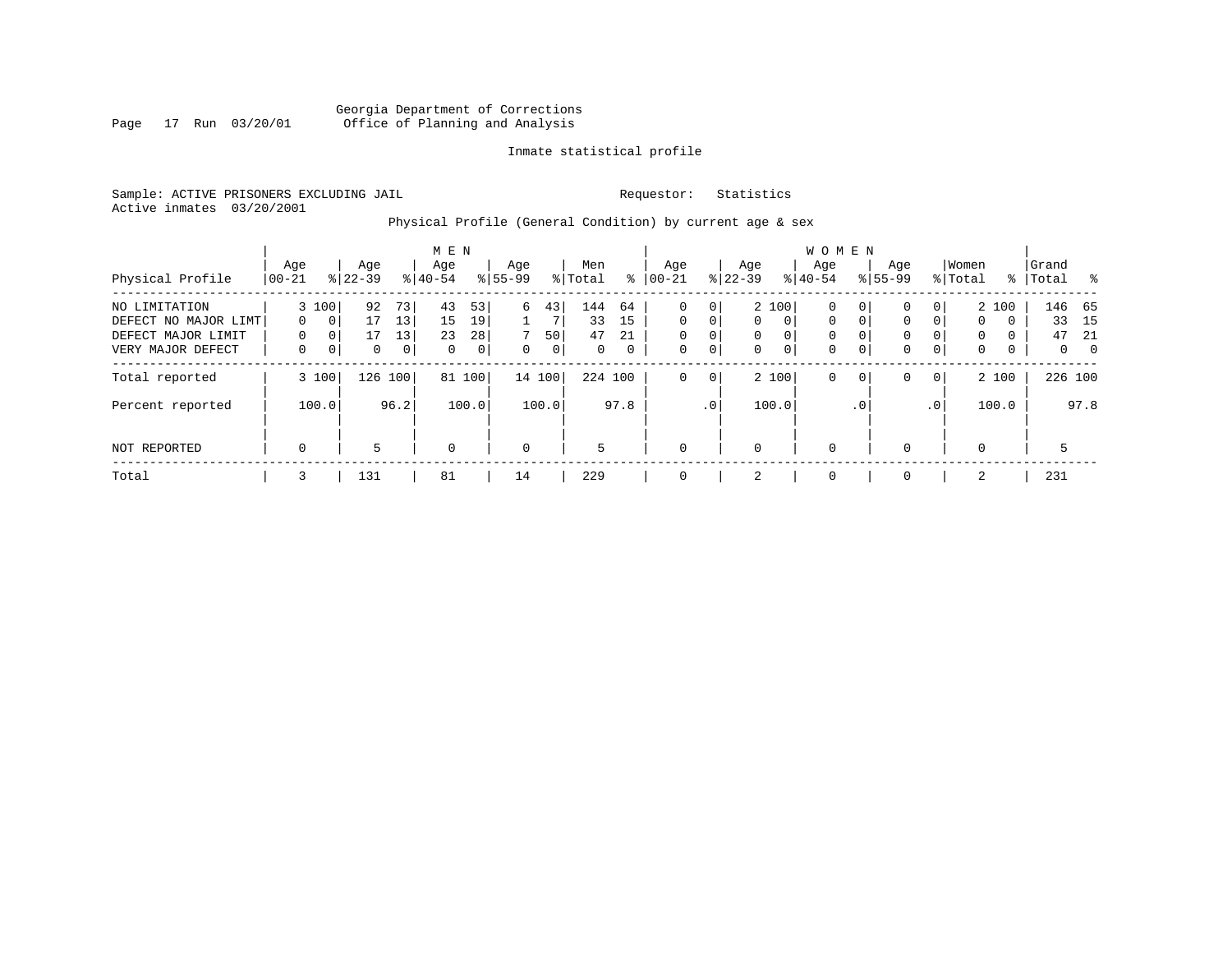### Georgia Department of Corrections Office of Planning and Analysis

#### Inmate statistical profile

Sample: ACTIVE PRISONERS EXCLUDING JAIL **Requestor:** Statistics Active inmates 03/20/2001

Security Status by current age & sex

|                  |             |       |           |      | M E N       |       |             |        |         |          |             |                 |             |       | W O M E N    |                |           |           |             |       |           |      |
|------------------|-------------|-------|-----------|------|-------------|-------|-------------|--------|---------|----------|-------------|-----------------|-------------|-------|--------------|----------------|-----------|-----------|-------------|-------|-----------|------|
|                  | Age         |       | Age       |      | Age         |       | Age         |        | Men     |          | Age         |                 | Age         |       | Age          |                | Age       |           | Women       |       | Grand     |      |
| Security         | $ 00-21$    |       | $ 22-39 $ |      | $8 40-54$   |       | $8 55-99$   |        | % Total | နွ       | $ 00 - 21$  |                 | $ 22-39 $   |       | $ 40-54 $    |                | $ 55-99 $ |           | % Total     |       | %   Total | ႜ    |
| DIAG INCOM       | 0           | 0     |           | 0    | $\Omega$    |       | 0           | 0      | 0       | 0        | $\Omega$    | 0               | $\Omega$    | 0     | $\Omega$     | $\Omega$       | $\Omega$  | 0         | $\Omega$    | 0     |           |      |
| WRK RELEAS       | 0           | 0     |           | 0    | $\Omega$    | 0     | 0           | 0      | 0       | 0        | $\mathbf 0$ | 0               | $\mathbf 0$ | 0     | 0            |                | 0         | 0         | 0           | 0     |           |      |
| TRUSTY           |             |       |           |      |             |       | $\Omega$    | 0      | 0       | $\Omega$ |             |                 | $\Omega$    |       | $\Omega$     |                |           |           | $\Omega$    |       |           |      |
| MINIMUM          | 0           | 0     |           |      |             |       | $\Omega$    | 0      |         | 0        |             |                 |             | 0     |              |                | $\Omega$  |           | $\Omega$    | 0     |           |      |
| MEDIUM           |             | 0     | 27        | 21   | 26          | 32    | 7           | 50     | 60      | 26       | $\Omega$    |                 |             | 50    | 0            |                | $\Omega$  |           |             | 50    | 61        | 27   |
| CLOSE            | 2           | 67    | 82        | 63   | 52          | 64    | 7           | 50     | 143     | 63       |             |                 | 0           | 0     | 0            |                | 0         |           | 0           | 0     | 143       | 62   |
| MAXIMUM          |             | 33    | 14        | 11   | 3           | 4     | $\Omega$    | 0      | 18      | 8        | $\Omega$    |                 |             | 50    | $\Omega$     |                | $\Omega$  |           |             | 50    | 19        | 8    |
| DIAGNOSTIC       | 0           | 0     | 6         | 5    | 0           | 0     | 0           | 0      | 6       | 3        | 0           | 0               | 0           | 0     | 0            | 0              | 0         | 0         | 0           | 0     | 6         | 3    |
| Total reported   |             | 3 100 | 130       | 100  | 81          | 100   |             | 14 100 |         | 228 100  | 0           | 0               |             | 2 100 | $\mathbf 0$  | 0 <sup>1</sup> | 0         | 0         |             | 2 100 | 230 100   |      |
| Percent reported |             | 100.0 |           | 99.2 |             | 100.0 |             | 100.0  |         | 99.6     |             | .0 <sup>1</sup> |             | 100.0 |              | . 0            |           | $\cdot$ 0 |             | 100.0 |           | 99.6 |
| NOT RPTD         | $\mathbf 0$ |       |           |      | $\mathbf 0$ |       | $\mathbf 0$ |        |         |          | $\Omega$    |                 | $\mathbf 0$ |       | $\mathbf{0}$ |                | $\Omega$  |           | $\mathbf 0$ |       |           |      |
| Total            | 3           |       | 131       |      | 81          |       | 14          |        | 229     |          | $\Omega$    |                 | 2           |       | 0            |                | 0         |           | 2           |       | 231       |      |

\* NOTE: BEGINNING IN JULY 1987, THE FACILITIES DIVISION NO LONGER CODED INMATES AS BEING WORK RELEASE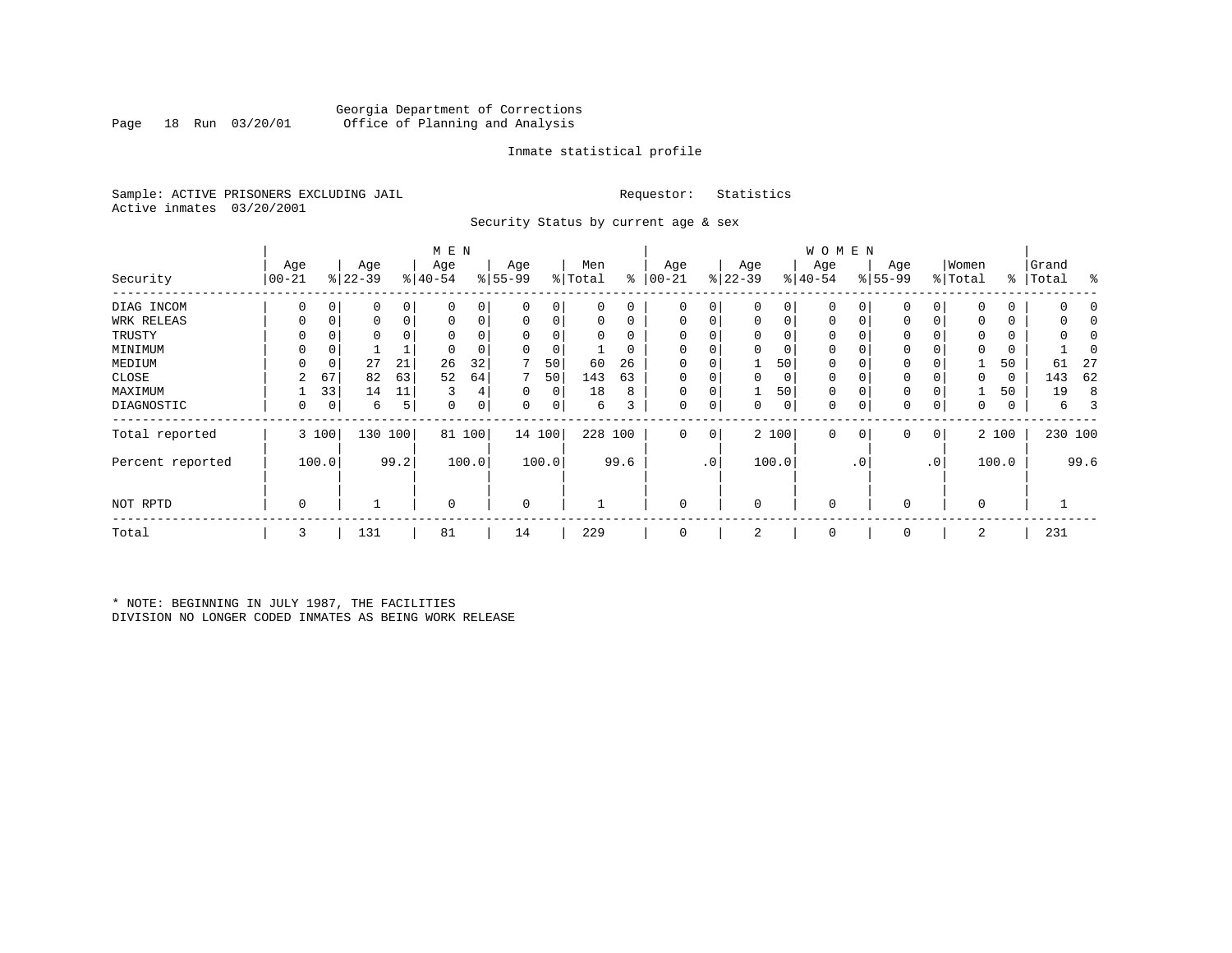# Georgia Department of Corrections<br>Page 19 Run 03/20/01 Office of Planning and Analysis Page 19 Run 03/20/01 Office of Planning and Analysis

#### Inmate statistical profile

Sample: ACTIVE PRISONERS EXCLUDING JAIL **Requestor:** Statistics Active inmates 03/20/2001

Number Of Sentences by current age & sex

|                             |          |                   |         |           |        |             |                |         |       |               |                |                |                | WOMEN       |           |                     |           |          |             |       |         |
|-----------------------------|----------|-------------------|---------|-----------|--------|-------------|----------------|---------|-------|---------------|----------------|----------------|----------------|-------------|-----------|---------------------|-----------|----------|-------------|-------|---------|
|                             | Age      | Age               |         | Age       |        | Age         |                | Men     |       | Age           |                | Age            |                | Age         |           | Age                 |           | Women    |             | Grand |         |
| Number Of Sentences   00-21 |          | $ 22-39 $         |         | $ 40-54 $ |        | $8 55-99$   |                | % Total |       | $8   00 - 21$ |                | $ 22-39 $      |                | $8 40-54$   |           | $8 55-99$           |           | % Total  | %           | Total | ႜ       |
| $_{\rm ONE}$                | 0        | 15<br>0           | 11      | 13        | 16     | 2           | 14             | 30      | 13    | 0             | 0              | $\Omega$       | 0 <sup>1</sup> | $\mathbf 0$ |           | $\mathbf 0$         | 0         | $\Omega$ | 0           | 30    | 13      |
| TWO                         | 0        | 26<br>$\mathbf 0$ | 20      | 15        | 19     | 5           | 36             | 46      | 20    | 0             | 0              | 1              | 50             | $\mathbf 0$ |           | $\mathbf 0$         | 0         |          | 50          | 47    | 20      |
| THREE                       | 0        | 25                | 19      | 17        | 21     |             |                | 43      | 19    | 0             | 0              | 0              | $\overline{0}$ | 0           |           | 0                   |           | 0        | 0           | 43    | 19      |
| FOUR                        | $\Omega$ | $\Omega$<br>19    | 15      | 10        | 12     | $\Omega$    | 0 <sup>1</sup> | 29      | 13    | $\Omega$      | 0              |                | $\mathbf 0$    | 0           |           | $\mathsf 0$         |           | $\Omega$ | 0           | 29    | 13      |
| <b>FIVE</b>                 | $\Omega$ | $\mathbf 0$<br>12 | 9       | 5         | 6      | 2           | 14             | 19      | 8     | 0             | 0              |                | 50             | 0           |           | $\mathbf 0$         |           |          | 50          | 20    | 9       |
| MORE THAN FIVE              | 3        | 100<br>34         | 26      | 21        | 26     | 4           | 29             | 62      | 27    | 0             | 0 <sup>1</sup> | 0              | 0              | 0           |           | $\mathsf{O}\xspace$ | 0         | 0        | $\mathbf 0$ | 62    | 27      |
| Total reported              | 3 100    |                   | 131 100 |           | 81 100 |             | 14 100         | 229 100 |       | $\Omega$      | 0              |                | 2 100          | $\Omega$    |           | $\Omega$            | 0         |          | 2 100       |       | 231 100 |
| Percent reported            | 100.0    |                   | 100.0   |           | 100.0  |             | 100.0          |         | 100.0 |               | $\cdot$ 0      |                | 100.0          |             | $\cdot$ 0 |                     | $\cdot$ 0 |          | 100.0       |       | 100.0   |
| NOT REPORTED                | 0        |                   | 0       | $\Omega$  |        | $\mathbf 0$ |                | 0       |       | $\Omega$      |                | $\Omega$       |                | 0           |           | 0                   |           | $\Omega$ |             | 0     |         |
| Total                       | 3        | 131               |         | 81        |        | 14          |                | 229     |       | $\Omega$      |                | $\mathfrak{D}$ |                | 0           |           | 0                   |           | 2        |             | 231   |         |
|                             |          |                   |         |           |        |             |                |         |       |               |                |                |                |             |           |                     |           |          |             |       |         |
| AVG NUM SENTENCES           | 8.00     |                   | 4.44    | 4.38      |        | 4.43        |                | 4.46    |       | .00           |                | 3.50           |                | .00         |           | .00                 |           | 3.50     |             | 4.45  |         |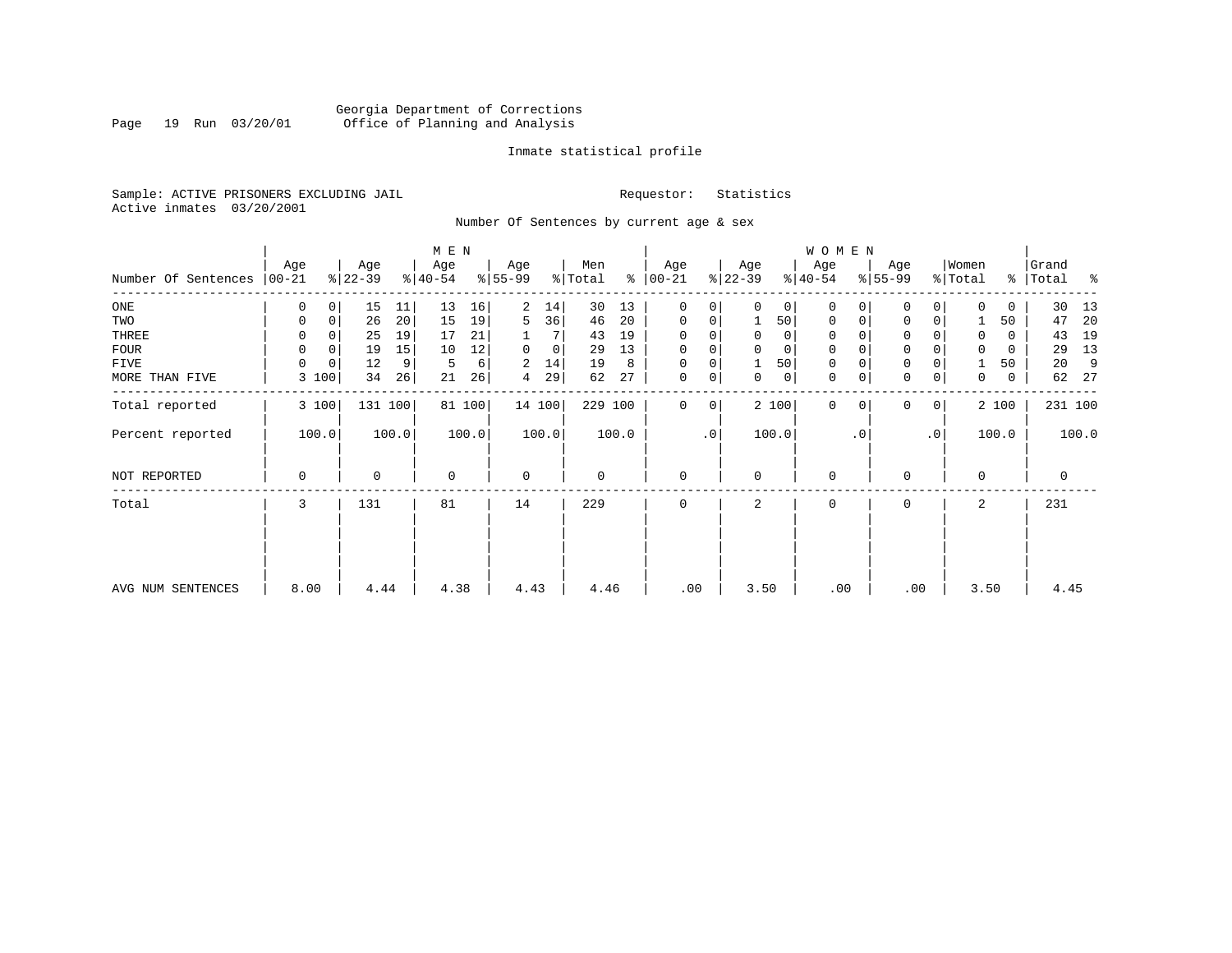# Georgia Department of Corrections Page 20 Run 03/20/01 Office of Planning and Analysis

#### Inmate statistical profile

Sample: ACTIVE PRISONERS EXCLUDING JAIL **Requestor:** Statistics Active inmates 03/20/2001

Number Of Disciplinaries by current age & sex

|                  |                  |              |                  |         |                  |        |                 |        |                |       |                  |             |                 |             | <b>WOMEN</b>     |           |                 |                |                  |       |                |       |
|------------------|------------------|--------------|------------------|---------|------------------|--------|-----------------|--------|----------------|-------|------------------|-------------|-----------------|-------------|------------------|-----------|-----------------|----------------|------------------|-------|----------------|-------|
| Disciplinaries   | Age<br>$00 - 21$ |              | Age<br>$ 22-39 $ |         | Age<br>$ 40-54 $ |        | Age<br>$ 55-99$ |        | Men<br>% Total | ៖     | Age<br>$00 - 21$ |             | Age<br>$ 22-39$ |             | Age<br>$ 40-54 $ |           | Age<br>$ 55-99$ |                | Women<br>% Total | ွေ    | Grand<br>Total | ႜ     |
| ZERO             |                  | 33           | 27               | 21      | 29               | 36     | 6               | 43     | 63             | 28    | 0                | 0           | $\Omega$        | 0           | 0                |           | 0               | 0              | $\Omega$         | 0     | 63             | 27    |
| ONE              |                  | $\mathbf{0}$ | 16               | 12      | 13               | 16     | 4               | 29     | 33             | 14    | 0                | 0           | 0               | 0           | 0                | 0         | 0               | 0              | $\Omega$         | 0     | 33             | 14    |
| TWO              |                  |              | 9                | 7       | 11               | 14     | 2               | 14     | 22             | 10    | $\Omega$         |             | $\Omega$        | 0           | 0                |           |                 |                | $\Omega$         | 0     | 22             | 10    |
| THREE            | $\Omega$         | 0            | 16               | 12      |                  | 9      | $\Omega$        | 0      | 23             | 10    | 0                |             |                 | 50          | 0                |           | 0               |                |                  | 50    | 24             | 10    |
| <b>FOUR</b>      | $\Omega$         | $\Omega$     | 13               | 10      |                  | 9      | $\Omega$        | 0      | 20             | 9     | $\Omega$         |             | $\Omega$        | $\mathbf 0$ | $\Omega$         |           | $\Omega$        |                | $\Omega$         | 0     | 20             | 9     |
| FIVE             |                  | 0            |                  | 5       | $\overline{2}$   | 2      | $\Omega$        | 0      | 9              | 4     | $\Omega$         | 0           | $\Omega$        | $\mathbf 0$ | 0                |           | $\mathbf 0$     |                | $\Omega$         | 0     | 9              |       |
| MORE THAN FIVE   | 2                | 67           | 43               | 33      | 12               | 15     | 2               | 14     | 59             | 26    | 0                | 0           |                 | 50          | $\mathbf 0$      |           | $\Omega$        | 0              |                  | 50    | 60             | -26   |
| Total reported   |                  | 3 100        |                  | 131 100 |                  | 81 100 |                 | 14 100 | 229 100        |       | 0                | $\mathbf 0$ |                 | 2 100       | $\mathbf 0$      | $\Omega$  | 0               | $\overline{0}$ |                  | 2 100 | 231 100        |       |
| Percent reported |                  | 100.0        |                  | 100.0   |                  | 100.0  |                 | 100.0  |                | 100.0 |                  | $\cdot$ 0   |                 | 100.0       |                  | $\cdot$ 0 |                 | $\cdot$ 0      |                  | 100.0 |                | 100.0 |
| NOT REPORTED     | 0                |              | 0                |         | $\mathbf 0$      |        | $\mathbf 0$     |        | $\mathbf 0$    |       | 0                |             | 0               |             | 0                |           | $\Omega$        |                | $\mathbf 0$      |       | 0              |       |
| Total            | 3                |              | 131              |         | 81               |        | 14              |        | 229            |       | 0                |             | 2               |             | 0                |           | 0               |                | 2                |       | 231            |       |
|                  |                  |              |                  |         |                  |        |                 |        |                |       |                  |             |                 |             |                  |           |                 |                |                  |       |                |       |
|                  |                  |              |                  |         |                  |        |                 |        |                |       |                  |             |                 |             |                  |           |                 |                |                  |       |                |       |
| AVG NUM DISCIP   | 7.67             |              | 6.14             |         | 2.79             |        | 1.71            |        | 4.70           |       | .00              |             | 7.50            |             | .00              |           | .00             |                | 7.50             |       | 4.73           |       |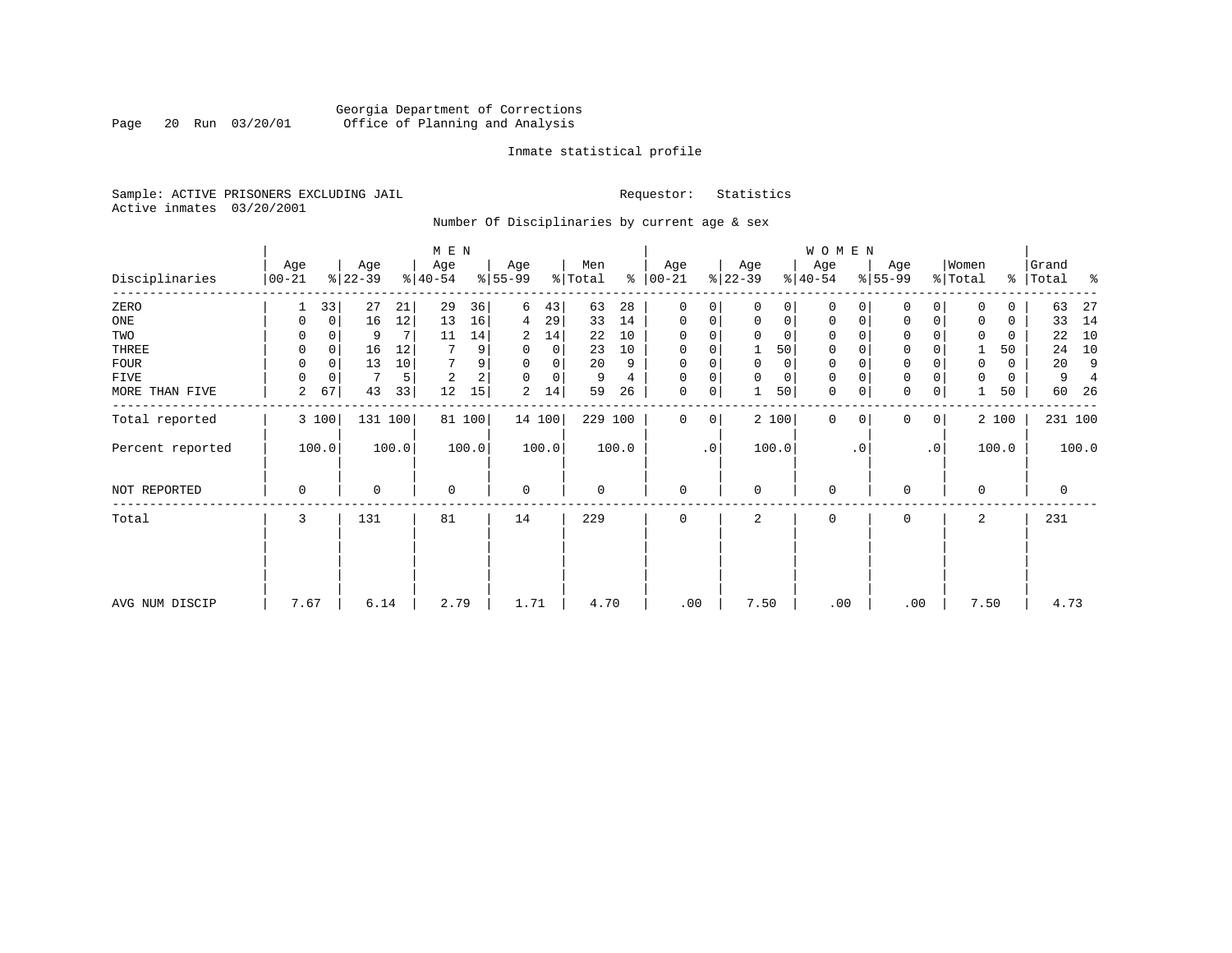# Georgia Department of Corrections<br>Page 21 Run 03/20/01 Office of Planning and Analysis Page 21 Run 03/20/01 Office of Planning and Analysis

#### Inmate statistical profile

Sample: ACTIVE PRISONERS EXCLUDING JAIL **Requestor:** Statistics Active inmates 03/20/2001

Number Of Escapes by current age & sex

|                  |             |       |           |       | M E N       |        |             |        |          |          |             |    |             |       | W O M E N    |             |                 |             |          |       |           |
|------------------|-------------|-------|-----------|-------|-------------|--------|-------------|--------|----------|----------|-------------|----|-------------|-------|--------------|-------------|-----------------|-------------|----------|-------|-----------|
|                  | Age         |       | Age       |       | Age         |        | Age         |        | Men      | ៖        | Age         |    | Age         |       | Age          |             | Age<br>$ 55-99$ |             | Women    |       | Grand     |
| Escapes          | $00 - 21$   |       | $ 22-39 $ |       | $ 40-54 $   |        | $ 55-99$    |        | % Total  |          | $ 00-21$    |    | $ 22-39 $   |       | $ 40-54 $    |             |                 |             | % Total  |       | % Total % |
| ZERO             |             | 3 100 | 130       | 99    | 81          | 100    |             | 14 100 | 228 100  |          | 0           | 0  |             | 2 100 | $\mathbf 0$  | $\Omega$    | $\Omega$        | 0           |          | 2 100 | 230 100   |
| ONE              |             | 0     |           | 1     | $\mathbf 0$ | 0      | 0           | 0      |          | 0        | $\mathbf 0$ | 0  | 0           | 0     | 0            | 0           | 0               | 0           | $\Omega$ | 0     | $\Omega$  |
| TWO              | 0           | 0     | 0         |       | 0           |        | 0           |        | 0        | O        | $\Omega$    |    | 0           | 0     | 0            | $\Omega$    | $\Omega$        |             | 0        | 0     | n         |
| THREE            | 0           |       |           |       | $\Omega$    |        | $\Omega$    |        | 0        | 0        | $\Omega$    |    | 0           | 0     | 0            |             | 0               |             |          | 0     | $\left($  |
| <b>FOUR</b>      | $\Omega$    |       |           |       | $\Omega$    |        | $\Omega$    |        | $\Omega$ | $\Omega$ | $\Omega$    |    | $\Omega$    | 0     | $\mathbf 0$  | O           | 0               |             |          | 0     | O         |
| FIVE             | 0           | 0     | 0         | 0     | $\mathbf 0$ | 0      | $\mathbf 0$ | 0      | 0        | 0        | $\Omega$    | 0  | 0           | 0     | 0            | $\Omega$    | 0               |             |          | 0     | 0         |
| MORE THAN FIVE   | $\mathbf 0$ | 0     | 0         | 0     | $\mathbf 0$ | 0      | $\mathbf 0$ | 0      | 0        | 0        | 0           | 0  | $\mathbf 0$ | 0     | $\mathbf 0$  | 0           | $\mathbf 0$     | $\mathsf 0$ | 0        | 0     | N         |
| Total reported   |             | 3 100 | 131 100   |       |             | 81 100 |             | 14 100 | 229 100  |          | $\Omega$    | 0  |             | 2 100 | $\mathbf{0}$ | $\mathbf 0$ | 0               | 0           |          | 2 100 | 231 100   |
| Percent reported |             | 100.0 |           | 100.0 |             | 100.0  |             | 100.0  |          | 100.0    |             | .0 |             | 100.0 |              | . 0         |                 | $\cdot$ 0   |          | 100.0 | 100.0     |
| NOT REPORTED     | 0           |       | 0         |       | $\mathbf 0$ |        | $\mathbf 0$ |        | 0        |          | $\mathbf 0$ |    | $\mathbf 0$ |       | 0            |             | 0               |             | 0        |       | 0         |
| Total            | 3           |       | 131       |       | 81          |        | 14          |        | 229      |          | $\mathbf 0$ |    | 2           |       | 0            |             | 0               |             | 2        |       | 231       |
|                  |             |       |           |       |             |        |             |        |          |          |             |    |             |       |              |             |                 |             |          |       |           |
|                  |             |       |           |       |             |        |             |        |          |          |             |    |             |       |              |             |                 |             |          |       |           |
| AVG NUM ESCAPES  | .00         |       | .01       |       | .00         |        | .00         |        | .00      |          | .00         |    | .00         |       | .00          |             | .00             |             | .00      |       | .00       |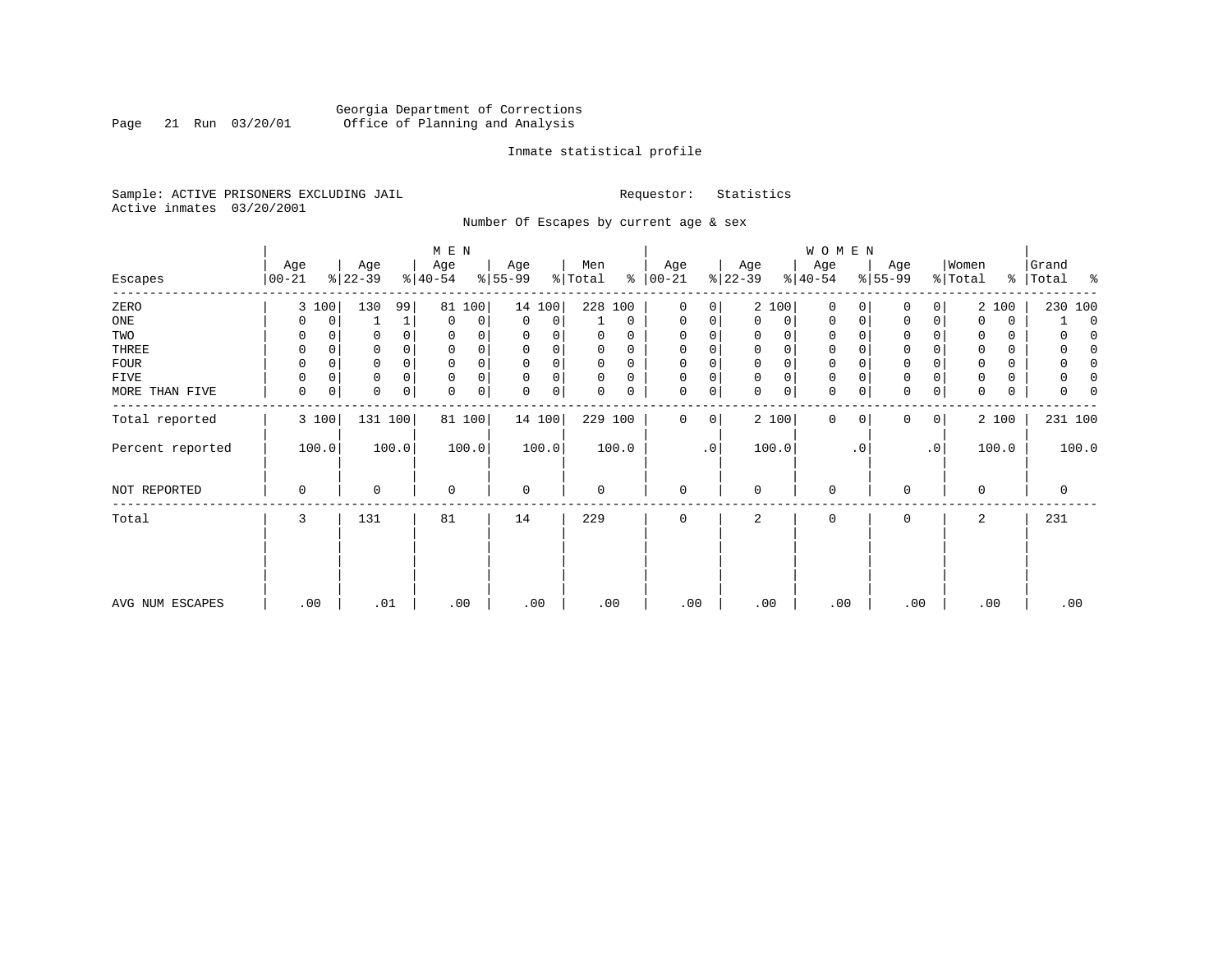#### Georgia Department of Corrections Page 22 Run 03/20/01 Office of Planning and Analysis

#### Inmate statistical profile

Sample: ACTIVE PRISONERS EXCLUDING JAIL **Requestor:** Statistics Active inmates 03/20/2001

#### Number Of Prior Georgia Incarcerations \* by current age & sex

|                            |             |             |                  |       | M E N            |                |                  |             |                |       |                 |           |                  |                     | WOMEN           |           |                  |                |                  |             |                |       |
|----------------------------|-------------|-------------|------------------|-------|------------------|----------------|------------------|-------------|----------------|-------|-----------------|-----------|------------------|---------------------|-----------------|-----------|------------------|----------------|------------------|-------------|----------------|-------|
| Prior Incarcerations 00-21 | Age         |             | Age<br>$8 22-39$ |       | Age<br>$ 40-54 $ |                | Age<br>$8 55-99$ |             | Men<br>% Total | န္    | Age<br>$ 00-21$ |           | Age<br>$ 22-39 $ |                     | Age<br>$ 40-54$ |           | Age<br>$ 55-99 $ |                | Women<br>% Total | $\approx$   | Grand<br>Total | န္    |
| ZERO                       |             | 3 100       | 75               | 57    | 32               | 40             | 7                | 50          | 117            | 51    | 0               | 0         |                  | 2 100               | $\Omega$        | 0         | 0                | 0              |                  | 2 100       | 119            | 52    |
| ONE                        | 0           | $\mathbf 0$ | 25               | 19    | 18               | 22             | 4                | 29          | 47             | 21    | 0               | 0         | 0                | 0                   | 0               | 0         | $\mathbf 0$      | 0              | $\Omega$         | $\mathbf 0$ | 47             | 20    |
| TWO                        | 0           | $\Omega$    | 13               | 10    | 10               | 12             |                  |             | 24             | 10    | $\Omega$        | 0         | $\Omega$         | 0                   | 0               |           | 0                |                | $\Omega$         | $\Omega$    | 24             | 10    |
| THREE                      | 0           | $\Omega$    | 12               | 9     |                  | 9              |                  | 7           | 20             | 9     | 0               | 0         | $\Omega$         | $\mathsf{O}$        | $\mathbf 0$     |           | $\mathbf 0$      | 0              | $\Omega$         | $\Omega$    | 20             | 9     |
| <b>FOUR</b>                | 0           | $\Omega$    | 4                |       | 9                | 11             | $\mathbf 0$      | $\mathbf 0$ | 13             | 6     | 0               | 0         | $\Omega$         | $\mathsf{O}\xspace$ | 0               |           | $\mathbf 0$      |                | 0                | $\Omega$    | 13             | 6     |
| FIVE                       | 0           | 0           | $\overline{2}$   | 2     | 3                | 4              | $\Omega$         | 0           | 5              | 2     | $\mathbf 0$     | 0         | $\mathbf 0$      | $\mathbf 0$         | $\mathbb O$     |           | $\mathsf 0$      | 0              | 0                | 0           | 5              |       |
| MORE THAN FIVE             | $\mathbf 0$ | 0           | $\mathbf 0$      | 0     | $\overline{a}$   | $\overline{c}$ |                  | 7           | 3              |       | 0               | 0         | $\Omega$         | $\mathsf{O}$        | $\mathbf 0$     | 0         | $\mathbf 0$      | 0              | $\mathbf 0$      | $\mathbf 0$ | 3              |       |
| Total reported             |             | 3 100       | 131 100          |       |                  | 81 100         |                  | 14 100      | 229 100        |       | $\Omega$        | 0         |                  | 2 100               | $\Omega$        | $\Omega$  | 0                | $\overline{0}$ |                  | 2 100       | 231 100        |       |
| Percent reported           |             | 100.0       |                  | 100.0 |                  | 100.0          |                  | 100.0       |                | 100.0 |                 | $\cdot$ 0 |                  | 100.0               |                 | $\cdot$ 0 |                  | $\cdot$ 0      |                  | 100.0       |                | 100.0 |
| NOT REPORTED               | 0           |             | $\Omega$         |       | 0                |                | 0                |             | 0              |       | 0               |           | $\Omega$         |                     | 0               |           | $\mathbf 0$      |                | $\Omega$         |             | 0              |       |
| Total                      | 3           |             | 131              |       | 81               |                | 14               |             | 229            |       | 0               |           | 2                |                     | $\mathbf 0$     |           | $\mathbf 0$      |                | 2                |             | 231            |       |
|                            |             |             |                  |       |                  |                |                  |             |                |       |                 |           |                  |                     |                 |           |                  |                |                  |             |                |       |
| AVG # INCARCERATIONS       |             | .00         |                  | .86   | 1.56             |                | 1.07             |             | 1.11           |       | .00             |           | .00              |                     | .00             |           | .00              |                | .00              |             | 1.10           |       |

\* This data counts a parole revocation on an existing sentenCE AS A prior incarceration. Also, this data counts, for any cohort of inmates, the total number of Georgia incarcerations the inmate has had during his entire criminal career. For example, if an inmate was admitted to prison first in FY72, and then re-admitted in FY79 and FY85, he had two prior incarcerations before the FY85 admission. This inmate's records show two prior incarcerations in all three of his records since he has had two prior incarcerations in his criminal career. If the cohort of FY72 admissions is selected for analysis, two prior incarcerations will be listed for this inmate even though in FY72, he had no prior incarcerations.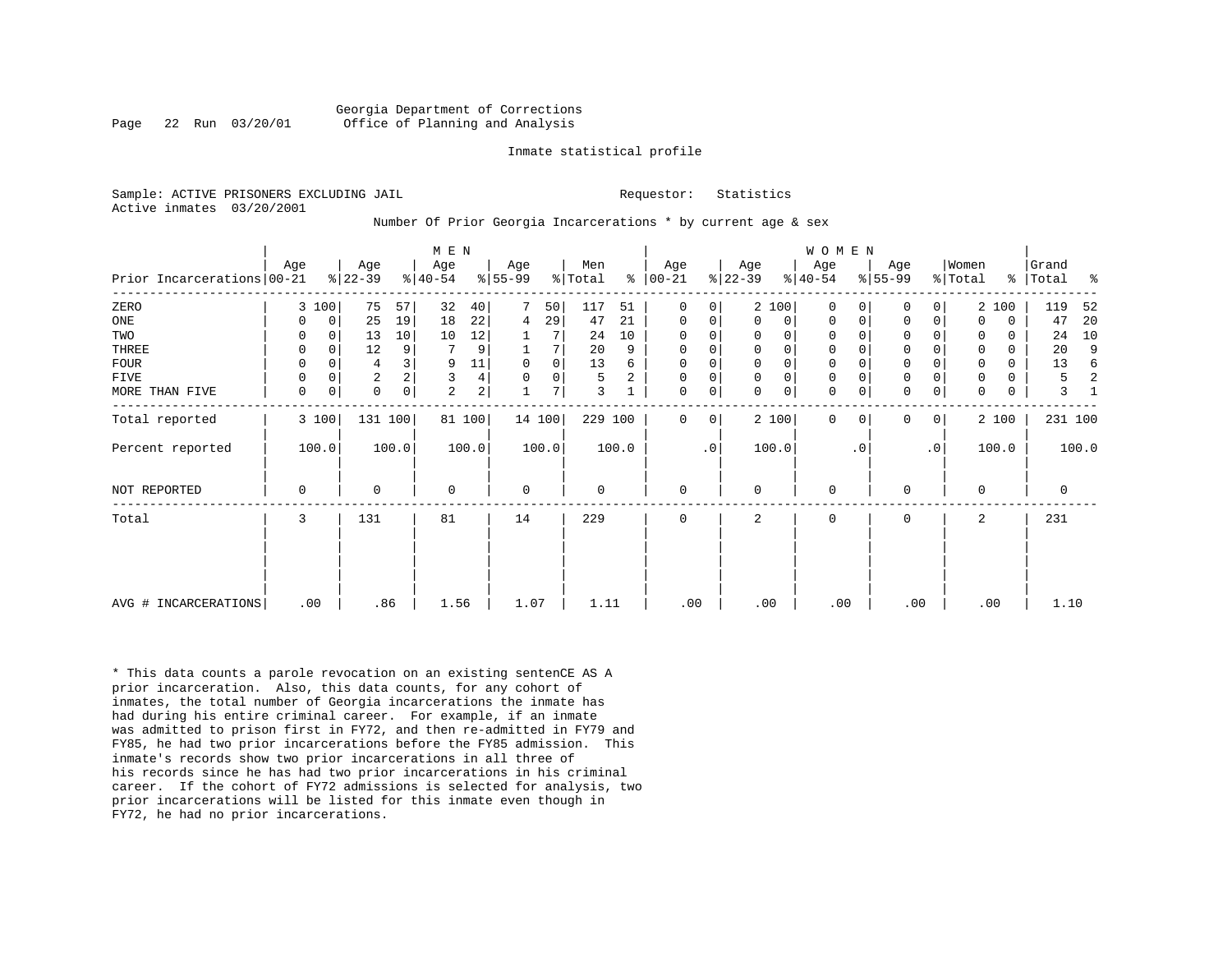# Georgia Department of Corrections<br>Page 23 Run 03/20/01 Office of Planning and Analysis Page 23 Run 03/20/01 Office of Planning and Analysis

#### Inmate statistical profile

Sample: ACTIVE PRISONERS EXCLUDING JAIL **Requestor:** Statistics Active inmates 03/20/2001

Number Of Transfers by current age & sex

|                   |                |                  | M E N            |                  |                     |                  |                  | W O M E N            |                     |                       |                      |
|-------------------|----------------|------------------|------------------|------------------|---------------------|------------------|------------------|----------------------|---------------------|-----------------------|----------------------|
| Transfers         | Age<br>  00-21 | Age<br>$ 22-39 $ | Age<br>$ 40-54 $ | Age<br>$ 55-99 $ | Men<br>% Total<br>៖ | Age<br>$ 00-21$  | Age<br>$ 22-39 $ | Age<br>$ 40-54 $     | Age<br>$8 55-99$    | Women<br>% Total<br>ိ | Grand<br> Total<br>ႜ |
| ZERO              | 0              | 9<br>7<br>0      | 3<br>4           |                  | 13<br>6             | 0<br>0           | 50               | $\mathbf 0$<br>0     | 0<br>$\Omega$       | 50                    | 14<br>6              |
| ONE               | 0              | 62<br>47<br>0    | 43<br>53         | 43<br>6          | 111<br>48           | 0<br>0           | 50               | 0<br>0               | $\mathbf 0$<br>0    | 50                    | 112<br>48            |
| TWO               | 33             | 23<br>30         | 20<br>25         | 21<br>3          | 24<br>54            | $\Omega$         | 0<br>0           | 0                    | $\Omega$            | 0<br>0                | 23<br>54             |
| THREE             | 33             | 15<br>11         | 12<br>10         | 14<br>2          | 12<br>28            | 0                | 0<br>0           | 0                    | $\mathbf 0$         | 0<br>0                | 12<br>28             |
| <b>FOUR</b>       | 33             | 4<br>5           | 3<br>4           | 7                | 10<br>4             | 0                | 0<br>$\Omega$    | $\mathbf 0$          | $\mathbf{0}$        | 0<br>0                | 10<br>4              |
| FIVE              | 0              | 3<br>0<br>4      |                  | 0<br>0           | 2<br>5              | 0<br>0           | 0<br>$\mathbf 0$ | 0                    | $\mathbf 0$         | 0<br>0                | 2<br>5               |
| MORE THAN FIVE    | 0              | 5<br>6<br>0      |                  | 7                | 8<br>3              | $\mathbf 0$<br>0 | 0<br>$\Omega$    | $\mathbf 0$<br>0     | $\mathbf 0$<br>0    | 0<br>0                | 8<br>3               |
| Total reported    | 3 100          | 131 100          | 81 100           | 14 100           | 229 100             | $\Omega$<br>0    | 2 100            | $\Omega$<br>$\Omega$ | $\overline{0}$<br>0 | 2 100                 | 231 100              |
| Percent reported  | 100.0          | 100.0            | 100.0            | 100.0            | 100.0               | $\cdot$ 0        | 100.0            | $\cdot$ 0            | $\cdot$ 0           | 100.0                 | 100.0                |
| NOT REPORTED      | 0              | $\Omega$         | $\mathbf 0$      | 0                | 0                   | $\mathbf 0$      | $\Omega$         | $\mathbf 0$          | $\Omega$            | $\Omega$              | $\mathbf 0$          |
| Total             | 3              | 131              | 81               | 14               | 229                 | $\mathbf 0$      | 2                | $\mathbf 0$          | $\mathbf 0$         | 2                     | 231                  |
|                   |                |                  |                  |                  |                     |                  |                  |                      |                     |                       |                      |
| AVG NUM TRANSFERS | 3.00           | 1.89             | 1.68             | 2.00             | 1.84                | .00              | .50              | .00                  | .00                 | .50                   | 1.83                 |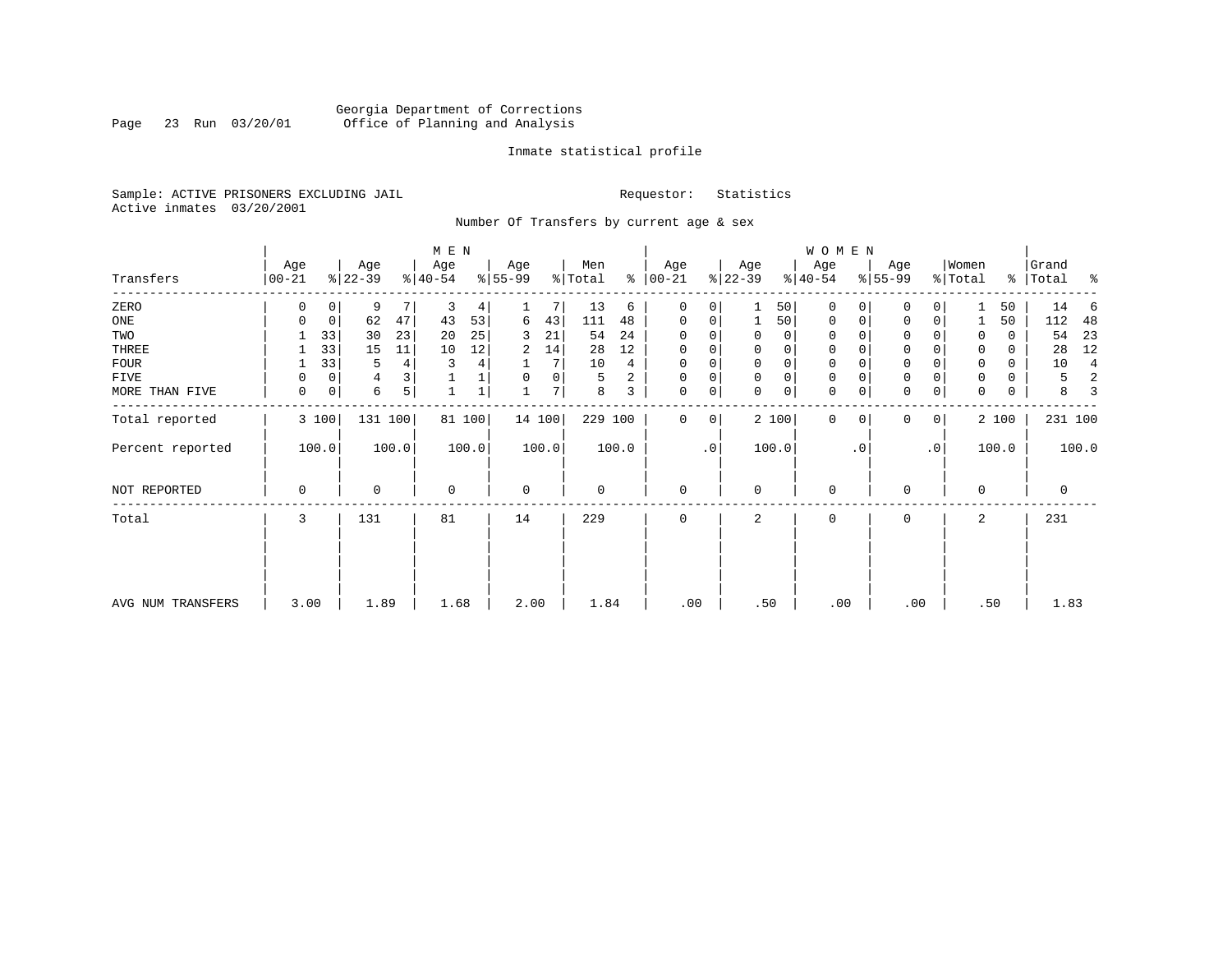### Georgia Department of Corrections Page 24 Run 03/20/01 Office of Planning and Analysis

#### Inmate statistical profile

Sample: ACTIVE PRISONERS EXCLUDING JAIL **Requestor:** Statistics Active inmates 03/20/2001

County Of Conviction by current age & sex

|                            |     |          |          |             | M E N        |   |           |          |              |   |               |             |          |          | W O M E N |             |             |          |              |             |           |                |
|----------------------------|-----|----------|----------|-------------|--------------|---|-----------|----------|--------------|---|---------------|-------------|----------|----------|-----------|-------------|-------------|----------|--------------|-------------|-----------|----------------|
|                            | Age |          | Age      |             | Age          |   | Age       |          | Men          |   | Age           |             | Age      |          | Age       |             | Age         |          | Women        |             | Grand     |                |
| County Of Conviction 00-21 |     |          | $ 22-39$ |             | $ 40-54$     |   | $8 55-99$ |          | % Total      |   | $8   00 - 21$ |             | $ 22-39$ |          | $ 40-54$  |             | $8155 - 99$ |          | % Total      |             | %   Total |                |
| APPLING COUNTY             | 0   | 0        | 1        | 1           | 1            | 1 | 0         | 0        | 2            | 1 | 0             | 0           | 0        | 0        | 0         | 0           | 0           | 0        | 0            | 0           | 2         | -1             |
| ATKINSON COUNTY            | U   | 0        | $\Omega$ | $\mathbf 0$ | 0            | 0 | 1         | 7        | $\mathbf{1}$ | 0 | 0             | 0           | 0        | 0        | 0         | 0           | 0           | 0        | 0            | 0           |           | $\Omega$       |
| <b>BACON COUNTY</b>        |     | 0        | 0        | $\Omega$    | 1            | 1 | O         | 0        | 1            | 0 | O             | 0           | $\Omega$ | 0        | $\Omega$  | 0           | 0           | $\Omega$ | 0            | 0           |           | $\Omega$       |
| <b>BAKER COUNTY</b>        | U   | 0        | O        | 0           | $\Omega$     | 0 | O         | 0        | 0            | 0 | C             | 0           | O        | 0        | 0         | 0           | O           | 0        | 0            | O           |           | $\Omega$       |
| <b>BALDWIN COUNTY</b>      |     | $\Omega$ |          |             |              | 2 |           | $\Omega$ | 3            |   | O             | 0           | 0        | 0        | 0         | 0           | O           | U        | O            | O           |           | -1             |
| <b>BANKS COUNTY</b>        |     | $\Omega$ | O        | 0           |              | 1 | O         | 0        | 1            | 0 | C             | 0           | $\Omega$ | 0        | $\Omega$  | 0           | 0           | 0        | 0            | 0           |           | ∩              |
| BARROW COUNTY              |     | 0        |          | 1           | 1            | 1 |           | 0        | 2            | 1 | O             | 0           | $\Omega$ | 0        | $\Omega$  | $\mathbf 0$ | $\Omega$    | 0        | 0            | $\Omega$    |           | 1              |
| <b>BARTOW COUNTY</b>       |     | 0        | 0        | 0           |              | 1 |           | 0        |              | 0 |               | 0           | 0        | 0        | 0         | 0           | 0           | 0        | 0            | 0           |           | $\Omega$       |
| BEN HILL COUNTY            |     | 0        | 1        | 1           | 0            | 0 | ∩         | 0        | 1            | U | $\cap$        | 0           | 0        | 0        | $\Omega$  | 0           | 0           | $\Omega$ | <sup>0</sup> | 0           |           | $\Omega$       |
| BERRIEN COUNTY             | U   | $\Omega$ | 1        |             | 0            | 0 | O         | 0        | 1            | 0 | O             | 0           | $\Omega$ | 0        | $\Omega$  | 0           | $\Omega$    | $\Omega$ | 0            | 0           |           | $\Omega$       |
| BIBB COUNTY                |     | 0        | 6        | 5           | 2            | 2 |           | $\Omega$ | 8            | 3 | O             | 0           | 0        | $\Omega$ | 0         | 0           | 0           | $\Omega$ | $\Omega$     | $\Omega$    |           | 3              |
| BLECKLEY COUNTY            |     | $\Omega$ |          | 1           | $\Omega$     | 0 | O         | $\Omega$ |              | U | C             | $\Omega$    | $\Omega$ | 0        | O         | 0           | O           | O        | $\Omega$     | O           |           | $\Omega$       |
| BRANTLEY COUNTY            |     | 0        | 0        | 0           | 1            | 1 |           | 0        |              | 0 | 0             | 0           | 0        | 0        | 0         | 0           | 0           | 0        | 0            | 0           |           | ∩              |
| BROOKS COUNTY              |     | 0        | 0        | O           |              | 1 |           | 0        |              | 0 | O             | 0           | 0        | 0        |           | 0           | 0           | 0        | 0            | 0           |           | $\Omega$       |
| BRYAN COUNTY               |     | 0        | 0        | 0           | $\Omega$     | 0 | $\Omega$  | 0        | 0            | 0 | $\Omega$      | 0           | 0        | 0        | 0         | 0           | 0           | 0        | 0            | 0           |           | $\Omega$       |
| BULLOCH COUNTY             | O   | $\Omega$ | O        | O           | 0            | 0 | O         | 0        | 0            | 0 | C             | 0           | 0        | 0        | 0         | 0           | 0           | 0        | 0            | 0           |           | $\Omega$       |
| <b>BURKE COUNTY</b>        |     | 0        |          | 3           |              | 1 |           | 0        | 5            | 2 |               | 0           | C        | 0        | 0         | 0           | 0           | O        | 0            | 0           |           | $\overline{2}$ |
| BUTTS COUNTY               | U   | $\Omega$ |          | 1           |              | 1 |           | 7        | 3            | 1 | O             | 0           | $\Omega$ | 0        | $\Omega$  | 0           | 0           | O        | $\Omega$     | O           |           | -1             |
| CALHOUN COUNTY             |     | 0        | $\Omega$ | $\Omega$    | $\Omega$     | 0 | $\Omega$  | 0        | 0            | 0 | O             | 0           | $\Omega$ | 0        | $\Omega$  | $\mathbf 0$ | $\Omega$    | $\Omega$ | 0            | 0           |           | $\Omega$       |
| CAMDEN COUNTY              |     | 0        | 0        | 0           |              | 1 |           | 0        |              | 0 |               | 0           | C        | $\Omega$ | 0         | 0           | 0           | $\Omega$ | 0            | 0           |           | $\Omega$       |
| CANDLER COUNTY             |     | 0        | O        | 0           | O            | 0 |           | 0        | 0            | U | C             | 0           | 0        | 0        | $\Omega$  | 0           | 0           | 0        | <sup>0</sup> | 0           |           | $\Omega$       |
| CARROLL COUNTY             | U   | 0        | 2        | 2           | 0            | 0 | ∩         | 0        | 2            | 1 | O             | 0           | $\Omega$ | 0        | $\Omega$  | 0           | 0           | $\Omega$ | 0            | 0           |           | -1             |
| CATOOSA COUNTY             |     | 0        | 0        | 0           | 0            | 0 | O         | $\Omega$ | 0            | 0 | O             | 0           | C        | 0        | 0         | 0           | 0           | 0        | 0            | 0           |           | $\Omega$       |
| CHARLTON COUNTY            |     | 0        | O        | O           | $\Omega$     | 0 | 0         | $\Omega$ | 0            | 0 | O             | $\Omega$    | $\Omega$ | $\Omega$ | 0         | 0           | 0           | $\Omega$ | $\Omega$     | 0           |           | $\Omega$       |
| CHATHAM COUNTY             |     | n        | 6        | 5           |              | 1 |           | 7        | 8            | 3 | O             | $\Omega$    | 0        | $\Omega$ | O         | 0           | 0           | $\Omega$ | $\Omega$     | O           |           | 3              |
| CHATTAHOOCHEE COUNTY       |     | 0        | 0        | 0           | 0            | 0 | $\Omega$  | 0        | 0            | 0 | O             | 0           | C        | 0        | 0         | 0           | 0           | 0        | 0            | 0           |           | $\Omega$       |
| CHATTOOGA COUNTY           | በ   | $\Omega$ | 1        | 1           | 0            | 0 | $\Omega$  | 0        | 1            | 0 | $\Omega$      | 0           | 0        | 0        | 0         | $\mathbf 0$ | $\Omega$    | $\Omega$ | $\mathbf 0$  | 0           |           | $\Omega$       |
| CHEROKEE COUNTY            | O   | n        | 1        | 1           |              | 1 | O         | 0        | 2            | 1 | C             | 0           | 0        | 0        | 0         | 0           | 0           | 0        | 0            | 0           | 2         | -1             |
| CLARKE COUNTY              |     | 0        | 5        | 4           | 6            | 7 | O         | 0        | 11           | 5 | C             | 0           | 0        | $\Omega$ | 0         | 0           | 0           | 0        | 0            | $\mathbf 0$ | 11        | 5              |
| CLAY COUNTY                |     | n        | O        | O           | $\Omega$     | 0 |           | 0        | 0            | U | C             | $\Omega$    | $\Omega$ | 0        | $\Omega$  | 0           | O           | U        | $\Omega$     | O           |           | $\Omega$       |
| CLAYTON COUNTY             |     | n        | 4        | 3           | 2            | 2 |           | 7        | 7            | 3 | O             | 0           | $\Omega$ | $\Omega$ | $\Omega$  | 0           | $\Omega$    | $\Omega$ | 0            | 0           |           | 3              |
| CLINCH COUNTY              |     | 0        | $\Omega$ | $\Omega$    | 0            | 0 | 0         | 0        | 0            | 0 | O             | $\mathbf 0$ | C        | 0        | 0         | $\mathbf 0$ | 0           | $\Omega$ | 0            | 0           |           | $\Omega$       |
| COBB COUNTY                |     | 0        |          | 2           | 2            | 2 |           | 0        | 4            | 2 |               | 0           | C        | 0        | 0         | 0           | 0           | O        | O            | 0           |           | $\overline{c}$ |
| COFFEE COUNTY              |     | 0        | 1        | 1           | 0            | 0 |           | 0        | 1            | 0 | C             | 0           | 0        | 0        | $\Omega$  | 0           | 0           | 0        | 0            | 0           |           | $\Omega$       |
| COLQUITT COUNTY            |     | 33       | $\Omega$ | 0           | 2            | 2 | 0         | 0        | 3            | 1 | O             | 0           | 0        | 0        | 0         | 0           | 0           | 0        | 0            | 0           |           | 1              |
| COLUMBIA COUNTY            | 0   | $\Omega$ | 1        | 1           | $\mathbf{1}$ | 1 | $\Omega$  | 0        | 2            | 1 | $\mathbf 0$   | 0           | $\Omega$ | 0        | $\Omega$  | 0           | 0           | 0        | $\Omega$     | 0           |           | $\mathbf{1}$   |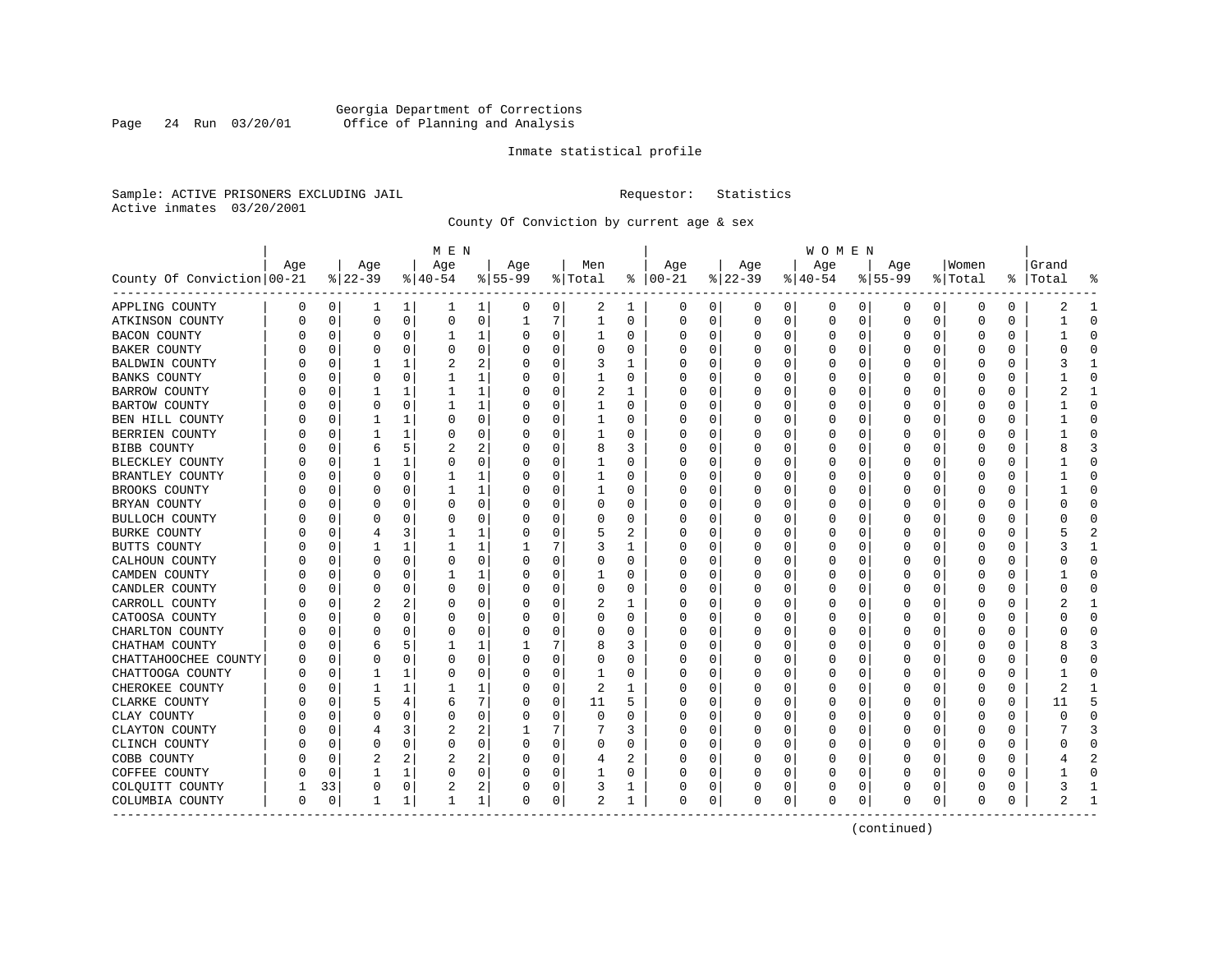### Georgia Department of Corrections Page 25 Run 03/20/01 Office of Planning and Analysis

#### Inmate statistical profile

|                           | Sample: ACTIVE PRISONERS EXCLUDING JAIL | Requestor: Statistics |  |
|---------------------------|-----------------------------------------|-----------------------|--|
| Active inmates 03/20/2001 |                                         |                       |  |

# County Of Conviction by current age & sex (CONTINUED)

|                            |     |          |                |                | M E N     |   |           |             |         |   |               |          |              |          | W O M E N |          |             |          |          |          |           |          |
|----------------------------|-----|----------|----------------|----------------|-----------|---|-----------|-------------|---------|---|---------------|----------|--------------|----------|-----------|----------|-------------|----------|----------|----------|-----------|----------|
|                            | Age |          | Age            |                | Age       |   | Age       |             | Men     |   | Age           |          | Age          |          | Age       |          | Age         |          | Women    |          | Grand     |          |
| County Of Conviction 00-21 |     |          | $ 22-39$       |                | $8 40-54$ |   | $8 55-99$ |             | % Total |   | $8   00 - 21$ |          | $ 22-39 $    |          | $ 40-54$  |          | $8 55-99$   |          | % Total  |          | %   Total | န္       |
| COOK COUNTY                | 0   | 0        | 0              | 0              | 0         | 0 | 0         | 0           | 0       | 0 | 0             | 0        | 0            | 0        | 0         | 0        | 0           | 0        | 0        | 0        |           | $\Omega$ |
| COWETA COUNTY              | 0   | $\Omega$ |                |                | 0         | 0 |           | 0           | 1       | 0 | 0             | 0        | 0            | 0        | 0         | 0        | $\mathbf 0$ | 0        | 0        | 0        |           | ∩        |
| CRAWFORD COUNTY            |     | n        | $\Omega$       | $\Omega$       | C         | 0 |           | $\Omega$    | 0       | 0 | O             | O        | <sup>0</sup> | $\Omega$ | 0         | 0        | $\Omega$    | $\Omega$ | $\Omega$ | $\Omega$ |           |          |
| CRISP COUNTY               |     | $\Omega$ |                |                | C         | 0 |           | $\Omega$    |         | 0 | O             | 0        | O            | 0        | O         | 0        | O           | O        | $\Omega$ | 0        |           |          |
| DADE COUNTY                |     | n        |                |                | 0         | 0 |           | $\Omega$    |         | 0 | 0             | $\Omega$ | O            | $\Omega$ | $\left($  | 0        | O           | 0        | $\Omega$ | 0        |           |          |
| DAWSON COUNTY              |     | 0        |                | $\Omega$       | C         | 0 |           | 0           | 0       | 0 | 0             | 0        | 0            | $\Omega$ | C         | 0        | 0           | O        | $\Omega$ | 0        |           |          |
| DECATUR COUNTY             |     | $\Omega$ | $\Omega$       | $\Omega$       |           | 1 |           | 0           | 1       | O | 0             | $\Omega$ | 0            | $\Omega$ | Ω         | 0        | O           | O        | $\Omega$ | $\Omega$ |           |          |
| DEKALB COUNTY              |     | 0        | 10             | 8              | 5         | 6 | 3         | 21          | 18      | 8 | O             | $\Omega$ | 0            | 0        | O         | 0        | 0           | O        | $\Omega$ | 0        | 18        |          |
| DODGE COUNTY               |     | 33       | $\Omega$       | $\Omega$       | C         | 0 |           | 0           | -1      | 0 | 0             | 0        | 0            | 0        | 0         | 0        | 0           | 0        | 0        | 0        |           | ∩        |
| DOOLY COUNTY               |     | 0        | O              | O              | C         | 0 |           | 0           | 0       | 0 | 0             | 0        | 0            | 0        | 0         | 0        | 0           | 0        | 0        | 0        |           | ∩        |
| DOUGHERTY COUNTY           |     | 33       |                |                |           |   |           |             | 5       | 2 | 0             | 0        | 0            | 0        | 0         | 0        | 0           | O        | 0        | 0        |           |          |
| DOUGLAS COUNTY             |     | $\Omega$ |                | ٦              |           | 1 |           | $\Omega$    | 5       |   | 0             | O        | <sup>0</sup> | 0        | 0         | 0        | O           | U        | $\Omega$ | O        |           |          |
| EARLY COUNTY               |     | n        | ∩              | $\Omega$       | C         | 0 |           | 0           | 0       | O | O             | 0        | O            | 0        | 0         | 0        | O           | 0        | n        | 0        |           | ∩        |
| ECHOLS COUNTY.             |     | n        |                | $\Omega$       | C         | 0 |           | 0           | 0       | 0 | O             | $\Omega$ | 0            | $\Omega$ | $\Omega$  | 0        | O           | 0        | 0        | 0        |           |          |
| EFFINGHAM COUNTY           |     | 0        |                | $\Omega$       | C         | 0 |           | $\mathbf 0$ | 0       | 0 |               | 0        | 0            | 0        | C         | 0        | 0           | 0        | $\Omega$ | 0        |           |          |
| ELBERT COUNTY              |     | 0        |                | O              | C         | 0 |           | 7           |         | 0 |               | 0        | 0            | 0        |           | 0        | 0           | 0        | O        | 0        |           |          |
| EMANUEL COUNTY             |     | 0        |                |                | C         | 0 |           | 0           |         | 0 | O             | 0        | 0            | 0        | 0         | 0        | 0           | 0        | $\Omega$ | 0        |           | ∩        |
| EVANS COUNTY               |     | 0        | 0              | $\Omega$       | C         | 0 |           | 0           | 0       | 0 | 0             | 0        | 0            | 0        | 0         | 0        | 0           | 0        | 0        | 0        |           | ∩        |
| FANNIN COUNTY              |     | 0        | 0              | O              | C         | 0 |           | 0           | 0       | 0 | 0             | 0        | 0            | 0        | 0         | 0        | 0           | O        | 0        | 0        |           |          |
| FAYETTE COUNTY             |     | 0        |                |                |           |   |           | $\Omega$    | 2       | 1 | 0             | 0        | 0            | 0        | 0         | 0        | 0           | 0        | 0        | 0        |           | -1       |
| FLOYD COUNTY               |     | n        | 4              | 3              | C         | 0 |           | $\Omega$    | 4       | 2 | 0             | 0        | O            | 0        | 0         | 0        | O           | O        | 0        | O        |           | 2        |
| FORSYTH COUNTY             |     | n        | 0              | $\Omega$       |           | 1 |           | $\Omega$    |         | 0 | 0             | 0        | 0            | 0        | 0         | $\Omega$ | 0           | O        | $\Omega$ | 0        |           | ∩        |
| FRANKLIN COUNTY            |     | 0        | 0              | $\Omega$       | 0         | 0 |           | 0           | 0       | 0 | 0             | 0        | 0            | 0        | 0         | $\Omega$ | 0           | 0        | $\Omega$ | 0        |           |          |
| FULTON COUNTY              |     | 0        |                | 5              |           | 9 |           | 0           | 14      | 6 | 0             | 0        | C            | 0        |           | 0        | 0           | 0        | $\Omega$ | 0        | 14        | б        |
| <b>GILMER COUNTY</b>       |     | 0        | 1              |                | C         | 0 |           | 0           | 1       | 0 | O             | 0        | 0            | 0        | 0         | 0        | 0           | O        | $\Omega$ | 0        |           | $\Omega$ |
| <b>GLASCOCK COUNTY</b>     |     | 0        | $\Omega$       | $\Omega$       | C         | 0 |           | $\Omega$    | 0       | 0 | 0             | $\Omega$ | 0            | 0        | 0         | 0        | 0           | 0        | $\Omega$ | 0        |           | $\Omega$ |
| <b>GLYNN COUNTY</b>        |     | 0        | .5             |                | 2         | 2 |           | 7           | 8       | 3 | 0             | $\Omega$ | 0            | 0        | 0         | 0        | 0           | 0        | $\Omega$ | 0        |           | 3        |
| GORDON COUNTY              | C   | 0        | O              | $\Omega$       | C         | 0 |           | 7           |         | 0 | 0             | 0        | 0            | 0        | 0         | 0        | 0           | 0        | 0        | 0        |           | $\Omega$ |
| GRADY COUNTY               |     | n        |                |                | C         | 0 |           | $\Omega$    | 0       | 0 | 0             | 0        | 0            | 0        | 0         | 0        | 0           | O        | 0        | 0        |           |          |
| GREENE COUNTY              |     | n        |                |                |           | 0 |           | $\Omega$    |         | O | O             | O        | <sup>0</sup> | 0        | O         | 0        | O           | O        | $\Omega$ | O        |           |          |
| GWINNETT COUNTY            |     | n        | $\overline{2}$ | 2              |           | 1 |           | $\Omega$    | 3       | 1 | O             | 0        | O            | 0        | O         | 0        | O           | 0        | $\Omega$ | 0        |           |          |
| HABERSHAM COUNTY           |     | n        |                |                | C         | 0 |           | 0           |         | 0 | 0             | $\Omega$ | O            | $\Omega$ | O         | 0        | O           | $\Omega$ | $\Omega$ | 0        |           | $\Omega$ |
| HALL COUNTY                |     | n        | 2              | $\overline{2}$ | C         | 0 |           | 0           | 2       |   | O             | 0        | 0            | 0        | 0         | 0        | 0           | O        | 0        | 0        |           |          |
| HANCOCK COUNTY             |     | 0        | $\Omega$       | 0              | C         | 0 |           | 0           | 0       | 0 | C             | 0        | 0            | 0        | 0         | 0        | O           | 0        | 0        | 0        |           | $\Omega$ |
| HARALSON COUNTY            | 0   | 0        | $\Omega$       | 0              | $\Omega$  | 0 | $\Omega$  | 0           | 0       | 0 | $\mathbf 0$   | 0        | 0            | 0        | $\Omega$  | 0        | 0           | 0        | 0        | 0        |           |          |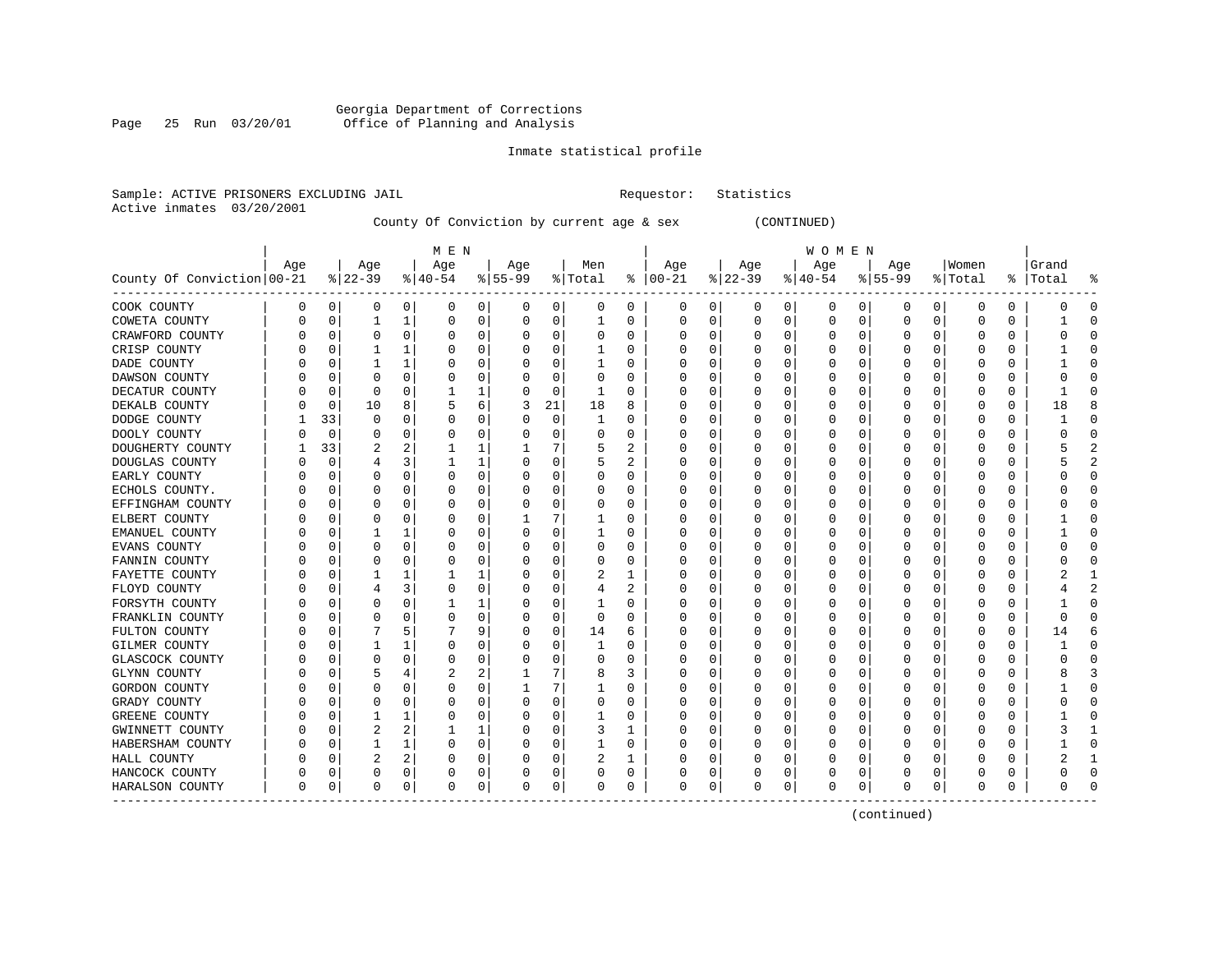### Georgia Department of Corrections Page 26 Run 03/20/01 Office of Planning and Analysis

#### Inmate statistical profile

Sample: ACTIVE PRISONERS EXCLUDING JAIL **Requestor:** Statistics Active inmates 03/20/2001

County Of Conviction by current age & sex (CONTINUED)

|                            |     |          |                |              | M E N     |   |           |             |          |   |               |             |           |          | W O M E N |              |                  |          |          |          |       |          |
|----------------------------|-----|----------|----------------|--------------|-----------|---|-----------|-------------|----------|---|---------------|-------------|-----------|----------|-----------|--------------|------------------|----------|----------|----------|-------|----------|
|                            | Age |          | Age            |              | Age       |   | Age       |             | Men      |   | Age           |             | Age       |          | Age       |              | Age              |          | Women    |          | Grand |          |
| County Of Conviction 00-21 |     |          | $8 22-39$      |              | $ 40-54 $ |   | $8 55-99$ |             | % Total  |   | $8   00 - 21$ |             | $ 22-39 $ |          | $ 40-54$  |              | $8 55-99$        |          | % Total  | ႜ        | Total |          |
| HARRIS COUNTY              | 0   | 0        | 1              | 1            | 0         | 0 | 0         | 0           | 1        | 0 | 0             | 0           | 0         | 0        | 0         | 0            | 0                | 0        | 0        | 0        |       | $\Omega$ |
| HART COUNTY                | 0   | 0        | 1              | 1            | 0         | 0 | 0         | 0           | 1        | 0 | 0             | 0           | 0         | 0        | 0         | 0            | 0                | 0        | $\Omega$ | 0        |       |          |
| HEARD COUNTY               | O   | 0        |                | 0            | 0         | 0 | 0         | 0           | 0        | 0 | O             | 0           | 0         | 0        | $\Omega$  | 0            | Ω                | 0        |          | 0        |       |          |
| HENRY COUNTY               | O   | 0        | 3              | 2            | U         | 0 | O         | $\Omega$    | 3        |   | O             | $\Omega$    | Ω         | O        | $\Omega$  | O            | U                | U        |          | $\Omega$ |       |          |
| HOUSTON COUNTY             | Ω   | n        | $\overline{c}$ | 2            |           | 4 | O         | $\Omega$    | 5        | 2 | 0             | $\Omega$    | 0         | O        | $\Omega$  | $\Omega$     | Ω                | $\Omega$ | 0        | $\Omega$ |       |          |
| IRWIN COUNTY               |     | 0        | $\Omega$       | $\Omega$     | 0         | 0 | O         | 0           | O        | 0 | O             | $\mathbf 0$ | 0         | 0        | $\Omega$  | $\Omega$     | $\left( \right)$ | 0        | 0        | 0        |       |          |
| <b>JACKSON COUNTY</b>      | U   | 0        | $\Omega$       | 0            | 0         | 0 | O         | $\mathbf 0$ | O        | 0 | U             | 0           | 0         | 0        | $\Omega$  | $\Omega$     | Ω                | 0        | $\Omega$ | 0        |       |          |
| <b>JASPER COUNTY</b>       | Ω   | 0        |                | 1            | O         | 0 | O         | 0           | 1        | 0 | U             | 0           | 0         | 0        | $\Omega$  | $\Omega$     | U                | 0        | $\Omega$ | 0        |       | U        |
| JEFF DAVIS COUNTY          | U   | 0        |                | 1            | 0         | 0 | 0         | 0           | 1        | 0 | O             | 0           | 0         | 0        | $\Omega$  | 0            | O                | 0        | 0        | 0        |       |          |
| JEFFERSON COUNTY           | Ω   | $\Omega$ |                | O            | 0         | 0 | 0         | $\mathbf 0$ | O        | 0 | 0             | 0           | Ω         | 0        | $\Omega$  |              | C                | 0        |          | 0        |       |          |
| JENKINS COUNTY             | Λ   | 0        | O              | $\Omega$     | O         | 0 | O         | 0           | O        | 0 | 0             | 0           | Ω         | 0        | $\Omega$  | O            | Ω                | 0        | O        | $\Omega$ |       |          |
| JOHNSON COUNTY             | 0   | 0        | 0              | $\Omega$     | 0         | 0 | $\Omega$  | $\Omega$    | 0        | 0 | 0             | $\Omega$    | 0         | 0        | $\Omega$  | $\Omega$     | $\left( \right)$ | $\Omega$ | 0        | $\Omega$ |       |          |
| <b>JONES COUNTY</b>        |     | 0        |                | $\Omega$     | 0         | 0 | 0         | 0           | 0        | 0 | 0             | 0           | C         | 0        | $\Omega$  | O            |                  | 0        |          | 0        |       |          |
| LAMAR COUNTY               | Λ   | 0        | $\Omega$       | 0            | 0         | 0 | 0         | 0           | 0        | 0 | 0             | 0           | 0         | 0        | $\Omega$  | $\Omega$     | Ω                | 0        | $\Omega$ | 0        |       |          |
| LANIER COUNTY              | 0   | 0        | 0              | $\Omega$     | 0         | 0 | $\Omega$  | 0           | 0        | 0 | 0             | 0           | 0         | 0        | $\Omega$  | 0            | O                | 0        | 0        | 0        | n     |          |
| LAURENS COUNTY             | U   | 0        | 0              | 0            | 0         | 0 | $\Omega$  | 0           | 0        | 0 | 0             | 0           | 0         | 0        | $\Omega$  | O            | Ω                | 0        | 0        | 0        |       |          |
| LEE COUNTY                 | Ω   | 0        |                | $\mathbf{1}$ | 0         | 0 | O         | $\Omega$    | 1        | 0 | 0             | $\Omega$    | Ω         | 0        | $\Omega$  | O            | Ω                | O        |          | $\Omega$ |       |          |
| LIBERTY COUNTY             | U   | n        |                | 1            | 1         | 1 | O         | 0           | 2        | 1 | O             | 0           | Ω         | O        | $\Omega$  | <sup>0</sup> | U                | 0        | O        | $\Omega$ | 2     |          |
| LINCOLN COUNTY             | 0   | 0        | $\Omega$       | 0            | 0         | 0 | 0         | 0           | $\Omega$ | 0 | 0             | $\mathbf 0$ | 0         | 0        | $\Omega$  | $\Omega$     |                  | 0        | 0        | 0        |       |          |
| LONG COUNTY                |     | 0        |                | 2            | $\Omega$  | 0 | N         | $\mathbf 0$ |          | 1 | U             | $\mathbf 0$ | Ω         | 0        | $\Omega$  | $\Omega$     | Ω                | $\Omega$ | C        | $\Omega$ |       |          |
| LOWNDES COUNTY             | Λ   | 0        | 1              | 1            | O         | 0 | 0         | 0           | 1        | 0 | U             | 0           | 0         | 0        | $\Omega$  | $\Omega$     | U                | 0        | $\Omega$ | 0        |       | $\Omega$ |
| LUMPKIN COUNTY             | O   | 0        | O              | $\Omega$     | O         | 0 | O         | 0           | O        | 0 | O             | 0           | 0         | 0        | $\Omega$  | 0            | O                | 0        | 0        | 0        | n     |          |
| MACON COUNTY               | Λ   | 0        |                | 0            | 0         | 0 | 0         | 0           | 0        | 0 | 0             | 0           | 0         | 0        | $\Omega$  |              | C                | 0        |          | 0        |       |          |
| MADISON COUNTY             | Ω   | 0        | $\Omega$       | $\Omega$     | 0         | 0 | $\Omega$  | $\Omega$    | 0        | 0 | 0             | $\Omega$    | 0         | 0        | $\Omega$  | $\Omega$     | Ω                | $\Omega$ | $\Omega$ | $\Omega$ |       |          |
| MARION COUNTY              | Ω   | n        |                | 1            | 0         | 0 | 0         | 0           |          | 0 | O             | 0           | 0         | O        | $\Omega$  | O            | Ω                | $\Omega$ | 0        | 0        |       |          |
| MCDUFFIE COUNTY            |     | 0        | $\Omega$       | 0            | 0         | 0 | 0         | 0           | 0        | 0 | 0             | $\mathbf 0$ | C         | 0        | $\Omega$  | $\Omega$     | 0                | 0        | C        | 0        |       |          |
| MCINTOSH COUNTY            | Ω   | 0        |                | 1            | 0         | 0 | O         | $\mathbf 0$ | 1        | 0 | O             | 0           | 0         | 0        | $\Omega$  | O            | Ω                | 0        | C        | 0        |       |          |
| MERIWETHER COUNTY          | Λ   | 0        | $\Omega$       | 0            | 0         | 0 | $\Omega$  | 0           | 0        | 0 | 0             | 0           | 0         | 0        | $\Omega$  | $\Omega$     | U                | 0        | 0        | 0        | n     |          |
| MILLER COUNTY              | Ω   | 0        |                | $\Omega$     | O         | 0 | $\Omega$  | 0           | O        | 0 | O             | 0           | 0         | 0        | $\Omega$  | O            | O                | U        | $\Box$   | 0        |       |          |
| MITCHELL COUNTY            | Λ   | n        |                | O            | 0         | 0 | O         | 0           | O        | 0 | O             | 0           | Ω         | 0        | $\Omega$  | O            | C                | U        |          | 0        |       |          |
| MONROE COUNTY              | Ω   | 0        | O              | $\Omega$     | 1         | 1 | 0         | $\Omega$    |          | 0 | 0             | $\Omega$    | 0         | 0        | $\Omega$  | $\Omega$     | Ω                | 0        | O        | $\Omega$ |       |          |
| MONTGOMERY COUNTY          | 0   | 0        | O              | $\Omega$     | O         | 0 | O         | 0           | O        | 0 | O             | $\mathbf 0$ | 0         | 0        | $\Omega$  | O            | $\left( \right)$ | U        | O        | $\Omega$ |       |          |
| MORGAN COUNTY              |     | 0        |                | $\Omega$     |           | 0 | 0         | $\mathbf 0$ | 0        | 0 | 0             | 0           | C         | $\Omega$ | $\Omega$  |              | C                | $\Omega$ |          | $\Omega$ |       |          |
| MURRAY COUNTY              | U   | 0        | $\Omega$       | 0            | 0         | 0 | O         | 0           | O        | 0 | U             | 0           | Ω         | 0        | $\Omega$  | O            | Ω                | 0        |          | $\Omega$ |       |          |
| MUSCOGEE COUNTY            | 0   | 0        | 4              | 3            | 4         | 5 | 0         | 0           | 8        | 3 | $\Omega$      | 0           | 0         | 0        | $\Omega$  | 0            | 0                | 0        | $\Omega$ | 0        | 8     |          |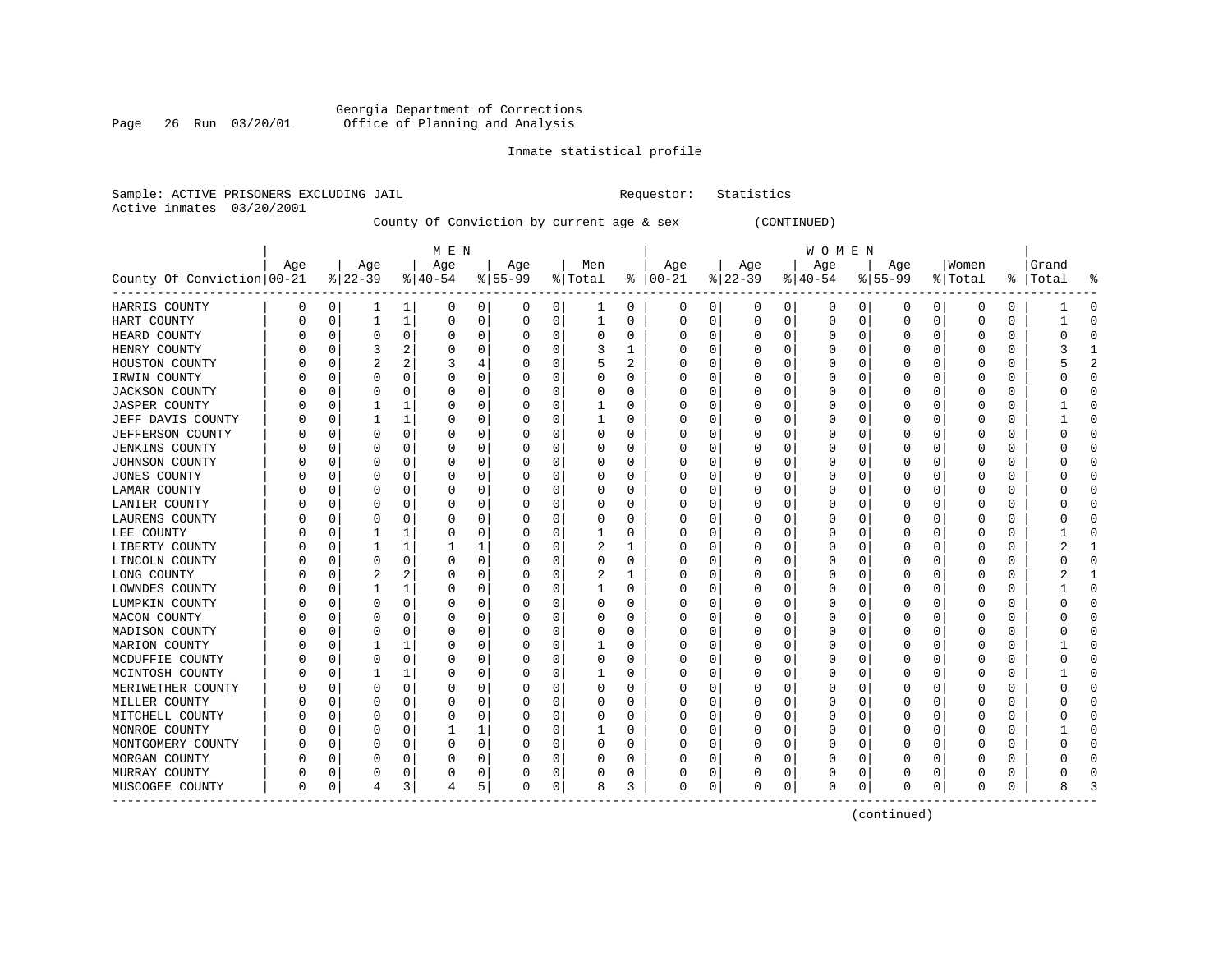### Georgia Department of Corrections Page 27 Run 03/20/01 Office of Planning and Analysis

#### Inmate statistical profile

|                           | Sample: ACTIVE PRISONERS EXCLUDING JAIL | Requestor: Statistics |  |
|---------------------------|-----------------------------------------|-----------------------|--|
| Active inmates 03/20/2001 |                                         |                       |  |

# County Of Conviction by current age & sex (CONTINUED)

|                            |          |          |           |              | M E N    |   |           |             |         |    |              |          |              |          | W O M E N |             |             |          |          |          |           |          |
|----------------------------|----------|----------|-----------|--------------|----------|---|-----------|-------------|---------|----|--------------|----------|--------------|----------|-----------|-------------|-------------|----------|----------|----------|-----------|----------|
|                            | Age      |          | Age       |              | Age      |   | Age       |             | Men     |    | Age          |          | Age          |          | Age       |             | Age         |          | Women    |          | Grand     |          |
| County Of Conviction 00-21 |          |          | $8 22-39$ |              | $ 40-54$ |   | $8 55-99$ |             | % Total | ႜ  | $ 00-21$     |          | $ 22-39 $    |          | $ 40-54$  |             | $ 55-99$    |          | % Total  |          | %   Total | ႜ        |
| NEWTON COUNTY              | 0        | 0        | 1         | 1            | 0        | 0 | 0         | 0           | 1       | 0  | 0            | 0        | 0            | 0        | 0         | 0           | 0           | 0        | 0        | 0        |           | n        |
| OCONEE COUNTY              | 0        | $\Omega$ | $\Omega$  | 0            | C        | 0 | $\Omega$  | 0           | 0       | 0  | 0            | 0        | 0            | 0        | 0         | 0           | $\mathbf 0$ | 0        | 0        | 0        |           | ∩        |
| OGLETHORPE COUNTY          |          | 0        |           |              | C        | 0 |           | $\Omega$    |         | 0  | 0            | 0        | 0            | 0        | 0         | 0           | 0           | O        | $\Omega$ | 0        |           | ∩        |
| PAULDING COUNTY            |          | $\Omega$ | $\Omega$  | $\Omega$     |          | 1 |           | $\Omega$    |         | 0  | 0            | 0        | 0            | 0        | 0         | $\Omega$    | 0           | 0        | $\Omega$ | 0        |           | ∩        |
| PEACH COUNTY               |          | n        |           | $\Omega$     | 0        | 0 |           | 0           | 0       | O  | 0            | $\Omega$ | C            | $\Omega$ | Ω         | 0           | O           | O        | $\Omega$ | U        |           |          |
| PICKENS COUNTY             |          | n        | $\Omega$  | $\Omega$     | C        | 0 |           | 0           | 0       | O  | C            | $\Omega$ | O            | $\Omega$ | Ω         | $\mathbf 0$ | O           | O        | $\Omega$ | $\Omega$ |           | $\Omega$ |
| PIERCE COUNTY              | C        | n        | $\Omega$  | $\Omega$     | C        | 0 |           | 0           | 0       | O  | <sup>0</sup> | $\Omega$ | O            | $\Omega$ | O         | 0           | O           | O        | $\Omega$ | 0        |           | $\Omega$ |
| PIKE COUNTY                |          | n        | O         | $\Omega$     |          | 1 |           | 0           |         | 0  | 0            | 0        | 0            | 0        | 0         | 0           | 0           | 0        | 0        | 0        |           | ∩        |
| POLK COUNTY                |          | 0        | O         | 0            | C        | 0 |           | 0           | 0       | 0  | 0            | 0        | 0            | 0        | 0         | 0           | 0           | 0        | 0        | 0        |           | ∩        |
| PULASKI COUNTY             |          | 0        |           |              | C        | 0 |           | $\Omega$    |         | 0  | 0            | 0        | 0            | 0        | 0         | 0           | 0           | O        | 0        | 0        |           | ∩        |
| PUTNAM COUNTY              |          | n        | 3         |              |          |   |           | $\Omega$    | 4       |    | 0            | 0        | <sup>0</sup> | 0        | 0         | 0           | O           | U        | $\Omega$ | O        |           |          |
| QUITMAN COUNTY             |          | n        | ∩         | <sup>0</sup> | C        | 0 |           | $\Omega$    | 0       | O  | O            | 0        | O            | 0        | 0         | 0           | O           | 0        | n        | 0        |           | ∩        |
| RABUN COUNTY               |          | n        |           | 0            | C        | 0 |           | 0           | 0       | O  | C            | 0        | O            | 0        | 0         | 0           | O           | 0        | 0        | 0        |           |          |
| RANDOLPH COUNTY            |          | 0        |           | $\Omega$     | C        | 0 |           | $\mathbf 0$ | 0       | 0  |              | 0        | 0            | 0        | 0         | 0           | 0           | 0        | $\Omega$ | 0        |           |          |
| RICHMOND COUNTY            |          | 0        | 6         | 5            | 5        | 6 |           | 0           | 11      | 5  | 0            | 0        | 1            | 50       | 0         | 0           | 0           | 0        | 1        | 50       | 12        |          |
| ROCKDALE COUNTY            |          | 0        |           | 2            |          | 1 |           | $\Omega$    | 3       | 1  | O            | $\Omega$ | 0            | 0        | 0         | 0           | 0           | 0        | 0        | $\Omega$ |           | -1       |
| SCHLEY COUNTY              |          | 0        | $\Omega$  | $\Omega$     | C        | 0 |           | 0           | 0       | 0  | 0            | $\Omega$ | 0            | 0        | 0         | 0           | 0           | 0        | $\Omega$ | 0        |           | ∩        |
| <b>SCREVEN COUNTY</b>      |          | 0        |           | O            | C        | 0 |           | 0           | 0       | 0  | 0            | $\Omega$ | 0            | 0        | 0         | 0           | 0           | 0        | $\Omega$ | 0        |           |          |
| SEMINOLE COUNTY            |          | 0        |           |              |          | 0 |           | $\Omega$    | 0       | 0  |              | 0        | 0            | 0        | 0         | 0           | 0           | O        | O        | 0        |           | C        |
| SPALDING COUNTY            |          | 0        |           | 2            | C        | 0 |           | $\Omega$    | 3       | 1  | O            | 0        | O            | 0        | 0         | $\Omega$    | O           | O        | $\Omega$ | 0        |           | -1       |
| STEPHENS COUNTY            |          | n        | O         | $\Omega$     | C        | 0 |           | $\Omega$    | 0       | O  | O            | $\Omega$ | O            | $\Omega$ | O         | 0           | O           | $\Omega$ | $\Omega$ | O        |           | $\Omega$ |
| STEWART COUNTY             |          | n        | $\left($  | $\Omega$     | $\left($ | 0 |           | 0           | 0       | 0  | 0            | $\Omega$ | 0            | $\Omega$ | $\Omega$  | 0           | 0           | 0        | 0        | 0        |           | ∩        |
| SUMTER COUNTY              |          | 0        |           | $\Omega$     |          | 1 |           | $\mathbf 0$ |         | 0  | 0            | 0        | 0            | 0        | 0         | 0           | 0           | 0        | $\Omega$ | 0        |           |          |
| TALBOT COUNTY              |          | 0        | $\Omega$  | $\Omega$     | C        | 0 |           | 0           | 0       | 0  | 0            | $\Omega$ | 0            | $\Omega$ | 0         | 0           | 0           | O        | O        | $\Omega$ |           | $\Omega$ |
| TALIAFERRO COUNTY          |          | 0        | $\Omega$  | $\Omega$     | C        | 0 |           | 0           | 0       | O  | C            | $\Omega$ | 0            | 0        | O         | 0           | 0           | O        | $\Omega$ | 0        |           | $\Omega$ |
| TATTNALL COUNTY            | C        | 0        | 0         | 0            | $\Omega$ | 0 |           | 0           | 0       | 0  | 0            | 0        | 0            | 0        | 0         | 0           | 0           | 0        | 0        | 0        |           | ∩        |
| TAYLOR COUNTY              | O        | 0        |           | 0            | C        | 0 |           | 0           | 0       | 0  | 0            | 0        | 0            | 0        | 0         | 0           | 0           | O        | 0        | 0        |           |          |
| TELFAIR COUNTY             |          | 0        |           | 0            | C        | 0 |           | $\Omega$    | 0       | 0  | 0            | 0        | 0            | 0        | 0         | 0           | 0           | 0        | 0        | 0        |           |          |
| TERRELL COUNTY             |          | 0        |           | ∩            |          |   |           | $\Omega$    |         | O  | O            | O        | 0            | 0        | 0         | $\Omega$    | O           | U        | $\Omega$ | 0        |           |          |
| THOMAS COUNTY              |          | n        |           |              |          | 1 |           | $\Omega$    | 2       | -1 | 0            | 0        | 0            | 0        | 0         | $\Omega$    | O           | U        | $\Omega$ | 0        |           |          |
| TIFT COUNTY                | $\Omega$ | 0        |           |              | 0        | 0 |           | 7           | 2       | 1  | 0            | 0        | 0            | 0        | 0         | $\Omega$    | O           | 0        | $\Omega$ | 0        |           | -1       |
| TOOMBS COUNTY              | $\Omega$ | 0        |           |              |          | 1 |           | 0           | 2       | 1  | 0            | 0        | 0            | 0        | 0         | 0           | 0           | 0        | $\Omega$ | 0        |           | -1       |
| TOWNS COUNTY               |          | n        |           |              | C        | 0 |           | 0           |         | 0  |              | 0        |              | $\Omega$ |           | 0           | 0           | O        | O        | 0        |           | $\Omega$ |
| TREUTLEN COUNTY            | 0        | 0        | $\Omega$  | 0            |          | 0 |           | 0           | 0       | 0  | O            | 0        | 0            | 0        | 0         | 0           | O           | 0        | $\Omega$ | 0        |           | $\Omega$ |
| TROUP COUNTY               | 0        | 0        | 0         | 0            | -1       | 1 |           | 7           | 2       | 1  | 0            | 0        | 0            | 0        | $\Omega$  | 0           | 0           | 0        | 0        | 0        |           |          |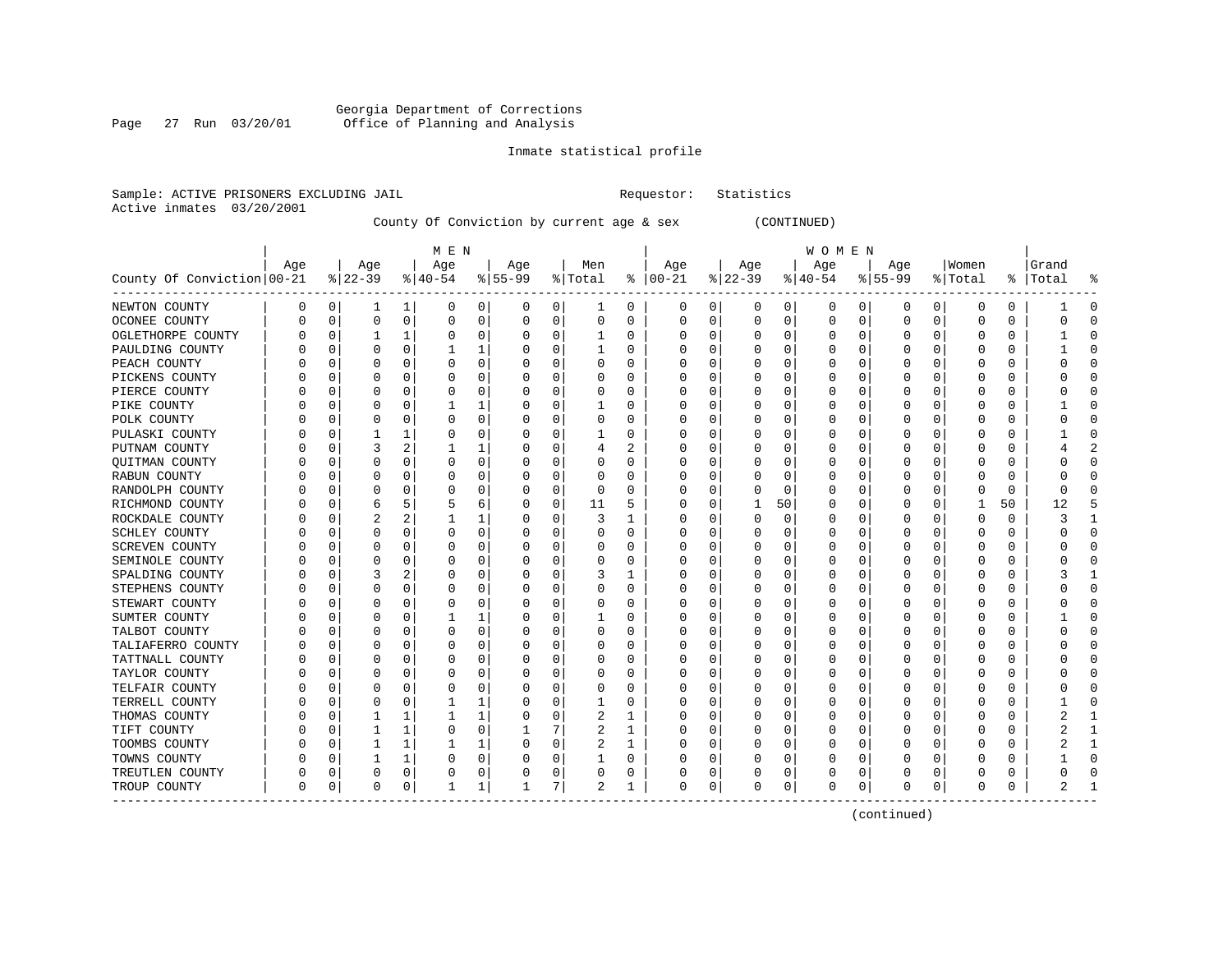#### Georgia Department of Corrections Page 28 Run 03/20/01 Office of Planning and Analysis

# Inmate statistical profile

(CONTINUED)

|  | Sample: ACTIVE PRISONERS EXCLUDING JAIL |  |                                           |  |  | Requestor: Statistics |
|--|-----------------------------------------|--|-------------------------------------------|--|--|-----------------------|
|  | Active inmates 03/20/2001               |  |                                           |  |  |                       |
|  |                                         |  | County Of Conviction by current age & sex |  |  | CONT.                 |

|                            |     |              |           |   | M E N     |                |           |          |                |          |               |           |              |             | WOMEN    |          |          |           |          |          |         |       |
|----------------------------|-----|--------------|-----------|---|-----------|----------------|-----------|----------|----------------|----------|---------------|-----------|--------------|-------------|----------|----------|----------|-----------|----------|----------|---------|-------|
|                            | Age |              | Age       |   | Age       |                | Age       |          | Men            |          | Age           |           | Age          |             | Age      |          | Age      |           | Women    |          | Grand   |       |
| County Of Conviction 00-21 |     |              | $ 22-39 $ |   | $ 40-54 $ |                | $8 55-99$ |          | % Total        |          | $8   00 - 21$ |           | $ 22-39 $    |             | $ 40-54$ |          | $ 55-99$ |           | % Total  | ⊱        | Total   | 昙     |
| TURNER COUNTY              | U   | <sup>0</sup> | 0         | 0 |           | 0              | 0         | 0        | 0              | $\Omega$ | 0             | 0         | 0            | 0           | $\Omega$ | $\Omega$ | 0        | 0         |          | $\Omega$ |         |       |
| TWIGGS COUNTY              |     |              | 0         | 0 |           | 0              | 0         | 0        |                | 0        | 0             | 0         | 0            | $\Omega$    | $\Omega$ |          | 0        | 0         |          | 0        |         |       |
| UNION COUNTY               |     |              |           | U |           |                |           | O        |                | 0        |               | 0         |              | O           | $\Omega$ |          | C        | U         |          | $\Omega$ |         |       |
| <b>UPSON COUNTY</b>        |     |              | ∩         |   |           |                |           | U        |                |          | U             | $\Omega$  | U            | $\cap$      | ∩        |          | O        | U         |          | $\Omega$ |         |       |
| WALKER COUNTY              |     |              |           |   |           |                |           | O        |                |          | U             | $\Omega$  |              | 50          | ∩        |          | O        | O         |          | 50       |         |       |
| WALTON COUNTY              |     |              |           |   |           |                |           | O        | $\overline{c}$ |          |               | $\Omega$  | Ω            | $\Omega$    | $\Omega$ |          | C        | U         |          | $\Omega$ |         |       |
| WARE COUNTY                |     |              | 3         | 2 |           | $\overline{2}$ | O         | O        |                | 2        | U             | O         | Ω            | $\Omega$    | ∩        |          | O        | U         |          | 0        |         |       |
| WARREN COUNTY              |     |              | U         | U |           | $\Omega$       |           | O        |                |          | U             | O         |              | O           | $\Omega$ |          | O        |           |          | $\Omega$ |         |       |
| WASHINGTON COUNTY          |     |              | 0         |   |           | $\Omega$       |           |          |                |          |               | O         |              | O           |          |          | O        |           |          | $\Omega$ |         |       |
| WAYNE COUNTY               |     |              | ∩         | N |           | $\Omega$       |           | U        |                | 0        | U             | $\Omega$  | Λ            | n           | ∩        |          | C        | U         |          | $\Omega$ |         |       |
| WEBSTER COUNTY             |     |              | n         | U |           | $\Omega$       |           | U        |                |          | U             | $\Omega$  | U            | U           | ∩        |          | O        |           |          | 0        |         |       |
| WHEELER COUNTY             |     |              |           | U |           | $\Omega$       |           | C        |                | O        |               | $\Omega$  |              | O           |          |          | C        | U         |          | $\Omega$ |         |       |
| WHITE COUNTY               |     |              | O         | N |           | $\Omega$       |           |          |                | O        | U             | O         |              | n           | ∩        |          | C        | N         |          | $\Omega$ |         |       |
| WHITFIELD COUNTY           |     |              | 0         |   |           |                |           |          |                | 2        | U             | O         |              | O           | $\Omega$ |          | O        |           |          | $\Omega$ |         |       |
| WILCOX COUNTY              |     |              |           |   |           | $\Omega$       |           |          |                |          |               | $\Omega$  |              | n           | $\Omega$ |          |          |           |          | $\Omega$ |         |       |
| WILKES COUNTY              |     |              |           |   |           | $\Omega$       | 0         | C        |                | O        | O             | 0         | Ω            | O           | $\Omega$ |          | $\Omega$ | U         |          | 0        |         |       |
| WILKINSON COUNTY           |     | n            | n         | O |           | $\Omega$       | U         | $\Omega$ |                | 0        | U             | $\Omega$  | Ω            | $\Omega$    | $\Omega$ |          | O        | U         |          | $\Omega$ |         |       |
| WORTH COUNTY               |     |              | 0         | 0 |           | 0              |           | $\Omega$ |                |          |               | 0         |              | n           | $\Omega$ |          | C        | 0         |          | 0        |         |       |
| CONVERSION                 | O   |              | $\Omega$  | 0 | $\Omega$  | 0              | 0         | $\Omega$ | O              |          | <sup>0</sup>  | 0         | U            | $\mathbf 0$ | $\Omega$ | $\Omega$ | $\Omega$ | 0         | $\Omega$ | 0        |         |       |
| Total reported             |     | 3 100        | 131 100   |   | 81 100    |                | 14 100    |          | 229 100        |          | 0             | 0         |              | 2 100       | $\Omega$ | $\Omega$ | 0        | 0         |          | 2 100    | 231 100 |       |
| Percent reported           |     | 100.0        | 100.0     |   |           | 100.0          | 100.0     |          |                | 100.0    |               | $\cdot$ 0 |              | 100.0       |          | . 0      |          | $\cdot$ 0 |          | 100.0    |         | 100.0 |
| <b>UNKNOWN</b>             | O   |              | $\Omega$  |   | $\Omega$  |                | $\Omega$  |          | $\Omega$       |          | $\Omega$      |           | <sup>0</sup> |             | $\Omega$ |          | $\Omega$ |           | $\Omega$ |          | O       |       |
| Total                      | 3   |              | 131       |   | 81        |                | 14        |          | 229            |          | 0             |           | 2            |             | 0        |          | 0        |           | 2        |          | 231     |       |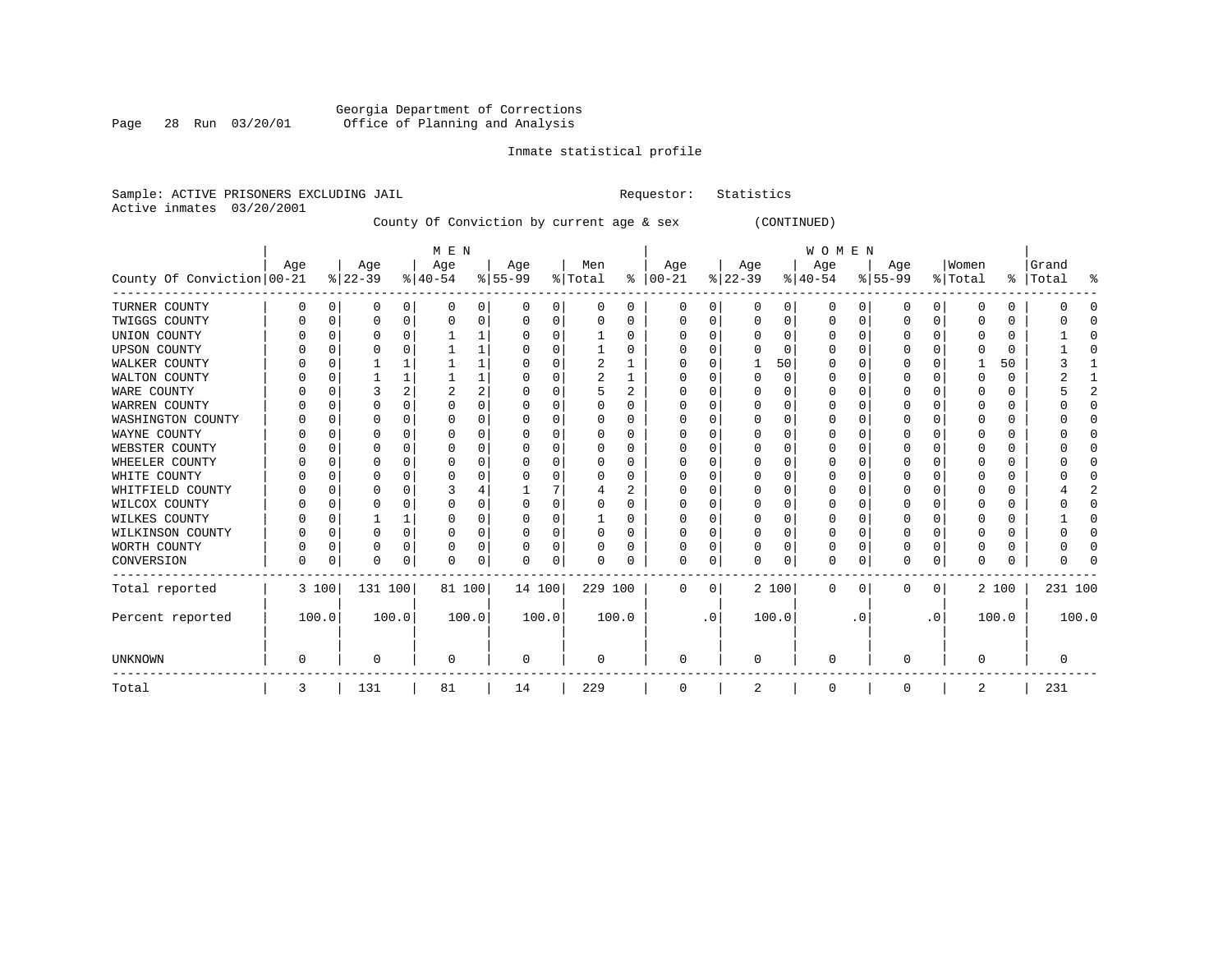### Georgia Department of Corrections Page 29 Run 03/20/01 Office of Planning and Analysis

#### Inmate statistical profile

Sample: ACTIVE PRISONERS EXCLUDING JAIL **Requestor:** Statistics Active inmates 03/20/2001

Circuit Of Conviction by current age & sex

|                       |          |             |                |                | M E N    |          |           |          |         |    |              |          |          |          | <b>WOMEN</b> |          |           |          |         |          |           |                |
|-----------------------|----------|-------------|----------------|----------------|----------|----------|-----------|----------|---------|----|--------------|----------|----------|----------|--------------|----------|-----------|----------|---------|----------|-----------|----------------|
|                       | Age      |             | Age            |                | Age      |          | Age       |          | Men     |    | Age          |          | Age      |          | Age          |          | Aqe       |          | Women   |          | Grand     |                |
| Circ Of Conviction    | $ 00-21$ |             | $ 22-39$       |                | $ 40-54$ |          | $8 55-99$ |          | % Total | ႜ  | $ 00-21$     |          | $ 22-39$ |          | $ 40-54$     |          | $8 55-99$ |          | % Total |          | %   Total |                |
| ALAPAHA CIRCUIT       | 0        | 0           | 1              | 1              | 0        | 0        |           | 7        | 2       | 1  | 0            | 0        | 0        | 0        | 0            | 0        | 0         | 0        | 0       | 0        | 2         |                |
| ALCOVY CIRCUIT        |          | $\Omega$    | $\overline{2}$ | 2              | 1        | 1        | 0         | 0        | 3       | -1 | 0            | $\Omega$ | $\Omega$ | 0        | 0            | $\Omega$ | $\Omega$  | $\Omega$ | O       | 0        | 3         | ำ              |
| ATLANTA CIRCUIT       |          | $\Omega$    | 7              | 5              |          | 9        | O         | $\Omega$ | 14      | 6  | 0            | $\Omega$ | U        | O        | Ω            | $\Omega$ | O         | $\Omega$ | O       | 0        | 14        | h              |
| ATLANTIC CIRCUIT      |          | $\Omega$    | 4              | ς              |          | 1        |           | $\Omega$ | 5       | 2  | C            | $\Omega$ | O        | $\Omega$ | 0            | $\Omega$ | O         | $\Omega$ |         | $\Omega$ | 5         |                |
| AUGUSTA CIRCUIT       |          | $\mathbf 0$ | 11             | 8              |          | 9        |           | 0        | 18      | 8  |              | 0        |          | 50       |              | 0        |           | $\Omega$ |         | 50       | 19        |                |
| BLUE RIDGE CIRCUIT    |          | $\mathbf 0$ | $\mathbf{1}$   | 1              |          | 1        |           | 0        | 2       | 1  | C            | 0        | U        | $\Omega$ | Ω            | $\Omega$ | $\Omega$  | $\Omega$ | O       | 0        | 2         |                |
| BRUNSWICK CIRCUIT     |          | $\mathbf 0$ | 7              | 5              | 4        | 5        |           | 7        | 12      | 5  | <sup>0</sup> | 0        | O        | 0        | U            | 0        | O         | O        | O       | 0        | 12        | 5              |
| CHATTAHOOCHEE CIRCUI  |          | $\Omega$    | 6              | 5              |          | 5        | O         | $\Omega$ | 10      | 4  | 0            | $\Omega$ | 0        | 0        | 0            | 0        | 0         | O        | 0       | 0        | 10        |                |
| CHEROKEE CIRCUIT      |          | $\Omega$    | 0              | 0              |          | 1        |           | 7        | 2       |    | 0            | 0        | 0        | 0        | 0            | 0        | 0         | O        | C       | 0        |           |                |
| CLAYTON CIRCUIT       |          | $\Omega$    |                |                |          | 3        |           | 7        |         | 3  |              | O        |          | O        | Ω            | n        |           |          |         | U        |           |                |
| COBB CIRCUIT          |          | O           |                |                |          | 3        | O         | $\Omega$ | 4       | 2  |              | O        | O        | O        | Ω            | n        | O         | O        |         | O        |           |                |
| CONASAUGA CIRCUIT     |          | $\Omega$    | U              | O              |          | 4        |           | 7        | 4       | 2  | O            | 0        | O        | O        | Ω            | n        |           | $\Omega$ | O       | 0        |           |                |
| CORDELE CIRCUIT       |          | $\Omega$    | 2              |                | C        | 0        | U         | $\Omega$ | 2       | 1  | $\Box$       | $\Omega$ | O        | 0        | 0            | n        |           | $\Omega$ |         | U        |           |                |
| COWETA CIRCUIT        |          | $\mathbf 0$ | 3              |                |          | 1        |           | 7        | 5       | 2  |              | $\Omega$ |          | 0        |              | 0        |           | $\Omega$ |         | 0        |           | $\overline{c}$ |
| DOUGHERTY CIRCUIT     |          | 33          | $\overline{2}$ | 2              |          | 1        |           | 7        | 5       | 2  | C            | $\Omega$ | O        | O        | Ω            | 0        | O         | $\Omega$ |         | 0        |           | $\mathcal{L}$  |
| DUBLIN CIRCUIT        |          | $\Omega$    | U              | U              | C        | 0        |           | 0        | 0       | 0  | O            | $\Omega$ | O        | 0        | 0            | $\Omega$ | $\Omega$  | $\Omega$ |         | 0        |           | ∩              |
| EASTERN CIRCUIT       |          | $\Omega$    | 6              | 5              |          | 1        |           | 7        | 8       | 4  | O            | 0        | 0        | 0        | 0            | 0        | 0         | O        | C       | 0        |           |                |
| FLINT CIRCUIT         |          | $\Omega$    | 3              |                |          | 1        |           | 7        | 5       | 2  | O            | 0        | O        | O        | Ω            | 0        | O         | O        | $\Box$  | 0        |           |                |
| GRIFFIN CIRCUIT       |          | $\mathbf 0$ | 4              |                |          | 4        |           | 0        |         | 3  |              | O        |          | O        | ი            | n        |           |          |         | O        |           |                |
| GWINNETT CIRCUIT      |          | $\Omega$    | 2              |                |          | 1        |           | $\Omega$ | 3       | 1  | O            | 0        | n        | O        | Ω            | n        | O         | O        |         | $\Omega$ |           |                |
| HOUSTON CIRCUIT       |          | $\Omega$    | $\overline{a}$ |                |          | 4        |           | O        | 5       | 2  | O            | 0        | n        | O        | ი            | n        | $\left($  | U        | n       | 0        |           |                |
| LOOKOUT MOUNTAIN CIR  |          | $\Omega$    | 3              |                |          |          |           | 0        | 4       | 2  | 0            | 0        |          | 50       | Ω            | 0        | O         | $\Omega$ |         | 50       |           |                |
| MACON CIRCUIT         |          | $\Omega$    | 6              | 5              | 2        | 3        |           | $\Omega$ | 8       | 4  | 0            | 0        | 0        | 0        | ი            | 0        |           | O        | 0       | 0        |           |                |
| MIDDLE CIRCUIT        |          | 0           | 2              |                |          |          |           | 0        | 3       | 1  |              | 0        |          | 0        |              | 0        |           | O        |         | 0        |           |                |
| MOUNTAIN CIRCUIT      |          | 0           | 1              | 1              | $\Omega$ | $\Omega$ |           | 0        |         | 0  | O            | 0        | O        | 0        | 0            | $\Omega$ | $\Omega$  | $\Omega$ |         | 0        |           | ∩              |
| NORTHEASTERN CIRCUIT  |          | $\mathbf 0$ |                |                | 0        | 0        |           | 0        | 2       | -1 | <sup>0</sup> | 0        | O        | O        | Ω            | n        | O         | O        | O       | 0        |           |                |
| NORTHERN CIRCUIT      |          | $\Omega$    | 2              |                | 0        | 0        |           | 7        | 3       | 1  | O            | 0        | O        | O        | 0            | 0        | O         | O        | $\Box$  | 0        |           |                |
| OCMULGEE CIRCUIT      |          | 0           | 6              | 5              | З        | 4        | O         | 0        | 9       | 4  | 0            | O        | O        | 0        | 0            | 0        |           |          | O       | 0        |           |                |
| <b>OCONEE CIRCUIT</b> |          | 33          |                |                | C        | 0        |           | O        | 3       |    |              | O        | O        | O        | Ω            | n        | O         | U        |         | 0        |           |                |
| OGEECHEE CIRCUIT      |          | $\Omega$    | U              | U              | -0       | 0        | O         | O        | 0       | 0  | O            | 0        | O        | O        | U            | n        | O         | $\Omega$ |         | U        |           | ſ              |
| PATAULA CIRCUIT       |          | $\Omega$    | U              | U              |          |          |           | $\Omega$ |         | 0  | 0            | 0        | O        | O        | 0            | n        |           | $\Omega$ | C       | 0        |           | C              |
| PIEDMONT CIRCUIT      |          | $\Omega$    |                | 1              | 2        | 3        |           | $\Omega$ | 3       | 1  | 0            | $\Omega$ | 0        | 0        | 0            | 0        |           | $\Omega$ |         | 0        |           |                |
| ROME CIRCUIT          |          | 0           |                | 3              | C        | $\Omega$ |           | 0        | 4       | 2  | 0            | 0        |          | O        | Ω            | 0        |           | O        |         | U        |           |                |
| SOUTH GEORGIA CIRCUI  |          | $\mathbf 0$ | 0              | 0              |          | 1        |           | 0        |         | 0  |              | 0        |          | 0        | 0            | 0        |           | 0        |         | 0        |           | $\sqrt{ }$     |
| SOUTHERN CIRCUIT      | 1        | 33          | $\overline{a}$ | 2 <sub>1</sub> | 4        | 5        | O         | 0        | 7       | 3  | $\Omega$     | 0        | U        | 0        | 0            | 0        | $\Omega$  | 0        | O       | 0        |           |                |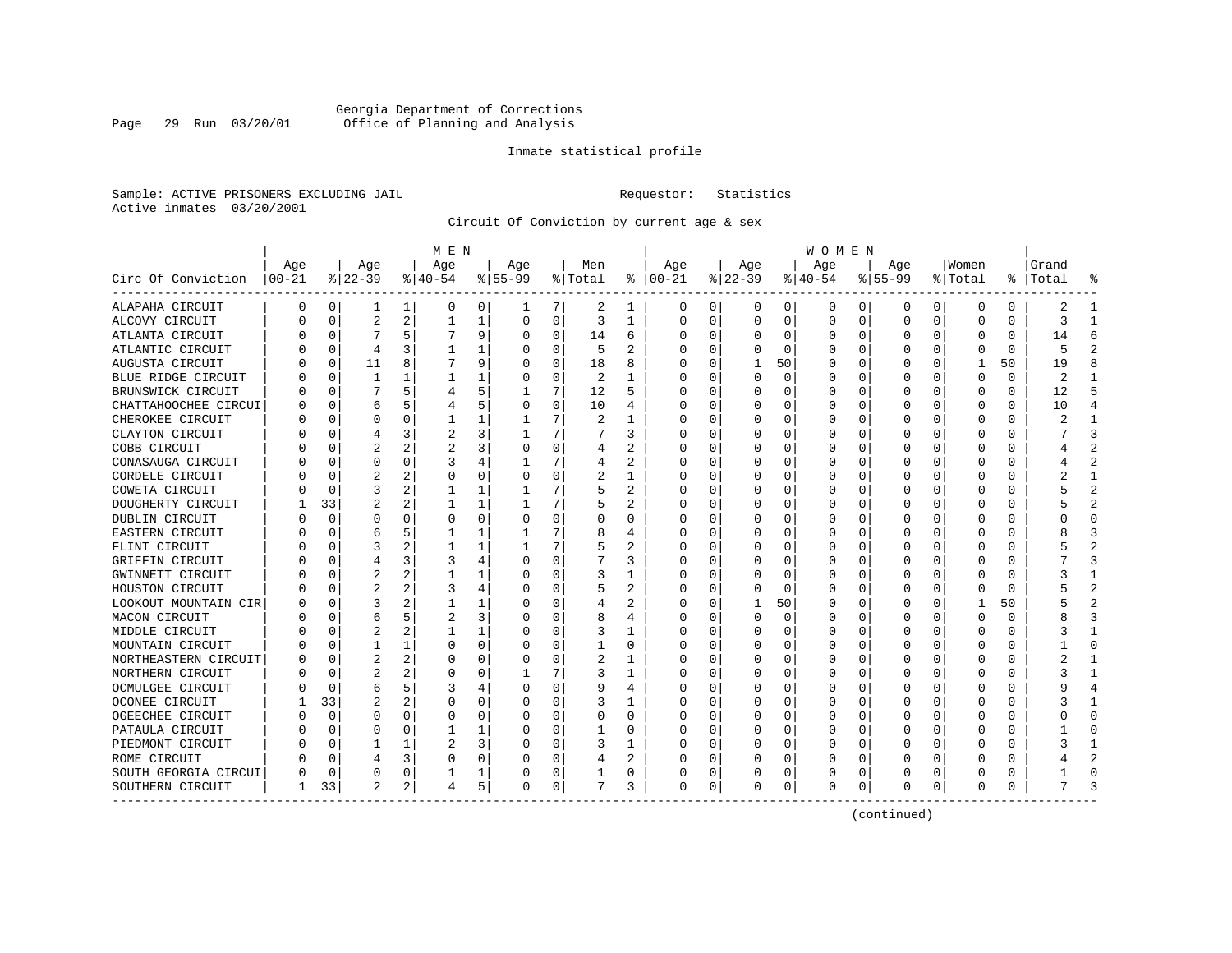# Georgia Department of Corrections Page 30 Run 03/20/01 Office of Planning and Analysis

#### Inmate statistical profile

Sample: ACTIVE PRISONERS EXCLUDING JAIL **Requestor:** Statistics Active inmates 03/20/2001

Circuit Of Conviction by current age & sex (Continued)

|                      |           |          |           |      | M E N     |      |           |       |         |      |           |           |           |       | <b>WOMEN</b> |          |              |           |         |       |           |      |
|----------------------|-----------|----------|-----------|------|-----------|------|-----------|-------|---------|------|-----------|-----------|-----------|-------|--------------|----------|--------------|-----------|---------|-------|-----------|------|
|                      | Age       |          | Age       |      | Age       |      | Age       |       | Men     |      | Age       |           | Age       |       | Age          |          | Age          |           | Women   |       | Grand     |      |
| Circ Of Conviction   | $ 00-21 $ |          | $ 22-39 $ |      | $ 40-54 $ |      | $ 55-99 $ |       | % Total | ⊱    | $ 00-21 $ |           | $ 22-39 $ |       | $ 40-54 $    |          | $8 55-99$    |           | % Total |       | %   Total | ႜ    |
| SOUTHWESTERN CIRCUIT | 0         |          |           |      |           |      |           | O     | 2       |      |           |           |           |       | U            |          |              |           |         |       |           |      |
| STONE MOUNTAIN CIRCU | $\Omega$  | $\Omega$ | 10        | 8    |           | 6    |           | 21    | 18      | 8    |           |           |           |       | $\Omega$     |          |              |           |         | 0     | 18        |      |
| TALLAPOOSA CIRCUIT   |           |          |           |      |           |      |           | O     |         |      |           |           |           |       |              |          |              |           |         |       |           |      |
| TIFTON CIRCUIT       |           |          |           |      |           |      |           |       |         |      |           |           |           |       |              |          |              |           |         |       |           |      |
| TOOMBS CIRCUIT       |           |          |           |      |           |      |           |       |         |      |           |           |           |       |              |          |              |           |         |       |           |      |
| WAYCROSS CIRCUIT     |           |          |           |      |           |      |           |       |         |      |           |           |           |       |              |          |              |           |         |       |           |      |
| WESTERN CIRCUIT      |           |          |           |      |           |      |           |       | 11      |      |           |           |           |       |              |          |              |           |         |       |           |      |
| ROCKDALE CIRCUIT     |           |          |           |      |           |      |           |       |         |      |           |           |           |       |              |          |              |           |         |       |           |      |
| DOUGLAS CIRCUIT      |           |          |           |      |           |      |           |       |         |      |           |           |           |       | U            |          |              |           |         |       |           |      |
| APPALACHIAN CIRCUIT  |           |          |           |      |           |      |           |       |         |      |           |           |           |       |              |          |              |           |         |       |           |      |
| ENOTAH CIRCUIT       |           |          |           |      |           |      |           |       |         |      |           |           |           |       |              |          |              |           |         |       |           |      |
| BELL-FORSYTH CIRCUIT | 0         |          | U         | 0    |           |      | U         | 0     |         | 0    |           |           |           | 0     | 0            |          | $\Omega$     |           |         |       |           |      |
| Total reported       |           | 3 100    | 130 100   |      | 80 100    |      | 14 100    |       | 227 100 |      | $\Omega$  | $\Omega$  |           | 2 100 | $\Omega$     | $\Omega$ | <sup>0</sup> | $\Omega$  |         | 2 100 | 229 100   |      |
| Percent reported     |           | 100.0    |           | 99.2 |           | 98.8 |           | 100.0 |         | 99.1 |           | $\cdot$ 0 |           | 100.0 |              | . 0      |              | $\cdot$ 0 |         | 100.0 |           | 99.1 |
| NOT REPORTED         | O         |          |           |      |           |      | $\Omega$  |       | 2       |      | $\Omega$  |           | $\Omega$  |       | $\Omega$     |          | O            |           |         |       |           |      |
| Total                | 3         |          | 131       |      | 81        |      | 14        |       | 229     |      | 0         |           |           |       | 0            |          |              |           |         |       | 231       |      |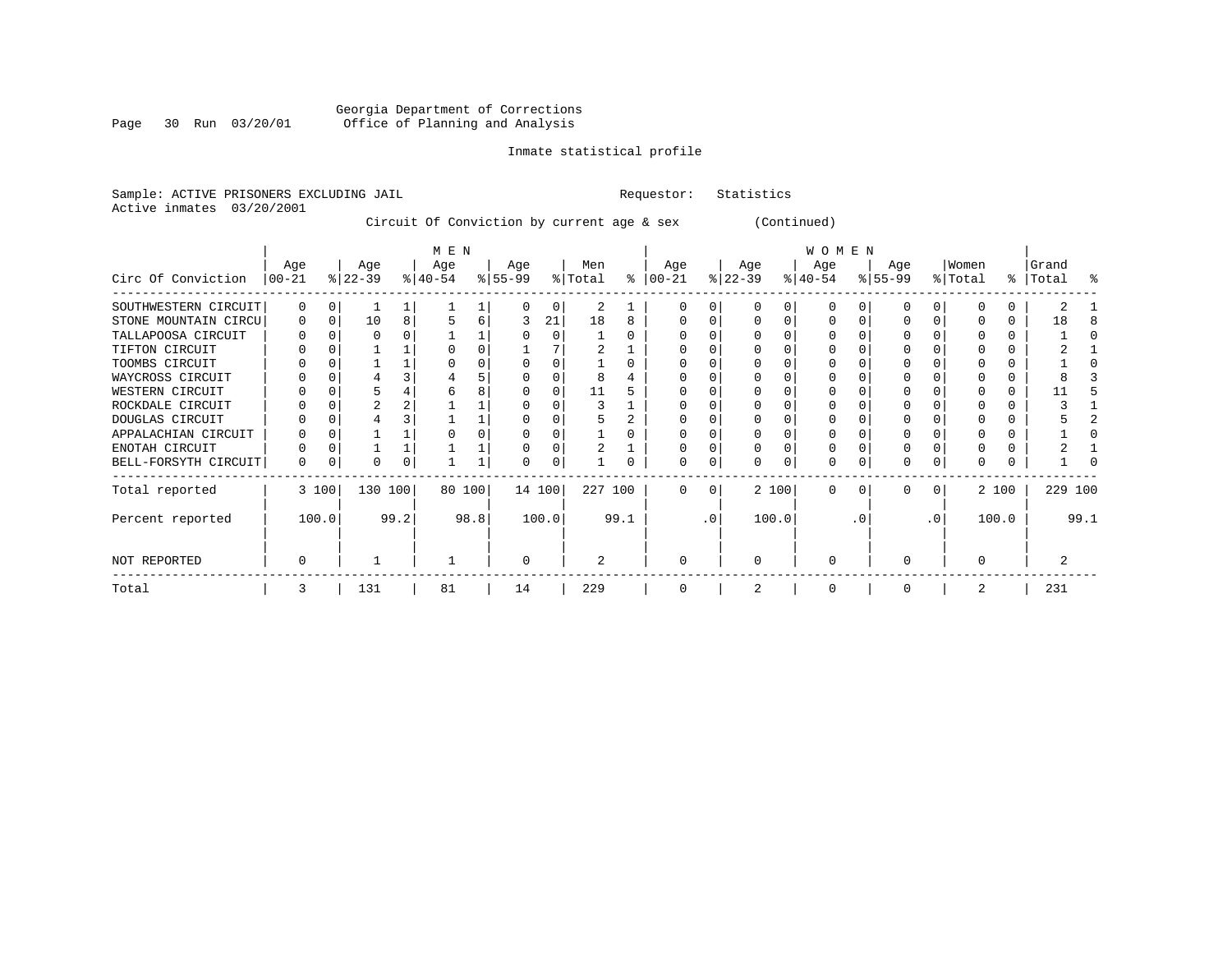### Georgia Department of Corrections Page 31 Run 03/20/01 Office of Planning and Analysis

#### Inmate statistical profile

Sample: ACTIVE PRISONERS EXCLUDING JAIL **Requestor:** Statistics Active inmates 03/20/2001

Home County by current age & sex

|                      |                  |             |                  |          | M E N            |   |                  |             |                            |              |                      |   |                 |          | W O M E N       |          |                  |          |                  |   |                 |                          |
|----------------------|------------------|-------------|------------------|----------|------------------|---|------------------|-------------|----------------------------|--------------|----------------------|---|-----------------|----------|-----------------|----------|------------------|----------|------------------|---|-----------------|--------------------------|
| Home County          | Age<br>$00 - 21$ |             | Age<br>$ 22-39 $ |          | Age<br>$8 40-54$ |   | Age<br>$8 55-99$ |             | Men<br>$\frac{1}{2}$ Total |              | Age<br>$8   00 - 21$ |   | Age<br>$ 22-39$ |          | Age<br>$ 40-54$ |          | Aqe<br>$8 55-99$ |          | Women<br>% Total | % | Grand<br> Total |                          |
| APPLING COUNTY       | 0                | 0           | 1                | 1        | 1                | 1 | 0                | 0           | 2                          | 1            | 0                    | 0 | 0               | 0        | 0               | 0        | 0                | 0        | 0                | 0 | 2               | 1                        |
| ATKINSON COUNTY      | O                | 0           | 0                | 0        | $\Omega$         | 0 | 1                | 10          | 1                          | $\mathbf{1}$ | 0                    | 0 | 0               | 0        | 0               | 0        | $\Omega$         | 0        | 0                | 0 | 1               | $\mathbf{1}$             |
| <b>BACON COUNTY</b>  |                  | 0           | 0                | 0        | 0                | 0 | O                | 0           | 0                          | 0            | 0                    | 0 | 0               | 0        | 0               | C        | 0                | $\Omega$ | 0                | 0 | 0               | $\Omega$                 |
| BAKER COUNTY         |                  | 0           | O                | O        | 0                | 0 |                  | 0           | 0                          | O            | O                    | 0 | O               | $\Omega$ | 0               | 0        |                  | O        | O                | 0 | ი               | $\Omega$                 |
| BALDWIN COUNTY       |                  | 0           |                  | 1        | 2                | 3 |                  | $\Omega$    | 3                          |              | C                    | U | O               | O        | 0               | C        | n                | U        | C                | U |                 |                          |
| <b>BANKS COUNTY</b>  |                  | $\Omega$    | $\Omega$         | $\Omega$ | 0                | 0 |                  | 0           | 0                          | 0            | C                    | O | O               | $\Omega$ | 0               | C        | <sup>0</sup>     | $\Omega$ | O                | 0 | U               | $\Omega$                 |
| <b>BARROW COUNTY</b> |                  | 0           | 1                | 1        |                  | 1 |                  | $\mathbf 0$ | 2                          | 1            | C                    | 0 | 0               | 0        | 0               | $\Omega$ |                  | $\Omega$ | 0                | 0 |                 | $\mathbf{1}$             |
| BARTOW COUNTY        |                  | 0           |                  | 1        | 2                | 3 |                  | 0           | 3                          | 2            | C                    | 0 | O               | $\Omega$ | C               | C        |                  | O        | C                | 0 | 3               | $\overline{\mathcal{L}}$ |
| BEN HILL COUNTY      |                  | 0           | 0                | 0        | 0                | 0 |                  | 0           | 0                          | 0            | $\Omega$             | 0 | $\Omega$        | $\Omega$ | 0               | $\Omega$ | <sup>0</sup>     | $\Omega$ | O                | 0 | በ               | $\Omega$                 |
| BERRIEN COUNTY       |                  | 0           | 0                | 0        | 0                | 0 | $\left($         | 0           | 0                          | 0            | $\Omega$             | 0 | 0               | $\Omega$ | 0               | 0        | 0                | O        | 0                | 0 | ი               | 0                        |
| BIBB COUNTY          |                  | $\Omega$    |                  |          |                  |   |                  | $\Omega$    | 2                          | 1            | 0                    | U | O               | $\Omega$ | 0               | C        | O                | O        | O                | O |                 |                          |
| BLECKLEY COUNTY      |                  | 33          | 1                | 1        | 0                | 0 | O                | 0           | 2                          | -1           | 0                    | 0 | O               | 0        | 0               | C        | O                | $\Omega$ | O                | 0 | 2               | -1                       |
| BRANTLEY COUNTY      |                  | 0           | 0                | 0        | 0                | 0 |                  | 0           | 0                          | 0            | 0                    | 0 | 0               | 0        | C               | $\Omega$ |                  | O        | 0                | 0 | ი               | <sup>0</sup>             |
| BROOKS COUNTY        |                  | $\mathbf 0$ |                  | 1        | 0                | 0 |                  | 0           |                            | 1            | C                    | 0 |                 | $\Omega$ | C               | C        | <sup>0</sup>     | O        | 0                | 0 |                 | $\mathbf{1}$             |
| BRYAN COUNTY         |                  | 0           | O                | 0        | 0                | 0 |                  | 0           | 0                          | 0            | $\Omega$             | 0 | O               | $\Omega$ | O               | C        | O                | $\Omega$ | O                | 0 | ი               | $\Omega$                 |
| BULLOCH COUNTY       |                  | 0           | 0                | 0        | 0                | 0 | ∩                | 0           | 0                          | 0            | $\Omega$             | 0 | O               | $\Omega$ | 0               | C        | O                | O        | O                | 0 | Λ               | <sup>0</sup>             |
| <b>BURKE COUNTY</b>  |                  | C           |                  |          |                  |   |                  | $\mathbf 0$ | 3                          | 2            | C                    | 0 | 0               | $\Omega$ | C               | C        | <sup>0</sup>     | U        | C                | 0 |                 |                          |
| BUTTS COUNTY         |                  | $\Omega$    | 0                | 0        | $\Omega$         | 0 |                  | 10          | 1                          | 1            | 0                    | 0 | 0               | $\Omega$ | 0               | C        | <sup>0</sup>     | $\Omega$ | O                | 0 |                 | -1                       |
| CALHOUN COUNTY       |                  | 0           | O                | 0        | 0                | 0 | $\left($         | $\mathbf 0$ | 0                          | 0            | 0                    | 0 | O               | 0        | $\Omega$        | 0        | O                | $\Omega$ | O                | 0 | U               | <sup>0</sup>             |
| CAMDEN COUNTY        |                  | 0           | 0                | O        |                  | 1 |                  | 0           |                            | 1            | C                    | 0 | 0               | $\Omega$ | C               | C        |                  | O        | 0                | 0 |                 | $\mathbf{1}$             |
| CANDLER COUNTY       |                  | 0           | 0                | 0        | 0                | 0 |                  | 0           | 0                          | 0            | $\Omega$             | 0 | $\Omega$        | $\Omega$ | 0               | $\Omega$ | <sup>0</sup>     | 0        | O                | 0 | በ               | $\Omega$                 |
| CARROLL COUNTY       |                  | 0           | 2                | 2        | 0                | 0 |                  | 0           | 2                          | ı            | $\Omega$             | 0 | O               | $\Omega$ | 0               | 0        | O                | 0        | O                | 0 |                 | -1                       |
| CATOOSA COUNTY       |                  | 0           | O                | 0        | 0                | 0 |                  | $\Omega$    | 0                          | 0            | 0                    | 0 | O               | 0        | 0               | C        | O                | O        | C                | 0 |                 | ∩                        |
| CHARLTON COUNTY      |                  | 0           | O                | O        | $\Omega$         | 0 | O                | 0           | 0                          | O            | $\Omega$             | 0 | $\Omega$        | $\Omega$ | 0               | C        | <sup>0</sup>     | O        | O                | 0 | U               | ſ                        |
| CHATHAM COUNTY       |                  | $\Omega$    |                  | 6        | 2                | 3 |                  | 10          | 10                         | 5            | 0                    | 0 | O               | $\Omega$ | 0               | $\Omega$ | 0                | $\Omega$ | 0                | 0 | 10              | 5                        |
| CHATTAHOOCHEE COUNTY |                  | 0           | 0                | O        | 0                | 0 |                  | $\mathbf 0$ | 0                          | $\Omega$     | C                    | 0 |                 | $\Omega$ | Ω               | C        |                  | O        | 0                | 0 | Ω               | $\Omega$                 |
| CHATTOOGA COUNTY     |                  | 0           | 1                | 1        | 0                | 0 |                  | 0           | 1                          | 1            | $\Omega$             | 0 | O               | $\Omega$ | 0               | C        | <sup>0</sup>     | O        | O                | 0 |                 | -1                       |
| CHEROKEE COUNTY      | U                | 0           | 1                | 1        |                  | 1 |                  | 0           | 2                          | 1            | $\Omega$             | 0 | O               | $\Omega$ | 0               | C        | 0                | $\Omega$ | 0                | 0 | 2               | -1                       |
| CLARKE COUNTY        |                  | 0           |                  | 4        | 5                | 7 |                  | 0           | 9                          | 5            | 0                    | 0 | 0               | $\Omega$ | 0               | C        |                  | O        | C                | 0 | q               | 5                        |
| CLAY COUNTY          |                  | C           | O                | O        | $\Omega$         | 0 |                  | $\Omega$    | 0                          | O            | C                    | U | O               | $\Omega$ | O               | C        | n                | U        | C                | U | U               | $\cap$                   |
| CLAYTON COUNTY       |                  | $\Omega$    | 4                | 4        |                  |   |                  | 10          | 6                          | 3            | 0                    | U | O               | $\Omega$ | 0               | C        | <sup>0</sup>     | $\Omega$ | O                | 0 | 6               | 3                        |
| CLINCH COUNTY        |                  | 0           | 0                | 0        | 0                | 0 |                  | 0           | $\Omega$                   | $\Omega$     | 0                    | 0 | 0               | $\Omega$ | C               | $\Omega$ |                  | 0        | 0                | 0 |                 | O                        |
| COBB COUNTY          |                  | 0           | O                | O        | 2                | 3 |                  | 0           | 2                          | 1            | C                    | 0 |                 | $\Omega$ | C               | C        |                  | O        |                  | 0 |                 | $\mathbf{1}$             |
| COFFEE COUNTY        |                  | 0           | 0                | 0        | 0                | 0 |                  | 0           | 0                          | 0            | $\Omega$             | 0 | $\Omega$        | $\Omega$ | 0               | $\Omega$ | <sup>0</sup>     | $\Omega$ | Ω                | 0 | በ               | $\Omega$                 |
| COLQUITT COUNTY      | 0                | 0           | 0                | 0        | 2                | 3 |                  | 0           | 2                          | 1            | 0                    | 0 | 0               | 0        | 0               | 0        | 0                | 0        | 0                | 0 | 2               |                          |
| COLUMBIA COUNTY      | $\Omega$         | $\mathbf 0$ | $\Omega$         | 0        | $\mathbf{1}$     | 1 | $\Omega$         | 0           | 1                          | 1            | $\Omega$             | 0 | $\Omega$        | 0        | $\Omega$        | 0        | 0                | 0        | 0                | 0 |                 | $\overline{1}$           |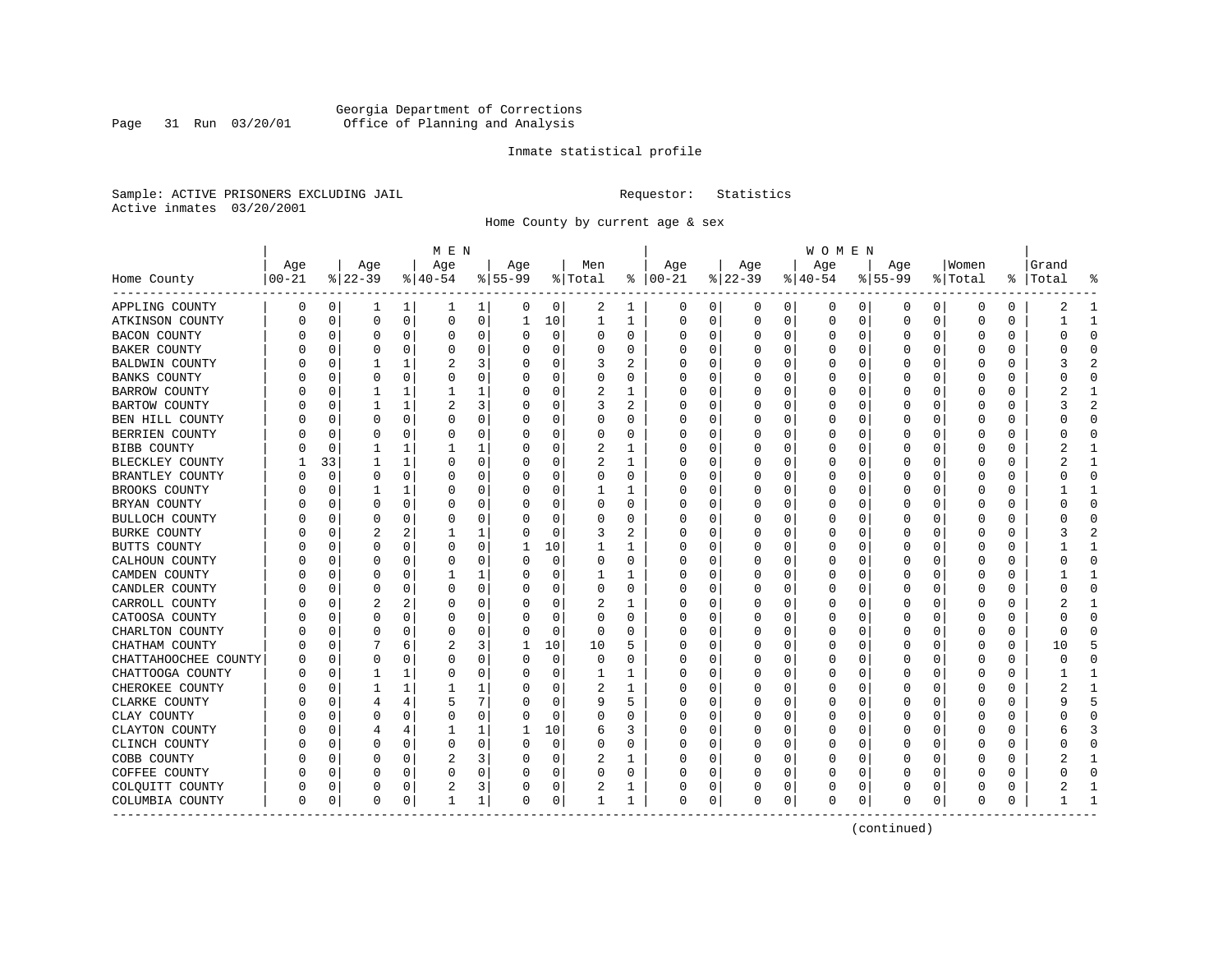# Georgia Department of Corrections<br>Page 32 Run 03/20/01 Office of Planning and Analysis Office of Planning and Analysis

#### Inmate statistical profile

|  |                           | Sample: ACTIVE PRISONERS EXCLUDING JAIL |  |
|--|---------------------------|-----------------------------------------|--|
|  | Active inmates 03/20/2001 |                                         |  |

Home County by current age & sex (CONTINUED)

Requestor: Statistics

|                     |                   |    |          |              | M E N     |          |           |             |              |    |               |             |          |             | W O M E N        |   |           |              |          |   |           |                |
|---------------------|-------------------|----|----------|--------------|-----------|----------|-----------|-------------|--------------|----|---------------|-------------|----------|-------------|------------------|---|-----------|--------------|----------|---|-----------|----------------|
|                     | Age<br>$ 00 - 21$ |    | Age      |              | Age       |          | Age       |             | Men          |    | Age           |             | Age      |             | Age              |   | Age       |              | Women    |   | Grand     |                |
| Home County         |                   |    | $ 22-39$ |              | $ 40-54 $ |          | $8 55-99$ |             | % Total      |    | $8   00 - 21$ |             | $ 22-39$ |             | $ 40-54$         |   | $8 55-99$ |              | % Total  |   | %   Total |                |
| COOK COUNTY         | 0                 | 0  | 0        | 0            | 0         | 0        | 0         | 0           | 0            | 0  | 0             | 0           | O        | 0           | 0                | 0 | 0         | 0            | 0        | 0 | 0         | O              |
| COWETA COUNTY       |                   | 0  | -1       | 1            | $\Omega$  | 0        | 0         | $\mathbf 0$ | $\mathbf{1}$ | 1  | 0             | $\mathbf 0$ | 0        | $\mathbf 0$ | $\Omega$         | 0 | $\Omega$  | $\mathbf 0$  | $\Omega$ | 0 |           | $\overline{1}$ |
| CRAWFORD COUNTY     |                   | 0  | $\Omega$ | $\Omega$     | 0         | 0        |           | 0           | 0            | O  | C             | 0           |          | $\Omega$    | 0                | 0 |           | $\Omega$     | 0        | 0 |           | $\Omega$       |
| CRISP COUNTY        |                   | O  |          | 1            | U         | 0        |           | 0           | 1            | 1  | C             | 0           |          | $\Omega$    | 0                | O | ∩         | 0            | U        | 0 |           | -1             |
| DADE COUNTY         |                   | O  | O        | 0            | O         | 0        |           | 0           | 0            | U  | C             | 0           |          | O           | O                | O | O         | 0            | O        | 0 | C         | $\Omega$       |
| DAWSON COUNTY       |                   | C  |          |              | 0         | 0        |           | 0           | 0            | U  | $\Box$        | 0           |          |             | Ω                | C |           | O            | ſ        | 0 |           | <sup>0</sup>   |
| DECATUR COUNTY      |                   | 0  | $\Omega$ | O            | 2         | 3        |           | 0           | 2            | 1  | O             | 0           |          | $\Omega$    | 0                | O |           | O            | C        | 0 | 2         |                |
| DEKALB COUNTY       |                   | 0  | 10       | 9            | 2         | 3        | 0         | 0           | 12           | 6  | C             | 0           |          | $\Omega$    | 0                | O |           | 0            | 0        | 0 | 12        | 6              |
| DODGE COUNTY        |                   | O  | 0        | $\Omega$     | 0         | 0        |           | 0           | 0            | U  | C             | 0           |          | $\Omega$    | Ω                | O |           | $\Omega$     | 0        | 0 | 0         | <sup>0</sup>   |
| DOOLY COUNTY        |                   | O  |          | $\Omega$     | 0         | 0        |           | $\mathbf 0$ | 0            | 0  | O             | 0           |          | $\Omega$    | 0                | 0 |           | $\Omega$     | 0        | 0 |           | ſ              |
| DOUGHERTY COUNTY    |                   | 33 | 2        | 2            |           | 1        |           | 10          | 5            | 3  | C             | 0           |          | $\Omega$    | 0                | 0 |           | 0            | 0        | 0 | 5         | 3              |
| DOUGLAS COUNTY      |                   | 0  | $\Omega$ | 0            |           | 1        | O         | 0           | 1            | 1  | C             | 0           |          | O           | 0                | 0 | n         | 0            | 0        | 0 |           | 1              |
| EARLY COUNTY        |                   | O  | O        | O            | 0         | 0        |           | 0           | 0            | U  | C             | 0           |          | O           | O                | O |           | U            | ſ        | 0 | 0         | <sup>0</sup>   |
| ECHOLS COUNTY.      |                   | C  |          | O            | 0         | $\Omega$ |           | $\mathbf 0$ | 0            | U  | O             | $\Omega$    |          | O           | 0                | U |           | $\Omega$     | ſ        | 0 |           | $\cap$         |
| EFFINGHAM COUNTY    |                   | U  | O        | O            | O         | 0        |           | 0           | 0            | 0  | C             | 0           |          | O           | 0                | O | n         | 0            | Ω        | 0 | C         | ∩              |
| ELBERT COUNTY       |                   | C  |          | 0            | 0         | 0        |           | 10          |              | 1  | O             | 0           |          | $\Omega$    | 0                | O |           | 0            | 0        | 0 |           |                |
| EMANUEL COUNTY      |                   | N  |          | $\Omega$     | 0         | 0        |           | $\mathbf 0$ | 0            | U  | O             | 0           |          | $\Omega$    | 0                | U |           | $\Omega$     | 0        | 0 |           | $\Omega$       |
| EVANS COUNTY        |                   | C  |          | $\Omega$     | 0         | 0        |           | $\mathbf 0$ | 0            | O  | C             | 0           |          | $\Omega$    | 0                | 0 |           | $\Omega$     | 0        | 0 |           | $\Omega$       |
| FANNIN COUNTY       |                   | O  | n        | 0            | O         | 0        |           | 0           | 0            | 0  | C             | 0           |          | O           | 0                | O | ∩         | 0            | O        | 0 | n         | <sup>0</sup>   |
| FAYETTE COUNTY      |                   | O  | O        | O            |           | 1        |           | 0           | 1            | 1  | O             | 0           |          | O           | O                | O | O         | O            | O        | 0 |           | -1             |
| FLOYD COUNTY        |                   | C  |          | 3            | 0         | 0        |           | 0           | 3            | 2  | C             | 0           |          | $\Omega$    | 0                | C |           | 0            | C        | 0 |           |                |
| FORSYTH COUNTY      |                   | C  | 0        | 0            | 0         | 0        |           | $\mathbf 0$ | 0            | 0  | C             | $\Omega$    |          | $\Omega$    | 0                | O |           | $\Omega$     | C        | 0 |           | $\Omega$       |
| FRANKLIN COUNTY     |                   | 0  | 0        | 0            | O         | 0        |           | 0           | 0            | 0  | C             | 0           |          | O           | 0                | O |           | 0            | 0        | 0 | 0         | $\Omega$       |
| FULTON COUNTY       |                   | 0  | 16       | 14           | 10        | 14       |           | 0           | 26           | 13 | O             | 0           |          | $\Omega$    | $\left( \right)$ | O |           | $\Omega$     | 0        | 0 | 26        | 13             |
| GILMER COUNTY       |                   | 0  |          | $\mathbf{1}$ | $\Omega$  | 0        |           | 0           | $\mathbf{1}$ | 1  | C             | 0           |          | $\Omega$    | 0                | 0 |           | $\Omega$     | 0        | 0 |           | $\mathbf{1}$   |
| GLASCOCK COUNTY     |                   | O  | $\Omega$ | 0            | 0         | 0        | U         | 0           | 0            | 0  | C             | 0           |          | $\Omega$    | U                | U | O         | O            | 0        | 0 | በ         | $\Omega$       |
| <b>GLYNN COUNTY</b> |                   | O  | 3        | 3            | O         | 0        |           | 10          | 4            | 2  | C             | 0           |          | O           | 0                | O | n         | 0            | O        | 0 |           | 2              |
| GORDON COUNTY       |                   | C  | 0        | 0            | 0         | 0        | -1        | 10          | 1            | 1  | O             | 0           |          | O           | 0                | C | $\left($  | O            | O        | 0 |           |                |
| GRADY COUNTY        |                   |    |          | 0            | 0         | 0        | 0         | 0           | 0            | 0  | C             | $\Omega$    |          | $\Omega$    | 0                |   |           | $\Omega$     | C        | 0 |           | $\sqrt{ }$     |
| GREENE COUNTY       |                   | C  |          | 1            | 0         | 0        |           | 0           | $\mathbf{1}$ | 1  | C             | 0           |          | $\Omega$    | 0                | O |           | O            | Ω        | 0 |           |                |
| GWINNETT COUNTY     |                   | O  |          | 1            | 2         | 3        |           | 0           | 3            | 2  | O             | 0           | $\left($ | $\Omega$    | O                | O |           | <sup>0</sup> | Ω        | 0 | 3         |                |
| HABERSHAM COUNTY    |                   | 0  |          | 1            | 0         | 0        |           | 0           | $\mathbf{1}$ | 1  | C             | 0           |          | 0           | 0                | 0 |           | $\Omega$     | 0        | 0 |           |                |
| HALL COUNTY         |                   | C  |          | 1            | 1         | 1        |           | 0           | 2            | 1  | C             | 0           |          | $\Omega$    | 0                | 0 |           | $\Omega$     |          | 0 |           | $\mathbf{1}$   |
| HANCOCK COUNTY      | U                 | 0  | O        | 0            | 0         | 0        |           | 0           | 0            | 0  | C             | 0           |          | $\Omega$    | 0                | 0 |           | 0            |          | 0 | ი         | $\Omega$       |
| HARALSON COUNTY     | 0                 | 0  | $\Omega$ | 0            | O         | 0        | O         | 0           | 0            | 0  | $\Omega$      | 0           | O        | 0           | $\Omega$         | 0 | $\Omega$  | 0            | O        | 0 | O         | ſ              |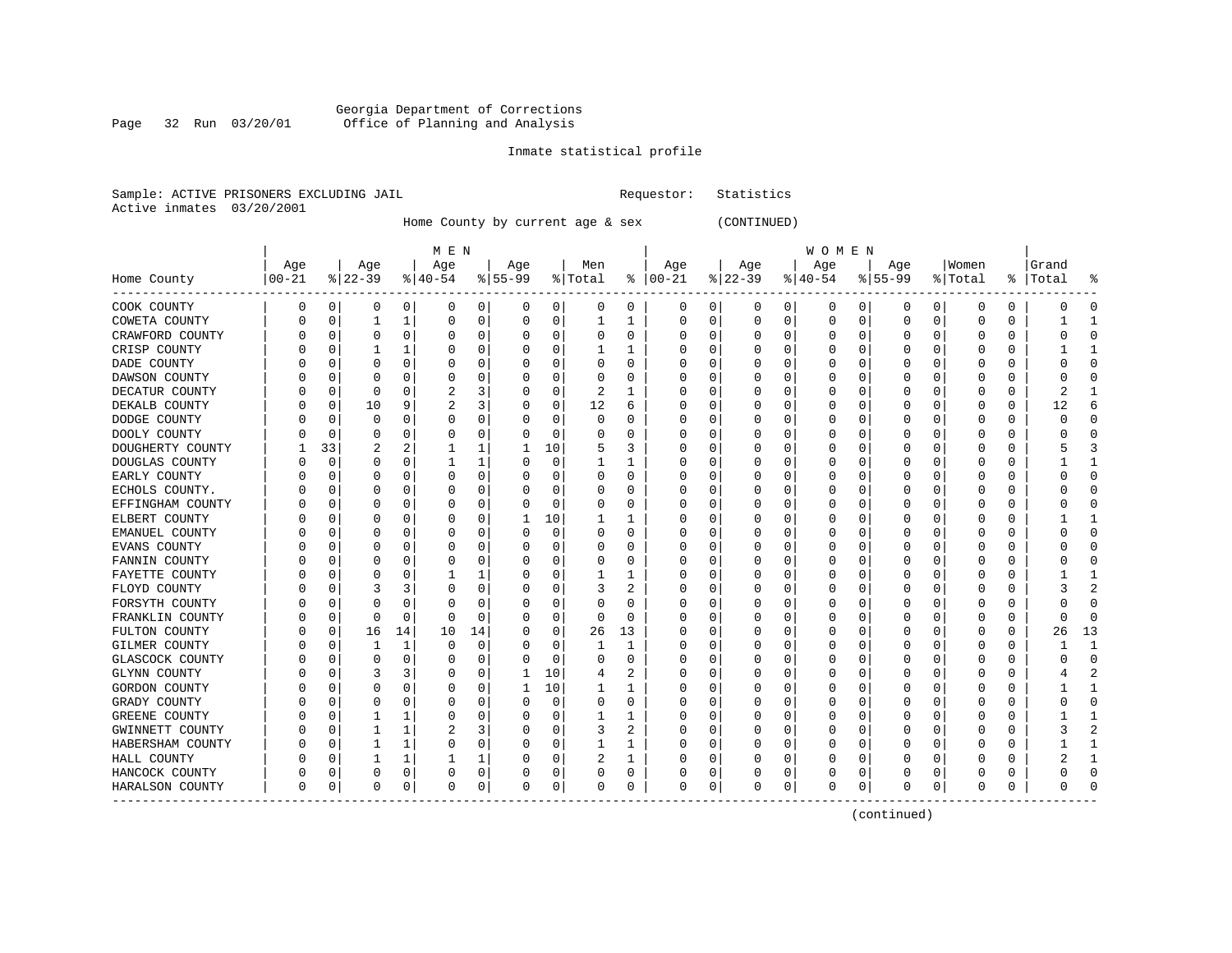# Georgia Department of Corrections<br>Page 33 Run 03/20/01 Office of Planning and Analysis Office of Planning and Analysis

#### Inmate statistical profile

|  | Sample: ACTIVE PRISONERS EXCLUDING JAIL | Requestor: Statistics |  |
|--|-----------------------------------------|-----------------------|--|
|  | Active inmates 03/20/2001               |                       |  |

Home County by current age & sex (CONTINUED)

|                             |           |          |          |          | M E N     |          |             |             |         |   |               |          |           |          | W O M E N |   |           |          |              |          |           |               |
|-----------------------------|-----------|----------|----------|----------|-----------|----------|-------------|-------------|---------|---|---------------|----------|-----------|----------|-----------|---|-----------|----------|--------------|----------|-----------|---------------|
|                             | Age       |          | Age      |          | Age       |          | Age         |             | Men     |   | Age           |          | Age       |          | Age       |   | Age       |          | Women        |          | Grand     |               |
| Home County<br>. <u>.</u> . | $ 00-21 $ |          | $ 22-39$ |          | $ 40-54 $ |          | $8155 - 99$ |             | % Total |   | $8   00 - 21$ |          | $ 22-39 $ |          | $ 40-54$  |   | $8 55-99$ |          | % Total      |          | %   Total | ႜ             |
| HARRIS COUNTY               | 0         | 0        | 0        | 0        | -1        | 1        | 0           | 0           | 1       | 1 | 0             | 0        | 0         | 0        | 0         | 0 | 0         | 0        | 0            | 0        |           | -1            |
| HART COUNTY                 |           | 0        | $\Omega$ | 0        | $\Omega$  | 0        | $\Omega$    | 0           | 0       | 0 | 0             | 0        | $\Omega$  | 0        | $\Omega$  | 0 | 0         | 0        | 0            | O        |           | $\Omega$      |
| HEARD COUNTY                |           | 0        | O        | O        | 0         | 0        | O           | 0           | 0       | 0 | O             | 0        | C         | 0        | 0         | 0 | 0         | O        | 0            | 0        |           | $\Omega$      |
| HENRY COUNTY                |           | $\Omega$ |          |          |           | 1        |             | $\Omega$    | 3       | 2 | C             | $\Omega$ | U         | 0        | O         | 0 | O         | U        | $\Omega$     | U        |           | $\mathcal{D}$ |
| HOUSTON COUNTY              |           | n        | 2        | 2        |           | 3        |             | $\Omega$    | 4       | 2 | O             | $\Omega$ | O         | 0        | O         | 0 | O         | 0        | $\Omega$     | O        |           | $\mathcal{D}$ |
| IRWIN COUNTY                |           | $\Omega$ | O        | 0        | 0         | 0        |             | $\Omega$    | 0       | 0 | O             | $\Omega$ | O         | $\Omega$ | $\left($  | 0 | O         | $\Omega$ | 0            | O        |           |               |
| <b>JACKSON COUNTY</b>       |           | 0        | O        | O        |           | 1        |             | 0           |         | 1 |               | 0        | C         | 0        |           | 0 | 0         | $\Omega$ | 0            | 0        |           |               |
| <b>JASPER COUNTY</b>        |           | 0        | O        | O        | 0         | 0        |             | 0           | 0       | 0 |               | 0        | C         | 0        |           | 0 | 0         | O        | 0            | 0        |           | $\Omega$      |
| JEFF DAVIS COUNTY           |           | 0        | 1        | 1        | 0         | 0        |             | 0           |         | 1 | C             | 0        | 0         | 0        | 0         | 0 | 0         | O        | 0            | 0        |           | -1            |
| JEFFERSON COUNTY            | U         | 0        | O        | 0        | 0         | 0        |             | 0           | 0       | 0 | C             | 0        | 0         | 0        | 0         | 0 | 0         | 0        | 0            | 0        |           | $\Omega$      |
| <b>JENKINS COUNTY</b>       |           | 0        | 2        | 2        | 0         | 0        |             | 0           | 2       |   |               | 0        | C         | 0        | 0         | 0 | 0         | O        | 0            | 0        |           |               |
| JOHNSON COUNTY              |           | C        | U        | U        | 0         | 0        |             | $\Omega$    | U       | O | C             | $\Omega$ | U         | 0        | 0         | 0 | O         | U        | O            | O        |           | $\Omega$      |
| <b>JONES COUNTY</b>         |           | C        | O        | O        | O         | 0        |             | $\Omega$    | U       | U | O             | $\Omega$ | $\Omega$  | 0        | O         | 0 | O         | O        | <sup>0</sup> | O        |           | ∩             |
| LAMAR COUNTY                |           | n        | O        | 0        | O         | 0        |             | $\Omega$    | 0       | 0 | O             | $\Omega$ | $\Omega$  | $\Omega$ | O         | 0 | O         | $\Omega$ | <sup>0</sup> | O        |           |               |
| LANIER COUNTY               |           | 0        | O        | 0        | 0         | 0        |             | 0           | 0       | 0 |               | 0        | C         | $\Omega$ | 0         | 0 | 0         | $\Omega$ | 0            | N        |           |               |
| LAURENS COUNTY              |           | 0        |          |          | 0         | 0        |             | 0           |         | 1 |               | 0        | C         | 0        |           | 0 | 0         | O        | 0            | $\Omega$ |           |               |
| LEE COUNTY                  |           | 0        | $\Omega$ | $\Omega$ | 0         | 0        |             | 0           | 0       | 0 |               | 0        | U         | $\Omega$ | O         | 0 | O         | O        | <sup>0</sup> | 0        |           | $\Omega$      |
| LIBERTY COUNTY              |           | 0        | 2        | 2        |           | 1        |             | 0           | 3       | 2 | n             | 0        | O         | 0        | 0         | 0 | 0         | 0        | O            | 0        |           | $\mathcal{D}$ |
| LINCOLN COUNTY              |           | 0        |          |          | 0         | 0        | $\left($    | 0           |         |   | O             | 0        | O         | $\Omega$ | 0         | 0 | O         | 0        | 0            | 0        |           | -1            |
| LONG COUNTY                 |           | 0        | O        | 0        | 0         | 0        |             | 0           | 0       | 0 |               | 0        | C         | 0        |           | 0 | 0         | O        | 0            | 0        |           |               |
| LOWNDES COUNTY              |           | 0        |          |          | 0         | 0        |             | $\Omega$    |         | 1 | C             | 0        | U         | 0        | O         | 0 | O         | O        | $\Omega$     | O        |           | -1            |
| LUMPKIN COUNTY              |           | $\Omega$ | O        | O        | 0         | 0        |             | O           | 0       | 0 | O             | 0        | O         | 0        | O         | 0 | O         | U        | $\Omega$     | O        |           | ∩             |
| MACON COUNTY                |           | n        | O        | U        | 0         | 0        |             | $\Omega$    | 0       | 0 | O             | $\Omega$ | 0         | 0        | $\left($  | 0 | O         | 0        | 0            | 0        |           | ∩             |
| MADISON COUNTY              |           | 0        | O        | 0        | 0         | 0        |             | $\mathbf 0$ | 0       | 0 |               | 0        | C         | 0        |           | 0 | 0         | 0        | 0            | N        |           |               |
| MARION COUNTY               |           | 0        |          | 1        | 0         | 0        |             | 0           |         | 1 |               | 0        | C         | $\Omega$ |           | 0 | O         | O        | O            | O        |           | $\mathbf{1}$  |
| MCDUFFIE COUNTY             |           | 0        | 1        | 1        | 0         | 0        |             | 0           | 1       | 1 | C             | 0        | 0         | 0        | U         | 0 | 0         | O        | 0            | 0        |           | $\mathbf{1}$  |
| MCINTOSH COUNTY             | U         | 0        | 2        | 2        | 0         | $\Omega$ | ∩           | 0           | 2       | 1 | O             | 0        | 0         | 0        | 0         | 0 | 0         | 0        | 0            | 0        |           | -1            |
| MERIWETHER COUNTY           | U         | 0        | 0        | 0        | 0         | 0        | O           | 0           | 0       | 0 | 0             | 0        | 0         | 0        | 0         | 0 | 0         | 0        | 0            | 0        |           | $\Omega$      |
| MILLER COUNTY               |           | 0        | O        | O        | 0         | 0        |             | 0           | 0       | 0 |               | 0        | C         | 0        | 0         | 0 | 0         | O        | 0            | 0        |           | ∩             |
| MITCHELL COUNTY             |           | 33       | U        | U        | 0         | 0        |             | $\Omega$    |         | 1 |               | $\Omega$ | U         | 0        | O         | 0 | O         | U        | n            | U        |           | -1            |
| MONROE COUNTY               |           | 0        | U        | U        |           | 1        |             | $\Omega$    |         | 1 |               | 0        | O         | 0        | O         | 0 | O         | 0        | O            | O        |           |               |
| MONTGOMERY COUNTY           |           | 0        | O        | 0        | 0         | 0        |             | 0           | 0       | 0 | O             | 0        | O         | 0        | $\left($  | 0 | O         | $\Omega$ | $\Omega$     | O        |           | $\Omega$      |
| MORGAN COUNTY               |           | 0        |          |          | C         | 0        |             | 0           |         | 1 |               | 0        | C         | 0        | 0         | 0 | 0         | 0        | 0            | 0        |           |               |
| MURRAY COUNTY               |           | 0        | 0        | 0        | 0         | 0        |             | 0           | 0       | 0 |               | 0        |           | 0        | 0         | 0 | 0         | 0        | 0            | 0        |           | $\cap$        |
| MUSCOGEE COUNTY             | $\Omega$  | 0        | 3        | 3        | 3         | 4        | $\Omega$    | 0           | 6       | 3 | $\Omega$      | 0        | 0         | 0        | 0         | 0 | 0         | 0        | 0            | 0        |           | 3             |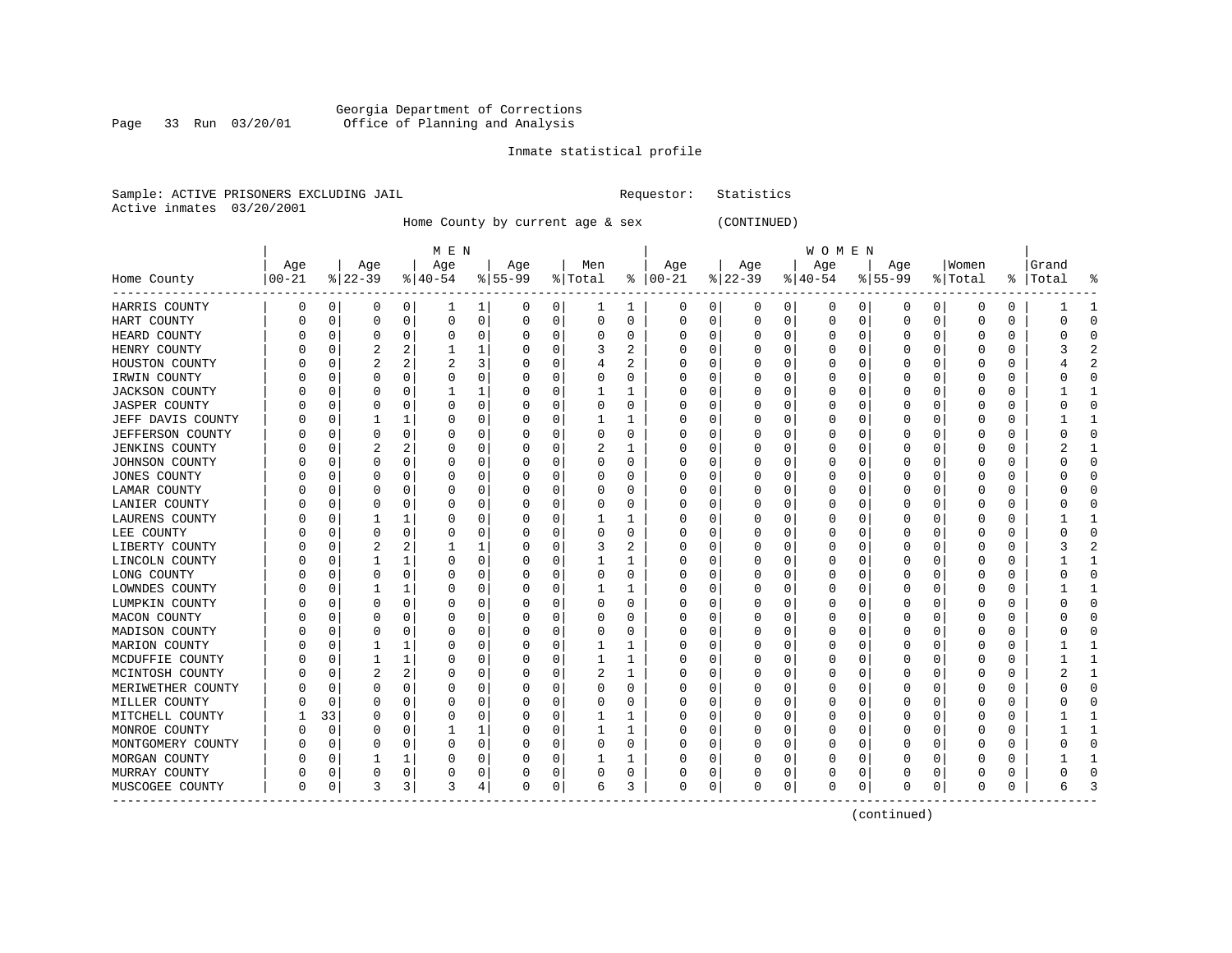#### Georgia Department of Corrections Page 34 Run 03/20/01 Office of Planning and Analysis

# Inmate statistical profile

Requestor: Statistics

|  |                           | Sample: ACTIVE PRISONERS EXCLUDING JAIL |  |
|--|---------------------------|-----------------------------------------|--|
|  | Active inmates 03/20/2001 |                                         |  |

Home County by current age & sex (CONTINUED)

|                       |          |          |           |          | M E N     |          |           |             |          |          |               |          |          |          | W O M E N |          |           |   |              |          |           |              |
|-----------------------|----------|----------|-----------|----------|-----------|----------|-----------|-------------|----------|----------|---------------|----------|----------|----------|-----------|----------|-----------|---|--------------|----------|-----------|--------------|
|                       | Age      |          | Age       |          | Age       |          | Age       |             | Men      |          | Age           |          | Age      |          | Age       |          | Age       |   | Women        |          | Grand     |              |
| Home County           | $ 00-21$ |          | $ 22-39 $ |          | $8 40-54$ |          | $8 55-99$ |             | % Total  |          | $8   00 - 21$ |          | $ 22-39$ |          | $ 40-54$  |          | $ 55-99 $ |   | % Total      |          | %   Total |              |
| NEWTON COUNTY         | 0        | 0        | 1         | 1        | 0         | 0        | 0         | 0           | 1        | 1        | 0             | 0        | 0        | 0        | 0         | 0        | 0         | 0 | 0            | 0        |           | 1            |
| OCONEE COUNTY         | 0        | $\Omega$ | $\Omega$  | 0        | $\Omega$  | 0        | $\Omega$  | $\mathbf 0$ | 0        | 0        | 0             | 0        | $\Omega$ | 0        | 0         | 0        | 0         | 0 | $\Omega$     | $\Omega$ | U         | $\cap$       |
| OGLETHORPE COUNTY     |          | C        | O         | $\Omega$ | 0         | 0        | $\Omega$  | 0           | $\Omega$ | 0        | 0             | 0        | C        | 0        | 0         | $\Omega$ | $\Omega$  | 0 | $\Omega$     | $\Omega$ | U         |              |
| PAULDING COUNTY       |          | C        |           | U        |           | 1        | 0         | 0           | 1        | 1        | 0             | $\Omega$ | O        | $\Omega$ | 0         | $\Omega$ | O         | 0 | O            | $\Omega$ |           |              |
| PEACH COUNTY          |          | C        |           | O        | 0         | 0        |           | 0           | 0        | 0        |               | 0        |          | 0        | 0         | 0        | 0         | 0 | 0            | O        |           |              |
| PICKENS COUNTY        |          | C        |           | U        | 0         | 0        |           | $\mathbf 0$ | 0        | 0        |               | 0        |          | 0        | 0         | 0        | 0         | 0 | 0            | $\Omega$ |           |              |
| PIERCE COUNTY         |          | C        | O         | 0        | 1         | 1        | U         | 0           | 1        | 1        | U             | 0        |          | 0        | 0         | 0        | $\Omega$  | 0 | O            | $\Omega$ |           | -1           |
| PIKE COUNTY           | C        | C        | O         | 0        | 1         | 1        | $\Omega$  | 0           | 1        | 1        | U             | 0        | O        | 0        | 0         | $\Omega$ | $\Omega$  | 0 | 0            | $\Omega$ |           | 1            |
| POLK COUNTY           | C        | C        | O         | O        | 0         | 0        | $\Omega$  | 0           | 0        | $\Omega$ | U             | 0        |          | 0        | 0         | $\Omega$ | $\Omega$  | 0 | 0            | $\Omega$ | U         | <sup>0</sup> |
| PULASKI COUNTY        | C        | C        |           | 0        | C         | 0        | $\Omega$  | 0           | 0        | 0        | 0             | 0        |          | 0        | 0         | 0        | $\Omega$  | 0 | 0            | $\Omega$ |           |              |
| PUTNAM COUNTY         |          | C        |           |          |           | 1        | U         | $\Omega$    |          | 1        | Ω             | U        |          | 0        | 0         | O        | $\Omega$  | 0 | $\Omega$     | $\Omega$ |           |              |
| QUITMAN COUNTY        | O        | C        | n         | O        | O         | $\Omega$ | $\Omega$  | $\Omega$    | 0        | $\Omega$ | U             | 0        |          | $\Omega$ | 0         | 0        | $\Omega$  | 0 | O            | $\Omega$ |           |              |
| RABUN COUNTY          |          | C        |           | O        | O         | 0        | n         | 0           | 0        | 0        | Ω             | 0        |          | 0        | 0         | O        | 0         | 0 | O            | 0        | O         |              |
| RANDOLPH COUNTY       |          | C        |           | O        |           | 1        |           | $\mathbf 0$ | 1        | 1        |               | 0        |          | 0        | 0         | 0        | 0         | 0 |              | 0        |           |              |
| RICHMOND COUNTY       |          | C        | 6         | 5        | 3         | 4        |           | $\mathbf 0$ | 9        | 5        |               | 0        |          | 50       | 0         | 0        | 0         | 0 |              | 50       | 10        |              |
| ROCKDALE COUNTY       |          | C        |           | O        | 1         | 1        | U         | 0           | 1        | 1        | Ω             | 0        | O        | 0        | 0         | $\Omega$ | $\Omega$  | 0 | $\Omega$     | $\Omega$ | 1         | -1           |
| SCHLEY COUNTY         |          | C        | O         | O        | 0         | 0        | 0         | 0           | $\Omega$ | $\Omega$ | U             | 0        | O        | 0        | 0         | $\Omega$ | $\Omega$  | 0 | O            | $\Omega$ | U         | ∩            |
| <b>SCREVEN COUNTY</b> |          | C        |           | O        | 0         | 0        | 0         | 0           | 0        | 0        | U             | 0        |          | 0        | 0         | $\Omega$ | $\Omega$  | 0 | 0            | $\Omega$ |           | C            |
| SEMINOLE COUNTY       |          | C        | O         | O        | 0         | 0        | 0         | $\mathbf 0$ | 0        | 0        | 0             | 0        |          | 0        | 0         | 0        | O         | 0 | $\Omega$     | $\Omega$ |           |              |
| SPALDING COUNTY       |          | C        |           | 3        | 0         | 0        | $\Omega$  | $\Omega$    | 3        | 2        | 0             | 0        | C        | 0        | 0         | 0        | $\Omega$  | 0 | $\Omega$     | $\Omega$ |           |              |
| STEPHENS COUNTY       |          | C        |           | O        | 0         | 0        | 0         | 0           | 0        | 0        | 0             | 0        |          | 0        | 0         | 0        | 0         | 0 | O            | 0        |           |              |
| STEWART COUNTY        |          | C        |           | O        | 0         | 0        | 0         | 0           | 0        | 0        | 0             | 0        |          | 0        | 0         | 0        | 0         | 0 | $\left($     | $\Omega$ | O         |              |
| SUMTER COUNTY         |          | C        |           | O        |           | 1        |           | 0           | 1        | 1        |               | $\Omega$ |          | 0        | 0         | 0        | 0         | 0 | 0            | $\Omega$ |           |              |
| TALBOT COUNTY         |          | C        |           | O        | 0         | 0        |           | $\mathbf 0$ | O        | 0        |               | $\Omega$ |          | 0        | 0         | 0        | O         | 0 | <sup>0</sup> | $\Omega$ | U         | C            |
| TALIAFERRO COUNTY     |          | C        | O         | O        | 0         | 0        | 0         | 0           | 0        | 0        | U             | 0        |          | 0        | 0         | 0        | $\Omega$  | 0 | O            | $\Omega$ |           | ∩            |
| TATTNALL COUNTY       |          | C        |           |          | 0         | 0        | $\Omega$  | 0           |          | 1        | U             | 0        |          | 0        | 0         | $\Omega$ | $\Omega$  | 0 | O            | $\Omega$ |           | -1           |
| TAYLOR COUNTY         | C        | C        |           | 0        | 0         | 0        | 0         | 0           | 0        | 0        | 0             | 0        |          | 0        | 0         | 0        | $\Omega$  | 0 | 0            | $\Omega$ |           |              |
| TELFAIR COUNTY        |          | C        |           | O        | 0         | 0        |           | 0           | 0        | O        | U             | 0        |          | 0        | 0         | 0        | 0         | 0 | O            | $\Omega$ |           |              |
| TERRELL COUNTY        |          | C        |           | O        | 0         | 0        | $\Omega$  | 0           | 0        | 0        | 0             | U        | C        | 0        | 0         | 0        | $\Omega$  | 0 | $\Omega$     | $\Omega$ |           |              |
| THOMAS COUNTY         |          | C        |           |          |           | 1        | 0         | 0           | 2        | 1        | 0             | 0        |          | 0        | 0         | 0        | 0         | 0 | O            | $\Omega$ |           |              |
| TIFT COUNTY           |          | C        |           | 1        | 0         | 0        | 1         | 10          | 2        | 1        |               | 0        |          | 0        | 0         | 0        | 0         | 0 | 0            | $\Omega$ |           |              |
| TOOMBS COUNTY         |          | C        |           | 1        |           | 1        |           | 0           |          | 1        |               | 0        |          | 0        | 0         | 0        | 0         | 0 | 0            | $\Omega$ |           |              |
| TOWNS COUNTY          |          | C        |           | $\Omega$ | $\Omega$  | 0        |           | $\mathbf 0$ | $\Omega$ | $\Omega$ |               | 0        |          | 0        | O         | O        | $\Omega$  | O | $\Omega$     | $\Omega$ |           | $\cap$       |
| TREUTLEN COUNTY       | U        | C        | O         | 0        | U         | 0        |           | $\mathbf 0$ | O        | 0        | U             | 0        |          | 0        | 0         | 0        | $\Omega$  | 0 | O            | $\Omega$ |           | C            |
| TROUP COUNTY          | $\Omega$ | 0        | $\Omega$  | 0        | O         | 0        | ı.        | 10          | 1        | 1        | $\Omega$      | 0        | O        | 0        | $\Omega$  | 0        | $\Omega$  | 0 | $\Omega$     | 0        |           |              |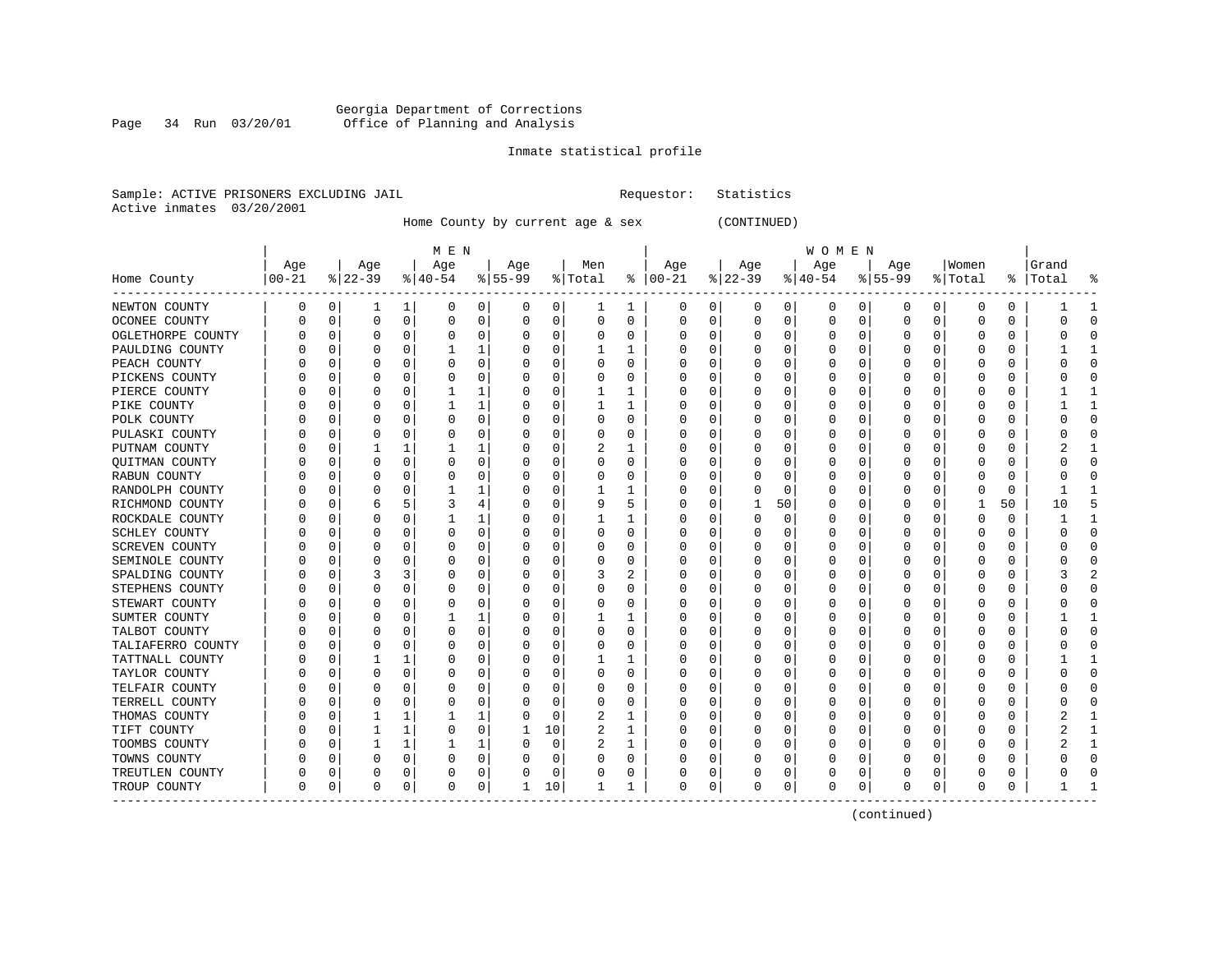#### Georgia Department of Corrections Page 35 Run 03/20/01 Office of Planning and Analysis

# Inmate statistical profile

|  | Sample: ACTIVE PRISONERS EXCLUDING JAIL | Requestor: Statistics |  |
|--|-----------------------------------------|-----------------------|--|
|  | Active inmates 03/20/2001               |                       |  |

Home County by current age & sex (CONTINUED)

|                     |          |       |          |      | M E N     |          |                   |          |         |      |               |           |           |          | <b>WOMEN</b> |           |           |           |          |       |         |      |
|---------------------|----------|-------|----------|------|-----------|----------|-------------------|----------|---------|------|---------------|-----------|-----------|----------|--------------|-----------|-----------|-----------|----------|-------|---------|------|
|                     | Age      |       | Age      |      | Age       |          | Age               |          | Men     |      | Age           |           | Age       |          | Age          |           | Age       |           | Women    |       | Grand   |      |
| Home County         | $ 00-21$ |       | $ 22-39$ |      | $ 40-54 $ |          | $\frac{8}{55-99}$ |          | % Total |      | $8   00 - 21$ |           | $ 22-39 $ |          | $ 40-54 $    |           | $8 55-99$ |           | % Total  | န္    | Total   |      |
| TURNER COUNTY       |          | 0     | 0        | 0    | 0         | 0        | O                 | 0        | 0       | 0    | 0             | 0         | O         | 0        | 0            | 0         | 0         | 0         | $\Omega$ | 0     |         |      |
| TWIGGS COUNTY       |          |       |          | 0    | $\Omega$  | 0        | O                 | 0        | N       |      | 0             | 0         |           | O        | O            |           | $\Omega$  | $\Omega$  |          | 0     |         |      |
| UNION COUNTY        |          |       | U        | U    |           |          |                   | 0        |         |      | 0             | 0         |           |          | U            |           | 0         | U         |          | 0     |         |      |
| <b>UPSON COUNTY</b> |          |       |          | U    |           |          |                   | O        |         |      | <sup>0</sup>  | U         |           |          |              |           | $\Omega$  |           |          | 0     |         |      |
| WALKER COUNTY       |          |       |          |      |           | 0        |                   | 0        | 2       |      | <sup>0</sup>  | 0         |           | 50       |              |           | $\Omega$  | O         |          | 50    |         |      |
| WALTON COUNTY       |          | U     |          |      |           |          |                   | O        | 2       |      | O             | U         |           | $\Omega$ | U            |           | $\Omega$  | 0         |          | 0     |         |      |
| WARE COUNTY         |          |       |          |      |           |          |                   | 0        |         | 2    | n             | 0         |           |          |              |           | 0         |           |          | 0     |         |      |
| WARREN COUNTY       |          |       |          |      |           | 0        |                   | O        |         |      |               | U         |           |          |              |           | 0         |           |          | 0     |         |      |
| WASHINGTON COUNTY   |          |       |          |      | ∩         | N        |                   | O        | U       | 0    | O             | U         |           |          |              |           | 0         |           |          | 0     |         |      |
| WAYNE COUNTY        |          |       |          |      |           | 0        |                   | 0        |         |      | n             | U         |           |          |              |           | $\Omega$  |           |          | 0     |         |      |
| WEBSTER COUNTY      |          |       |          | O    | C         | 0        |                   | $\Omega$ | 0       | 0    |               | U         |           |          |              |           | $\Omega$  |           |          | 0     |         |      |
| WHEELER COUNTY      |          |       |          | U    |           | O        |                   | O        | U       | U    | O             | U         |           |          |              |           | 0         | U         |          | 0     |         |      |
| WHITE COUNTY        |          |       |          |      |           | 0        |                   | O        |         |      |               |           |           |          |              |           | $\Omega$  |           |          | 0     |         |      |
| WHITFIELD COUNTY    |          |       |          |      |           |          |                   | O        |         |      |               | U         |           |          |              |           | $\Omega$  |           |          | 0     |         |      |
| WILCOX COUNTY       |          |       |          | U    | $\Omega$  | $\Omega$ |                   | O        | O       | 0    | $\left($      | U         |           |          |              |           | $\Omega$  | U         |          | 0     |         |      |
| WILKES COUNTY       |          |       |          | U    | $\Omega$  | 0        | U                 | O        | O       | O    | $\Omega$      | U         |           |          |              |           | $\Omega$  | O         |          | 0     |         |      |
| WILKINSON COUNTY    |          | 0     |          | 1    | $\Omega$  | 0        |                   | 0        |         |      | 0             | 0         |           | O        | U            |           | 0         | O         |          | 0     |         |      |
| WORTH COUNTY        |          | 0     | U        | 0    | $\Omega$  | 0        | O                 | 0        | 0       | O    | 0             | 0         |           | n        | O            |           | 0         | 0         | O        | 0     |         |      |
| OUT OF STATE        | O        | 0     | U        | 0    | $\Omega$  | 0        | <sup>0</sup>      | 0        | U       | 0    | $\Omega$      | 0         |           | $\Omega$ | 0            |           | $\Omega$  | 0         | ∩        | 0     |         |      |
| Total reported      |          | 3 100 | 112 100  |      | 70 100    |          | 10 100            |          | 195 100 |      | 0             | 0         |           | 2 100    | 0            | 0         | 0         | 0         |          | 2 100 | 197 100 |      |
| Percent reported    |          | 100.0 |          | 85.5 |           | 86.4     |                   | 71.4     |         | 85.2 |               | $\cdot$ 0 |           | 100.0    |              | $\cdot$ 0 |           | $\cdot$ 0 |          | 100.0 |         | 85.3 |
| UNKNOWN             |          |       | 19       |      | 11        |          | 4                 |          | 34      |      | 0             |           |           |          | $\Omega$     |           | $\Omega$  |           | U        |       | 34      |      |
| Total               | 3        |       | 131      |      | 81        |          | 14                |          | 229     |      | 0             |           | 2         |          | 0            |           | 0         |           | 2        |       | 231     |      |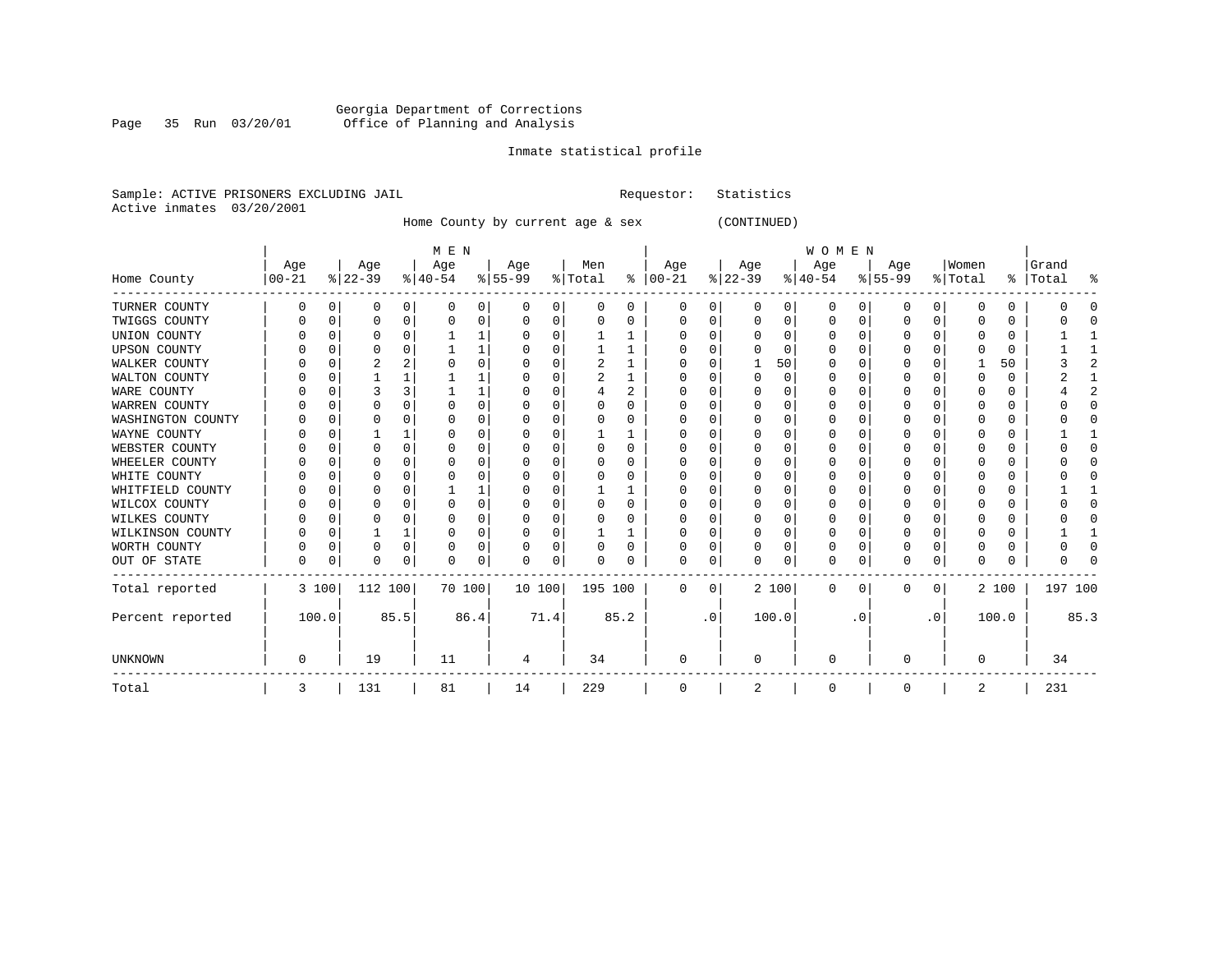Georgia Department of Corrections Office of Planning and Analysis

Inmate statistical profile<br>Requestor: Statistics

Active inmates 03/20/2001

Sample: ACTIVE PRISONERS EXCLUDING JAIL

# Prison Sentence In Years by current age & sex

|                                    |                   |                  | M E N               |                    |                     |                   |                 | WOMEN            |                    |                        |                      |
|------------------------------------|-------------------|------------------|---------------------|--------------------|---------------------|-------------------|-----------------|------------------|--------------------|------------------------|----------------------|
| Sentence In Years<br>--------      | Age<br>$ 00 - 21$ | Age<br>$8 22-39$ | Age<br>$ 40-54$     | Age<br>$8155 - 99$ | Men<br>% Total      | Age<br>$% 100-21$ | Age<br>$ 22-39$ | Age<br>$ 40-54$  | Age<br>$8155 - 99$ | Women<br>% Total<br>နွ | Grand<br>Total<br>٩, |
| $0 - 1$                            | $\Omega$          | 0                | 0                   | 0                  | $\Omega$            | 0                 | 0               | 0                | 0                  | 0                      | $\mathbf 0$          |
|                                    | 0                 | 0                | 0                   | 0                  | 0                   | 0                 | 0               | 0                | 0                  | 0                      | 0                    |
| $1.1 - 2$                          | 0                 | $\mathbf 0$      | $\mathbf 0$         | 0                  | 0                   | 0                 | $\mathbf 0$     | 0                | 0                  | $\mathbf 0$            | 0                    |
|                                    | 0                 | 0                | 0                   | 0                  | 0                   | 0                 | 0               | 0                | 0                  | 0                      | $\Omega$             |
| $2.1 - 3$                          | 0                 | $\mathbf 0$      | $\mathbf 0$         | 0                  | 0                   | 0                 | $\mathbf 0$     | 0                | $\mathbf 0$        | 0                      | $\Omega$             |
|                                    | 0                 | 0                | 0                   | 0                  | 0                   | 0                 | 0               | 0                | 0                  | $\mathbf 0$            | 0                    |
| $3.1 - 4$                          | $\Omega$          | 0                | $\Omega$            | 0                  | $\Omega$            | $\mathbf 0$       | $\mathbf 0$     | 0                | $\mathbf 0$        | $\Omega$               | $\Omega$             |
|                                    | $\Omega$          | 0                | $\Omega$            | 0                  | $\Omega$            | 0                 | $\mathbf 0$     | 0                | 0                  | 0                      | $\Omega$             |
| $4.1 - 5$                          | $\Omega$          | $\mathbf 0$      | $\mathbf 0$         | $\mathbf 0$        | $\Omega$            | 0                 | $\mathbf 0$     | $\mathbf 0$      | $\mathbf 0$        | $\mathbf 0$            | $\Omega$             |
|                                    | 0                 | 0                | $\mathbf 0$         | 0                  | 0                   | 0                 | $\mathbf 0$     | 0                | 0                  | 0                      | 0                    |
| $5.1 - 6$                          | $\Omega$          | 0                | $\Omega$            | 0                  | $\Omega$            | $\mathbf 0$       | $\mathbf 0$     | 0                | $\mathbf 0$        | 0                      | $\Omega$             |
|                                    | $\Omega$          | $\Omega$         | 0                   | 0                  | $\Omega$            | $\Omega$          | 0               | 0                | 0                  | $\Omega$               | 0                    |
| $6.1 - 7$                          | $\Omega$          | $\mathbf 0$      | $\mathbf 0$         | $\Omega$           | $\Omega$            | $\mathbf 0$       | $\Omega$        | $\mathbf 0$      | $\mathbf 0$        | $\mathbf 0$            | $\Omega$             |
|                                    | $\Omega$          | 0                | $\Omega$            | $\mathbf 0$        | 0                   | $\mathbf 0$       | $\mathbf 0$     | $\mathbf 0$      | $\mathbf 0$        | $\mathbf 0$            | $\Omega$             |
| $7.1 - 8$                          | $\Omega$          | 0                | 0                   | 0                  | $\Omega$            | $\mathbf 0$       | $\mathbf 0$     | 0                | $\mathbf 0$        | $\Omega$               | 0                    |
|                                    | $\Omega$          | 0                | 0                   | 0                  | $\Omega$            | $\Omega$          | $\mathbf 0$     | 0                | 0                  | $\Omega$               | $\Omega$             |
| $8.1 - 9$                          | 0                 | $\mathbf 0$      | $\mathbf 0$         | $\Omega$           | 0                   | $\mathbf 0$       | $\mathbf 0$     | 0                | $\mathbf 0$        | $\mathbf 0$            | $\Omega$             |
|                                    | 0                 | 0                | 0                   | 0                  | 0                   | 0                 | 0               | 0                | 0                  | $\mathbf 0$            | 0                    |
| $9.1 - 10$                         | $\Omega$          | 0                | $\mathbf 0$         | 0                  | $\Omega$            | $\mathbf 0$       | $\mathbf 0$     | $\mathbf 0$      | $\mathbf 0$        | $\mathbf 0$            | 0                    |
|                                    | 0                 | 0                | $\Omega$            | $\mathbf 0$        | 0                   | 0                 | $\mathbf 0$     | 0                | 0                  | 0                      | $\Omega$             |
| $10.1 - 12$                        | 0                 | 0                | 0                   | 0                  | $\Omega$            | 0                 | $\mathbf 0$     | 0                | $\mathbf 0$        | 0                      | 0                    |
|                                    | 0                 | 0                | 0                   | 0                  | $\Omega$            | 0                 | $\mathbf 0$     | 0                | 0                  | 0                      | $\Omega$             |
| $12.1 - 15$                        | $\Omega$          | 0                | $\mathbf 0$         | 0                  | $\Omega$            | $\mathbf 0$       | $\mathbf 0$     | 0                | $\mathbf 0$        | 0                      | $\mathbf 0$          |
|                                    | 0                 | 0                | 0                   | 0                  | 0                   | 0                 | $\mathbf 0$     | 0                | 0                  | 0                      | 0                    |
| $15.1 - 20$                        | $\Omega$          | 0                | $\Omega$            | 0                  | $\Omega$            | $\mathbf 0$       | $\mathbf 0$     | $\mathbf 0$      | 0                  | $\mathbf 0$            | $\Omega$             |
|                                    | $\Omega$          | 0                | $\Omega$            | $\mathbf 0$        | $\Omega$            | 0                 | $\mathbf 0$     | 0                | 0                  | 0                      | $\Omega$             |
| 20.1-OVER                          | 0                 | 0                | $\mathbf 0$         | 0                  | 0                   | 0                 | $\mathbf 0$     | 0                | 0                  | $\mathbf 0$            | 0                    |
|                                    | 0                 | 0                | 0                   | 0                  | 0                   | 0                 | $\mathbf 0$     | 0                | 0                  | 0                      | $\Omega$             |
| LIFE                               | $\Omega$          | 0                | $\Omega$            | 0                  | $\Omega$            | 0                 | $\mathbf 0$     | 0                | $\mathbf 0$        | 0                      | $\Omega$             |
|                                    | 0                 | 0                | 0                   | $\mathbf 0$        | $\Omega$            | $\Omega$          | 0               | 0                | 0                  | 0                      | $\Omega$             |
| DEATH                              | $\Omega$          | $\mathbf 0$      | $\Omega$            | $\mathbf 0$        | $\Omega$            | $\Omega$          | $\mathbf 0$     | $\mathbf 0$      | $\mathbf 0$        | $\mathbf 0$            | $\Omega$             |
|                                    | $\Omega$          | 0                | $\Omega$            | 0                  | $\Omega$            | $\mathbf 0$       | $\Omega$        | 0                | 0                  | $\mathbf 0$            | $\Omega$             |
| LIFE W/O PAROLE                    | 3<br>100          | 131 100          | 81<br>100           | 14<br>100          | 229 100             | 0<br>0            | 2 100           | 0<br>0           | 0<br>0             | 2<br>100               | 231 100              |
| YOUTHFUL OFFENDERS                 | 0                 | 0                | $\mathsf{O}\xspace$ | 0                  | $\mathsf{O}\xspace$ | $\mathbf 0$       | 0               | 0                | $\mathbf 0$        | 0                      | 0                    |
|                                    | 0                 | $\mathbf 0$      | 0                   | 0                  | 0                   | 0                 | 0               | 0                | 0                  | 0                      | $\overline{0}$       |
|                                    |                   |                  |                     |                    |                     |                   |                 |                  |                    |                        |                      |
| Total reported                     | 3 100             | 131 100          | 81 100              | 14 100             | 229 100             | 0<br>0            | 2 100           | $\mathbf 0$<br>0 | 0<br>0             | 2 100                  | 231 100              |
| Percent reported                   | 100.0             | 100.0            | 100.0               | 100.0              | 100.0               | $\cdot$ 0         | 100.0           | $\cdot$ 0        | . 0                | 100.0                  | 100.0                |
| NOT REPORTED                       | $\mathbf 0$       | 0                | 0                   | $\mathbf 0$        | $\mathbf 0$         | 0                 | $\mathbf 0$     | 0                | $\mathbf 0$        | 0                      | $\mathbf 0$          |
| Total                              | 3                 | 131              | 81                  | 14                 | 229                 | 0                 | 2               | 0                | $\mathsf 0$        | 2                      | 231                  |
| AVG EXCLUDING<br>LIFE, DEATH, YO   | .00               | .00              | .00                 | .00                | .00                 | .00               | .00             | .00              | .00                | .00                    | .00                  |
| AVG INCLUDING<br>LIFE=21, YO=3 YRS | 3.00              | 3.00             | 3.00                | 3.00               | 3.00                | .00               | 3.00            | .00              | .00                | 3.00                   | 3.00                 |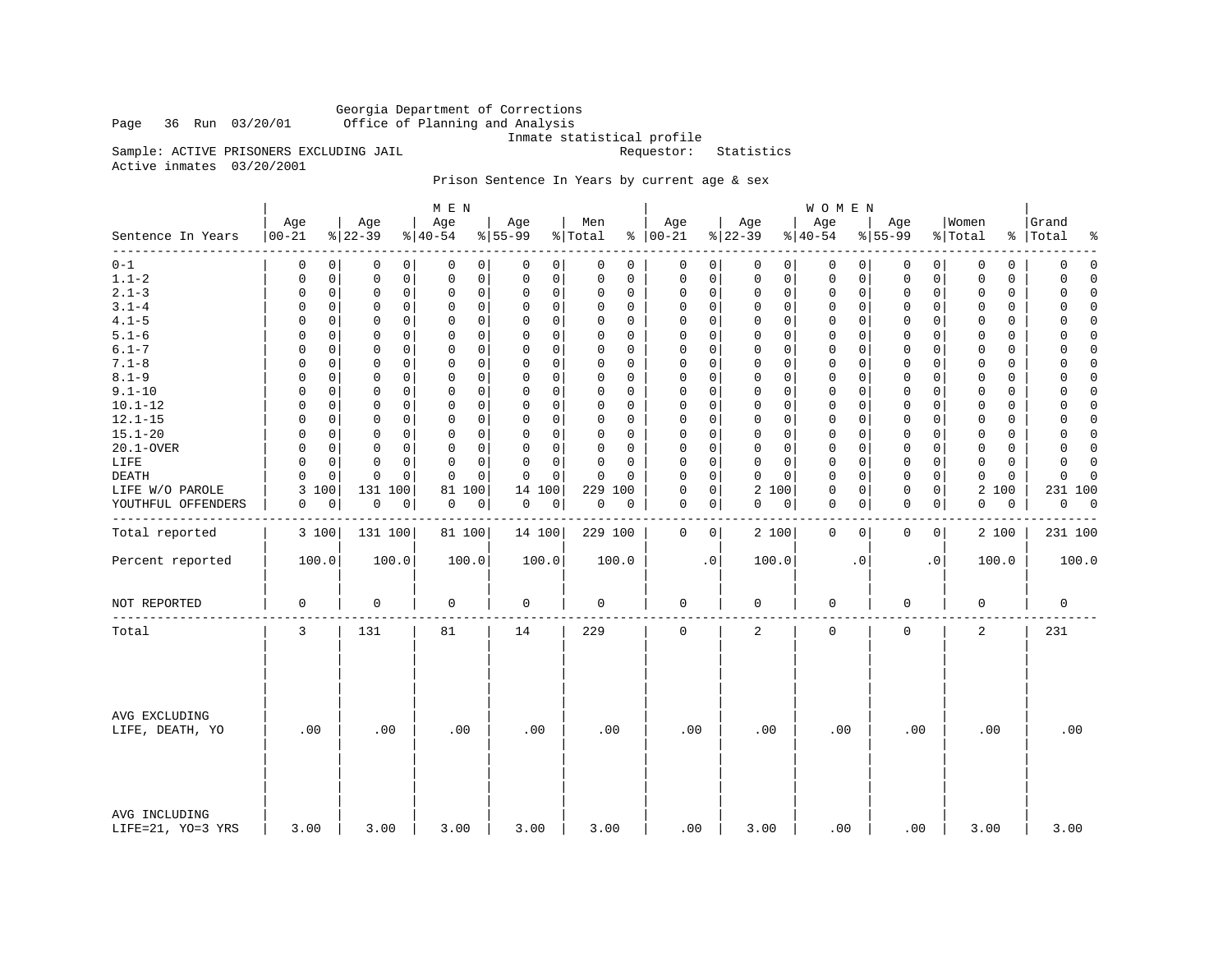# Georgia Department of Corrections Page 37 Run 03/20/01 Office of Planning and Analysis

#### Inmate statistical profile

Sample: ACTIVE PRISONERS EXCLUDING JAIL **Requestor:** Statistics Active inmates 03/20/2001

Probation To Follow Prison by current age & sex

| Prob After Prison                   | Age<br>$ 00-21$ | Age<br>$ 22-39 $ |         | M E N<br>Age<br>$8 40-54$ |                          | Age<br>$8155 - 99$ |              | Men<br>% Total | ႜ     | Age<br>$00 - 21$ |                      | Age<br>$ 22-39 $ |             | <b>WOMEN</b><br>Aqe<br>$8 40-54$ |                                  | Age<br>$8155 - 99$ |                     | Women<br>% Total |                       | Grand<br>%   Total |              | း - မွ |
|-------------------------------------|-----------------|------------------|---------|---------------------------|--------------------------|--------------------|--------------|----------------|-------|------------------|----------------------|------------------|-------------|----------------------------------|----------------------------------|--------------------|---------------------|------------------|-----------------------|--------------------|--------------|--------|
| PROBATION TO FOLLOW<br>NO PROBATION | 0<br>3 100      | 0<br>128         | 2<br>98 | $\Omega$                  | 0 <sup>1</sup><br>81 100 | 0                  | 0 <br>14 100 | 226            | 99    | 0<br>$\mathbf 0$ | $\overline{0}$<br> 0 | $\mathbf{0}$     | 0 <br>2 100 | $\mathbf 0$<br>$\mathbf 0$       | 0 <sup>1</sup><br>0 <sup>1</sup> | 0<br>$\mathbf{0}$  | 0<br>0 <sup>1</sup> | $\mathbf{0}$     | $\mathbf{0}$<br>2 100 |                    | 228 99       |        |
| Total reported                      | 3 100           |                  | 131 100 | 81                        | 100                      |                    | 14 100       | 229            | 100   | 0                | $\circ$              |                  | 2 100       | 0                                | 0 <sup>1</sup>                   | 0                  | 0                   |                  | 2 100                 |                    | 231 100      |        |
| Percent reported                    | 100.0           |                  | 100.0   |                           | 100.0                    |                    | 100.0        |                | 100.0 |                  | .0 <sup>1</sup>      |                  | 100.0       |                                  | .0 <sup>1</sup>                  |                    | $\cdot$ 0           |                  | 100.0                 |                    |              | 100.0  |
| NOT REPORTED                        | $\mathbf 0$     | 0                |         | $\mathbf 0$               |                          | $\mathbf 0$        |              | 0              |       | $\Omega$         |                      | 0                |             | $\mathbf 0$                      |                                  | 0                  |                     | 0                |                       |                    | $\mathbf{0}$ |        |
| Total                               |                 | 131              |         | 81                        |                          | 14                 |              | 229            |       |                  |                      | 2                |             | $\Omega$                         |                                  |                    |                     | 2                |                       |                    | 231          |        |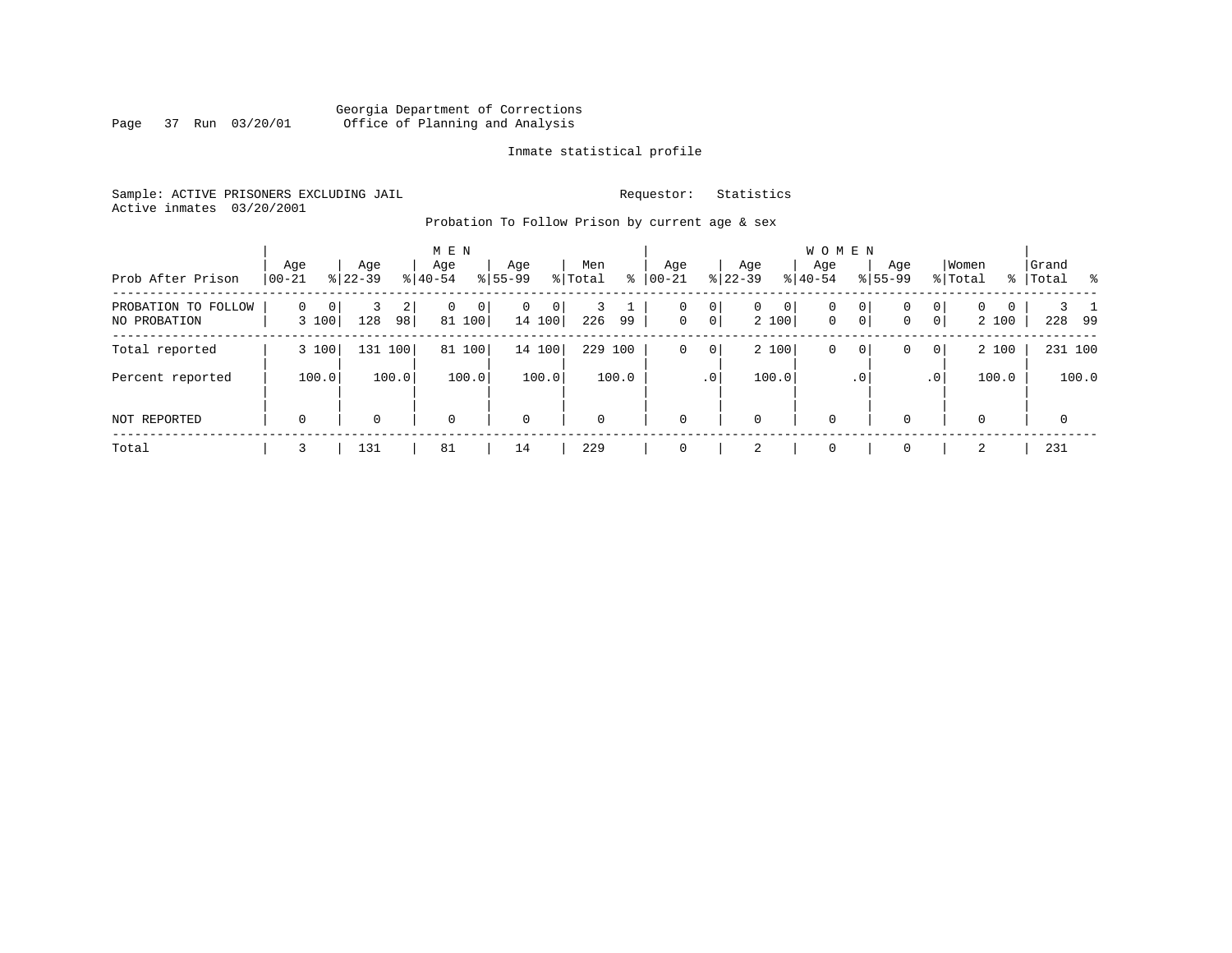# Georgia Department of Corrections Page 38 Run 03/20/01 Office of Planning and Analysis

#### Inmate statistical profile

Sample: ACTIVE PRISONERS EXCLUDING JAIL **Requestor:** Statistics Active inmates 03/20/2001

Admission Type by current age & sex

|                      |           |             |          |              | M E N     |          |           |          |          |              |          |           |          |          | <b>WOMEN</b> |          |              |              |         |          |         |                         |
|----------------------|-----------|-------------|----------|--------------|-----------|----------|-----------|----------|----------|--------------|----------|-----------|----------|----------|--------------|----------|--------------|--------------|---------|----------|---------|-------------------------|
|                      | Age       |             | Age      |              | Age       |          | Aqe       |          | Men      |              | Age      |           | Age      |          | Age          |          | Aqe          |              | Women   |          | Grand   |                         |
| Admission Type       | $00 - 21$ |             | $ 22-39$ |              | $ 40-54 $ |          | $8 55-99$ |          | % Total  | ႜ            | $ 00-21$ |           | $ 22-39$ |          | $ 40-54$     |          | $8 55-99$    |              | % Total | ွေ       | Total   |                         |
| COMMITTED FROM COURT | 1         | 33          | 40       | 31           | 28        | 35       | 2         | 14       | 71       | 31           | 0        | 0         |          | 2 100    | 0            | U        | 0            | 0            |         | 2 100    | 73      | 32                      |
| RETURN APPEAL/BOND   | 0         | $\mathbf 0$ | 0        | $\mathbf 0$  | $\Omega$  | 0        | $\Omega$  | 0        | $\Omega$ | $\Omega$     | 0        | 0         | $\Omega$ | 0        | 0            | $\Omega$ | <sup>0</sup> | $\Omega$     | O       | 0        | U       | $\Omega$                |
| PAROLE REV/NEW SENT  | O         | $\Omega$    | 11       | 8            | 11        | 14       |           |          | 23       | 10           | $\Omega$ | 0         | ∩        | $\Omega$ | 0            | $\Omega$ | $\cap$       | 0            | U       | U        | 23      | 10                      |
| PAR REV/NO NEW SENT  | n         | $\Omega$    | 3        |              |           | 1        |           | $\Omega$ | 4        | $\mathbf{2}$ | $\Omega$ | 0         | ∩        | $\Omega$ | O            | C        | ∩            | <sup>n</sup> | U       | O        |         | $\overline{\mathbf{c}}$ |
| PROB VIOL/TOTAL REV  |           | $\Omega$    | $\Omega$ | $\Omega$     | $\Omega$  | 0        |           | $\Omega$ | $\Omega$ | O            | n        | O         | $\Omega$ | $\Omega$ | 0            | C        | <sup>0</sup> | <sup>n</sup> | O       | O        |         | <sup>0</sup>            |
| PROB VIOL/PARTIAL    |           | 33          | O        | 0            |           | 1        |           | $\Omega$ | 2        |              | O        | 0         | O        | $\Omega$ | O            | C        |              |              |         | U        |         |                         |
| ADMIT FM OTHER CUST  | O         | $\Omega$    | O        | 0            | O         | 0        | O         | $\Omega$ | O        | 0            | $\Omega$ | 0         | O        | $\Omega$ | O            | O        | O            | 0            | O       | U        |         | <sup>0</sup>            |
| SHOCK INCARCERATION  |           | 0           | U        | 0            | O         | 0        | ∩         | $\Omega$ | O        | U            | $\Omega$ | 0         | O        | $\Omega$ | 0            | C        | <sup>0</sup> | 0            | U       | 0        |         | ∩                       |
| PROB REV/REMAINDER   |           | $\mathbf 0$ |          |              | 2         | 2        |           | $\Omega$ | 7        | 3            | $\Omega$ | 0         | $\Omega$ | $\Omega$ | 0            | $\Omega$ | ∩            | $\Omega$     | U       | 0        |         |                         |
| NEW SENT/PAR REV PND |           | $\Omega$    | $\Omega$ | $\Omega$     |           | 1        | $\Omega$  | $\Omega$ |          | U            | $\Omega$ | 0         | $\Omega$ | $\Omega$ | 0            | C        | <sup>0</sup> | 0            |         | $\Omega$ |         | ſ                       |
| LIFE W/O PAROLE      |           | 33          | 72       | 55           | 37        | 46       | 10        | 71       | 120      | 52           |          | O         |          | $\Omega$ | 0            | O        |              | $\Omega$     | O       | $\Omega$ | 120     | 52                      |
| PAROLE REV BOOT CAMP |           | $\Omega$    | $\Omega$ | $\Omega$     | $\Omega$  | $\Omega$ | $\Omega$  | $\Omega$ | 0        | $\Omega$     | 0        | O         |          | $\Omega$ | 0            | $\Omega$ |              |              |         | $\Omega$ | ი       | $\Omega$                |
| PAR REV/RSN UNKNOWN  |           | $\Omega$    | O        | $\Omega$     | O         | 0        |           | 7        |          | 0            | 0        | O         |          | $\Omega$ | 0            | $\Omega$ |              | 0            | O       | 0        |         | <sup>0</sup>            |
| PROBATION/PAROLE REV |           | $\Omega$    | U        | $\Omega$     | O         | 0        |           | $\Omega$ | 0        | 0            | O        | $\Omega$  | O        | $\Omega$ | 0            | $\Omega$ |              | <sup>n</sup> | O       | 0        | U       | ∩                       |
| PB PAROLE RESCINDED  |           | $\Omega$    | U        | $\Omega$     | O         | 0        |           | $\Omega$ | 0        | 0            | n        | 0         | O        | $\Omega$ | 0            | O        | n            | 0            | U       | U        |         | n                       |
| PROB REVOC/SPEC COND | n         | 0           | U        | <sup>n</sup> | n         | U        |           | ∩        | 0        | U            | $\Omega$ | U         | ∩        | ∩        | U            | C        | ∩            | <sup>n</sup> |         | 0        |         | ∩                       |
| PAR REV/REVOC CENTER | O         | 0           | U        | 0            | n         | 0        |           | $\Omega$ | 0        | O            | $\Omega$ | U         | $\Omega$ | $\Omega$ | U            | C        | ∩            | <sup>n</sup> | Λ       | 0        |         | ∩                       |
| INFORMATION ONLY     |           | $\mathbf 0$ | U        | $\Omega$     | O         | 0        |           | $\Omega$ | 0        |              | n        | O         | O        | $\Omega$ | 0            | C        |              | 0            |         | 0        |         | ∩                       |
| INCOMPLETE SENT PKG  | O         | 0           | U        | $\Omega$     | O         | 0        |           | $\Omega$ | 0        | 0            | $\Omega$ | O         |          | $\Omega$ | 0            | O        |              | 0            |         | 0        |         | <sup>0</sup>            |
| HANCOCK REVOC CENTER | 0         | 0           | U        | $\Omega$     | O         | 0        |           | $\Omega$ | 0        | 0            | $\Omega$ | 0         | O        | $\Omega$ | 0            | 0        | O            | 0            | O       | 0        |         | ∩                       |
| WHITWORTH DETENTION  | O         | $\Omega$    | U        | $\Omega$     | O         | 0        | ∩         | $\Omega$ | 0        | 0            | $\Omega$ | 0         | O        | $\Omega$ | 0            | $\Omega$ | ∩            | $\Omega$     | U       | 0        |         | ∩                       |
| DCYS AT RISK         | O         | 0           | O        | $\Omega$     | O         | 0        |           | $\Omega$ | O        | O            | $\Omega$ | 0         | $\Omega$ | $\Omega$ | O            | $\Omega$ | <sup>0</sup> | 0            | Ω       | 0        |         | ſ                       |
| <b>OTHER</b>         | 0         | 0           | $\Omega$ | 0            | O         | 0        | $\Omega$  | 0        | N        | O            | $\Omega$ | 0         | $\Omega$ | 0        | 0            | $\Omega$ | $\Omega$     | 0            | O       | U        |         |                         |
| Total reported       |           | 3 100       | 131 100  |              | 81 100    |          | 14 100    |          | 229 100  |              | 0        | 0         |          | 2 100    | 0            | $\Omega$ | $\Omega$     | 0            |         | 2 100    | 231 100 |                         |
| Percent reported     |           | 100.0       |          | 100.0        |           | 100.0    |           | 100.0    |          | 100.0        |          | $\cdot$ 0 |          | 100.0    |              | . 0      |              | $\cdot$ 0    |         | 100.0    |         | 100.0                   |
| <b>UNKNOWN</b>       | 0         |             | 0        |              | 0         |          | 0         |          | 0        |              | 0        |           | 0        |          | 0            |          | 0            |              | O       |          | 0       |                         |
| Total                | 3         |             | 131      |              | 81        |          | 14        |          | 229      |              | 0        |           | 2        |          | 0            |          | 0            |              | 2       |          | 231     |                         |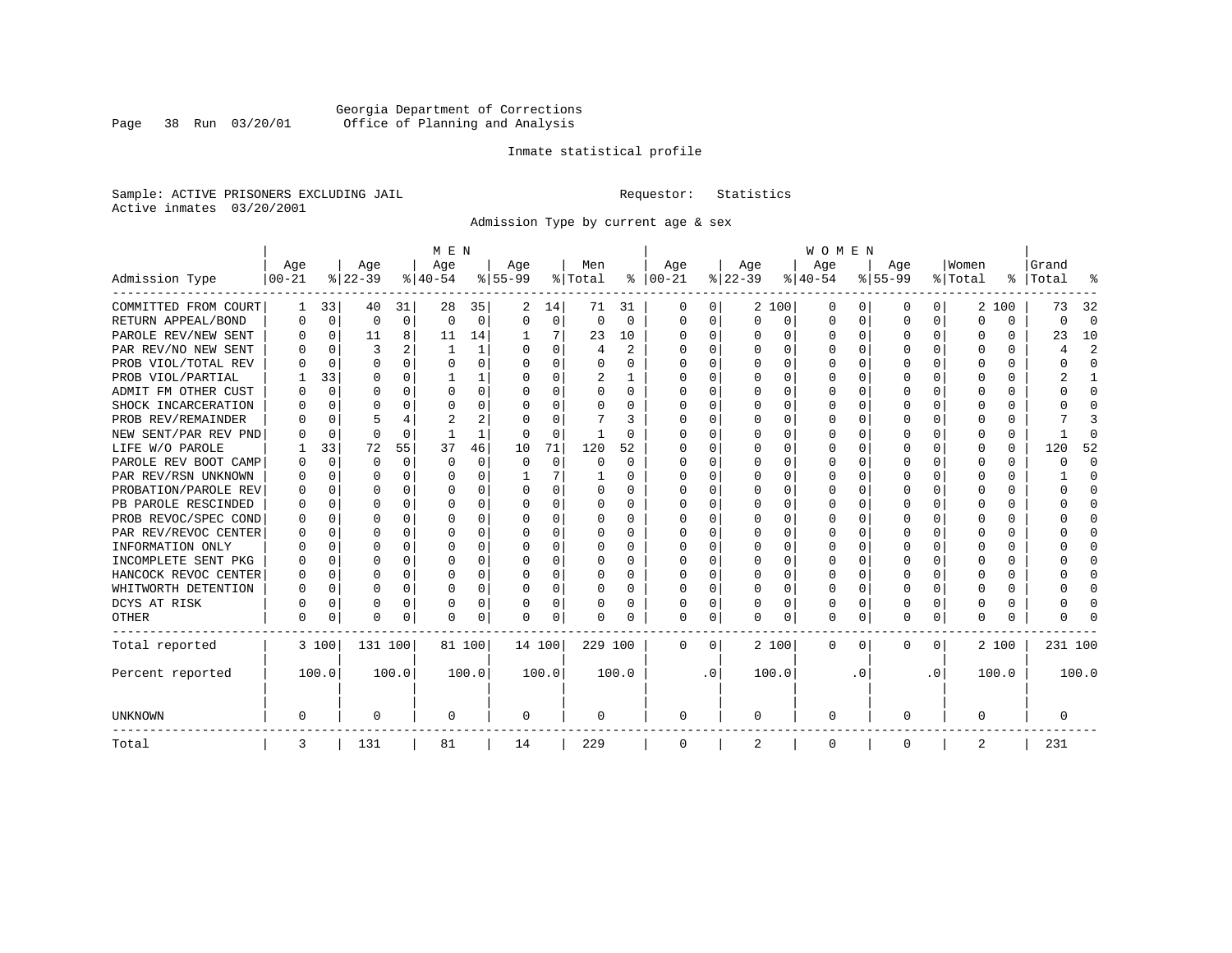#### Georgia Department of Corrections Page 39 Run 03/20/01 Office of Planning and Analysis

# Inmate statistical profile

| Active inmates | Sample: ACTIVE PRISONERS EXCLUDING JAIL<br>03/20/2001 |                                             | Statistics<br>Requestor:                                                                      |                                            |
|----------------|-------------------------------------------------------|---------------------------------------------|-----------------------------------------------------------------------------------------------|--------------------------------------------|
|                |                                                       | Release Type by current age & sex           |                                                                                               |                                            |
|                |                                                       | M E N                                       | W O M E N                                                                                     |                                            |
| Release Type   | Age<br>Age<br>$8122 - 39$<br>  00-21<br>$8140 - 54$   | Age<br>Men<br>Age<br>$8155 - 99$<br>% Total | Age<br>Age<br>Age<br>Aqe<br>$8 22-39$<br>$\frac{1}{6}$ 00-21<br>$8155 - 99$<br>$8 40-54$      | Grand<br>  Women<br>% Total<br>%   Total % |
| Active         | 131 100<br>3 100                                      | 81 100<br>14 100<br>229 100                 | 2 100<br>$\overline{0}$<br>$\begin{array}{c c} 0 \end{array}$<br>$0 \qquad 0$<br>$\mathbf{0}$ | 2 100<br>231 100<br>0 <sup>1</sup>         |
| Total          | 131                                                   | 229<br>81<br>14                             | $\mathbf{0}$<br>2<br>0<br>0                                                                   | 231                                        |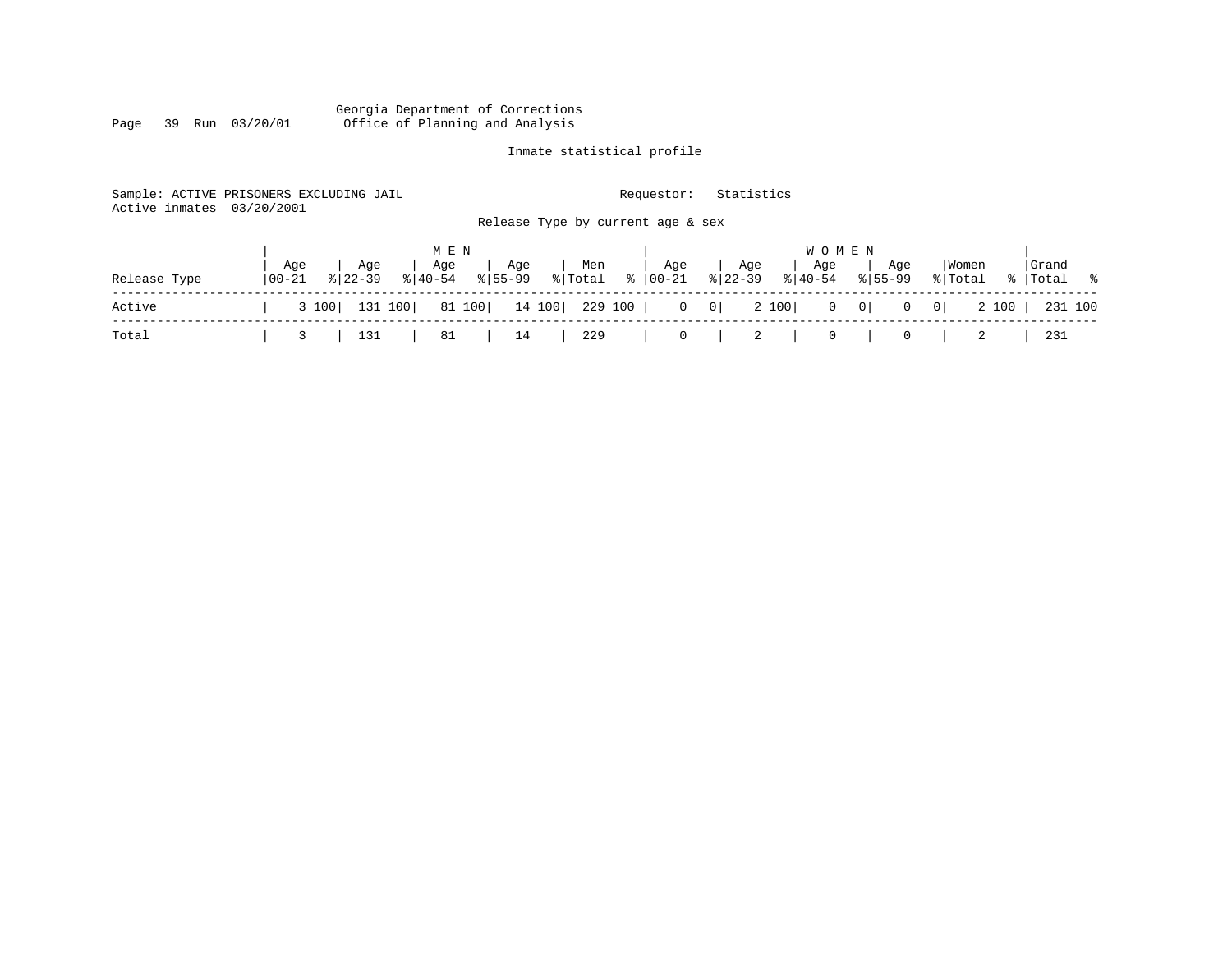# Georgia Department of Corrections<br>Page 40 Run 03/20/01 Office of Planning and Analysis Page 40 Run 03/20/01 Office of Planning and Analysis

#### Inmate statistical profile

Sample: ACTIVE PRISONERS EXCLUDING JAIL **Requestor:** Statistics Active inmates 03/20/2001

Inst By Group by current age & sex

|                      |             |          |             |                | M E N       |             |           |             |          |          |             |             |          |          | <b>WOMEN</b> |          |           |                 |          |       |                 |  |
|----------------------|-------------|----------|-------------|----------------|-------------|-------------|-----------|-------------|----------|----------|-------------|-------------|----------|----------|--------------|----------|-----------|-----------------|----------|-------|-----------------|--|
|                      | Age         |          | Age         |                | Age         |             | Age       |             | Men      |          | Age         |             | Age      |          | Age          |          | Age       |                 | Women    |       | Grand           |  |
| Inst By Group        | $00 - 21$   |          | $ 22-39 $   |                | $8 40-54$   |             | $8 55-99$ |             | % Total  | ႜ        | $ 00 - 21$  |             | $ 22-39$ |          | $8 40-54$    |          | $8 55-99$ |                 | % Total  |       | ွေ<br>%   Total |  |
| County jails         | $\Omega$    | $\Omega$ | 0           | $\Omega$       |             | 0           |           | $\Omega$    |          |          |             | 0           |          | $\Omega$ | $\Omega$     |          |           |                 |          |       |                 |  |
| Transitional centers | $\mathbf 0$ | 0        | 0           | $\Omega$       | $\Omega$    | 0           | $\Omega$  | $\Omega$    | $\Omega$ | $\Omega$ | $\mathbf 0$ | $\Omega$    | $\Omega$ | $\Omega$ | $\Omega$     | $\Omega$ | $\Omega$  |                 |          | 0     |                 |  |
| County camps         | $\Omega$    |          | 0           |                | $\Omega$    | 0           | $\Omega$  |             | $\Omega$ | $\Omega$ |             |             | $\Omega$ |          | $\Omega$     |          | $\Omega$  |                 | $\Omega$ |       |                 |  |
| Inmate boot camps    | 0           | 0        | $\Omega$    |                |             | $\Omega$    |           | $\Omega$    | $\Omega$ |          | $\Omega$    |             | $\Omega$ |          | $\Omega$     |          | $\Omega$  |                 |          |       |                 |  |
| State prisons        |             | 3 100    |             | 131 100        | 80          | 99          |           | 14 100      | 228      | 100      |             |             |          | 2 100    | $\Omega$     |          | 0         |                 |          | 2 100 | 230 100         |  |
| Private prisons      | 0           | $\Omega$ | 0           | 0              |             |             | $\Omega$  | $\Omega$    |          | $\Omega$ | $\mathbf 0$ | $\Omega$    | $\Omega$ | $\Omega$ | $\Omega$     |          | $\Omega$  |                 | 0        | 0     | $\Omega$        |  |
| Other                | 0           | 0        | $\mathbf 0$ | $\overline{0}$ | $\Omega$    | $\mathbf 0$ | $\Omega$  | $\mathbf 0$ | $\Omega$ | $\Omega$ | $\mathbf 0$ | 0           | 0        | 0        | $\mathbf 0$  | $\Omega$ | 0         | $\Omega$        | 0        | 0     | 0               |  |
| Total reported       |             | 3 100    |             | 131 100        | 81          | 100         |           | 14 100      |          | 229 100  | $\mathbf 0$ | $\mathbf 0$ |          | 2 100    | $\Omega$     | $\Omega$ | $\Omega$  | $\circ$         |          | 2 100 | 231 100         |  |
| Percent reported     |             | 100.0    |             | 100.0          |             | 100.0       |           | 100.0       |          | 100.0    |             | $\cdot$ 0   |          | 100.0    |              | . 0      |           | .0 <sup>1</sup> |          | 100.0 | 100.0           |  |
| Not reported         | $\mathbf 0$ |          | $\Omega$    |                | $\mathbf 0$ |             | $\Omega$  |             | $\Omega$ |          | $\Omega$    |             | $\Omega$ |          | $\Omega$     |          | $\Omega$  |                 | $\Omega$ |       | 0               |  |
| Total                | 3           |          | 131         |                | 81          |             | 14        |             | 229      |          | $\Omega$    |             | 2        |          | $\mathbf 0$  |          | $\Omega$  |                 | 2        |       | 231             |  |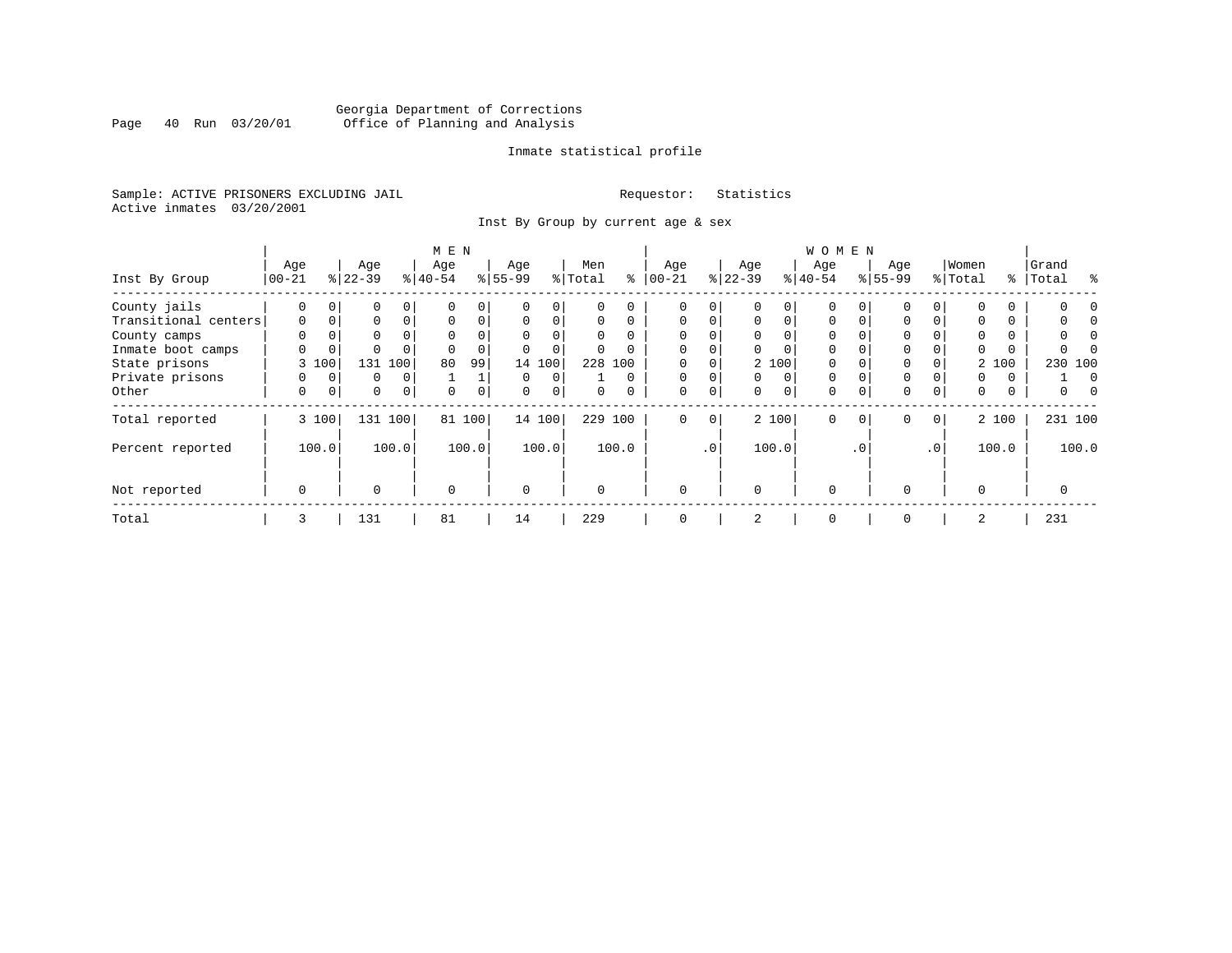# Georgia Department of Corrections<br>Page 41 Run 03/20/01 Office of Planning and Analysis Page 41 Run 03/20/01 Office of Planning and Analysis

#### Inmate statistical profile

Sample: ACTIVE PRISONERS EXCLUDING JAIL **Requestor:** Statistics Active inmates 03/20/2001

Institution by current age & sex

|                      |          |          |                |                | M E N         |                |           |          |                |                |          |           |              |       | <b>WOMEN</b> |              |          |           |          |          |           |                |
|----------------------|----------|----------|----------------|----------------|---------------|----------------|-----------|----------|----------------|----------------|----------|-----------|--------------|-------|--------------|--------------|----------|-----------|----------|----------|-----------|----------------|
|                      | Age      |          | Age            |                | Age           |                | Age       |          | Men            |                | Age      |           | Age          |       | Age          |              | Age      |           | Women    |          | Grand     |                |
| Institution          | $ 00-21$ |          | $ 22-39 $      |                | $8 40-54$     |                | $8 55-99$ |          | % Total        | ွေ             | $ 00-21$ |           | $ 22-39 $    |       | $ 40-54$     |              | $ 55-99$ |           | % Total  |          | %   Total | ႜ              |
| Ware Prison          | U        | $\Omega$ | 9              |                | Q             | 11             | 2         | 14       | 20             | 9              | U        |           | <sup>0</sup> | 0     | $\Omega$     | <sup>0</sup> | U        | $\Omega$  | ∩        | 0        | 20        |                |
| Phillips Prison      |          | 33       |                | 5.             | ₹             | 4              | U         | $\Omega$ | 11             | 5              |          |           |              | 0     |              | $\Omega$     |          | $\Omega$  | $\Omega$ | 0        | 11        |                |
| Arrendale Prison     |          | 33       | ς              | 2              |               | $\Omega$       | U         | O        | $\overline{4}$ | 2              |          |           |              | 0     |              | $\Omega$     | O        | 0         | $\Omega$ | 0        |           |                |
| Georgia State Prison |          | 33       | 21             | 16             | 11            | 14             |           | 7        | 34             | 15             |          |           |              | 0     |              | $\Omega$     |          |           | $\Omega$ | $\Omega$ | 34        | 15             |
| Jackson Prison-Diag  | U        | $\Omega$ | 4              | 3              | $\mathcal{L}$ | $\overline{2}$ | ∩         | U        | 6              | 3              |          |           |              |       |              | $\cap$       |          |           | $\Omega$ | $\Omega$ | 6         | 3              |
| Coastal Prison       |          |          |                |                |               |                |           | 7        | 6              |                |          |           |              |       |              |              |          |           |          | 0        |           | 3              |
| Augusta Med Prison   |          | $\Omega$ | $\overline{2}$ | $\overline{a}$ |               | 5.             |           | 29       | 10             | $\overline{4}$ |          |           |              | 0     |              |              |          |           | $\Omega$ | $\Omega$ | 10        | $\overline{4}$ |
| Valdosta Prison      |          | $\Omega$ | 25             | 19             | 12            | 15             |           | 7        | 38             | 17             |          |           |              | U     |              |              | $\cap$   |           | $\Omega$ | $\Omega$ | 38        | 16             |
| Hays Prison          |          | $\Omega$ | 10             | 8              | 10            | 12             |           | 14       | 22             | 10             |          |           |              | 0     |              | $\Omega$     |          | 0         | $\Omega$ | $\Omega$ | 22        | 10             |
| Hancock Prison       |          | $\cap$   | 7              |                | Δ             | 5              | ∩         | $\Omega$ | 11             | 5              |          |           | ∩            |       |              | $\cap$       |          |           | $\Omega$ | $\Omega$ | 11        | 5              |
| Telfair Prison       |          |          | 13             | 10             | q             | 11             |           |          | 23             | 10             |          |           |              |       |              |              |          |           | $\Omega$ | $\Omega$ | 23        | 10             |
| Calhoun Prison       |          |          |                | 1              | $\cap$        | $\Omega$       |           | 0        |                | $\Omega$       |          |           |              | 0     |              |              |          |           | $\Omega$ | 0        |           | $\Omega$       |
| Macon Prison         |          |          | 9              | 7              | 10            | 12             |           | 7        | 20             | 9              | U        |           | ∩            | 0     |              |              | $\cap$   |           | $\Omega$ | $\Omega$ | 2.0       |                |
| Smith Prison         |          | $\Omega$ | 15             | 11             |               | 6              |           | 7        | 21             | 9              |          |           |              |       |              |              |          |           | $\Omega$ | $\Omega$ | 21        |                |
| Baldwin Prison       |          | $\Omega$ | U              | $\Omega$       |               |                | U         | U        |                | $\Omega$       |          |           |              |       |              | $\Omega$     |          | 0         | $\Omega$ | $\Omega$ |           |                |
| Metro Womens Prison  |          |          |                | 0              |               |                | U         |          | $\Omega$       | $\Omega$       |          |           |              | 50    |              |              |          |           |          | 50       |           |                |
| Pulaski Womens Pris  | $\Omega$ | $\Omega$ |                | $\Omega$       |               | 0              |           | 0        |                | $\Omega$       |          |           |              | 50    |              | $\Omega$     | O        |           |          | 50       |           |                |
| Coffee Corr Facility | 0        | 0        | U              | 0              |               |                | U         | 0        |                |                | $\cap$   |           | <sup>n</sup> | 0     | $\Omega$     | $\Omega$     | $\Omega$ | 0         | $\Omega$ | $\Omega$ |           |                |
| Total reported       |          | 3 100    | 131 100        |                |               | 81 100         | 14 100    |          | 229 100        |                | $\Omega$ | $\Omega$  |              | 2 100 | $\Omega$     | $\Omega$     | $\Omega$ | 0         |          | 2 100    | 231 100   |                |
| Percent reported     |          | 100.0    |                | 100.0          |               | 100.0          |           | 100.0    |                | 100.0          |          | $\cdot$ 0 |              | 100.0 |              | $\cdot$ 0    |          | $\cdot$ 0 |          | 100.0    |           | 100.0          |
| Not Reported         | O        |          | U              |                | $\Omega$      |                | 0         |          | $\Omega$       |                | $\Omega$ |           | $\Omega$     |       | $\Omega$     |              | O        |           | $\Omega$ |          |           |                |
| Total                | 3        |          | 131            |                | 81            |                | 14        |          | 229            |                |          |           | 2            |       | $\Omega$     |              | $\Omega$ |           | 2        |          | 231       |                |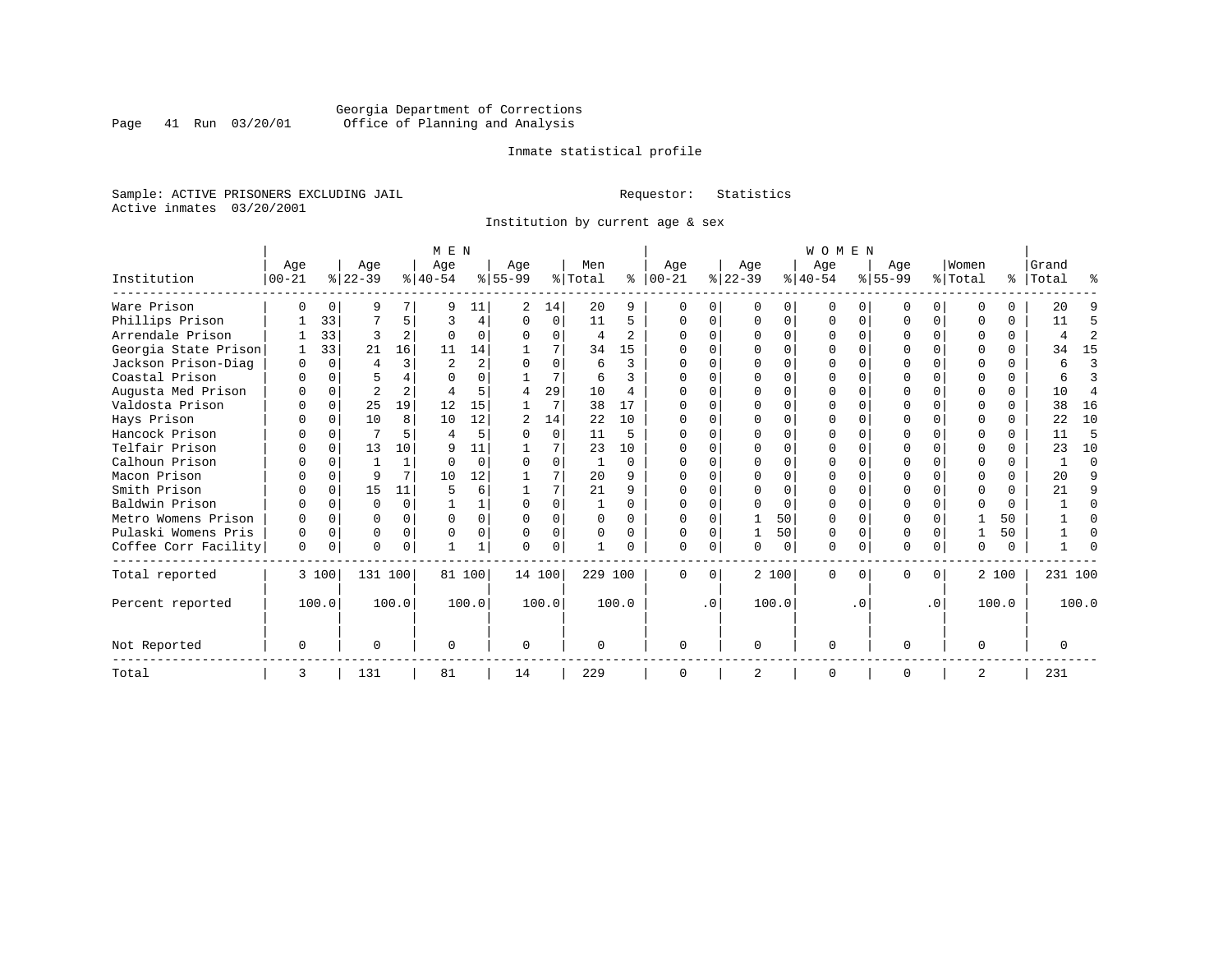### Georgia Department of Corrections Page 42 Run 03/20/01 Office of Planning and Analysis

#### Inmate statistical profile

Sample: ACTIVE PRISONERS EXCLUDING JAIL **Requestor:** Statistics Active inmates 03/20/2001

Misdemeanors And Felonies by current age & sex

| Crime Type                   | Aqe<br>$00 - 21$                 | Age<br>$8 22-39$           | M E N<br>Age<br>$8 40-54$ | Age<br>$8 55-99$            | Men<br>ွေ<br>% Total                | Age<br>$ 00-21$                                      | Age<br>$ 22-39 $             | <b>WOMEN</b><br>Aqe<br>$ 40-54$                     | Age<br>$8155 - 99$ | Women<br>% Total<br>$\frac{1}{6}$                  | Grand<br>Total<br>- 왕           |
|------------------------------|----------------------------------|----------------------------|---------------------------|-----------------------------|-------------------------------------|------------------------------------------------------|------------------------------|-----------------------------------------------------|--------------------|----------------------------------------------------|---------------------------------|
| <b>MISDEMEANOR</b><br>FELONY | $\Omega$<br>$\mathbf 0$<br>3 100 | $\Omega$<br> 0 <br>131 100 | 0 <br>81 100              | $\mathbf{0}$<br>0<br>14 100 | $\Omega$<br>$\mathbf{0}$<br>229 100 | 0 <sup>1</sup><br>0<br>$\mathbf 0$<br>0 <sup>1</sup> | $\overline{0}$<br>0<br>2 100 | $\mathbf{0}$<br>0<br>$\overline{0}$<br>$\mathbf{0}$ | 0<br>0             | 0 <br>$\mathbf{0}$<br>0<br>0 <sup>1</sup><br>2 100 | $\Omega$<br>$\Omega$<br>231 100 |
| Total reported               | 3 100                            | 131 100                    | 100<br>81                 | 14 100                      | 229 100                             | 0 <sup>1</sup><br>$\circ$                            | 2 100                        | 0<br>0                                              | 0                  | 2 100<br>0 <sup>1</sup>                            | 231 100                         |
| Percent reported             | 100.0                            | 100.0                      | 100.0                     | 100.0                       | 100.0                               | .0 <sup>1</sup>                                      | 100.0                        | . 0                                                 |                    | 100.0<br>.0 <sup>1</sup>                           | 100.0                           |
| NOT REPORTED                 | $\mathbf 0$                      | $\Omega$                   | $\Omega$                  | $\mathsf{O}$                | $\mathbf 0$                         | $\Omega$                                             | $\mathbf 0$                  | 0                                                   | $\mathbf 0$        | $\mathbf 0$                                        | $\mathbf{0}$                    |
| Total                        | 3                                | 131                        | 81                        | 14                          | 229                                 |                                                      | 2                            | 0                                                   | $\mathbf 0$        | $\overline{2}$                                     | 231                             |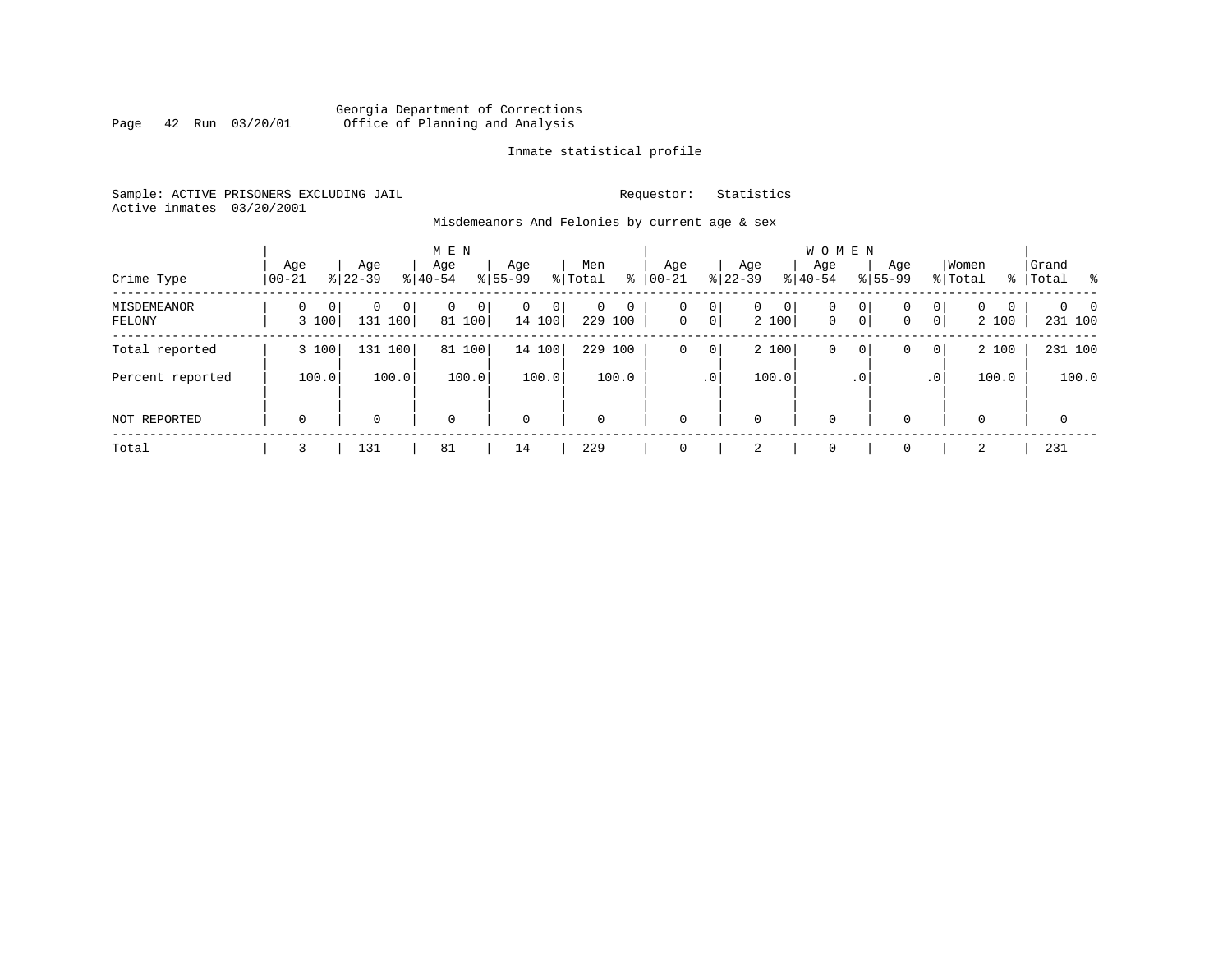# Georgia Department of Corrections<br>Page 43 Run 03/20/01 Office of Planning and Analysis Page 43 Run 03/20/01 Office of Planning and Analysis

#### Inmate statistical profile

Sample: ACTIVE PRISONERS EXCLUDING JAIL **Requestor:** Statistics Active inmates 03/20/2001

Crimes By Group by current age & sex

|                      | M E N      |             |          |              |             |          |           |             |             |          |              | W O M E N |             |          |              |             |           |           |          |          |                |             |  |  |  |
|----------------------|------------|-------------|----------|--------------|-------------|----------|-----------|-------------|-------------|----------|--------------|-----------|-------------|----------|--------------|-------------|-----------|-----------|----------|----------|----------------|-------------|--|--|--|
|                      | Age        |             | Age      |              | Age         |          | Age       |             | Men         |          | Age          |           | Age         |          | Age          |             | Age       |           | Women    |          | Grand          |             |  |  |  |
| Crimes By Group      | $ 00 - 21$ |             | $ 22-39$ |              | $ 40-54$    |          | $8 55-99$ |             | % Total     | ႜ        | $ 00-21$     |           | $ 22-39$    |          | $ 40-54 $    |             | $8 55-99$ |           | % Total  | ⊱        | Total          | 읏           |  |  |  |
| HOMICIDE             |            | 3 100       | 91       | 69           | 30          | 37       | 8         | 57          | 132         | 58       | 0            | 0         |             | 2 100    | 0            | 0           | 0         | 0         |          | 2 100    | 134            | 58          |  |  |  |
| ABORTION             | O          | 0           | $\Omega$ | $\mathbf 0$  | $\mathbf 0$ | 0        | $\Omega$  | $\mathbf 0$ | $\mathbf 0$ | 0        | $\mathbf 0$  | 0         | $\mathbf 0$ | 0        | 0            | 0           | $\Omega$  | 0         | $\Omega$ | 0        | $\Omega$       | $\mathbf 0$ |  |  |  |
| BODILY INJRY&REL OFF | 0          | 0           | 8        | 6            | 15          | 19       | 2         | 14          | 25          | 11       | 0            | 0         | 0           | 0        | 0            | 0           | $\Omega$  | 0         | O        | 0        | 25             | 11          |  |  |  |
| ARSON & REL OFF      | U          | $\Omega$    | $\Omega$ | $\Omega$     | $\Omega$    | 0        |           | $\Omega$    | $\Omega$    | $\Omega$ | $\Omega$     | $\Omega$  | 0           | $\Omega$ | $\Omega$     | $\Omega$    | $\Omega$  | $\Omega$  | C        | O        | $\Omega$       | $\Omega$    |  |  |  |
| DAMAGE OF PROPERTY   | U          | $\Omega$    | $\Omega$ | 0            | $\Omega$    | 0        | $\Omega$  | 0           | 0           | 0        | $\Omega$     | $\Omega$  | $\Omega$    | $\Omega$ | $\Omega$     | 0           | $\Omega$  | $\Omega$  | C        | 0        | $\Omega$       | $\Omega$    |  |  |  |
| BURGLARY & REL OFF   | 0          | $\mathbf 0$ | $\Omega$ | 0            | 1           | 1        |           | 0           | 1           | 0        | $\Omega$     | 0         | 0           | 0        | 0            | $\mathbf 0$ | $\Omega$  | 0         | O        | 0        | 1              | $\mathbf 0$ |  |  |  |
| FORGERY & REL OFF    |            | $\Omega$    | $\Omega$ | $\Omega$     | $\Omega$    | 0        |           | 0           | $\Omega$    | $\Omega$ | $\Omega$     | $\Omega$  | $\Omega$    | $\Omega$ | 0            | $\Omega$    | $\Omega$  | $\Omega$  | O        | 0        | $\overline{0}$ | $\Omega$    |  |  |  |
| THEFT                | U          | $\Omega$    | $\Omega$ | $\Omega$     | $\Omega$    | $\Omega$ | ∩         | $\Omega$    | 0           | $\Omega$ | $\Omega$     | $\Omega$  | 0           | 0        | 0            | $\Omega$    | $\Omega$  | $\Omega$  | C        | 0        | $\Omega$       | $\Omega$    |  |  |  |
| <b>ROBBERY</b>       | O          | 0           | 14       | 11           | 18          | 22       | 3         | 21          | 35          | 15       | $\Omega$     | $\Omega$  | $\Omega$    | $\Omega$ | 0            | 0           | $\Omega$  | $\Omega$  | O        | 0        | 35             | 15          |  |  |  |
| SEXUAL OFFENSES      | U          | $\Omega$    | 12       | 9            | 15          | 19       |           | 7           | 28          | 12       | $\Omega$     | $\Omega$  | U           | $\Omega$ | $\Omega$     | $\Omega$    | $\Omega$  | $\Omega$  | C        | 0        | 28             | 12          |  |  |  |
| OBSCENITY CRIMES     |            | $\Omega$    | $\Omega$ | $\Omega$     | $\Omega$    | 0        | $\Omega$  | 0           | 0           | $\Omega$ | $\Omega$     | $\Omega$  | O           | $\Omega$ | 0            | $\Omega$    | $\Omega$  | $\Omega$  | C        | 0        | <sup>0</sup>   | $\mathbf 0$ |  |  |  |
| TREASON & REL OFF    |            | $\mathbf 0$ | $\Omega$ | $\Omega$     | 0           | 0        | $\Omega$  | $\mathbf 0$ | 0           | 0        | $\Omega$     | $\Omega$  | 0           | 0        | Ω            | 0           | $\Omega$  | $\Omega$  | O        | 0        | O              | $\mathbf 0$ |  |  |  |
| CRIMES INVOLVNG GOVT | O          | $\Omega$    | $\Omega$ | 0            | $\Omega$    | 0        |           | $\Omega$    | 0           | $\Omega$ | $\Omega$     | $\Omega$  | O           | $\Omega$ | U            | $\Omega$    | $\Omega$  | $\Omega$  | C        | $\Omega$ | O              | $\Omega$    |  |  |  |
| FALSIFICATIONS       | O          | $\Omega$    | $\Omega$ | 0            | $\Omega$    | 0        |           | 0           | 0           | 0        | $\Omega$     | $\Omega$  | $\Omega$    | 0        | 0            | 0           | $\Omega$  | $\Omega$  | O        | 0        | U              | $\mathbf 0$ |  |  |  |
| OBSTRUCT LAW ENFORCE | U          | $\Omega$    | $\Omega$ | <sup>0</sup> | $\Omega$    | 0        |           | $\Omega$    | 0           | 0        | $\Omega$     | 0         | U           | $\Omega$ | U            | $\Omega$    | $\Omega$  | $\Omega$  | O        | U        |                | $\bigcap$   |  |  |  |
| DISORDERLY CONDUCT   | U          | $\Omega$    | ∩        | <sup>0</sup> | $\Omega$    | 0        |           | $\Omega$    | 0           | O        | $\Omega$     | 0         | U           | O        | U            | $\Omega$    | $\Omega$  | $\Omega$  | C        | 0        |                | $\Omega$    |  |  |  |
| GAMBLING & REL OFF   | O          | $\Omega$    | $\Omega$ | $\Omega$     | $\Omega$    | 0        |           | 0           | 0           | 0        | $\Omega$     | $\Omega$  | U           | $\Omega$ | 0            | O           | $\Omega$  | $\Omega$  | C        | 0        |                | $\Omega$    |  |  |  |
| CRUELTY TO CHILDREN  | Ω          | $\Omega$    | $\Omega$ | $\Omega$     | 0           | 0        |           | $\mathbf 0$ | 0           | 0        | $\Omega$     | 0         | 0           | 0        | 0            | 0           | $\Omega$  | 0         | O        | 0        |                | $\bigcap$   |  |  |  |
| CRIMES WITH GUNS     | U          | $\Omega$    | $\Omega$ | 0            | $\Omega$    | 0        |           | 0           | 0           | 0        | $\Omega$     | 0         | 0           | 0        | 0            | $\Omega$    | $\Omega$  | $\Omega$  | C        | 0        |                | $\Omega$    |  |  |  |
| INVASION PRIVACY     | U          | 0           | $\Omega$ | 0            | 0           | 0        |           | 0           | 0           | 0        | $\Omega$     | 0         | 0           | 0        | 0            | 0           | $\Omega$  | $\Omega$  | O        | 0        |                | $\Omega$    |  |  |  |
| RACKETEERING         | U          | $\Omega$    | $\Omega$ | 0            | $\Omega$    | 0        |           | 0           | $\Omega$    | O        | $\Omega$     | $\Omega$  | U           | $\Omega$ | $\Omega$     | $\Omega$    | $\Omega$  | $\Omega$  | C        | 0        |                | $\cap$      |  |  |  |
| DRUG ABUSE OFFENSES  | O          | $\Omega$    | 5        | 4            | 2           | 2        |           | 0           | 7           | 3        | $\Omega$     | $\Omega$  | U           | $\Omega$ | $\Omega$     | $\Omega$    | $\Omega$  | $\Omega$  | C        | 0        |                | ₹           |  |  |  |
| DRUG TRAFFICKING     | Ω          | $\Omega$    |          |              | $\Omega$    | 0        | $\Omega$  | $\Omega$    | 1           | 0        | $\Omega$     | $\Omega$  | 0           | $\Omega$ | 0            | $\Omega$    | $\Omega$  | $\Omega$  | O        | 0        |                | $\Omega$    |  |  |  |
| AUTO CRIMES          |            | $\Omega$    | $\Omega$ | $\Omega$     | $\Omega$    | 0        |           | $\Omega$    | $\Omega$    | $\Omega$ | $\Omega$     | $\Omega$  | 0           | $\Omega$ | 0            | $\Omega$    | $\Omega$  | $\Omega$  | O        | 0        | U              | $\Omega$    |  |  |  |
| REVENUE & CONTRABAND | 0          | $\Omega$    | $\Omega$ | $\Omega$     | $\Omega$    | 0        | $\Omega$  | $\Omega$    | 0           | 0        | $\Omega$     | $\Omega$  | 0           | $\Omega$ | 0            | $\Omega$    | $\Omega$  | $\Omega$  | O        | 0        | O              | $\Omega$    |  |  |  |
| CRIMES OF OTH STATES | 0          | $\mathbf 0$ | $\Omega$ | 0            | $\Omega$    | 0        | $\Omega$  | $\Omega$    | 0           | 0        | $\Omega$     | $\Omega$  | 0           | $\Omega$ | 0            | 0           | $\Omega$  | $\Omega$  | 0        | 0        | O              | $\Omega$    |  |  |  |
| MISC. FELONIES       | 0          | $\Omega$    | $\Omega$ | 0            | 0           | 0        |           | $\Omega$    | 0           | 0        | $\Omega$     | 0         | U           | $\Omega$ | 0            | $\Omega$    | $\Omega$  | $\Omega$  | O        | 0        |                | $\cap$      |  |  |  |
| MISDEMEANORS         | 0          | $\Omega$    | $\Omega$ | 0            | n           | 0        | $\Omega$  | 0           | 0           | O        | $\mathbf 0$  | 0         | U           | 0        | $\Omega$     | 0           | $\Omega$  | 0         | $\Omega$ | 0        | O              |             |  |  |  |
| Total reported       |            | 3 100       | 131 100  |              |             | 81 100   | 14 100    |             | 229 100     |          | $\mathbf{0}$ | 0         |             | 2 100    | $\mathbf{0}$ | 0           | $\Omega$  | 0         |          | 2 100    | 231 100        |             |  |  |  |
| Percent reported     |            | 100.0       |          | 100.0        |             | 100.0    |           | 100.0       |             | 100.0    |              | $\cdot$ 0 |             | 100.0    |              | . 0         |           | $\cdot$ 0 |          | 100.0    |                | 100.0       |  |  |  |
| <b>NOT REPORTED</b>  | 0          |             | 0        |              | 0           |          | 0         |             | 0           |          | 0            |           | 0           |          | 0            |             | 0         |           | 0        |          | 0              |             |  |  |  |
| Total                | 3          |             | 131      |              | 81          |          | 14        |             | 229         |          | $\mathbf 0$  |           | 2           |          | 0            |             | 0         |           | 2        |          | 231            |             |  |  |  |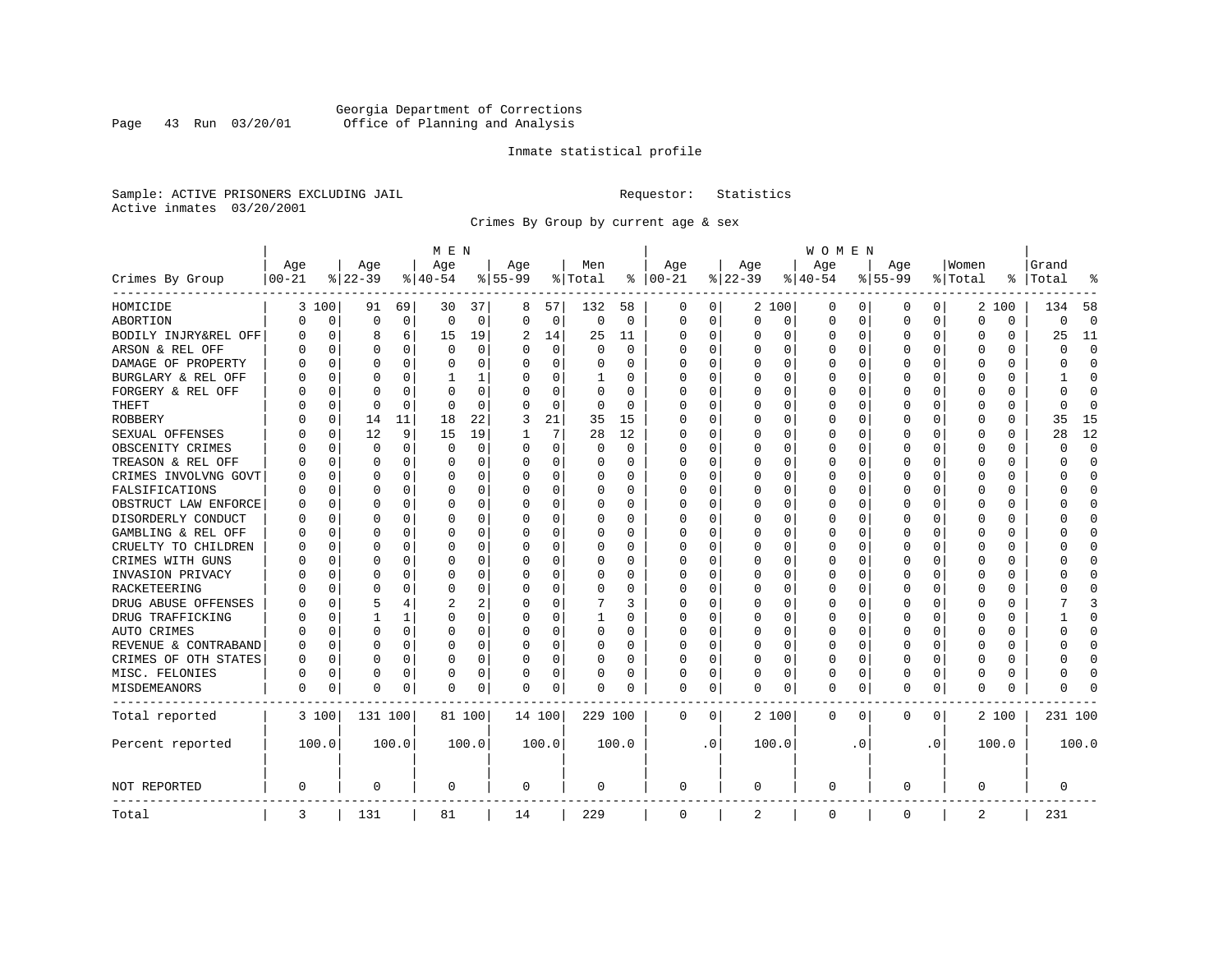Georgia Department of Corrections Page 44 Run 03/20/01 Office of Planning and Analysis

# Inmate statistical profile

| Sample: ACTIVE PRISONERS EXCLUDING JAIL<br>Active inmates<br>03/20/2001 |             |                |                |          |                                     |                |             |                |                |                | Requestor:                                |                | Statistics       |              |                                            |             |              |           |                  |          |                    |                |
|-------------------------------------------------------------------------|-------------|----------------|----------------|----------|-------------------------------------|----------------|-------------|----------------|----------------|----------------|-------------------------------------------|----------------|------------------|--------------|--------------------------------------------|-------------|--------------|-----------|------------------|----------|--------------------|----------------|
|                                                                         |             |                |                |          |                                     |                |             |                |                |                | Most Serious Offense by current age & sex |                |                  |              |                                            |             |              |           |                  |          |                    |                |
|                                                                         | M E N       |                |                |          |                                     |                |             |                |                |                |                                           |                |                  |              | <b>WOMEN</b>                               |             |              |           |                  |          |                    |                |
| Most Serious Offense 00-21                                              | Age         |                | Age<br>% 22-39 |          | Age<br>$ 40-54 \t  55-99 \t  Total$ |                | Age         |                | Men            |                | Age<br>$8   00 - 21$                      |                | Age<br>$ 22-39 $ |              | Age<br>$\frac{8}{40-54}$ $\frac{8}{55-99}$ |             | Age          |           | Women<br>% Total |          | Grand<br>% Total % |                |
| Misdemeanors                                                            |             |                |                |          |                                     |                |             |                |                |                |                                           |                |                  |              |                                            |             |              |           |                  |          |                    |                |
| FELONIES                                                                |             |                |                |          |                                     |                |             |                |                |                |                                           |                |                  |              |                                            |             |              |           |                  |          |                    |                |
| <b>MURDER</b>                                                           |             | 3 100          | 91             | 69       | 30                                  | 37             | 8           | 57             | 132            | 58             | $\mathbf{0}$                              | 0              |                  | 2 100        | 0                                          | 0           | 0            | 0         |                  | 2 100    | 134                | 58             |
| KIDNAPPING                                                              | 0           | $\mathbf 0$    | 8              | $6 \mid$ | 15                                  | 19             | 2           | 14             | 25             | 11             | $\mathbf{0}$                              | $\mathbf 0$    | $\mathbf 0$      | $\mathbf 0$  | $\mathbf 0$                                | $\mathbf 0$ | $\mathbf{0}$ | $\Omega$  | $\Omega$         | $\Omega$ | 25                 | - 11           |
| <b>BURGLARY</b>                                                         | 0           | $\mathbf 0$    | $\Omega$       | $\Omega$ | <sup>1</sup>                        | $\mathbf{1}$   | $\Omega$    | $\mathbf 0$    | $\mathbf{1}$   | $\Omega$       | $\Omega$                                  | $\Omega$       | $\Omega$         | $\mathbf 0$  | $\Omega$                                   | $\Omega$    | $\Omega$     | $\Omega$  | $\Omega$         | $\Omega$ | 1                  | $\Omega$       |
| ARMED ROBBERY                                                           | $\Omega$    | $\Omega$       | 14             | 11       | 18                                  | 22             | 3           | 21             | 35             | 15             | $\Omega$                                  | $\Omega$       | $\Omega$         | $\Omega$     | $\Omega$                                   | $\Omega$    | $\Omega$     | $\Omega$  | $\Omega$         | $\Omega$ | 35                 | 15             |
| <b>RAPE</b>                                                             |             | $\Omega$       | 8              | $6 \mid$ | 14                                  | 17             | 1           | 7              | 23             | 10             | $\Omega$                                  | $\Omega$       | $\Omega$         | $\Omega$     | $\Omega$                                   | $\Omega$    | $\Omega$     | $\Omega$  | $\Omega$         | $\Omega$ | 23                 | 10             |
| AGGRAV. CHILD MOLEST                                                    | 0           | $\Omega$       | $\overline{4}$ | 3        | $\mathbf{1}$                        | $\mathbf{1}$   | $\Omega$    | $\mathbf 0$    | 5              | $\overline{2}$ | $\mathbf 0$                               | $\Omega$       | $\mathbf 0$      | $\mathbf 0$  | $\Omega$                                   | $\Omega$    | $\mathbf{0}$ | $\Omega$  | $\Omega$         | $\cap$   | 5                  | $\mathfrak{D}$ |
| VIOLATE GA CNTRL SBS                                                    | 0           | 0 <sup>1</sup> | $\mathbf{1}$   | 1        | $\mathbf{0}$                        | $\mathbf 0$    | $\mathbf 0$ | 0 <sup>1</sup> |                | $\Omega$       | $\mathbf 0$                               | $\mathbf 0$    | $\mathbf 0$      | $\mathbf 0$  | 0                                          | $\Omega$    | $\mathbf 0$  | $\Omega$  | $\Omega$         | $\Omega$ | $\mathbf{1}$       | $\Omega$       |
| SALE/DISTRIBUTION CO                                                    | $\mathbf 0$ | $\Omega$       | $\overline{3}$ | 2        | $\Omega$                            | $\mathbf 0$    | $\mathbf 0$ | 0 <sup>1</sup> | $\overline{3}$ | $\mathbf{1}$   | $\mathbf{0}$                              | $\Omega$       | $\mathbf 0$      | $\mathbf{0}$ | 0                                          | $\Omega$    | $\mathbf 0$  | $\Omega$  | $\Omega$         | $\Omega$ | 3                  | $\overline{1}$ |
| POSSESSION OF COCAIN                                                    | $\mathbf 0$ | $\mathbf 0$    | $\mathbf{1}$   | 1        | 2                                   | $\overline{a}$ | $\mathbf 0$ | $\overline{0}$ | $\overline{3}$ | $\mathbf{1}$   | $\Omega$                                  | $\Omega$       | $\Omega$         | $\Omega$     | $\Omega$                                   | $\Omega$    | $\Omega$     | $\Omega$  | $\Omega$         | $\Omega$ | 3                  | $\overline{1}$ |
| ATT/CONSPRCY COMMT C                                                    | $\mathbf 0$ | $\mathbf 0$    |                | 1        | $\Omega$                            | $\mathbf 0$    | $\Omega$    | $\overline{0}$ |                | $\Omega$       | $\Omega$                                  | 0              | $\Omega$         | $\mathbf 0$  | $\Omega$                                   |             | $\Omega$     | $\Omega$  | $\Omega$         | $\Omega$ |                    | $\Omega$       |
| Total reported                                                          |             | 3 100          | 131 100        |          |                                     | 81 100         | 14 100      |                |                | 229 100        | $\Omega$                                  | $\overline{0}$ |                  | 2 100        | $\Omega$                                   | $\Omega$    | $\Omega$     | $\circ$   |                  | 2 100    | 231 100            |                |
| Percent reported                                                        |             | 100.0          |                | 100.0    |                                     | 100.0          |             | 100.0          |                | 100.0          |                                           | .0             |                  | 100.0        |                                            | $\cdot$ 0   |              | $\cdot$ 0 |                  | 100.0    |                    | 100.0          |
| NOT REPORTED                                                            | $\Omega$    |                | $\Omega$       |          | $\Omega$                            |                | 0           |                | $\Omega$       |                | $\Omega$                                  |                | $\Omega$         |              | $\Omega$                                   |             | $\cap$       |           | $\Omega$         |          | $\Omega$           |                |
| Total                                                                   | 3           |                | 131            |          | 81                                  |                | 14          |                | 229            |                | 0                                         |                | 2                |              | 0                                          |             | $\mathbf 0$  |           | 2                |          | 231                |                |